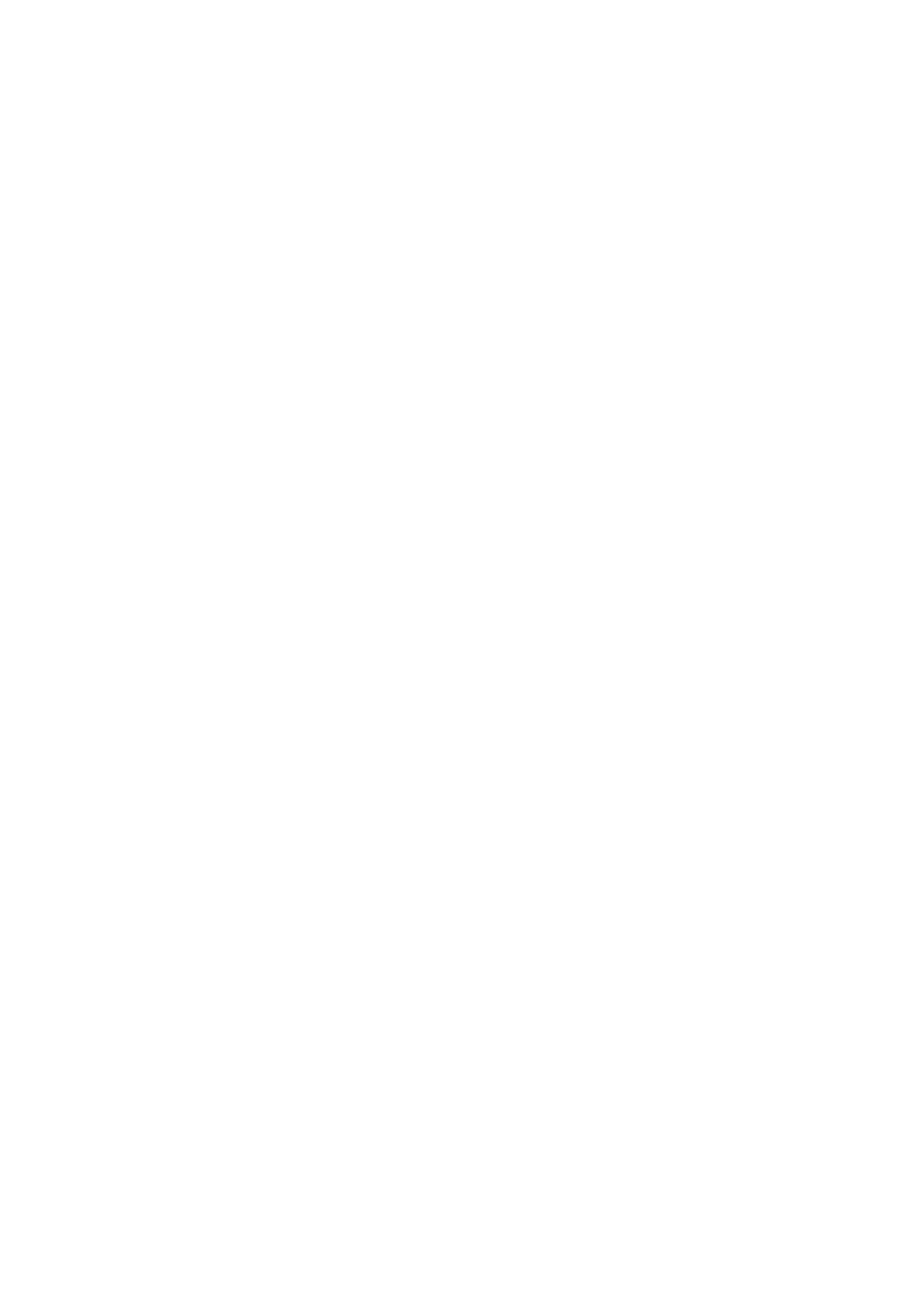# **Poems**



**Poems from the 2016 NMMU Arts and Culture workshops**

**Selected and edited by Brian Walter, poet and workshop facilitator**



**2016**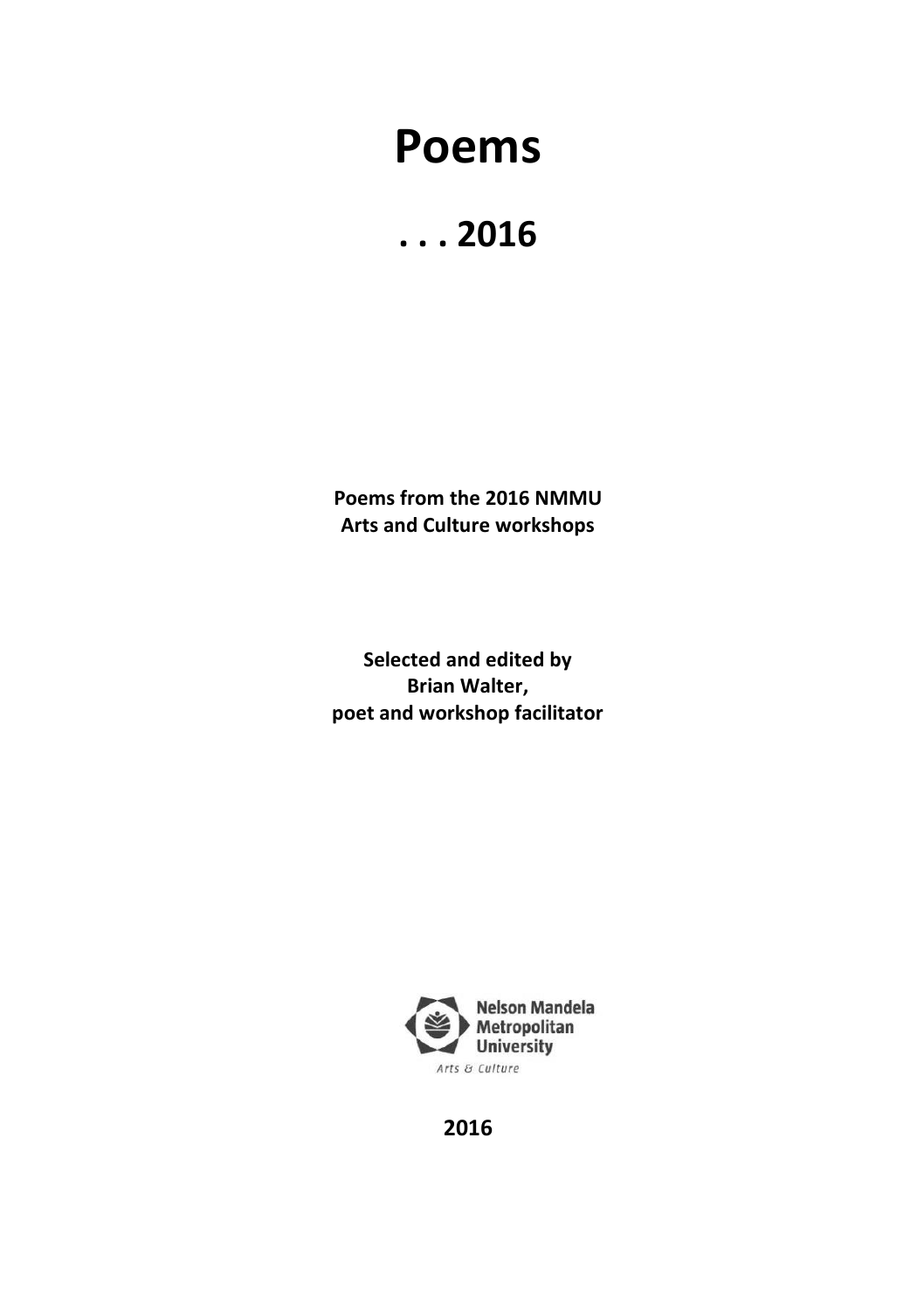#### **Arts and Culture**

South Campus Nelson Mandela Metropolitan University University Way Port Elizabeth, 6011

041 504 1111

www.nmmu.ac.za

Copyright © NMMU, Arts and Culture; the individual poets, for their poems.

All rights reserved. No part of this publication may be reproduced or transmitted, in any form or by any means, without prior permission from the publisher.

ISBN:

Printed by NMMU Printing Department Cover design: Kelly Felix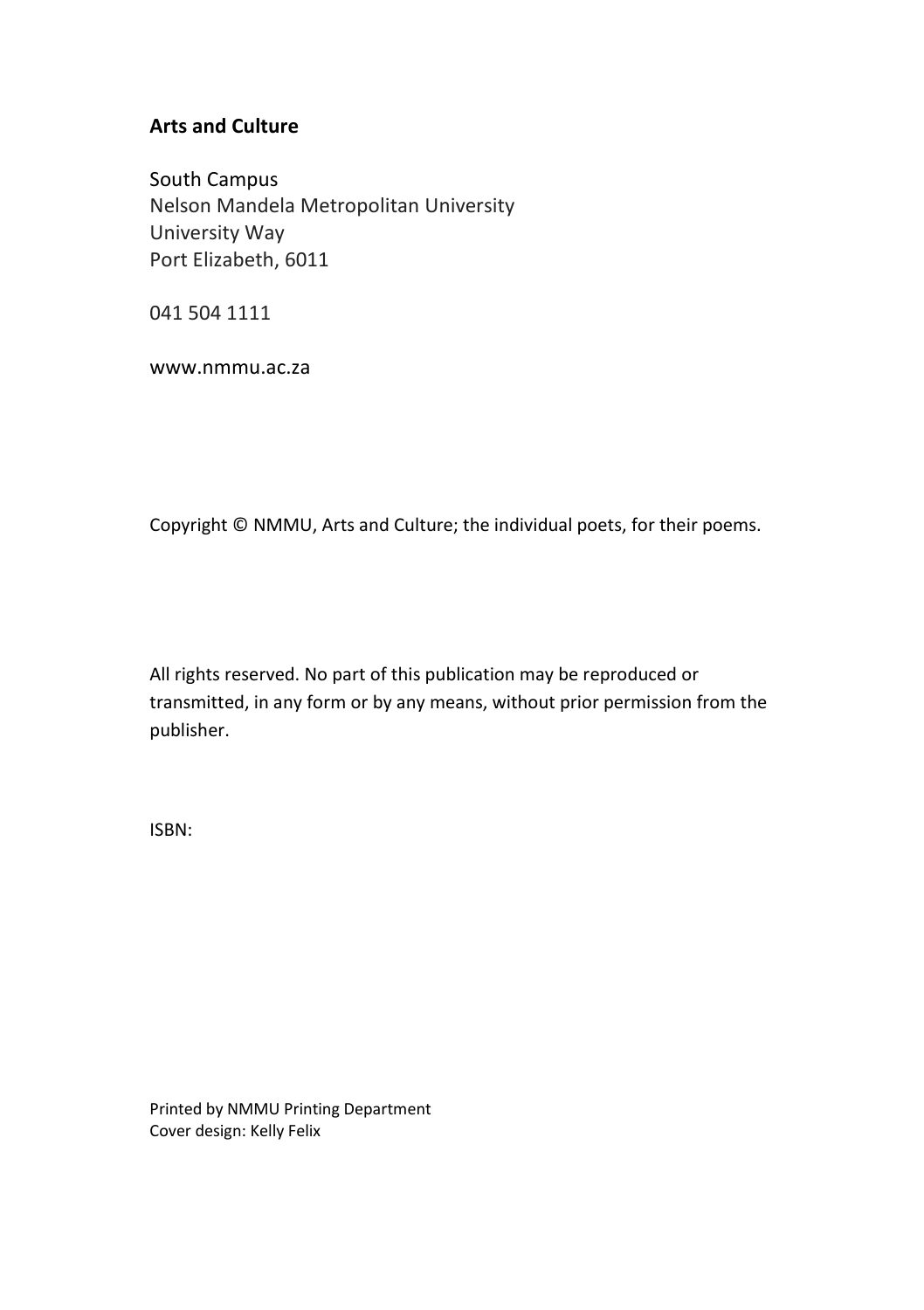### **Contents**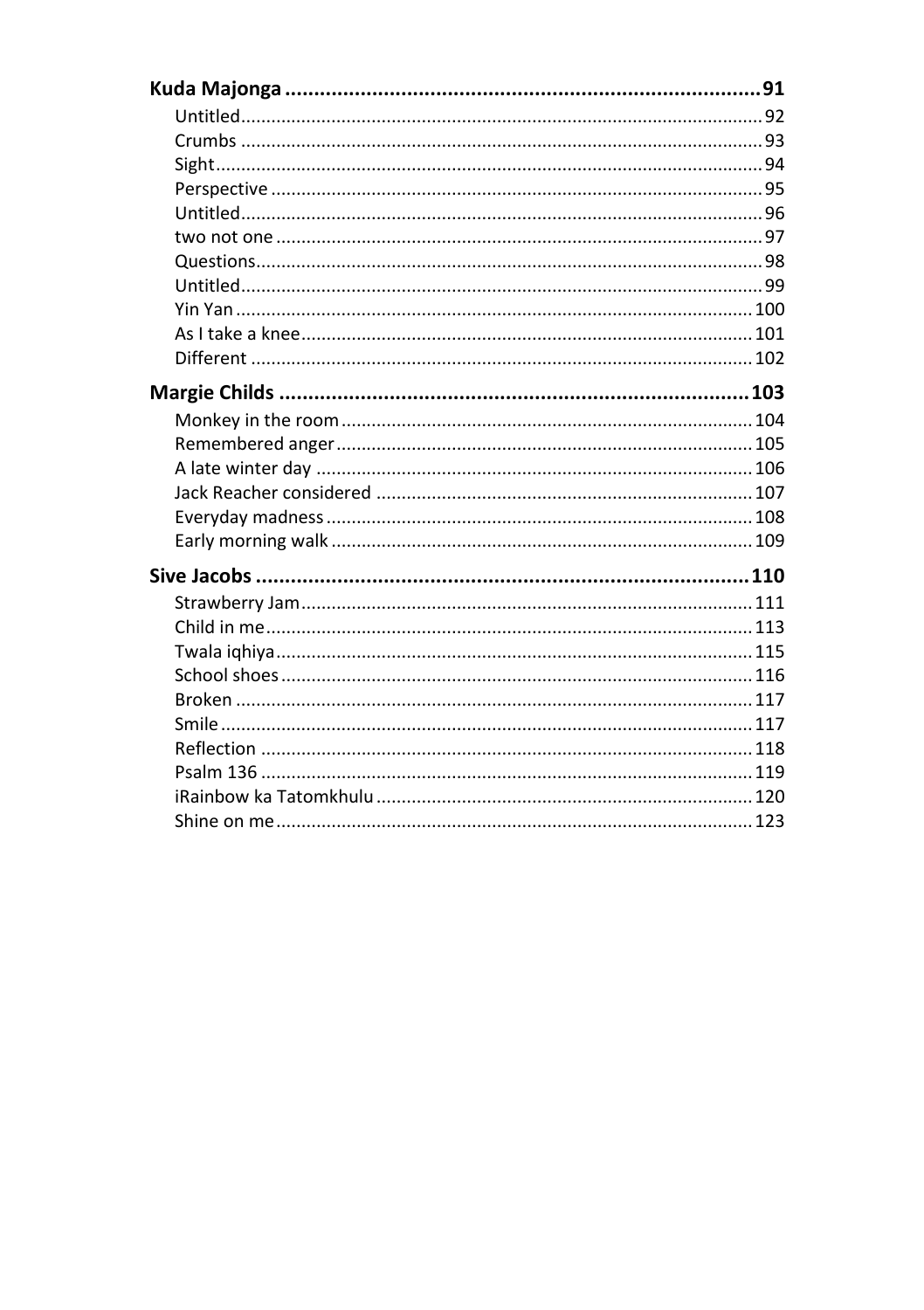## <span id="page-7-0"></span>**Foreword**

This is the third year in which I have been asked to run poetry workshops with students at the Nelson Mandela Metropolitan University.

As in previous years it has been fun, creative and an education for me. I always find teaching and learning go hand in hand. One of the things I learned through practice this year was the art of letting go. Usually I have a fair number of workshops during which I assist writers to get ideas on paper, and to edit them. This year there were necessary austerity measures, and we had fewer sessions, and less time together. To a large extent this means that more of the work reflects the poets' own work, with less hands-on input from the facilitator.

This has allowed more of the poets' own voices to come through, I feel. This is true of the writers new to the course: but for me, this is interestingly true also of the writers who have been on the course in previous years. The experience from those years, and the learned discipline of editing, has made for poems that are interesting and well expressed.

Some poems are longer than might have been the case if we had worked, and re-worked them; but perhaps they're better for that!

In the workshops we used the sense of smell (spices, herbs and methylated spirits) to evoke memories, and writing; and also worked with clay to get a sense of "soil in the hands", of creating and shaping.

I thank the writers for sharing their words.

### **Brian Walter**

Poet, workshop facilitator, editor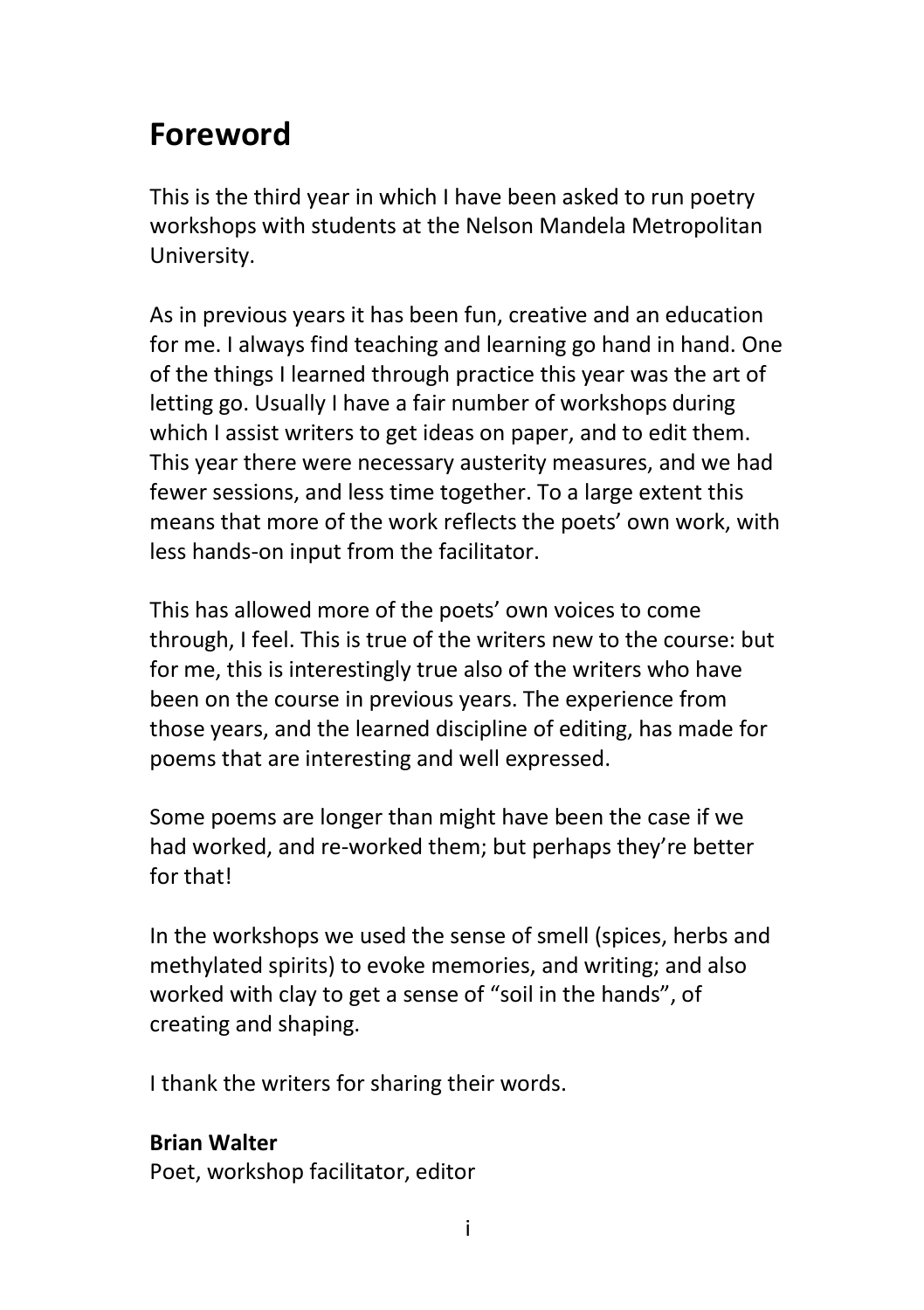# <span id="page-8-0"></span>**Olwethu Mxoli**

Olwethu Mxoli is a 3rd year LLB student at NMMU. She has attended the course twice before.

"I have always said it is not a matter of liking to write, it is just an extension of who I am. It is what I need to do to make some sense of myself and my world. Sometimes I get it right.

"This year I have a mild obsession with the complexity of the mother-daughter relationship, how you want to sow yourself to them but are always tearing yourself away.

"Also I looked at love relationships. The yearning for them and the inability to stay in them and who is to blame. Lastly, I looked closer into how I see myself as a woman, and more especially as a black woman.

"We had a shorter time together this year and so I did not get to know the new poets as well as those I have worked with before, but as always I think being able to engage with a variety of people of different backgrounds and ages, in a free space, is exciting. I like that Brian always pushes us, challenges us with everything from basil to clay. Poems are in the ground I walk on and in my kitchen cupboard.

"Thank you to everyone. It is always a pleasure to be in your company (even on rainy Saturdays)."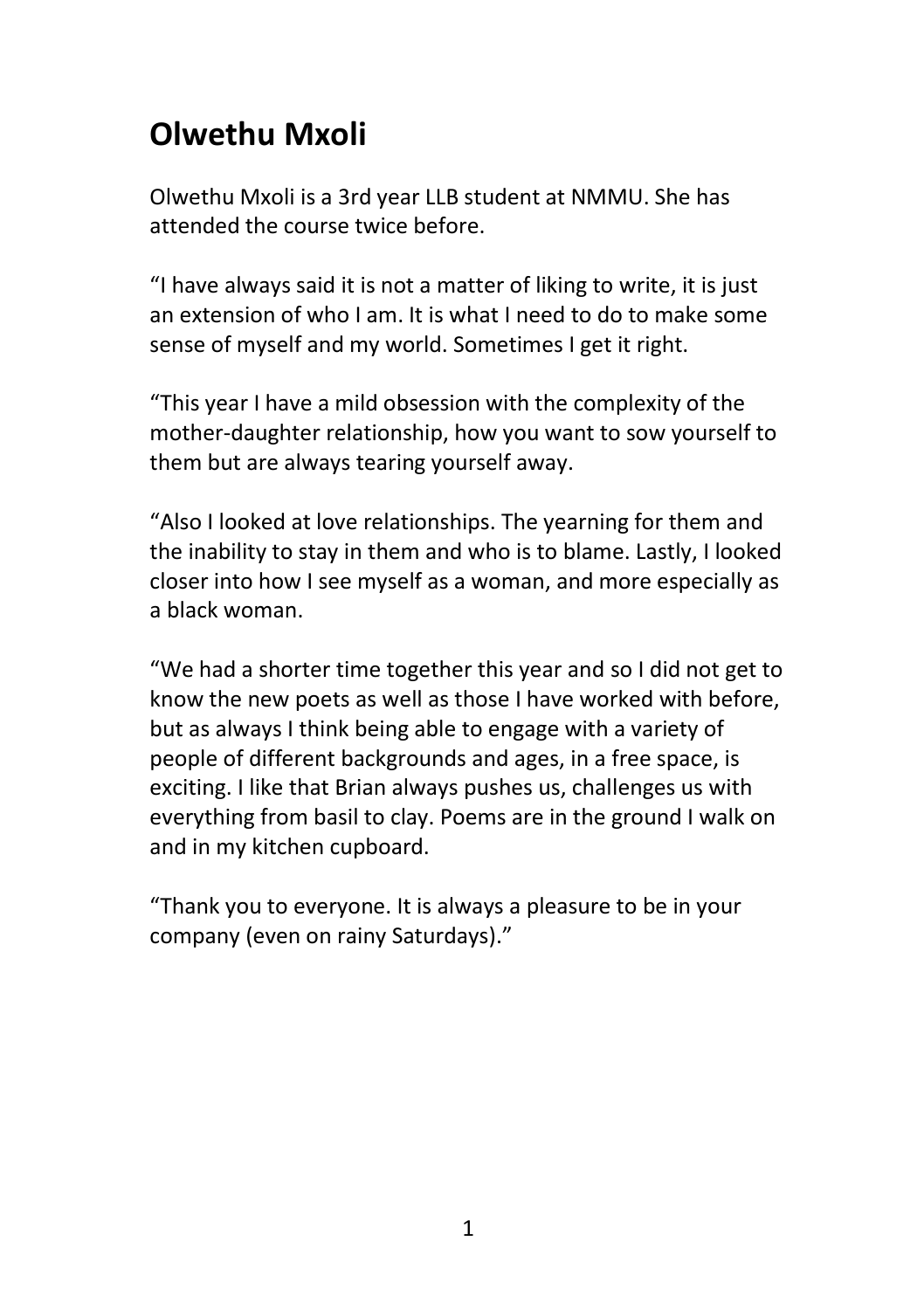### <span id="page-9-0"></span>**Dying Namaqua**

Here in this veld flooded with flowers – pick a few.

Crown yourself with daisy chains, pin them to your cold walls and watch them die.

Pressed between the pages, the book reeks of how pretty they used to be.

Now, tell them you love them, that they are beautiful when only their shadow remains.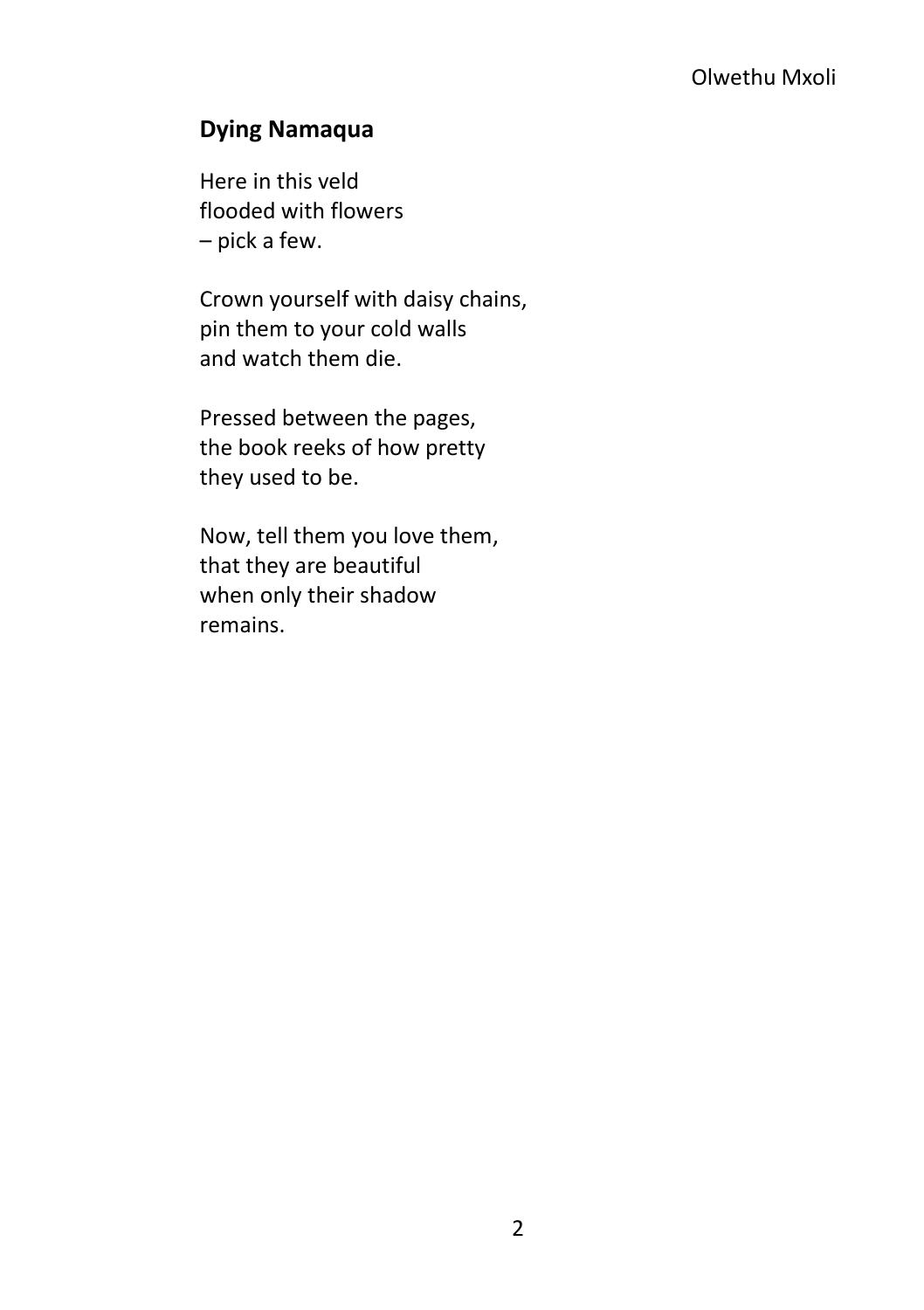### <span id="page-10-0"></span>**After the storm**

I dreamed us last night my dress was flowered and dizzy and you wore that grin

the one you have been hiding

I think we kissed but the sun was too hot and blinding

I felt nothing but an apology and woke

alone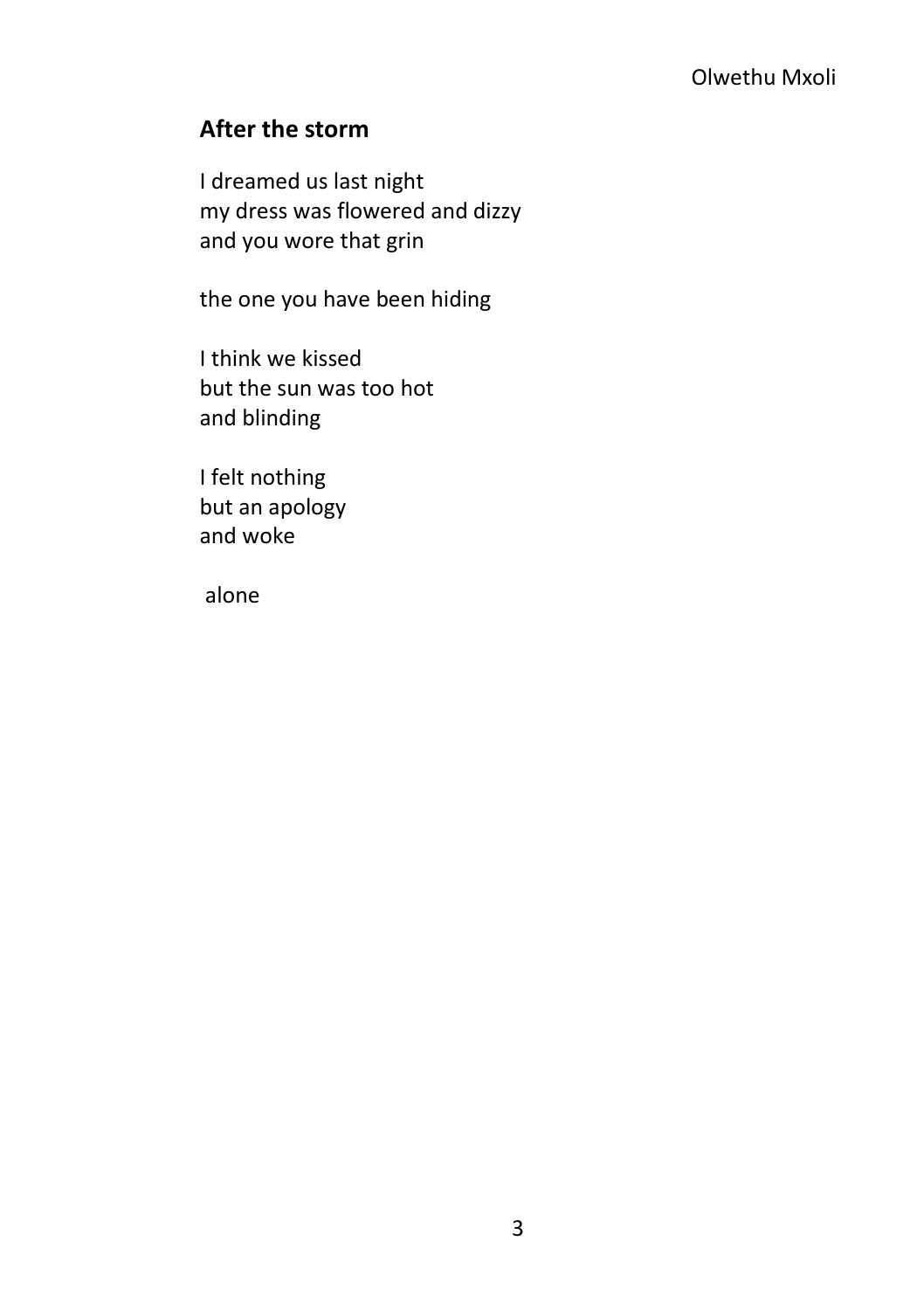### <span id="page-11-0"></span>**Connections**

*Sexton* had her mother's rings, a fur coat, and a car puffing smoke in the garage; that filled the room with ghosts, kissed her lips, bit her ear and softly, softly, pulled her closer.

*Plath* had a clean kitchen with an oven which sang her name like a siren song and held her lovingly, as gas blossomed in her lungs and she slipped in to a slow forever sleep.

*Woolf* had a river and stones that tenderly pressed her to its bed. The world thought her lost but the twisting current had rowed her further downstream.

And I

– trapped in the mausoleum of my mind, fingers raw to bloody bone –

am alive.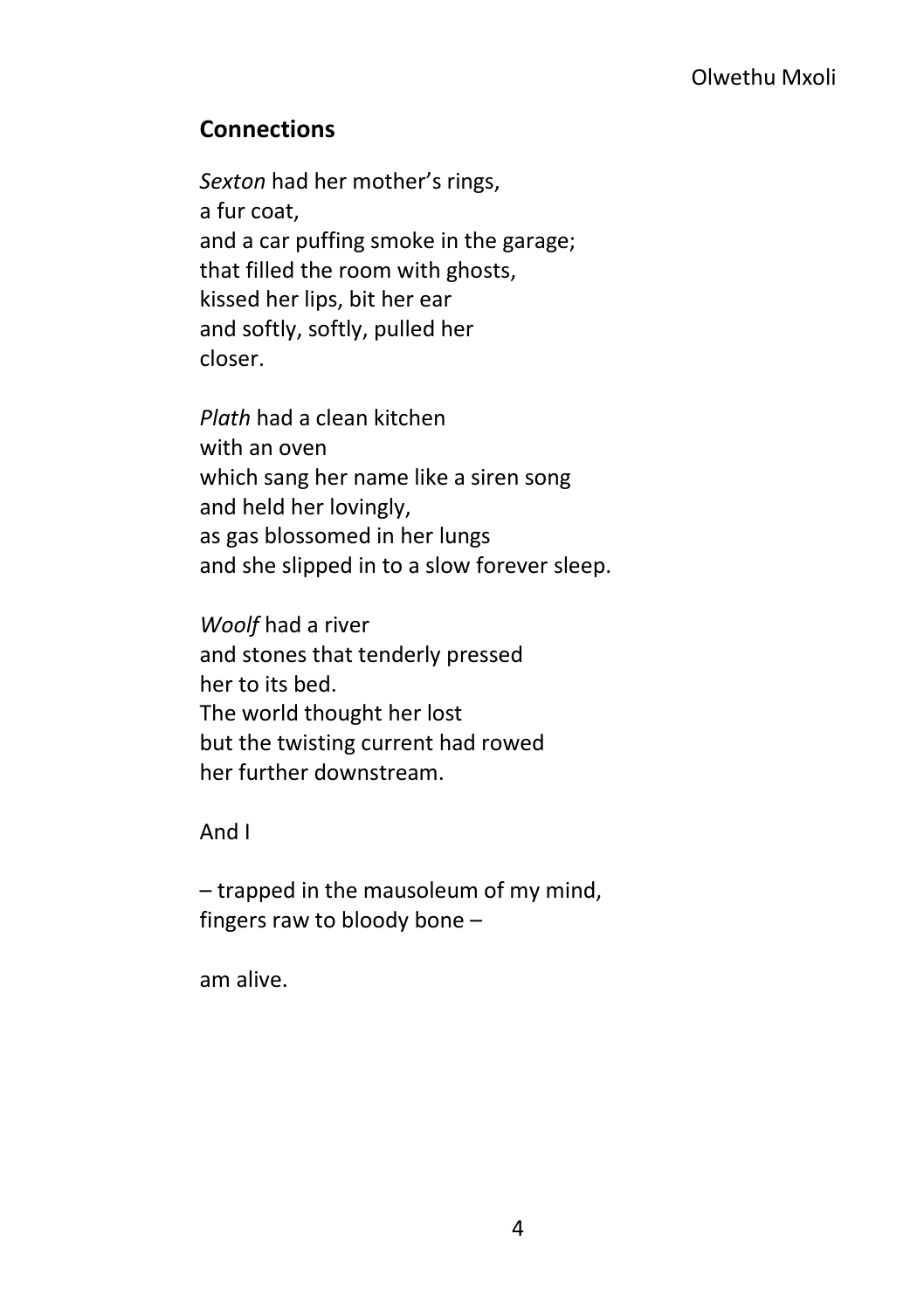### <span id="page-12-0"></span>**Day dreams**

Two trees twist together in the yard, trunks a drunken ampersand. Bound like this I cannot tell which leaves belong where.

Between them the sun plays a crooked game of light and shadow. A hide and seek that terrifies the dog into my lap, a warm quiver-bundle of fur.

Afternoons I lie here and let the sun blind me,

and dream myself a twisted tree wound tightly with another.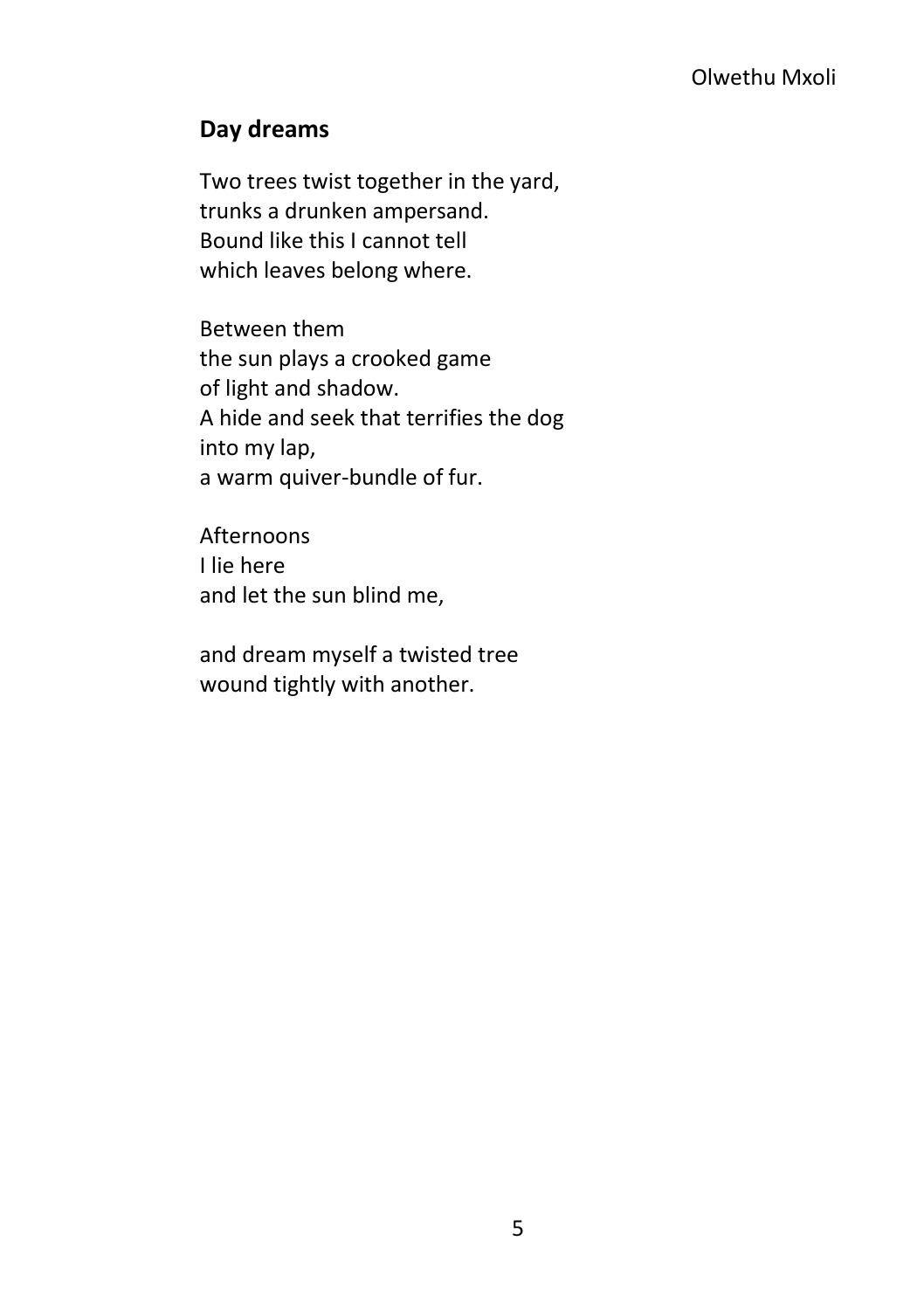### <span id="page-13-0"></span>**Here**

This house is silent with a thunder of unsaid words which grate in our throats like gravel and scar them mute.

In this graveyard mother is the ghost and father the tombstone.

We move around each other like mourners in a never ending funeral.

A cacophony of laughter, hollow and echoing:

this is a battlefield house; burnt black and covered in smothering soot.

Nothing grows here. Nothing grows here.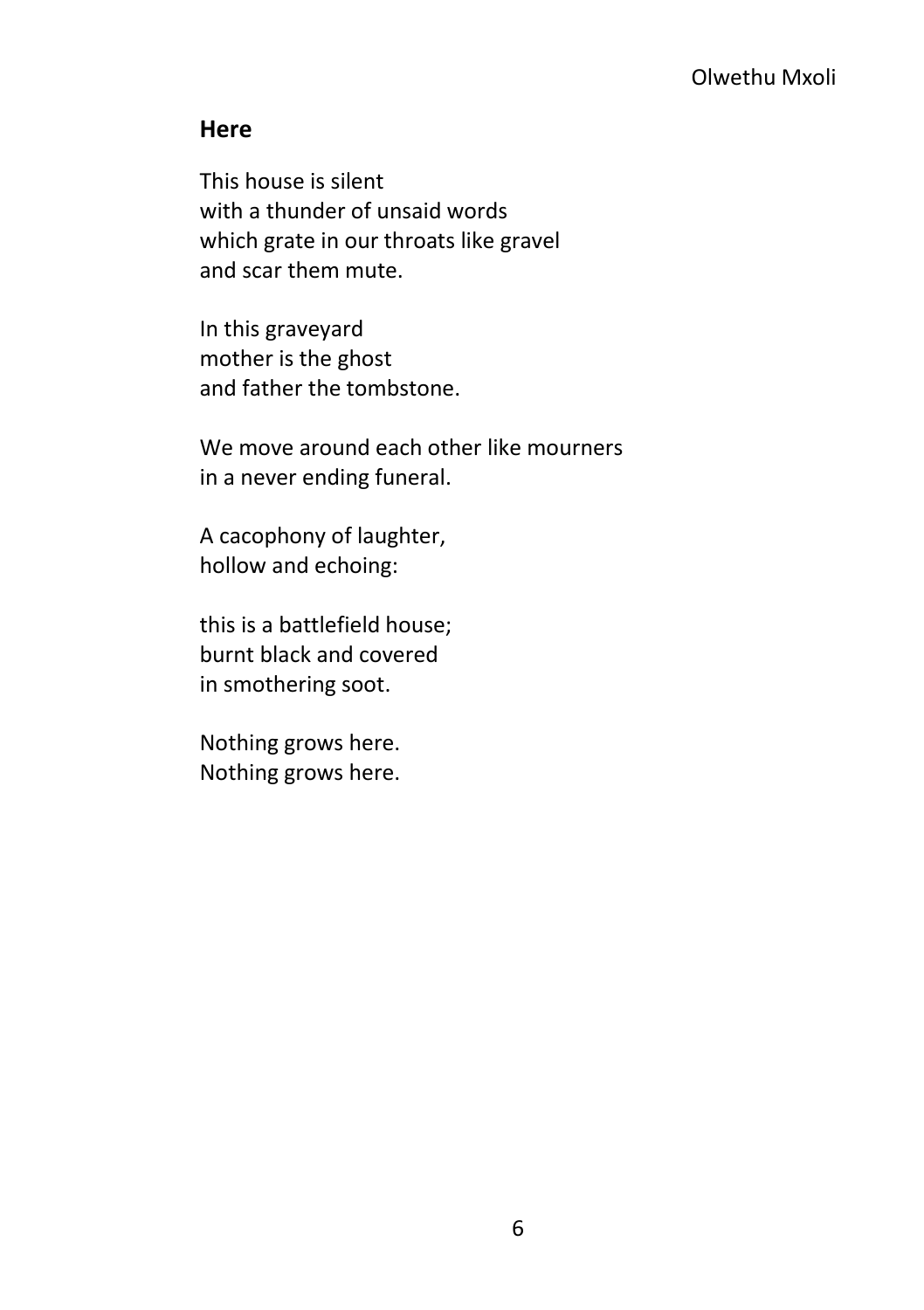### <span id="page-14-0"></span>**Lying here**

your touch makes fires and I have always loved danger especially the kind that leaves scars

yours map all over my body stretched tightly – a reminder of your leaving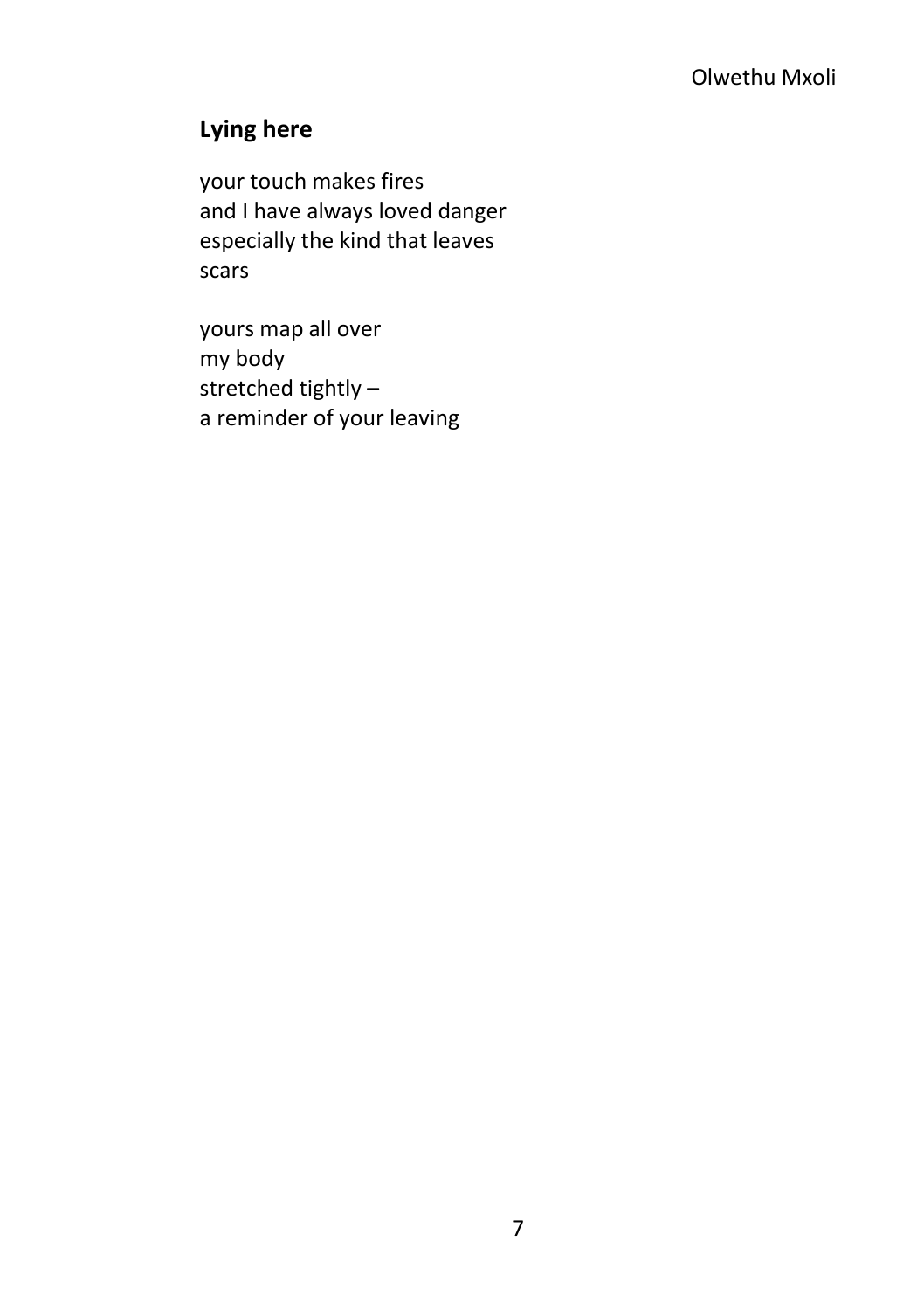### <span id="page-15-0"></span>**Mother**

Mother has a smile that you want to hide beneath the pillows, far from hungry eyes that easily devour pretty things.

Mother is full of secrets like this, all sweet and sappy. You have to have them all for yourself.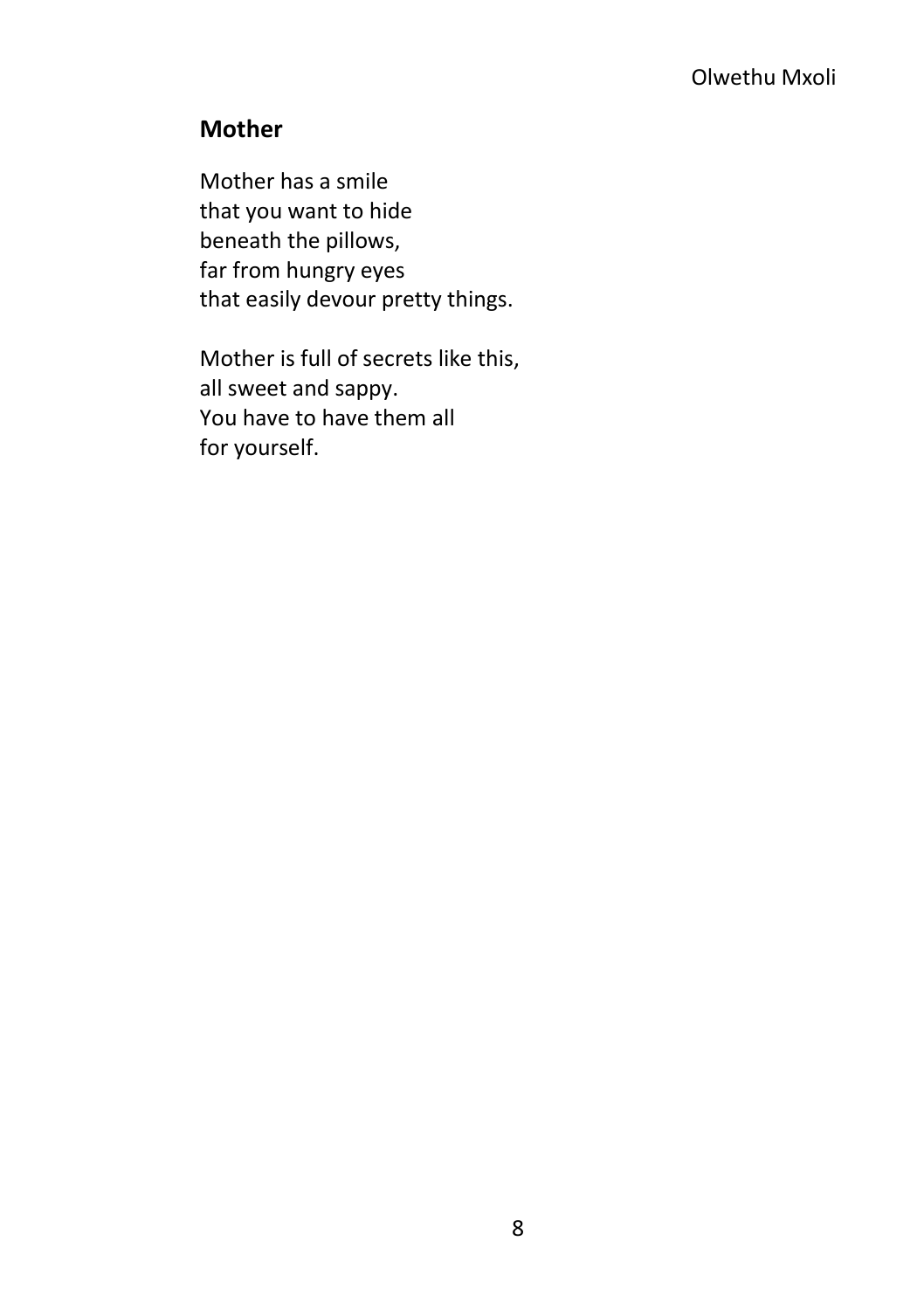### <span id="page-16-0"></span>**The not mother**

You are carved onto the page in the untrue, unbeautiful, sort of you.

Twisted darkly away from what I know. A sharply disfigured black thing planted deeply in my belly.

The tree growing from it veins all over my body, into my hands and eyes.

The way I spit you back makes it hard to hold your hand or fold myself into the cavity of your chest.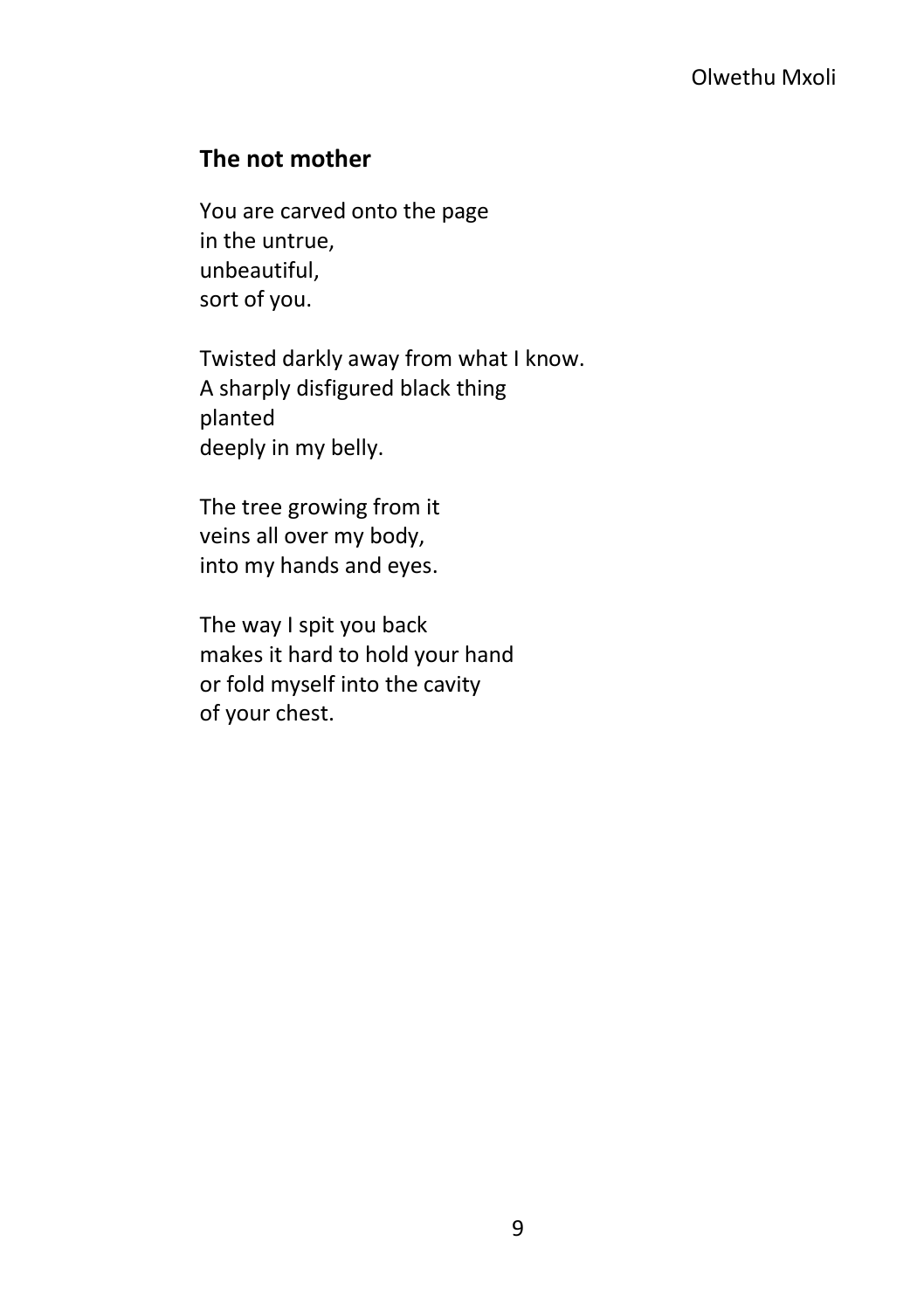### <span id="page-17-0"></span>**The quiet exit**

When I leave the dark is still knitted together, safely, with orange bulbs on steel stalks.

I rattle my way towards the always waiting tomorrow.

An ocean held tightly in a jar (at the back of the cupboard) threatening to drown me.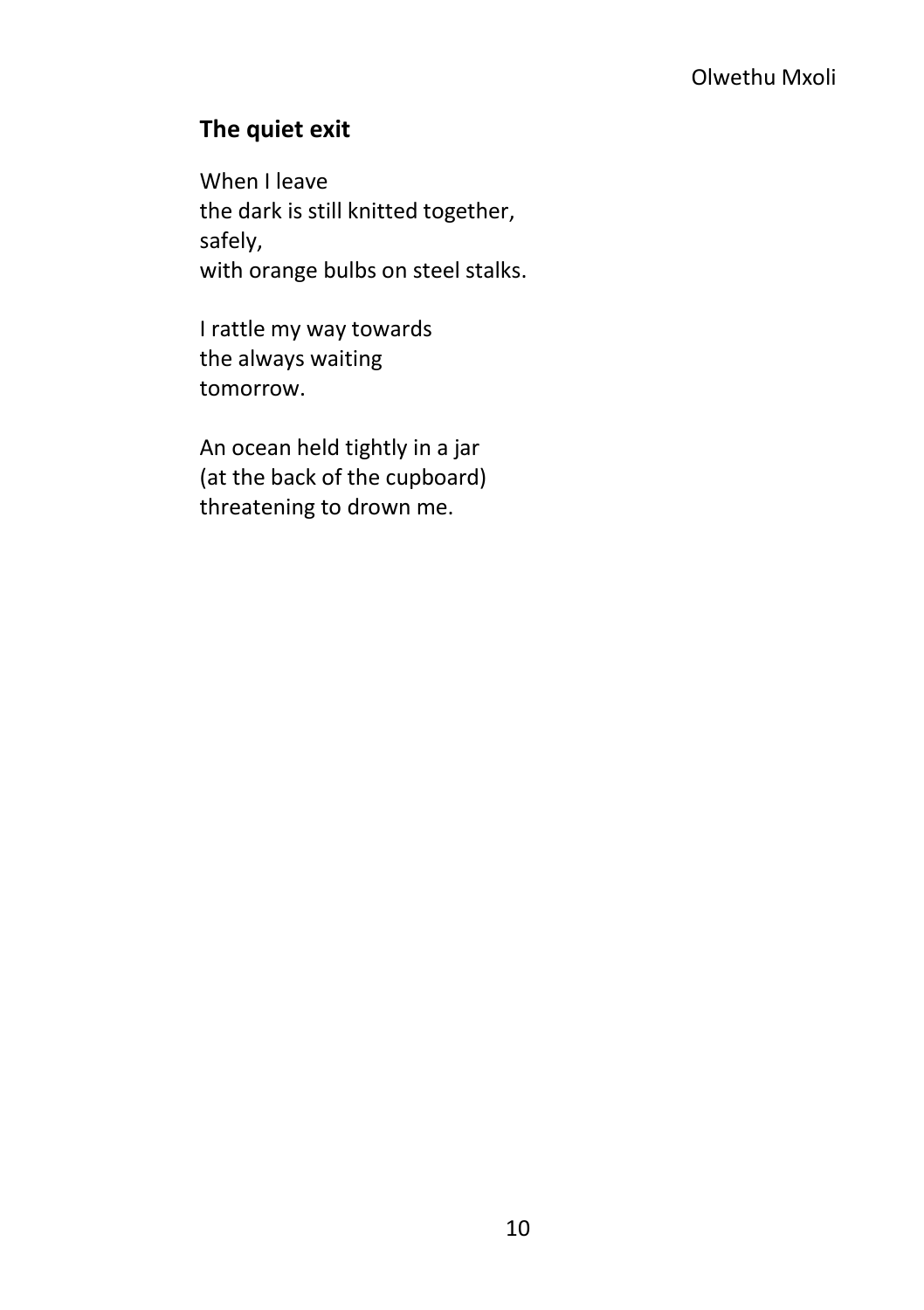### <span id="page-18-0"></span>**This place**

It is a different kind of danger that sings these angry bullets to sleep. It is gentle and kisses warmly as it pushes them from happy guns into waiting stomachs.

It is a different kind of mercy that wakes these soldiers, a tongue grenade that dusts entire towns, carelessly.

It is a different kind of mother that knows she will bury her child.

It is a different world far from ours.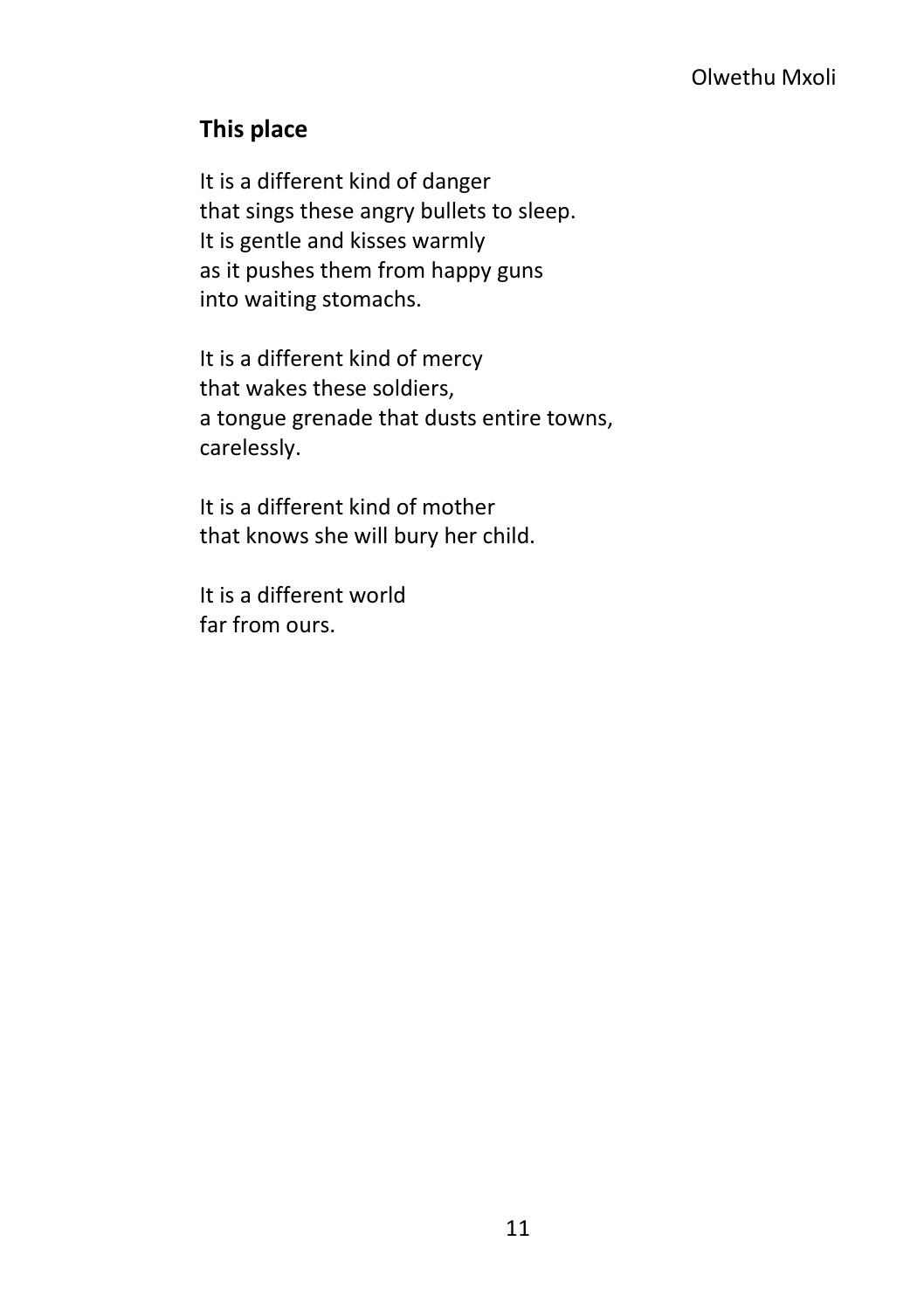### <span id="page-19-0"></span>**This side of the tracks**

There is a tree growing beside the track. Its branches bowed toward the grey sky that blankets everything.

Everyday trains screech in and out, emptying and filling themselves like gossiping mouths.

In the carriage we all sit where we sat yesterday and the week before that, some in excited chatter squirming and swarming in a muted hum, others quietly stare out the window.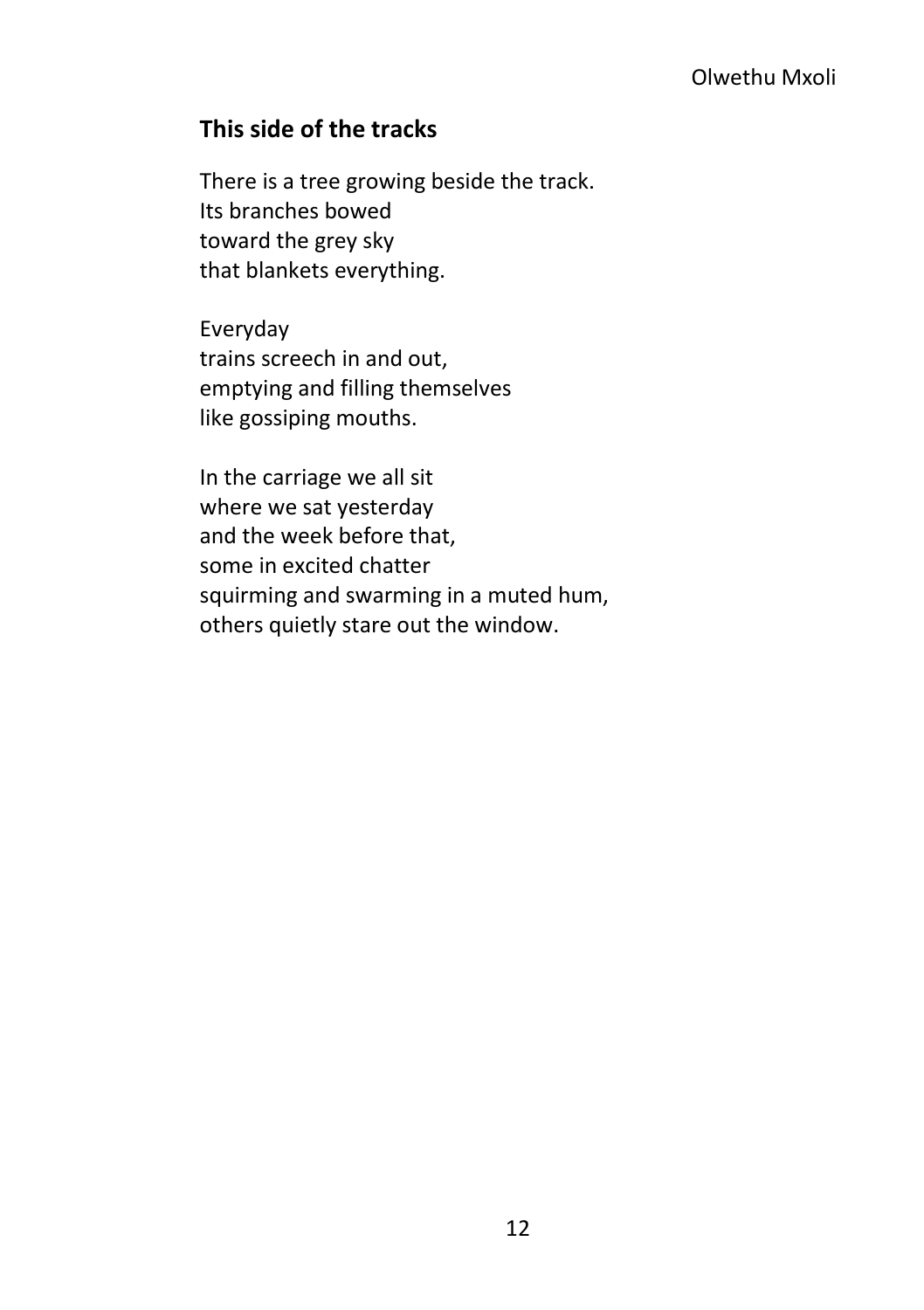### <span id="page-20-0"></span>**Waking up**

Before the town wakes I see the shadows of the trees stiffly bend and sway in the dark of winter morning

like old women, with tired leaves and embittered by the cold.

> Then behind them I see the tiny embers of the town just opening its eyes.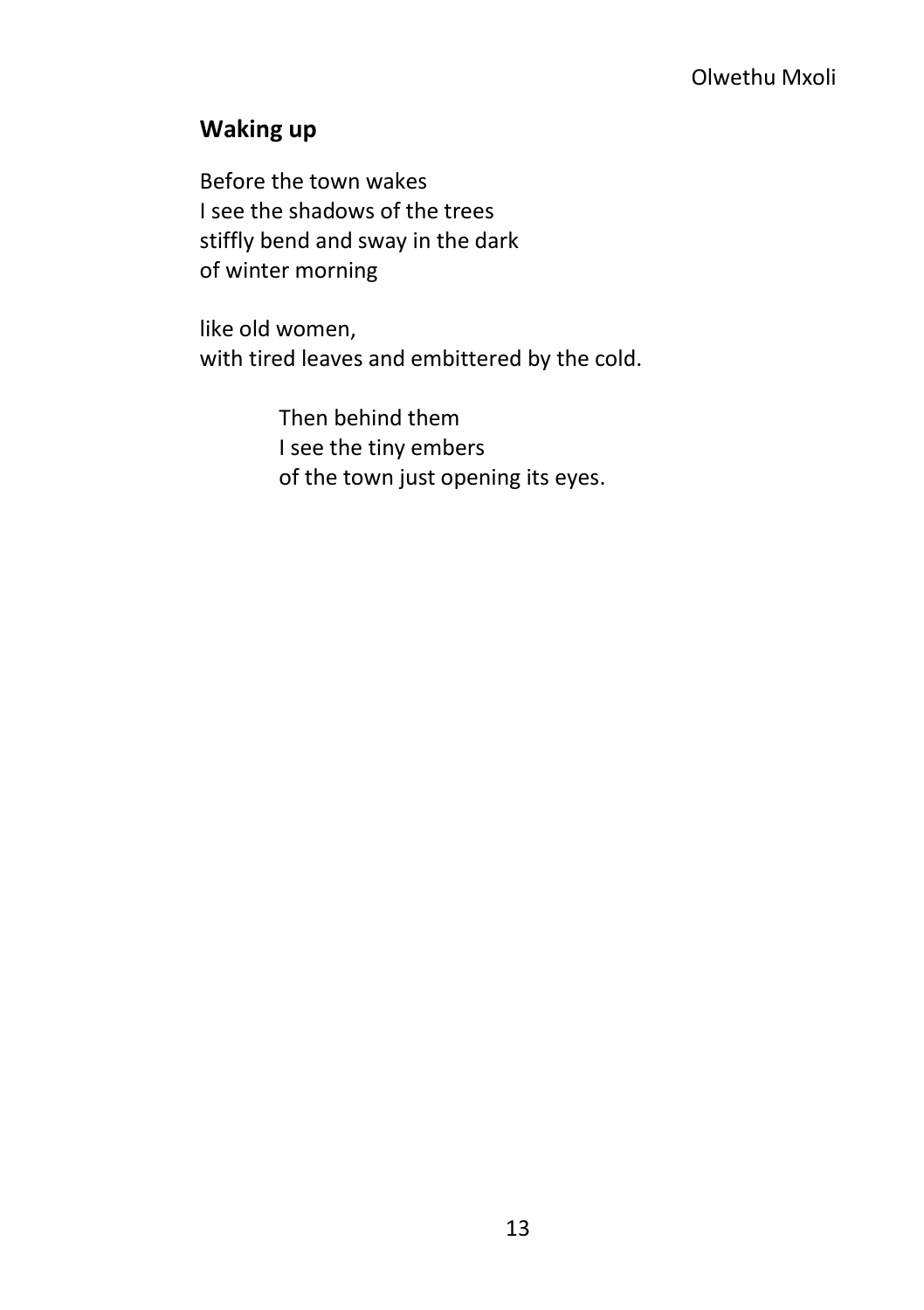### Olwethu Mxoli

### <span id="page-21-0"></span>**When the ocean calls too loudly**

My feet naked, you me pull towards your gulf mouth. Here, I pray to lose myself; I will the body to let go.

But she is stubborn!

Hungry for life. Hungry for the warm sun, how it wakes flowers softly, slowly.

A blooming kiss: good morning.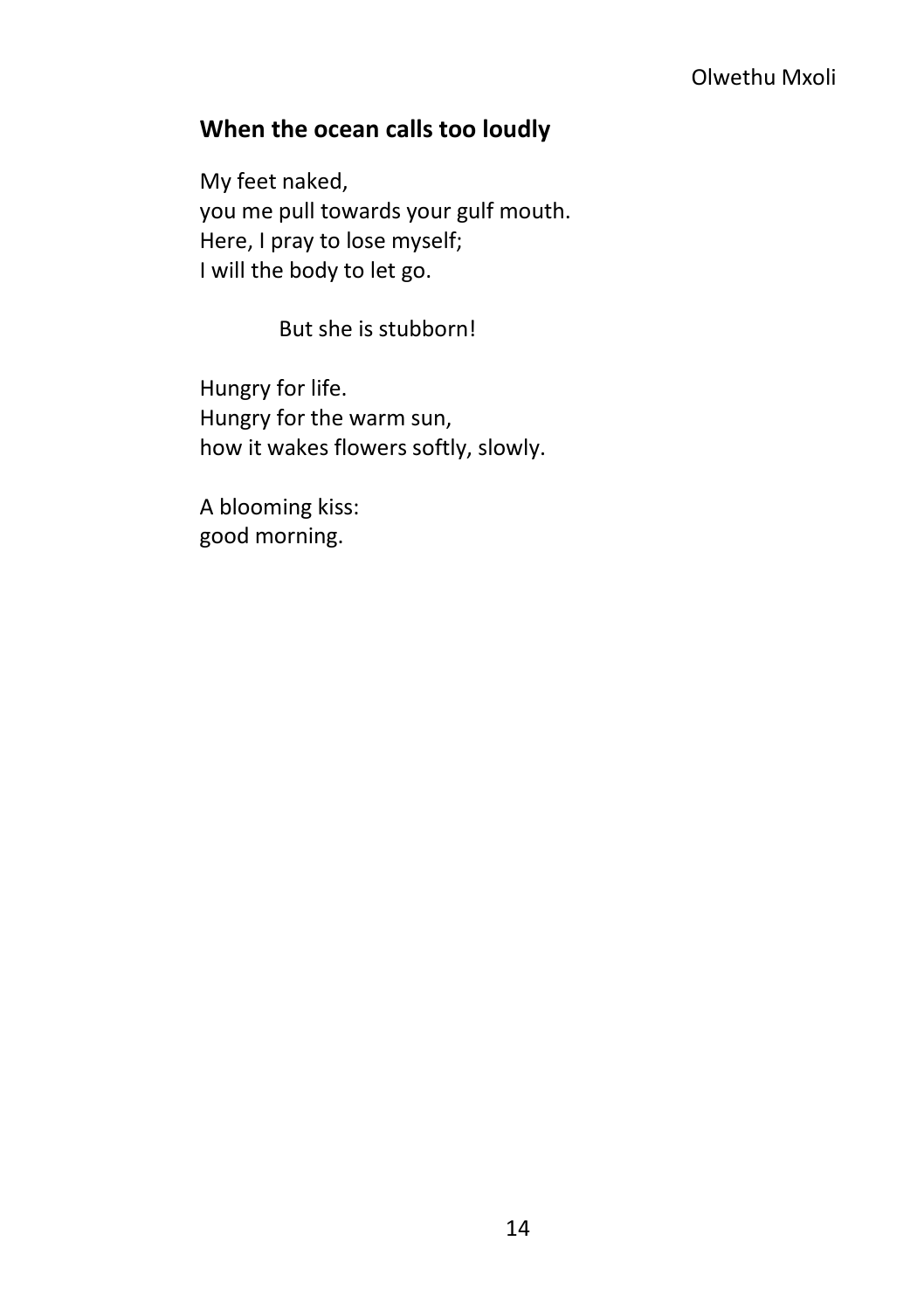## <span id="page-22-0"></span>**Natalie C. Wood**

Natalie Wood is a member of staff at the Govan Mbeki Mathematics Development Unit of the Nelson Mandela Metropolitan University. She is involved in the development of Mathematics and Science materials for high school learners as well as the coordination of the implementation project for these materials, at 10 schools in and around the Metro. She is a trained high school Mathematics and Physical Science teacher, with teaching experience at Woolhope Senior Secondary School, amongst others, with a passion for making a difference.

"To me, writing has a therapeutic quality, but more than that, I think it helps us to make sense of the world we live in and how we relate to it.

"It may sound cliché, but I write about life, one's day to day experiences and emotions.

"In this course I have learnt two fundamental things: that it is okay to just write, it doesn't need to be ready for publication or public consumption the first time around. Get your thoughts down on paper and then begin to mould them like a potter sculpting his piece of clay. The editing is where the real fun begins.

"Besides being passionate about making a difference, I also have a passion for photography and, of course, writing.

"We all have a story that we want to share and that is worth sharing, we just need to be brave enough to put it on paper."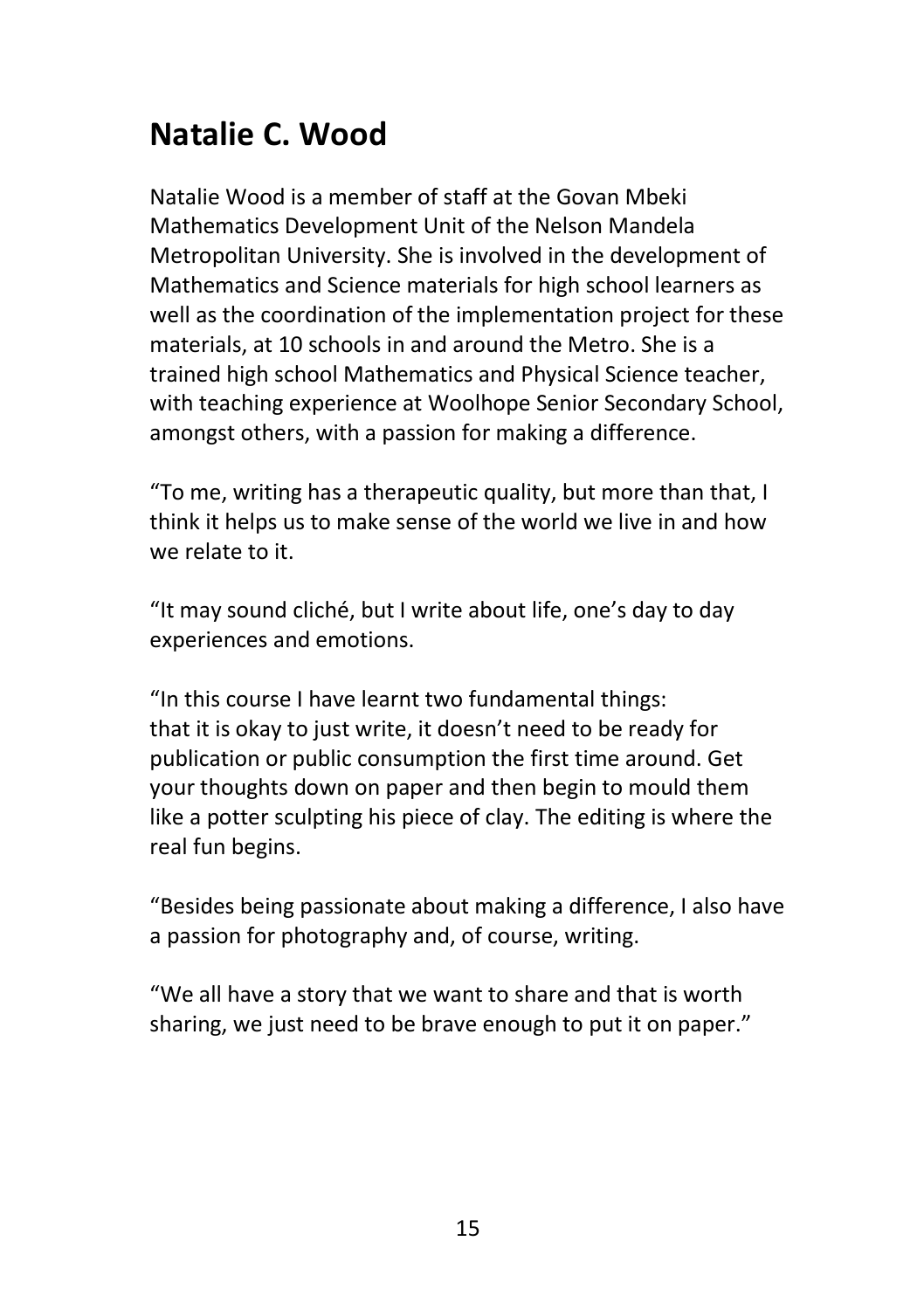### <span id="page-23-0"></span>**Let the sun shine in**

Forget your troubles. Forget your pain. Open your shutters and reveal who you are – today.

Don't let your failures be your frame. Nor your past. Don't be closed by the drapes you draw for yourself.

When the sun through the window drops its rays on your skin it's a wonderful world of sights, sounds and smells, and you deserve the joy it brings.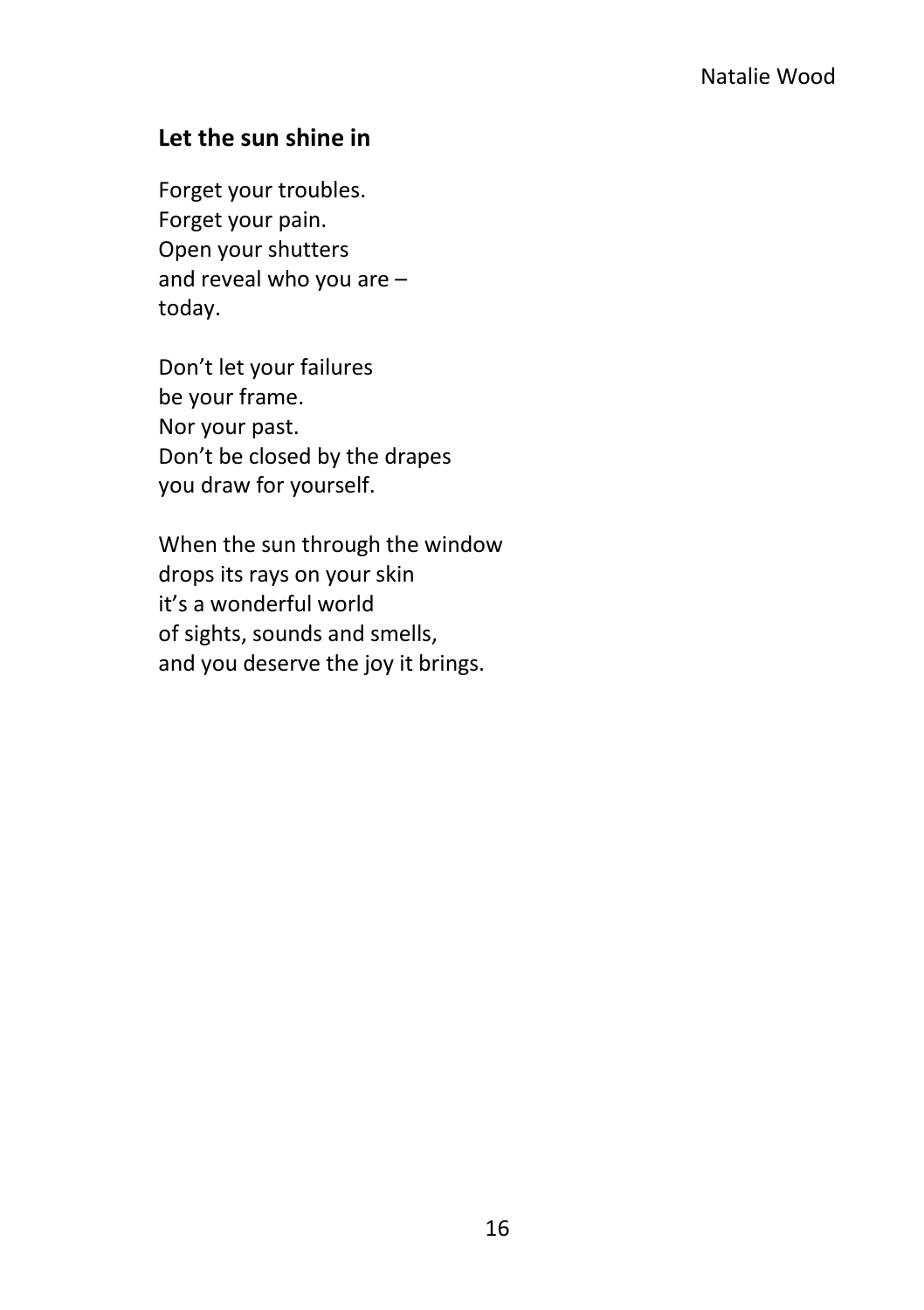### <span id="page-24-0"></span>**Missing melody**

Bold lyrics and a bewitching melody become a beautiful piece.

You've been gone so long – without you near me I can't seem to find my beat – my world's tune is incomplete.

But when we're together the composition is just right and I could dance our song all night.

Let us sing the chorus, a harmonizing duet. In a ballad dedicated to each other, an overture my heart will never forget.

Encore.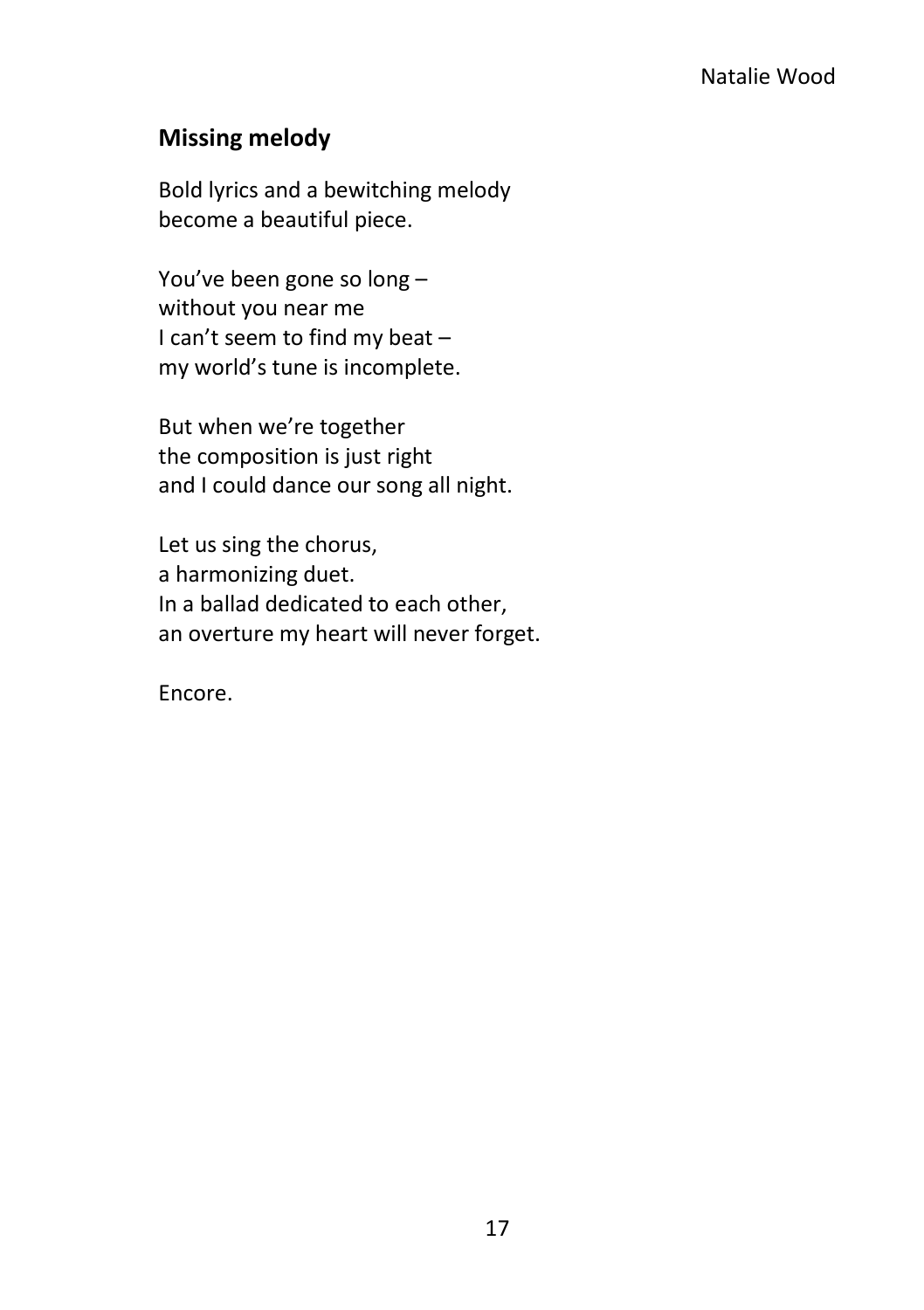### <span id="page-25-0"></span>**Silent soliloquy**

Watching warm colours rage across the cloudy sunset sky, you lie on the soft, green grass and wonder . . .

why people are, who they are . . . until the faint glimmer of the first night star. The heavens become blue-black, sprinkled with glitter.

And you wonder . . . would you do life differently. Does it change? Do we evolve? We may, we may not.

As the moon trades places with the sun, we grow old. And questions shall remain though our stories will be told.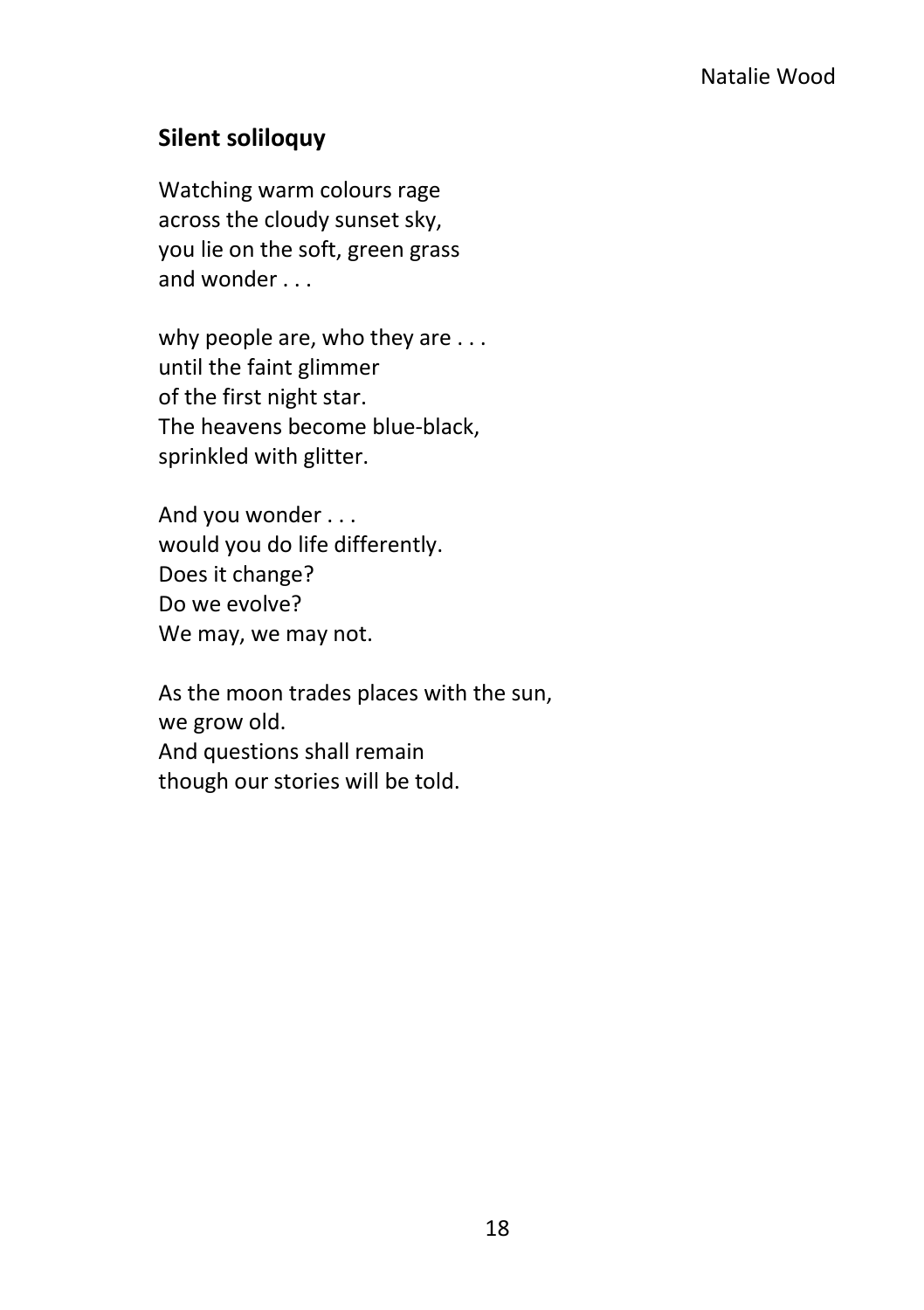### <span id="page-26-0"></span>**Devoid**

When time is right and we talk from the heart honesty and trust mean all. This world would be perfect and hurt no more.

Love would follow – else there'd be nothing left and without it, we will fail. Without doubt, every time. And for some, incapable of love, life ceases . . . .

And the glory will spiral them into a daze. Our understanding, nothing, and our language null. Our words lost till no means no no more.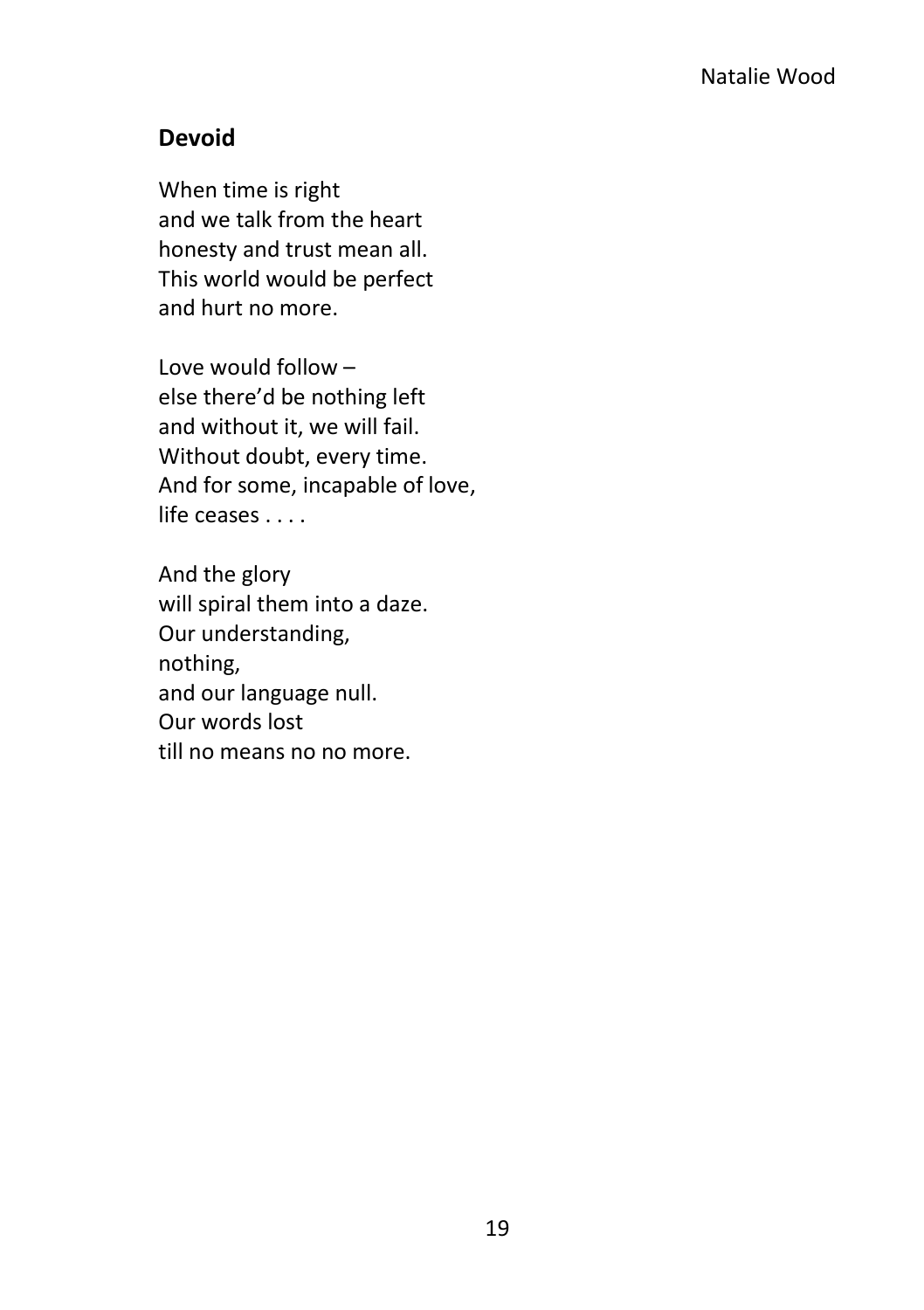### <span id="page-27-0"></span>**Linguistics of life**

Free to come Free to go Free to write what I feel Free to earn Free to learn Free to speak what I know Free to form Free to be Free to read so my mind can grow Free to fight Free to flee Free to listen and not just hear

Free – to be me

### <span id="page-27-1"></span>**Forgotten Children**

Do you know what it's like – welcomed to a classroom with no door? To walls that are bricked but bare? Windows that are broken, all resources stolen? The smell of desperation in the air?

Cheerful, smiling faces look back at you. "Good morning Ma'am," rings in chorus, though broken school shoes abound; pants that are far too short: barely a sock to be found.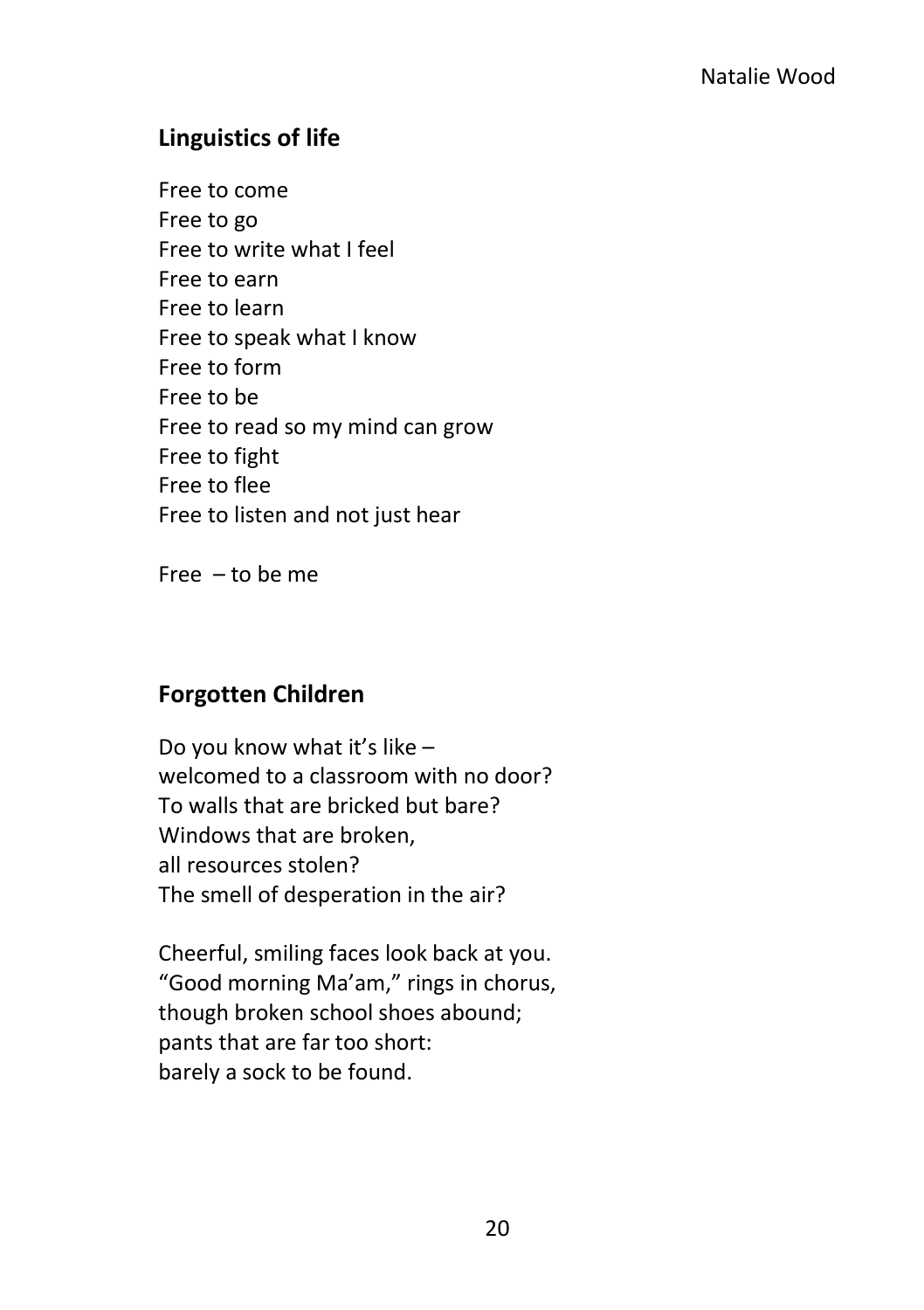#### Natalie Wood

How can we grow a nation? How can we expect things to change if we leave our learners in this squalor? Almost forgotten . . .

expecting them to learn, expecting them to flourish, expecting them to hope – yet they do.

#### <span id="page-28-0"></span>**Hope**

Our land is burning and not with desire. Our world is on fire.

Our country is crying and not tears of joy. Our world is in pain.

With unkindness, and such disdain, our world is in torment.

We're apathetic, after so much hurt and grief. Our world lives in disbelief.

What's left but to kneel and pray?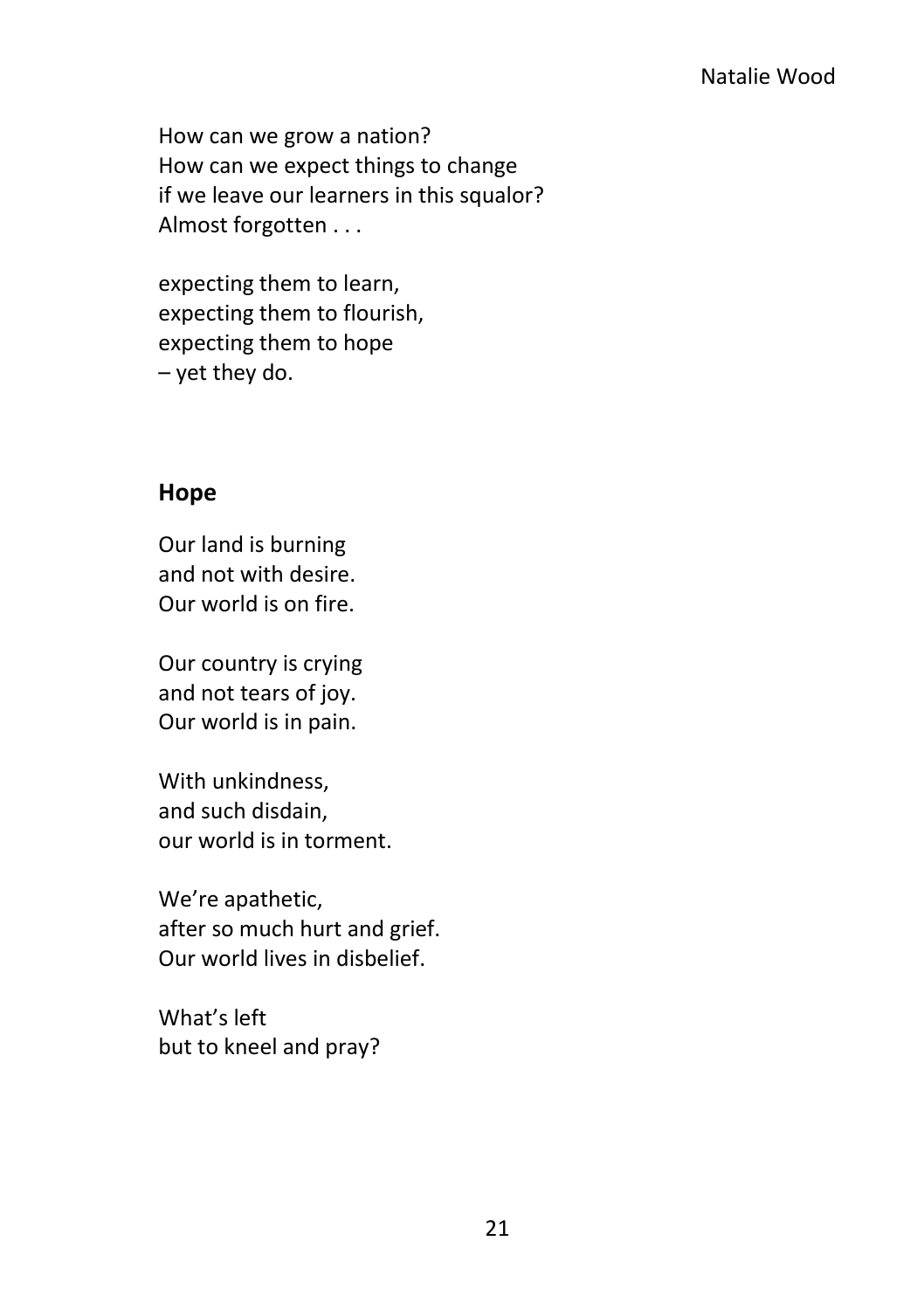### <span id="page-29-0"></span>**Joy to the world**

#### *For Joy Alexander*

One day you're here and the next you're gone like the lost lyrics of an unwritten song.

Your time has been so brief, you've gone too soon. There's no time now for joy. No time to help: only time to mourn.

And a hole gapes where you once were. Nothing will fill your space. Nothing will be the same.

But as your requiem plays we know you are singing in heaven: "My people, my people, I'm in a happier place".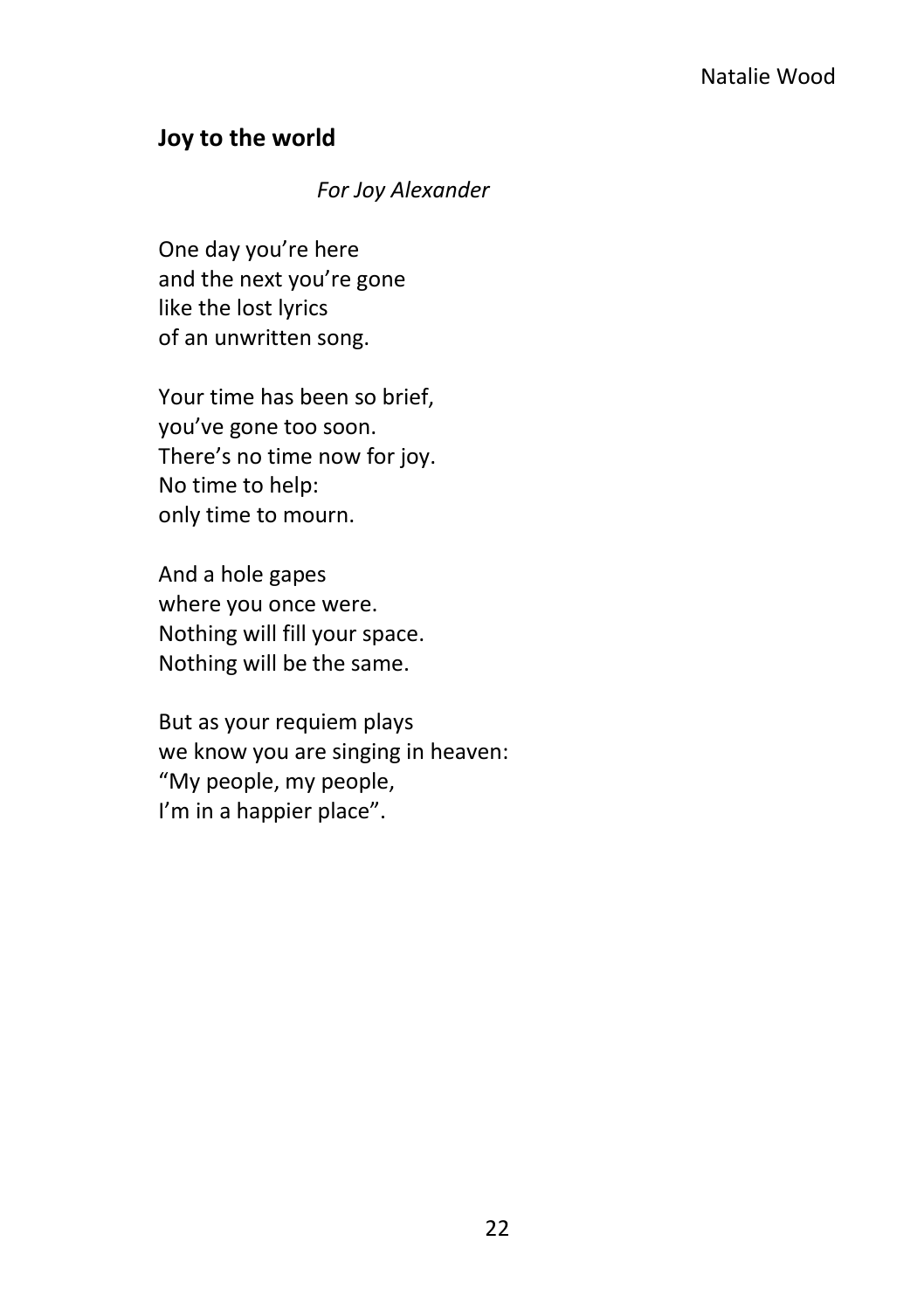### <span id="page-30-0"></span>**Mundane**

A stolen kiss – a wave good bye. Unlock, get in and buckle up, on my way to work, and wheels turn before traffic grinds to a halt. Clutch in, gear down, brake! Red, orange, green . . . crawling, perhaps a detour past the airport? My favourite song, sing along! Forge ahead.

In the sunrise over the highway pinks and purples paint the sky. Almost an hour has gone by and my parking space is waiting to snuggle me between its lines. I revere the last moment before the day truly begins.

With much to be grateful for – waking up, my job, my senses – I already look forward to home and greeting the one I love.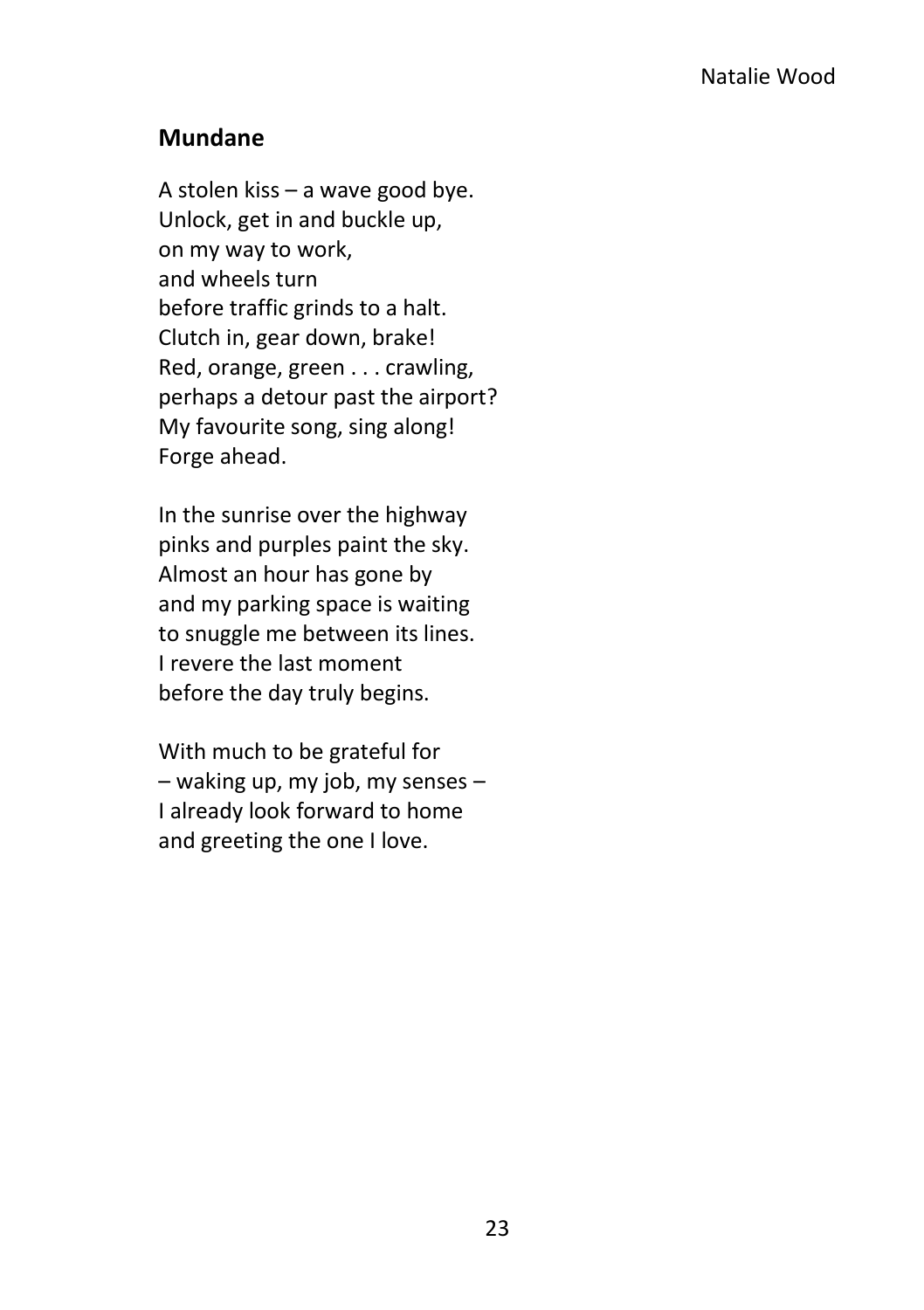### <span id="page-31-0"></span>**Pollination of promise**

There's some promise pollinated within each of us: perhaps easily in some, it is thrust onto others; no matter, the growth is the same.

We must accept our prompt or how could we bloom – the seasons don't wait:

or if you seek the stage to fill a leading role, don't miss your call. Though it may take some time, your role will be filled.

And why shouldn't it be you or I in the lime-light, on stage before a crowd, in our place where we can stand up, proud to play a strong character in our own urban legends, fairy tales, realities or myths.

Hold your head high and dream, nourish belief and let self-prophecy flourish so you shall bloom in the lime-light of your garden, your stage.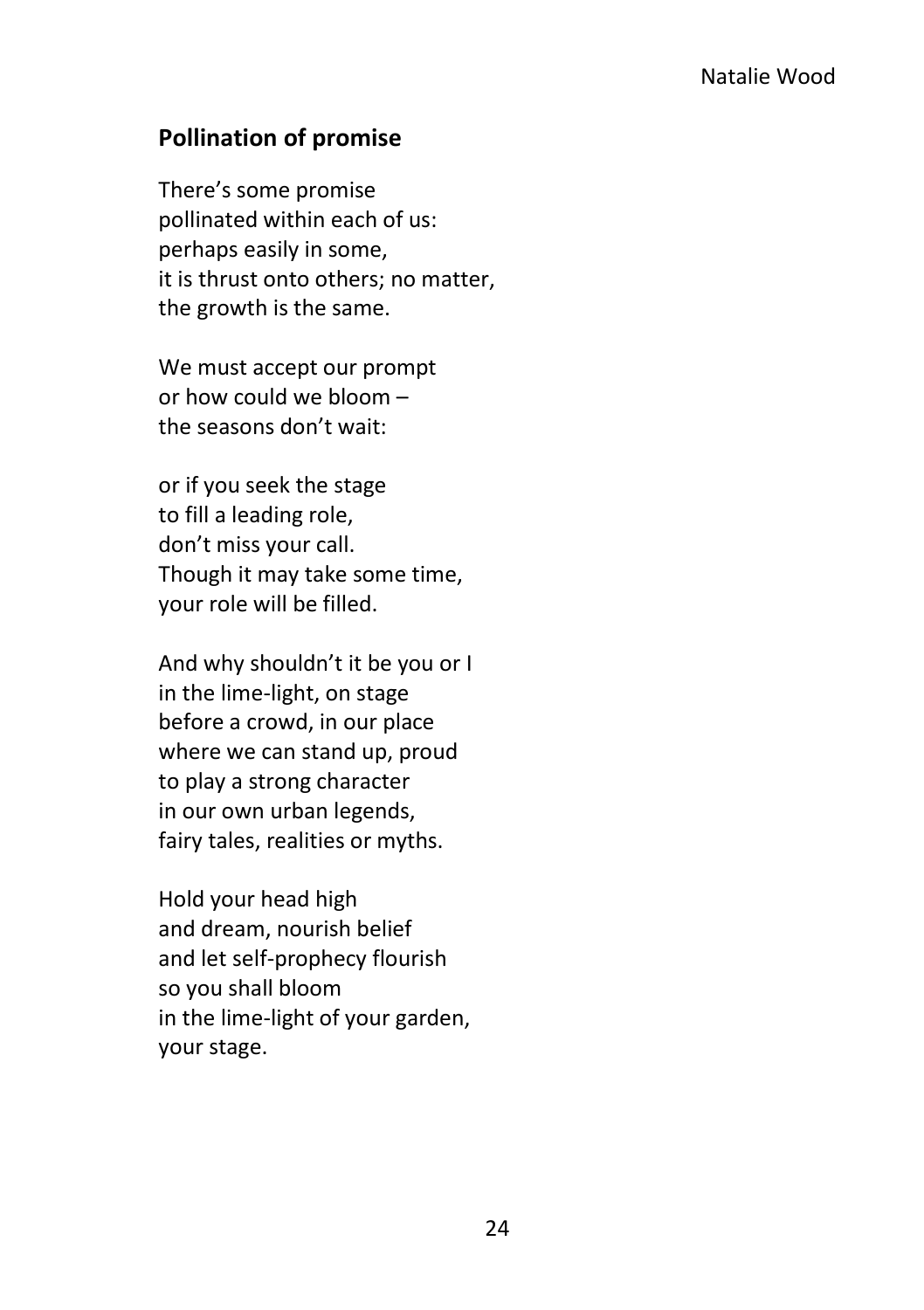### <span id="page-32-0"></span>**Taryn Isaacs De Vega**

Taryn Isaacs De Vega holds a dual role in academia, as a staff member at NMMU and a student, reading for a Doctor of Philosophy (DLitt et Phil) in Communication at the University of South Africa, focusing on the area of media and accountability studies.

"My academic interest is moving toward South African history, feminism and consciousness movements. The latter informs my poetry as I hope to tell the stories which remain untold."

She wishes to find a career as a researcher and academic. However, she says poetry feeds her soul, adding: "Writing allows me to share my contributions of how I see the world with others. It also connects me to my 10 year old self, who wrote poetry daily, but never showed it to anyone because to 10 year olds, poetry just was not cool."

Her academic interests also manifest themselves in her writing, and she explores themes of media accountability, society, feminism and gender violence.

"Preparing this publication taught me that writing is an art form. The artists who sculpt words can create imagery which changes the world, or at least people's perception of the world as they know it . . ."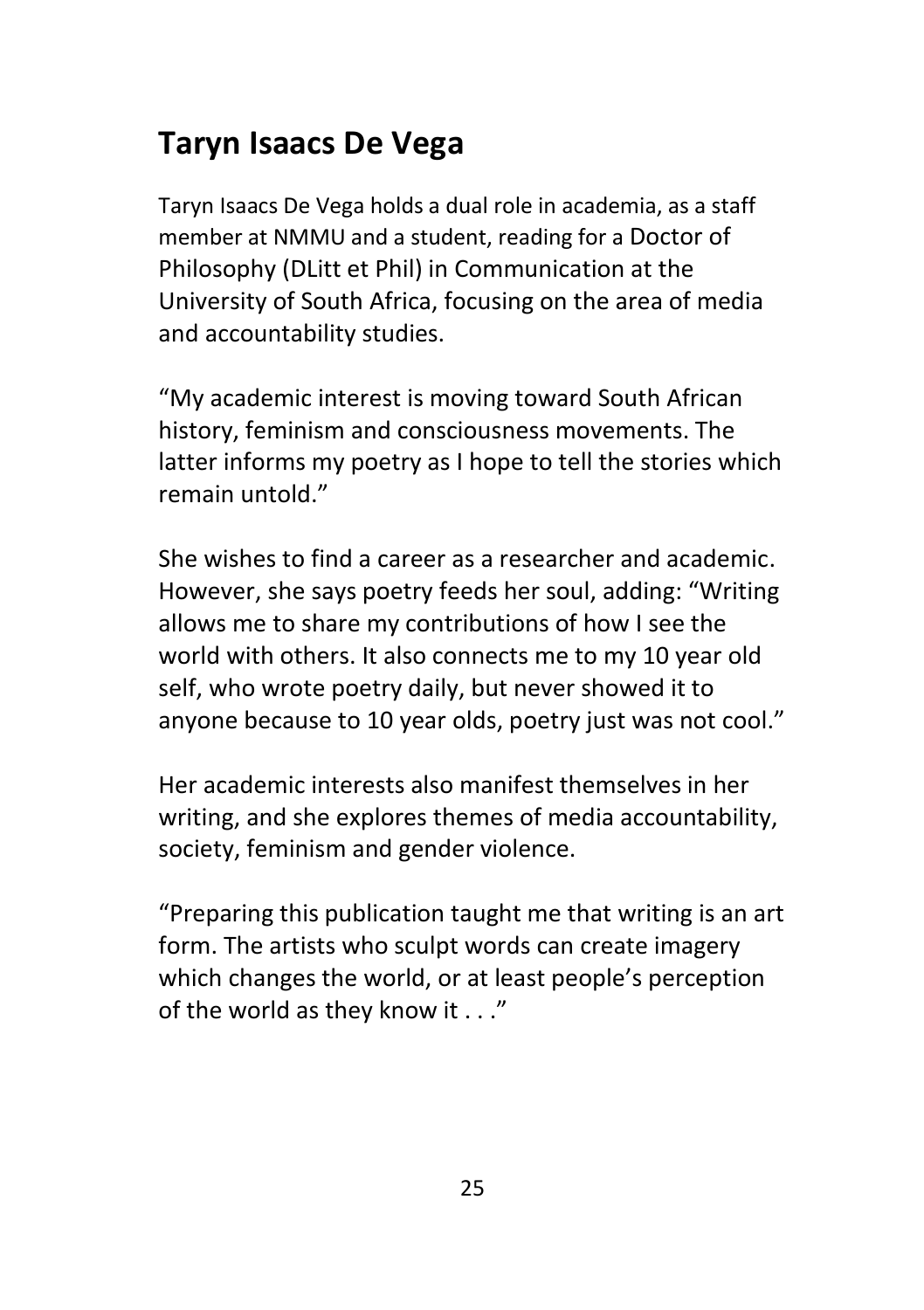### <span id="page-33-0"></span>**Through the continents**

My pen is a traveller to many continents

the Mediterranean sea cool and still turquoise blue, glistening in the sparkling sun

the deserts of Dubai with dresses of black and white on men and women to keep the heat at bay

the coral on the barrier reef a source of aquatic tales, it listens closely to the anemones telling their stories

the Great Wall of China and its millions of passers-by camera's clicking and flashing and snapping away

boys playing soccer in the street as the Brazilian Christ the Saviour of Brazil towers above watching over kids dreaming of food and filling hunger with soccer balls instead

The magic of Africa giraffes and lions tip their heads to greet onlookers of big bushy haired beautifully brown skinned bodies

My pen travels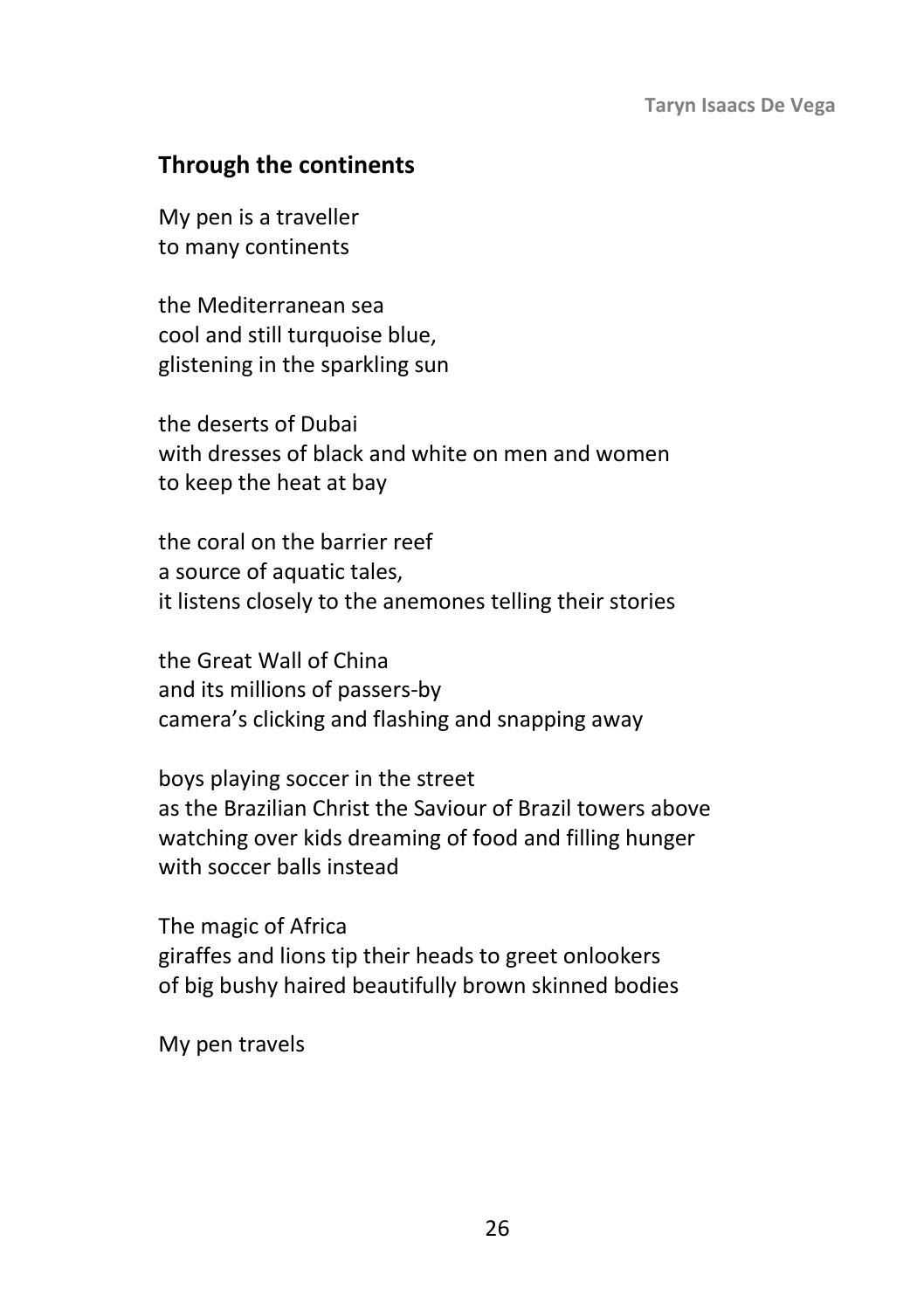### <span id="page-34-0"></span>**Within you**

Draw from a depth of joy within you: smile brighter, let worry and fear fade – allow light and positivity

write them in your heart, always.

### <span id="page-34-1"></span>**Knowledge**

Knowledge to acquire it, is to learn to accept it, is to unlearn learning and unlearning and learning again leaps and strides in the garden of the mind thinking and rethinking misunderstanding and understanding

knowing life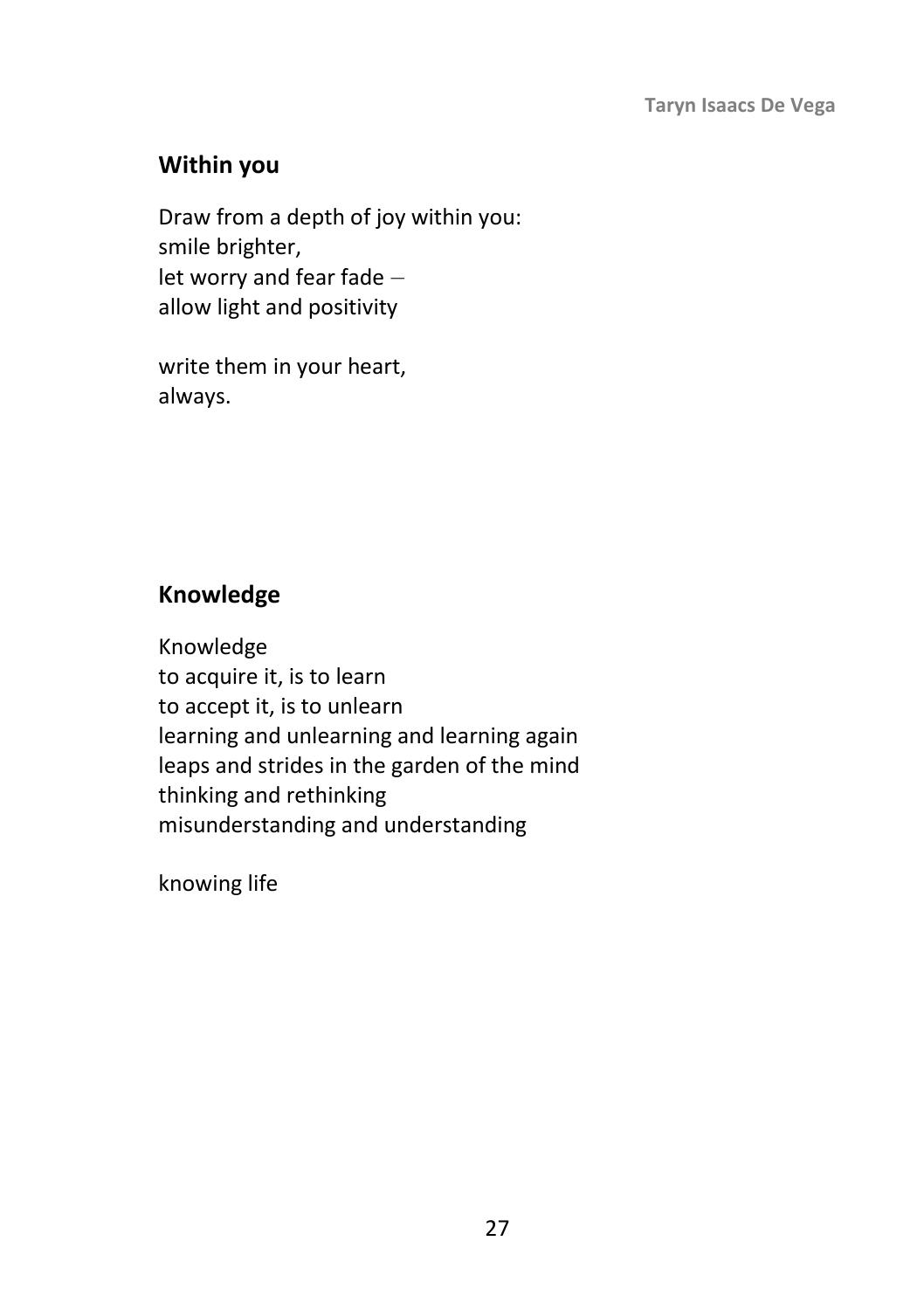### <span id="page-35-0"></span>**Life**

Life a drop in the ocean of time, a granule on the dunes of eternity, a whisper in the wind that is universe.

### <span id="page-35-1"></span>**Playground innocence**

*Speaking out for the girls abducted by Boko Haram in Nigeria* 

Hundreds of little girls, skipping and running, playing and learning, on the school grounds;

hopscotch and assembly, reading and the classroom. Education for all.

Secret classroom molestations, breast grazes, rapist gazes, unsafe spaces.

Night time, and the onslaught comes through windows and front doors, then deep into the forest. Where? No one knows.

They bring back our girls, now women, with children and deep scars . . . .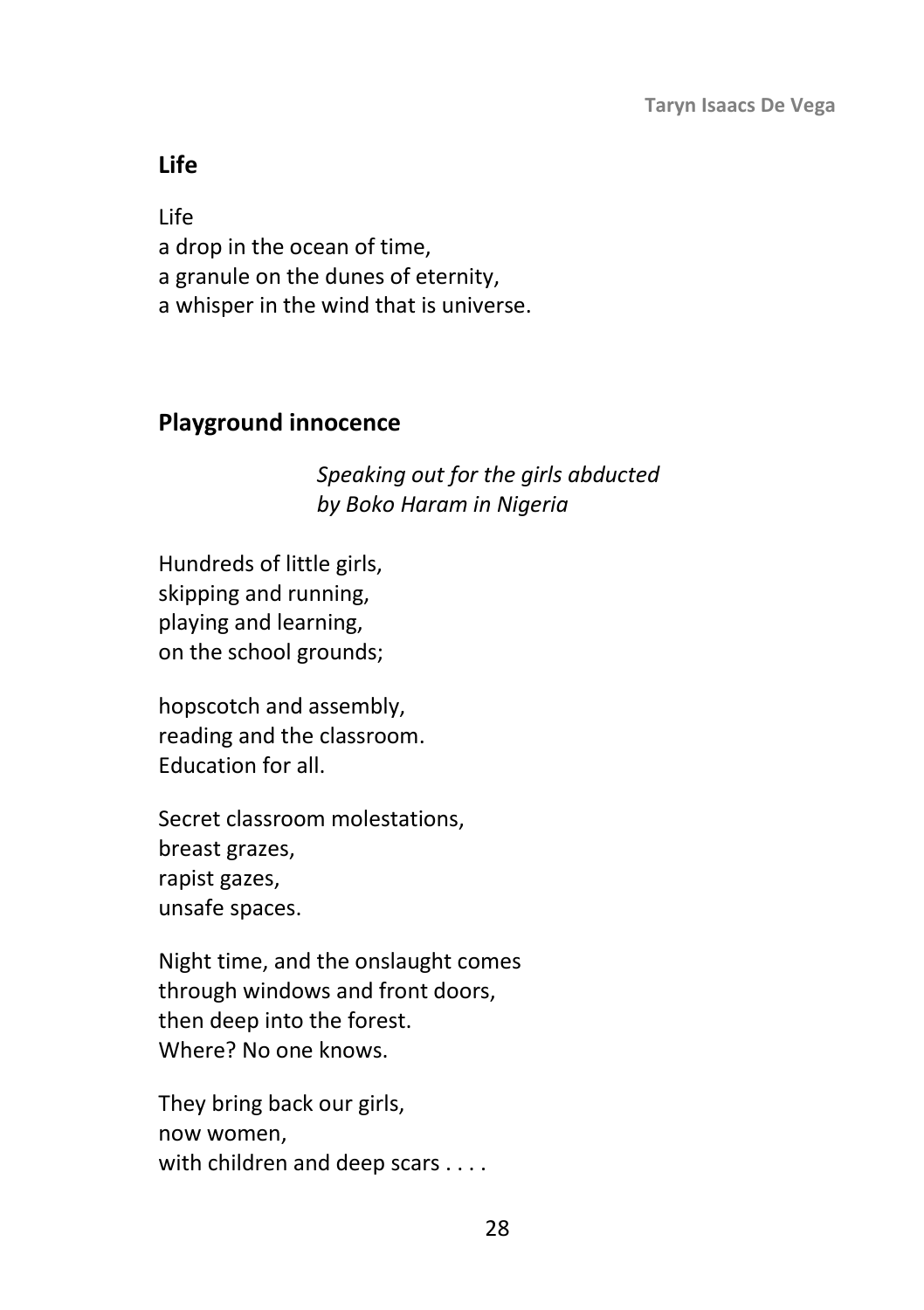### **Laughing like the colonisers do**

I wish I could laugh about decolonization, laugh the way the colonisers do  $$ their laughter is cold and malicious, uncaring and unfeeling, undisturbed by the destruction of a people.

I wish, I wish I could laugh at decolonization the way the apartheid Afrikaners do with smug and entitled laughter while the land and economy remain unmoved.

I cannot laugh at this movement. The revolution by peoples of Afrika to reclaim the dignity stolen forcibly, to reclaim their land, their culture, their language; to reclaim their families, their wealth, their thought; removed, stripped from this people along with that, dignity.

Descendants of international bandit kings, off-spring of National Party prime ministers, claim that there are no voices to be heard, no peoples in slavery, no communities oppressed, no mothers raped for their supple breasts, no fathers exploited on the mines.

Descendants claim that nothing real existed before the settles came. The coloniser laughs again, creating another wave of colonization ‒ colonisation of the minds of a new nation.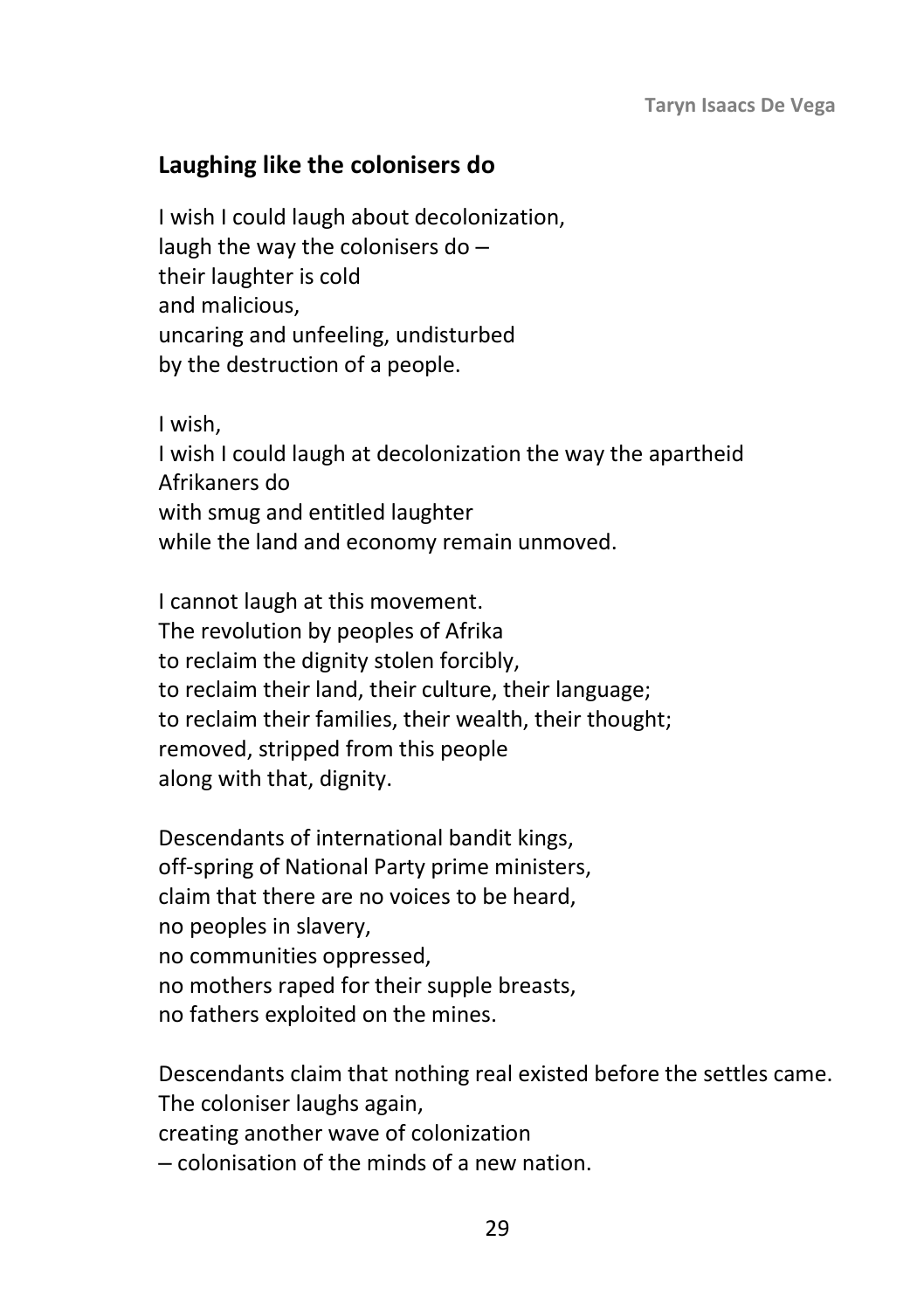I cannot laugh at decolonization, or at the movement reclaiming the rights of a nation to be more than the rainbow nation 'free' ‒ to explore an existence that was never allowed to be.

# **The voice of winter**

Droplets fall, droplets in hundreds of thousands, as a shower breaks, and showers tear from the sky as the pressure becomes too much for the clouds to bear.

The sky shouts in thunder, screams in lightning. Showers falls, millions of tiny droplets, drip,

and fall.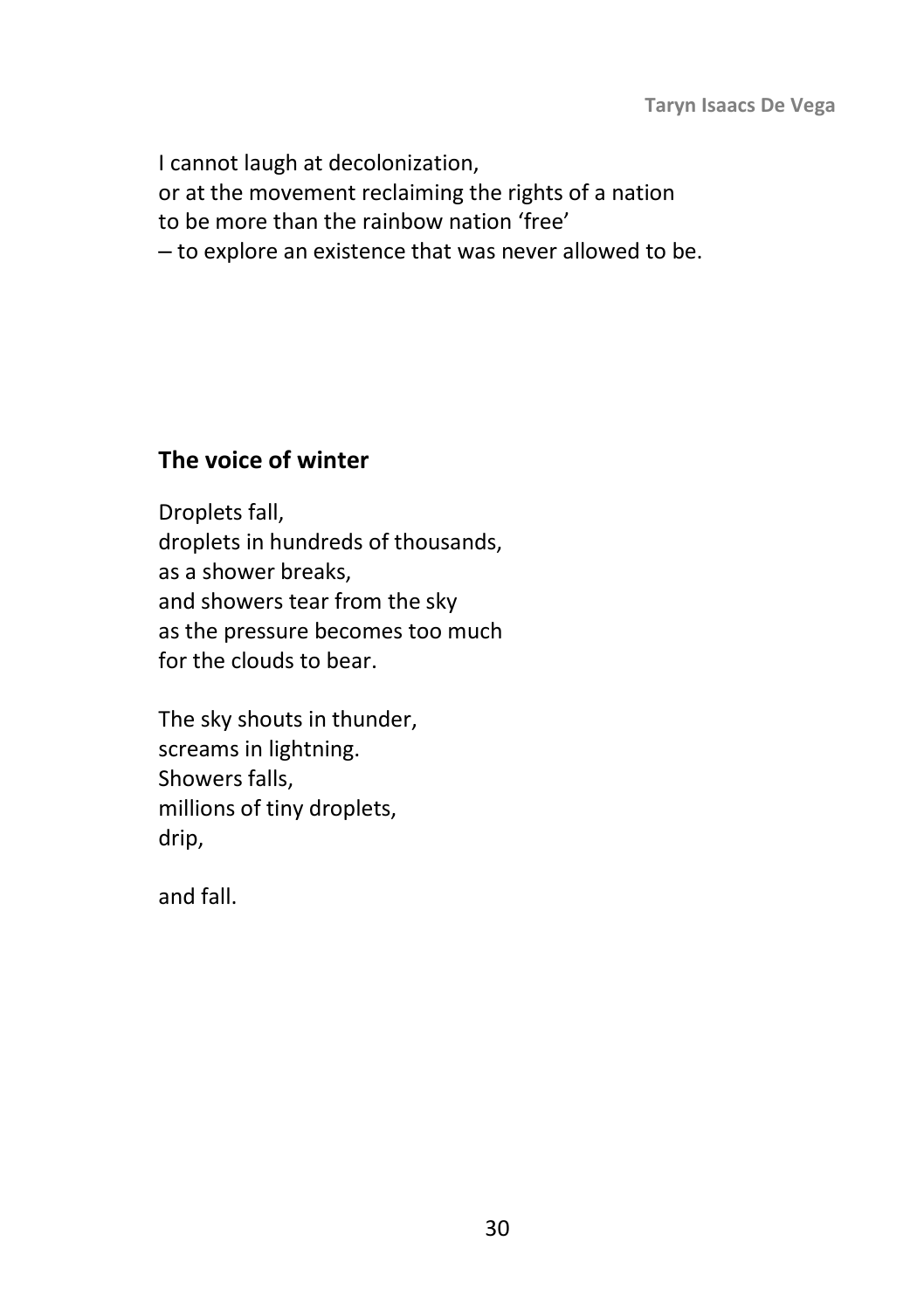## **Virtual Life**

A life story post by post The voyeurs dream comes true. Their stories, successes, and failures in full view of 'friends'. Photographs of travel to not so distant lands promotions and material possessions uploaded for all to consume.

Broken hearts and un-kept promises lie online to be exhumed.

The era of social media , #hashtags, statuses and check-ins , is all they know.

Friends used to talk about how they feel. Today friends are followers of posts of emoji's and videos.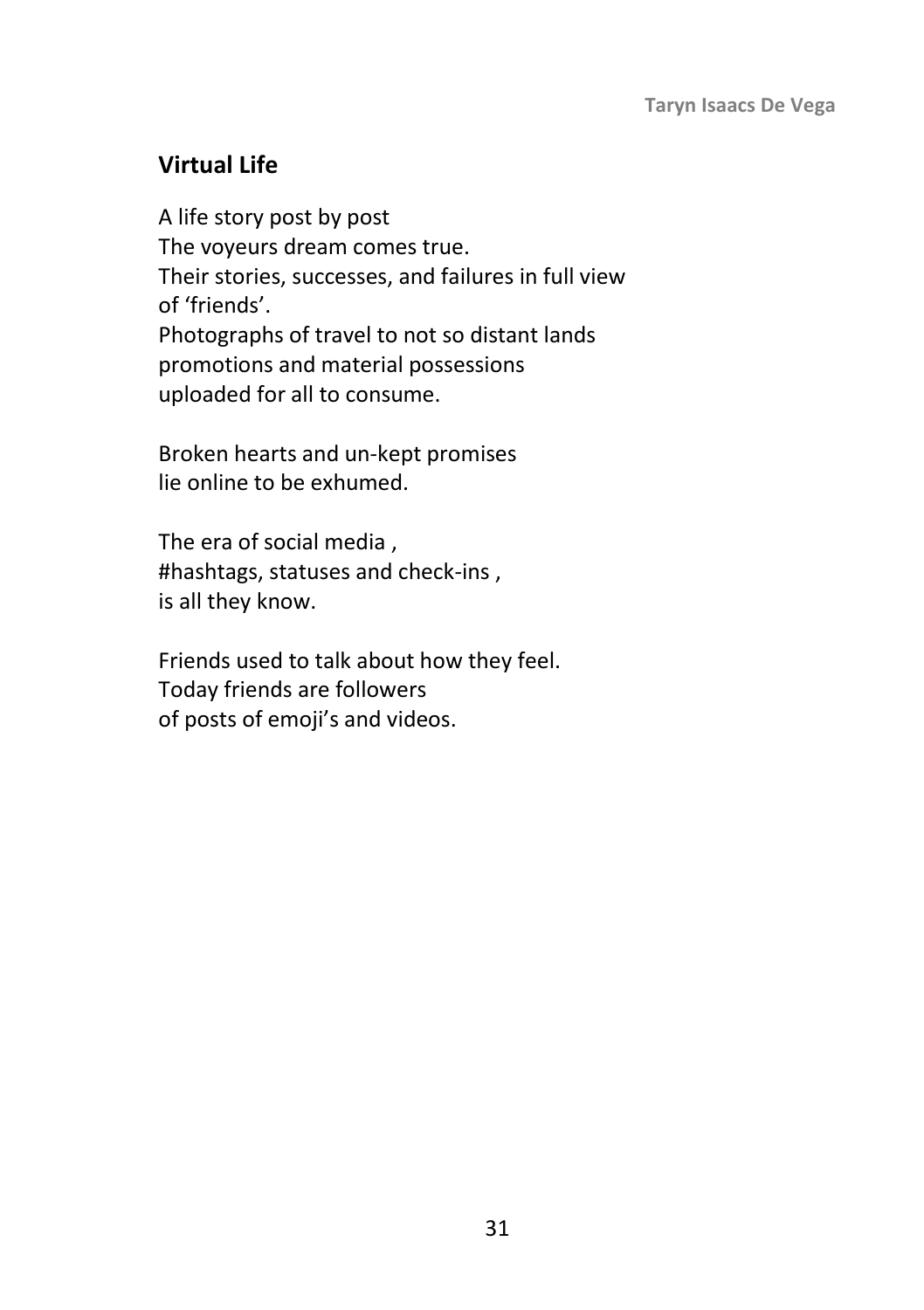## **Conversation**

I spoke to my creator and my creator spoke back to me in a conversation of love and trust and thanks some would call "prayer", others "insanity".

I spoke to my creator and my creator spoke back to me. I thanked Yahweh for the blessing of life and history, Allah replied with grace in the soul. God sent a divine spirit to multiply wisdom, Buddha sent a vibration for the chakra cleanse, Jah spoke of Zion in clouds of holy smoke  $$ ancients sounds of "om" and "uhm" rang within lives long forgotten.

I spoke to my creator and my creator spoke back to me to remind me that we are created for eternity, that divisions break the harmony and destroy the ether of thought ‒ divisions forged through divisive laws.

"Unite,"

the creator whispers, "before all is lost!" No one can hear. the sounds of religion are too loud.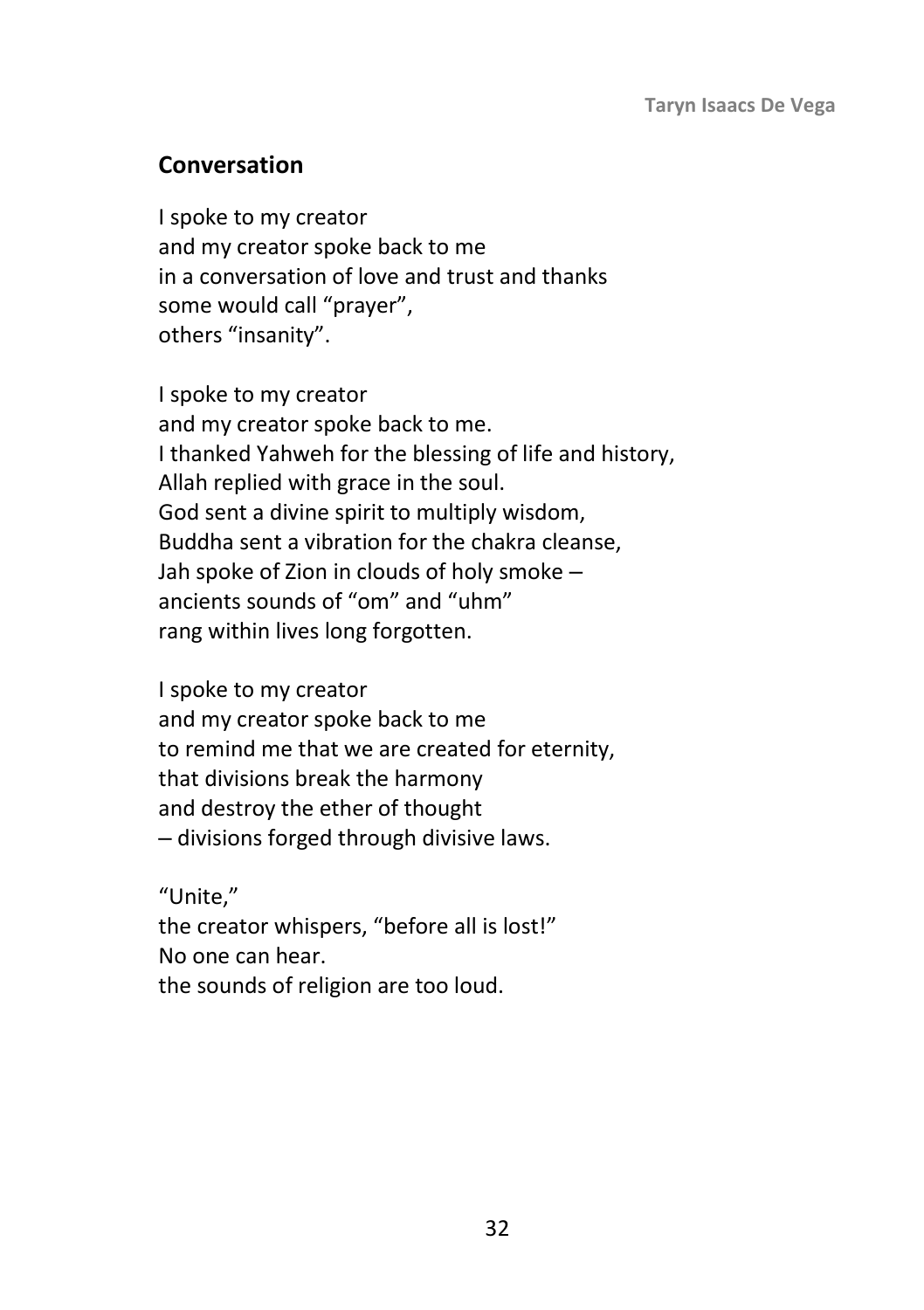# **Sinaed Stuart**

Sinaed Stuart is a 3<sup>rd</sup> Year BA student majoring in Psychology and Anthropology. She wishes to pursue careers in both cultural anthropology and clinical psychology.

Sinaed says she finds writing both expressive and therapeutic. "It reveals a lot about the writer. We write what we are feeling and sometimes what we are afraid to say aloud."

"I write about feelings and my perception of certain things. I write about things that people can relate to. There is no central theme I focus on all the time. I do not want to limit myself like that."

"I have learned that I have grown as a poet and that my poetry is a lot more structured now than it was a few years ago. Attending the course for a second time made me realize just how "involved" poetry becomes. It is ever changing and ever growing. And when we surround ourselves with like-minded individuals, and hear their perceptions and understandings of their worlds, it makes the experience worthwhile.

"I am honoured to have had the opportunity to work with Brian Walter again, and to have learned so much more from him this year. The calibre of poets during this year's workshops was truly inspiring."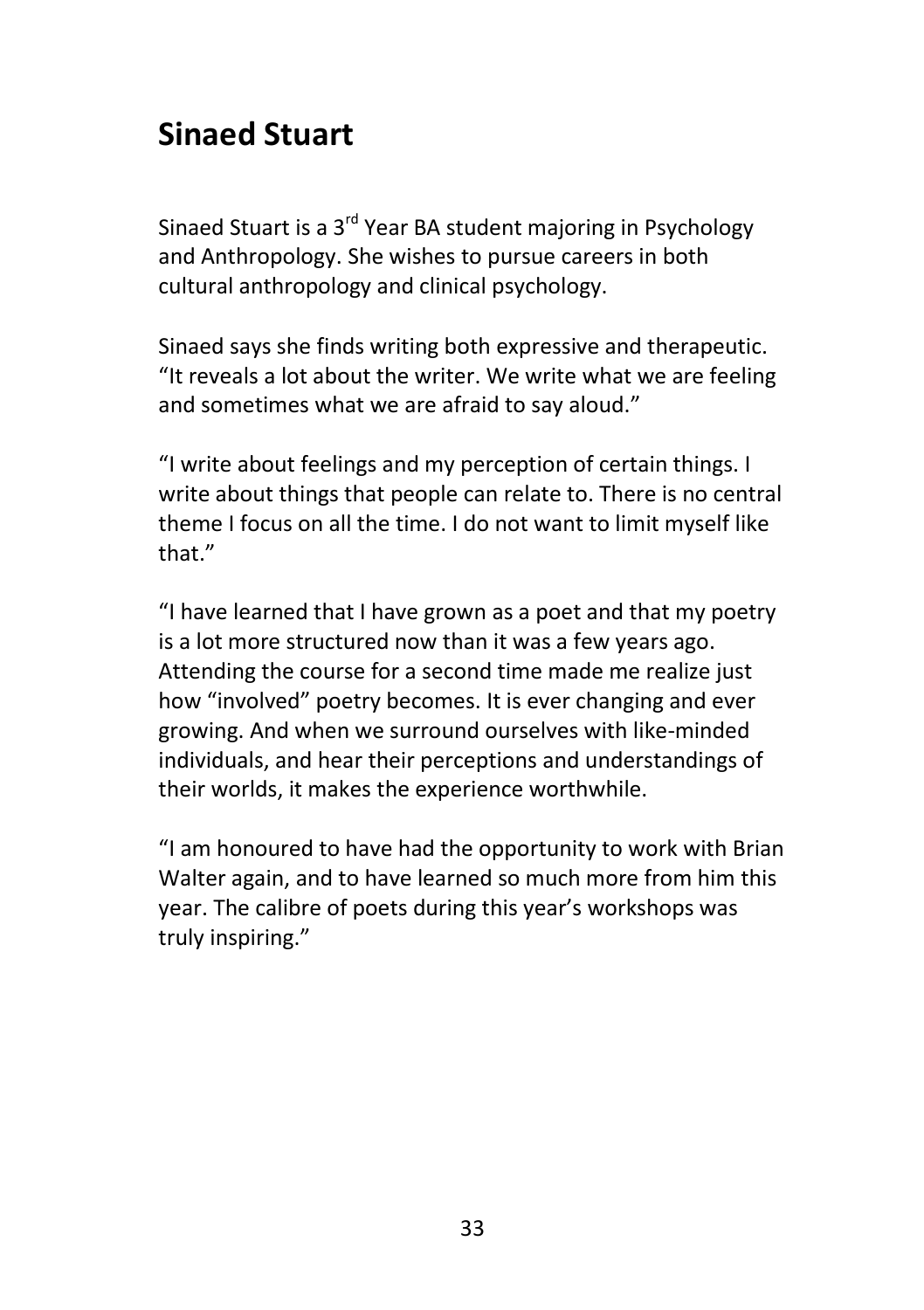## **Bloody Poetry**

Cuts on skin, skin torn like shredded pages of forgotten books once filled with the mystery of memories, and the misery of things past.

Blood flows, warm and dripping on canvasses of unspoken words. Pages are blood soaked with the death of a life untold.

Drop by drop, words fill the emptiness to pulsate unknown truths through thick bloodied veins under the skin of unlived dreams.

Flow, I bid you, exist in realities outside the poet's mind. My bloody poetry leaves my veins, letting go of the pains of being misunderstood.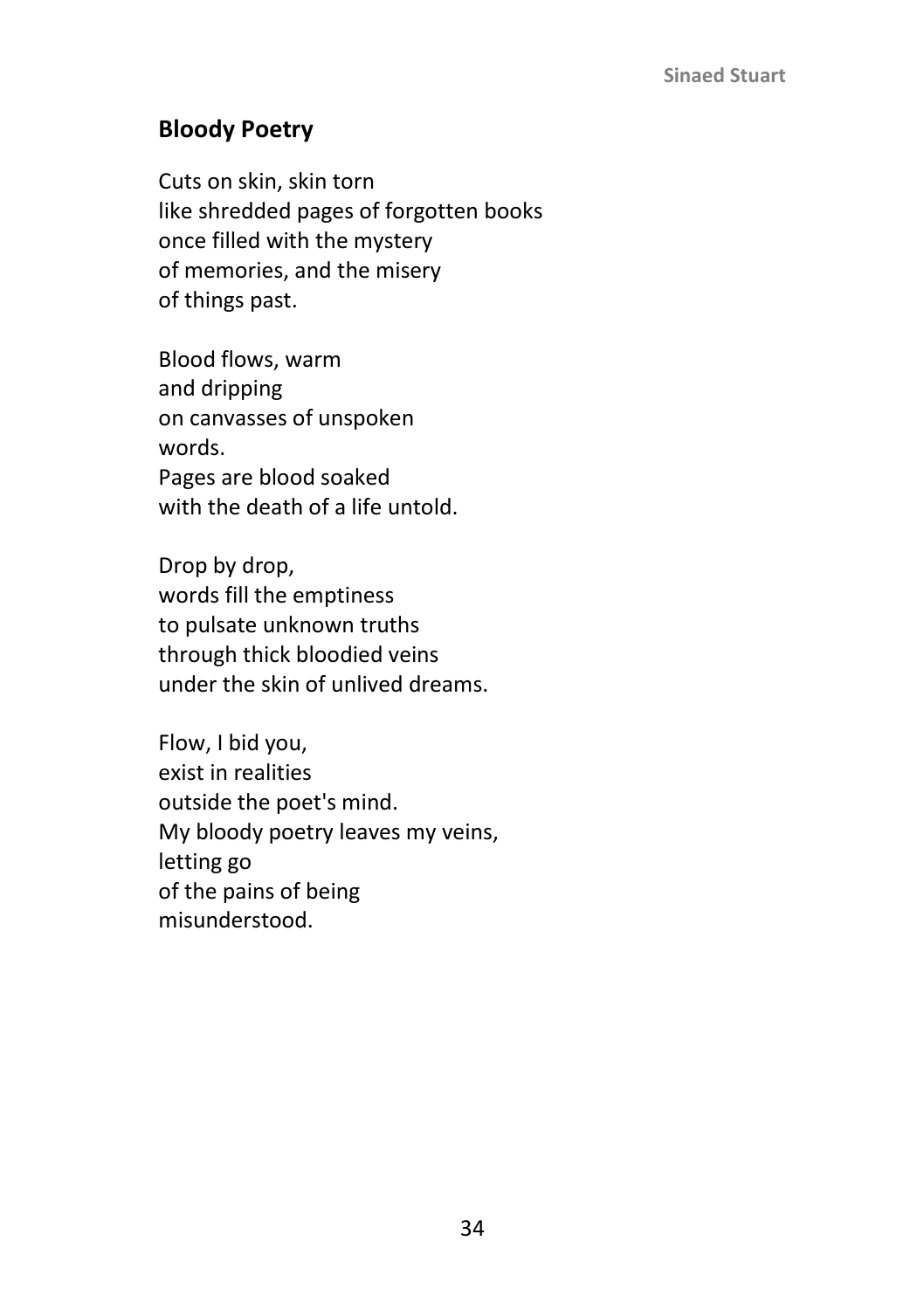### **Pain, beauty and poetry**

See the red ink stain my writing pad with the broken metaphors of a memory lost in time, like shattered glass; bleeding punctuation, lost commas and full stops unfulfilled.

Hear the pauses and exclamations as I recite my life on the stages of crushed dreams, while audiences of blind followers cling to the pains of my history.

Feel the curves of my voluptuous poetry, like a woman never touched, the softness as words penetrate my empty canvas.

Live with me, here, within my words.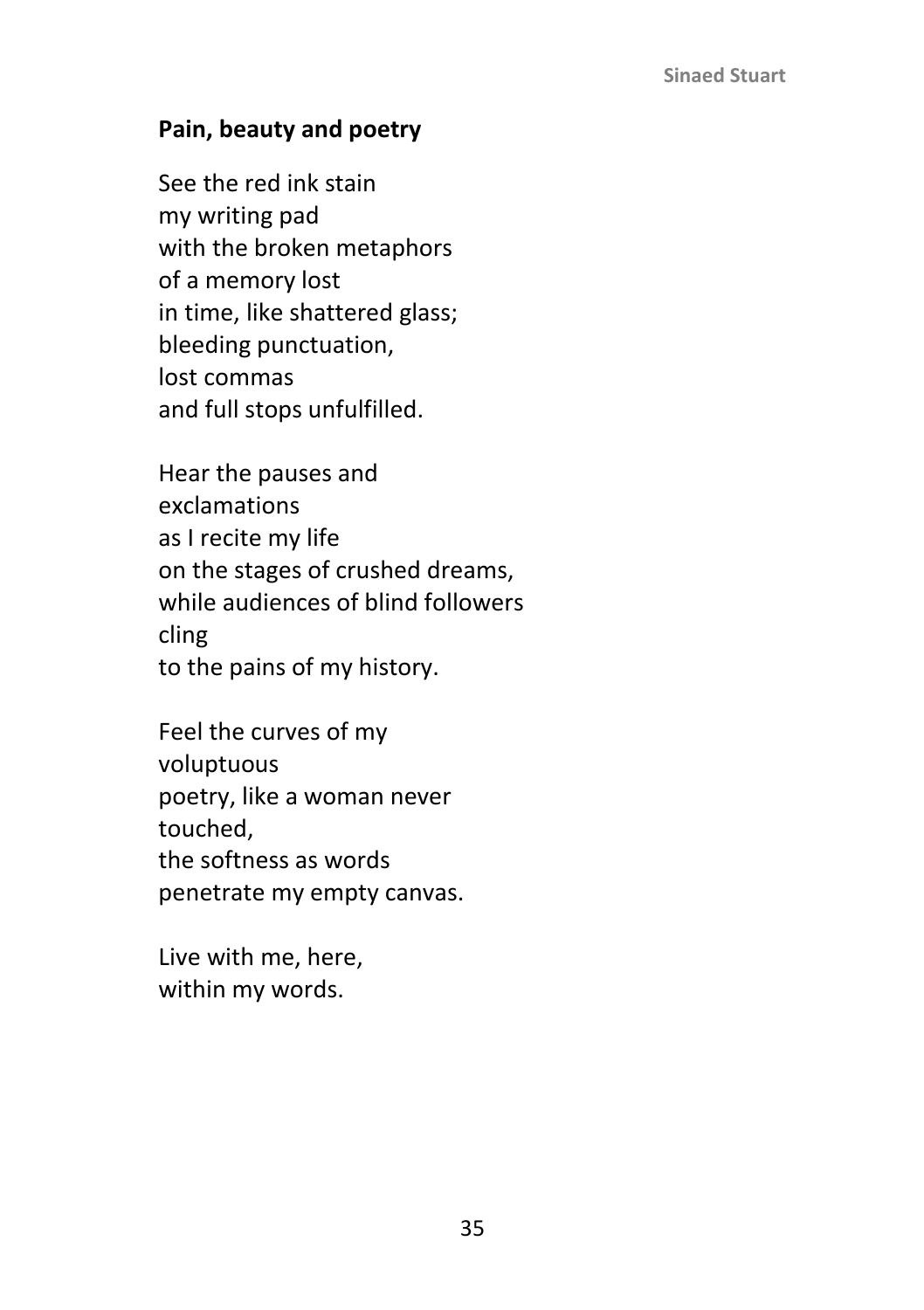### **Alive**

A teardrop stains my weary face, searching within the empty vastness of time and space  $-1$  am surrounded by light.

I am engulfed by loving embraces of flesh, my eyes search memories known only to my emotions.

I dwell mentally from landscape to portrait, from warmth to coldness, from fear to existence.

I hear background noises echoing unknown sounds. Life here begins for me. Birth, life, live and be.

In life I am profound to you. Exquisite, my being exists through you. I am now, and will be still.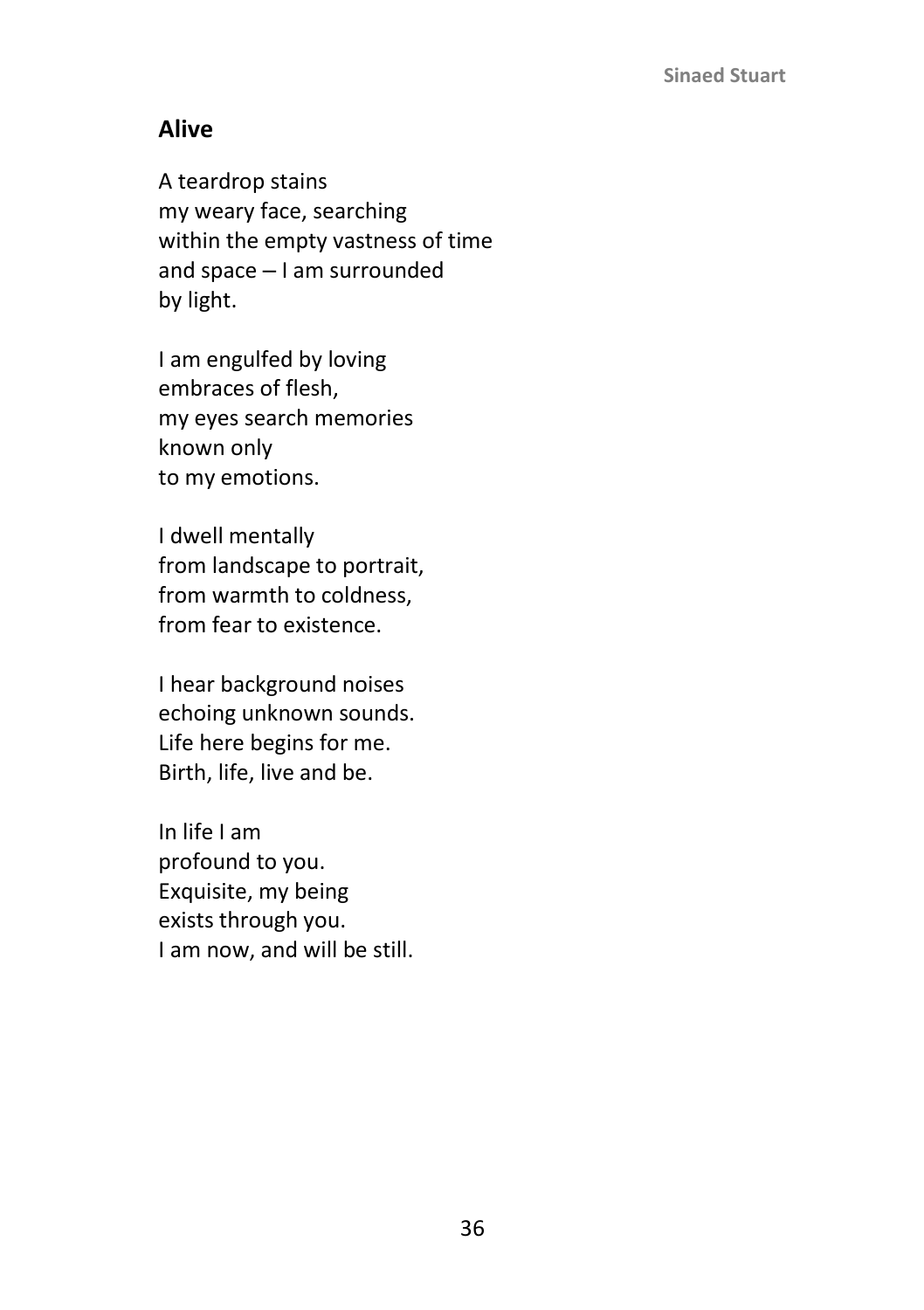### **Broken**

Lost thoughts run wild in shattered mazes, the exits blocked by rage, engulfed by the flamed hatred of fire-spitting dragons,

amongst new and old souls; the scattered fragments of bones once the limbs of the living; the stolen breaths of once breathing.

Tiny bodies resemble a life of feelings felt when thoughts were free.

Cries echo across the plains, cries once cheerful laughter.

My thoughts run wild in shattered mazes.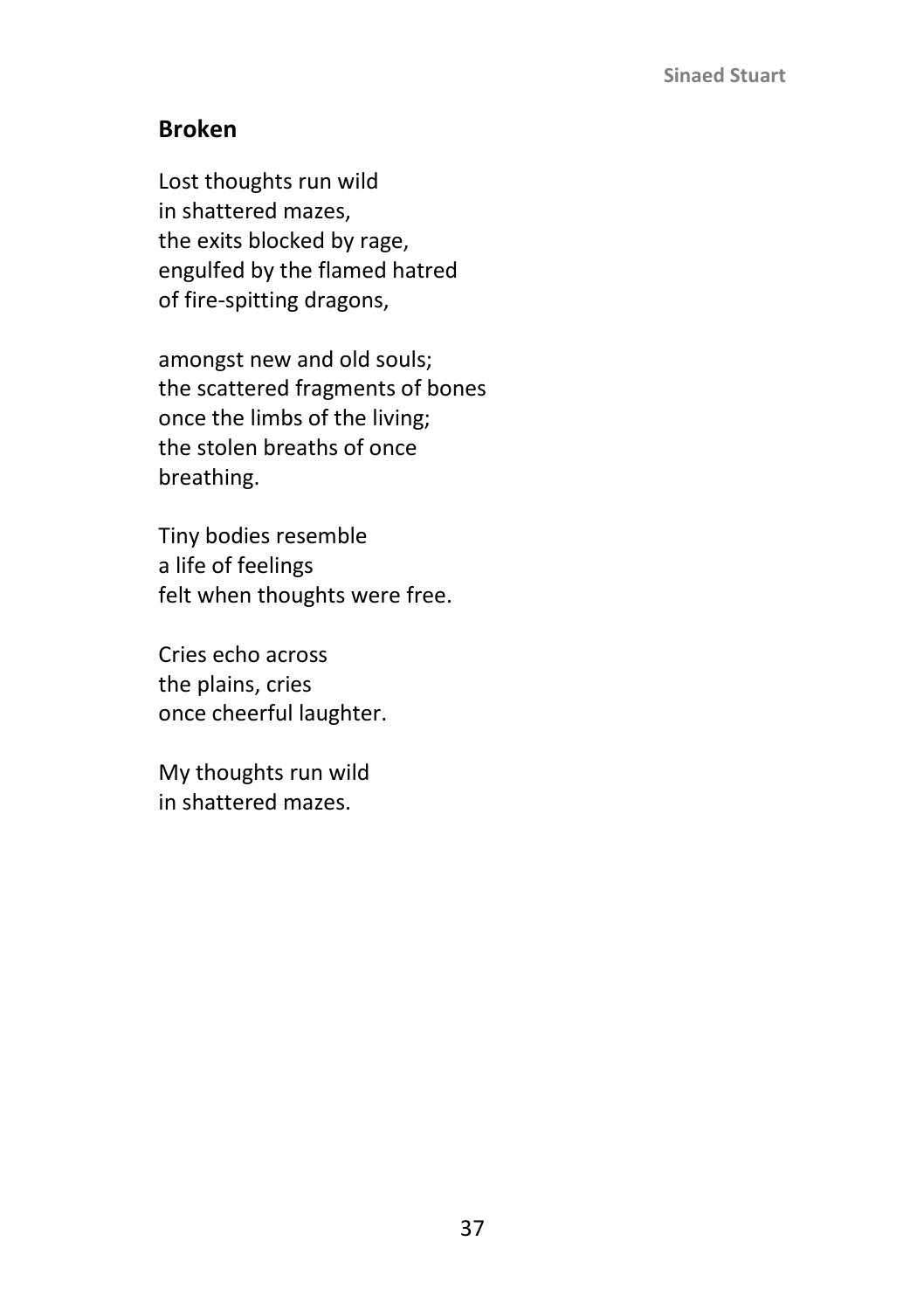### **When the sadness comes**

When thoughts of things past start to unravel in my mind, unwanted, an internal darkness steals into light.

Shrewd memories journey to the surface, and hurt consumes this body.

Why force light into darkness, a light not belonging here?

Thoughts of death and meaningless life merge. Memories of a life unlived are all I have when the sadness comes.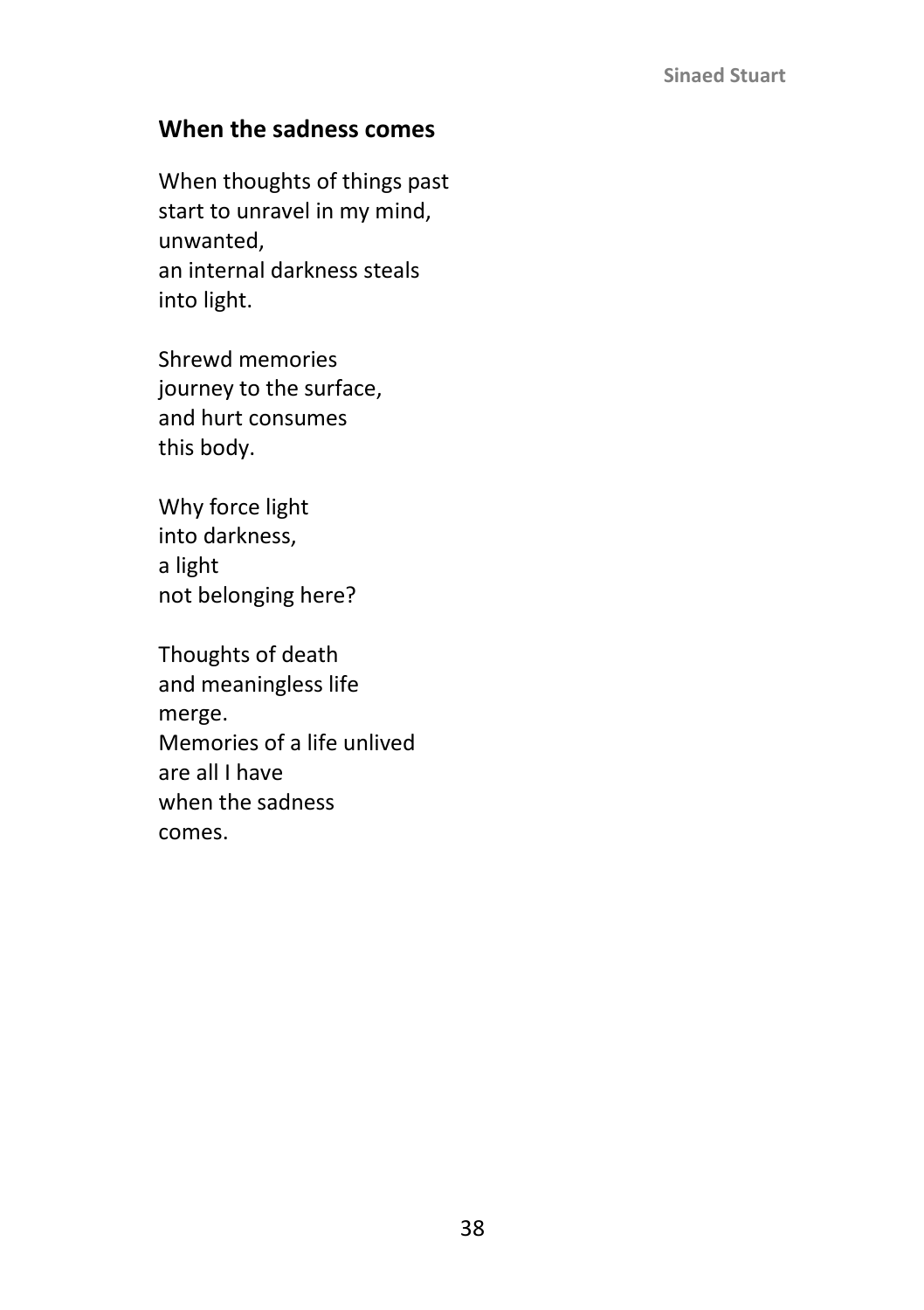### **My love**

In your eyes I see a beauty unknown; a vision of true honesty.

In your hands I feel warm, overwhelming passion like a furnace  $-1$  am enrapt in your flames.

In your voice I hear sweet melodies of laughing infants on a summer's day.

Here with you there is peace, sanctuary. No words can describe my love for you. No boundary can restrict our eternal fate.

I am yours in spirit. I am yours in mind.

And you are mine.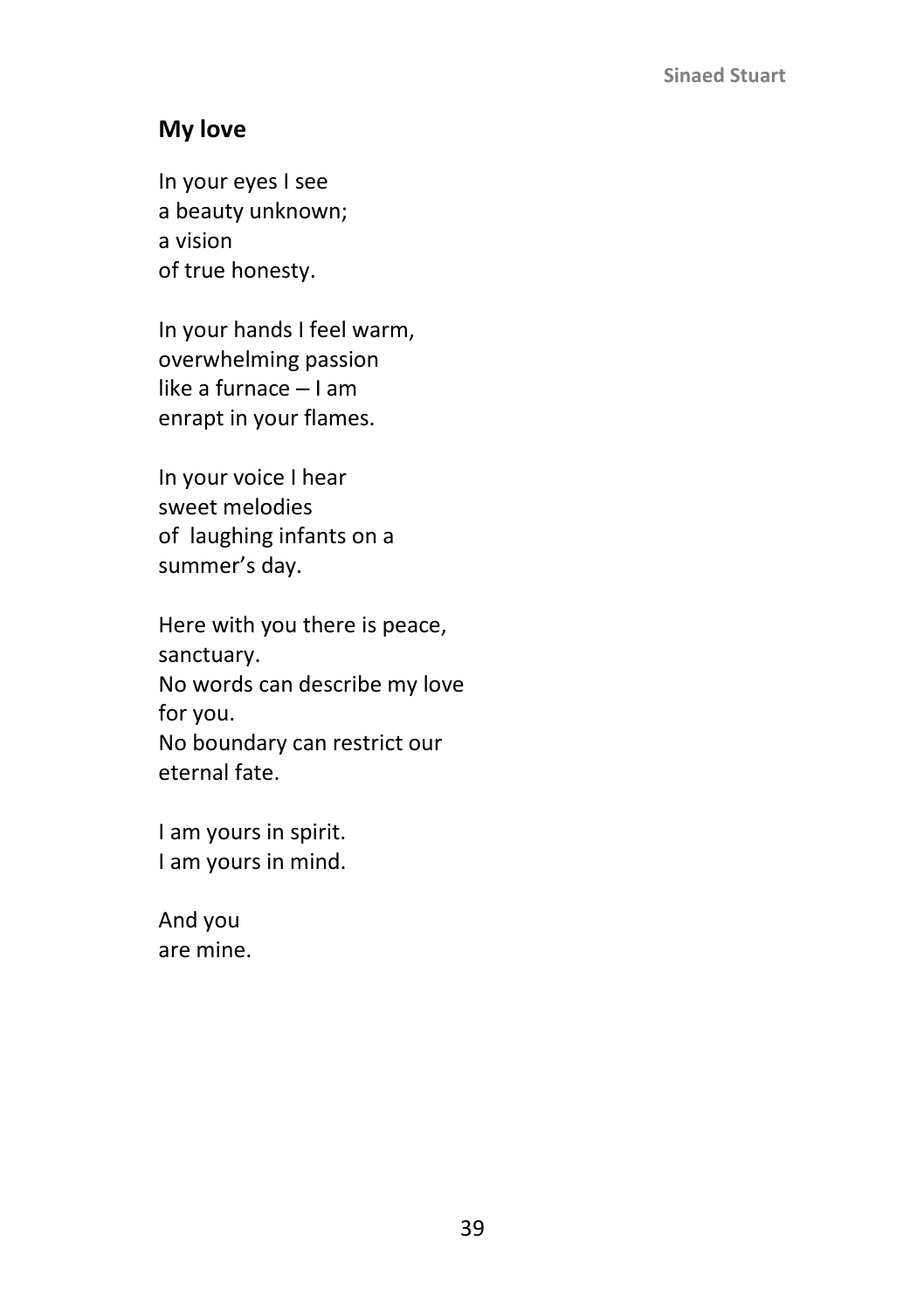### **In the artist's palms**

Lifeless, yet so full of promise, I can mould you into anything my heart desires.

The potter, I will give you purpose unknown yet to my disturbed mind.

The cold, softness in my palms reminds me of a childhood unlived, games I never played.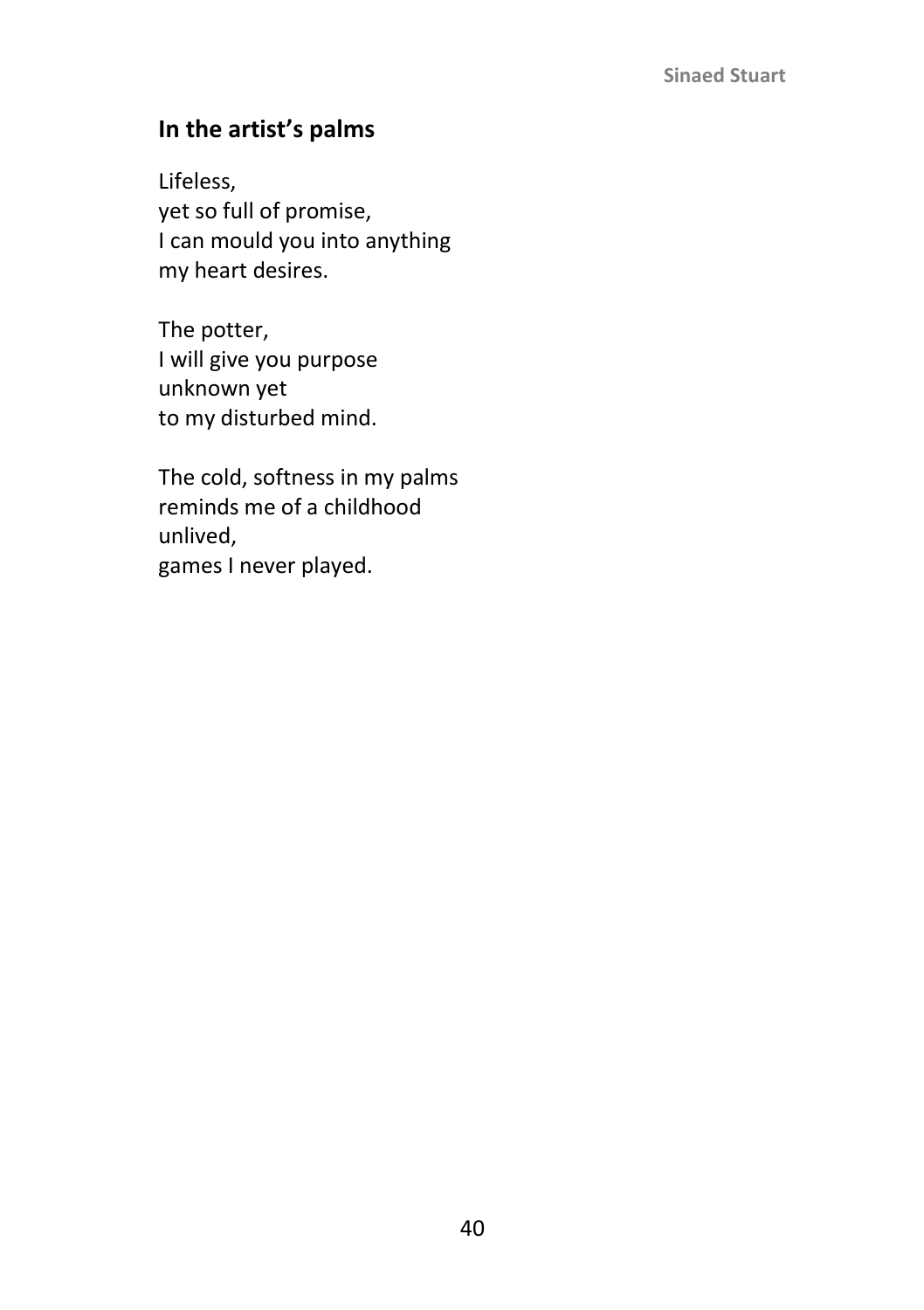## **My heart of clay**

When I was a child my mother scolded: "Stop putting your heart into everything you do, and stop trusting everyone around you."

I could not understand her. How could I do, and be, but not feel?

But that was before heartache and heartbreaks, before life within was lost.

Now I feel with hands. I see with eyes. My heart no longer beats rhythms of longing, and love, and loss.

My heart of clay is still lifeless within my ribcage.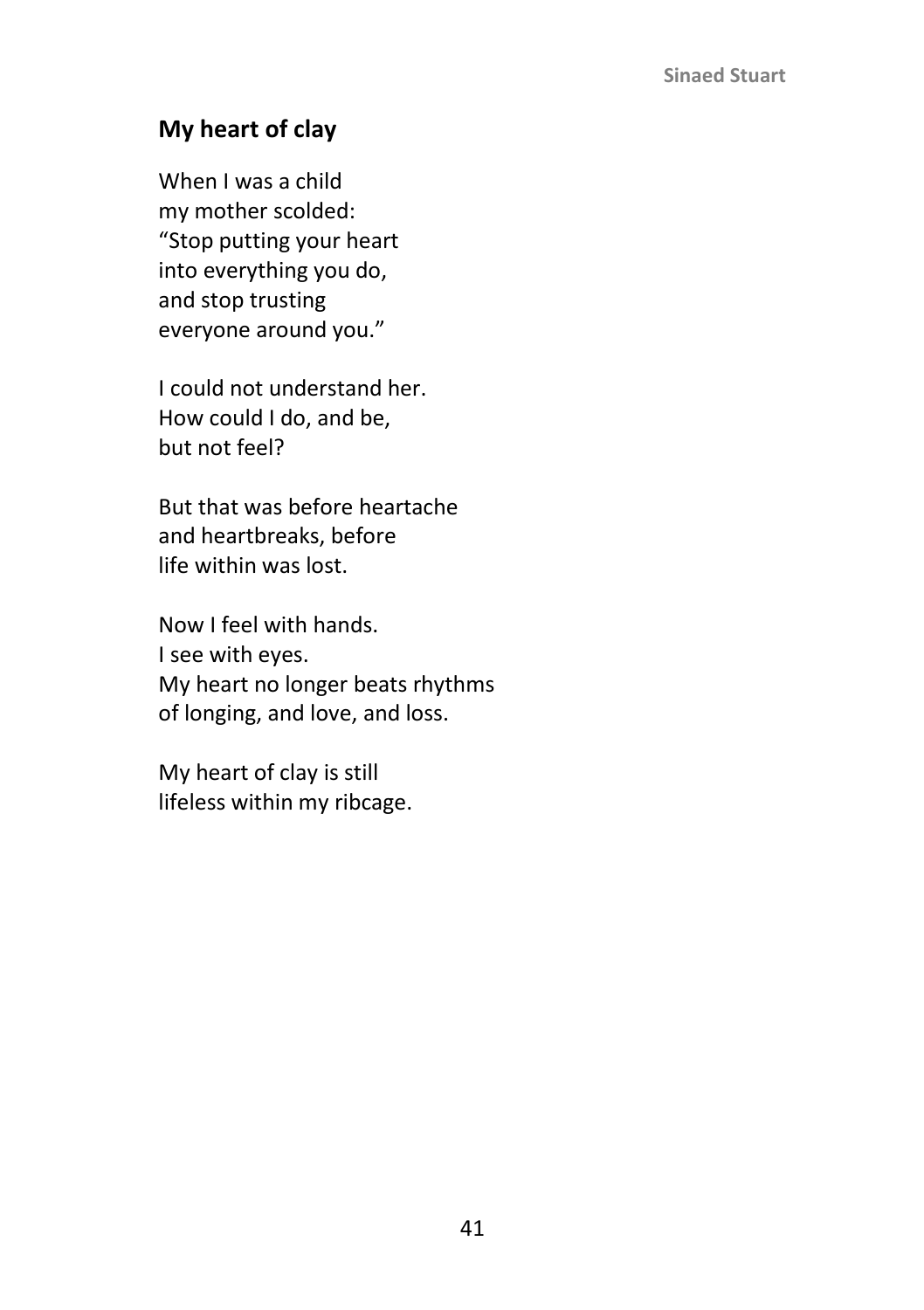### **Restless slumber**

I turn in restless slumber, my mind so full of emptiness there's no sense in my thoughts, no comprehension.

I wrap my mind's hands around the unknown parts of my dream. Thought by thought I grab with my artists' hands, one by one making them something.

Somehow I get them to a moment where I am no longer lost in the midst of them.

My dreams take shape, like clay in a potter's hands.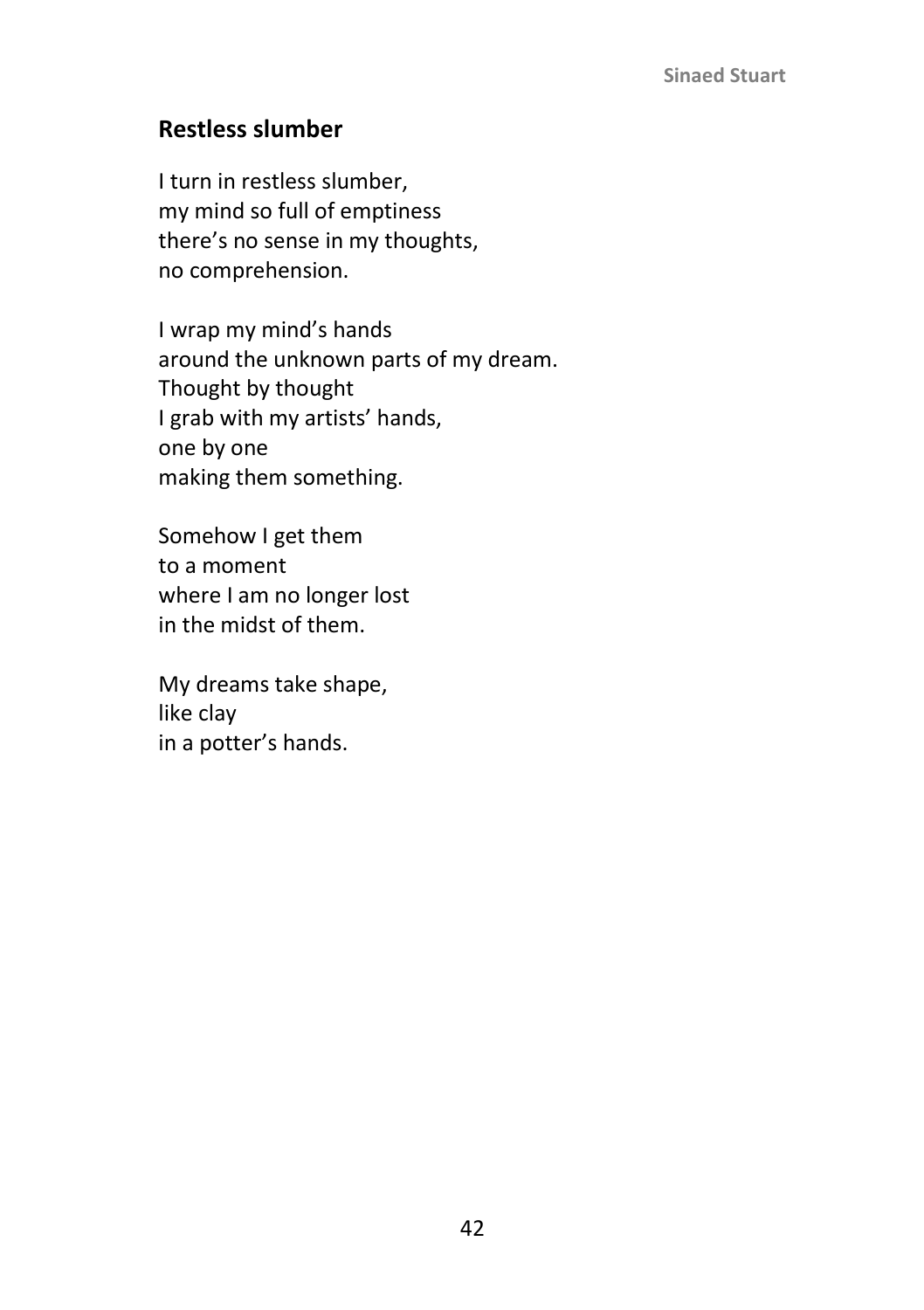### **Who are you?**

Who are you when you listen to the voices in your head? Who are you when you see the tearstains of a life unlived on your face?

You exist in a world unknown. Can you breathe breaths of air when your lungs are pained and bitter?

Who are you, when hands touch the naked fragments of your innocence? Who are you, when words pierce from the tips of tongues like sharpened blades?

Are you alive, for brief moments, outside your pain-filled thoughts? Do you speak with words ‒ not only in your mind? Do you feel with flesh - with not trenches in your heart?

Tell me, who are you when you are not.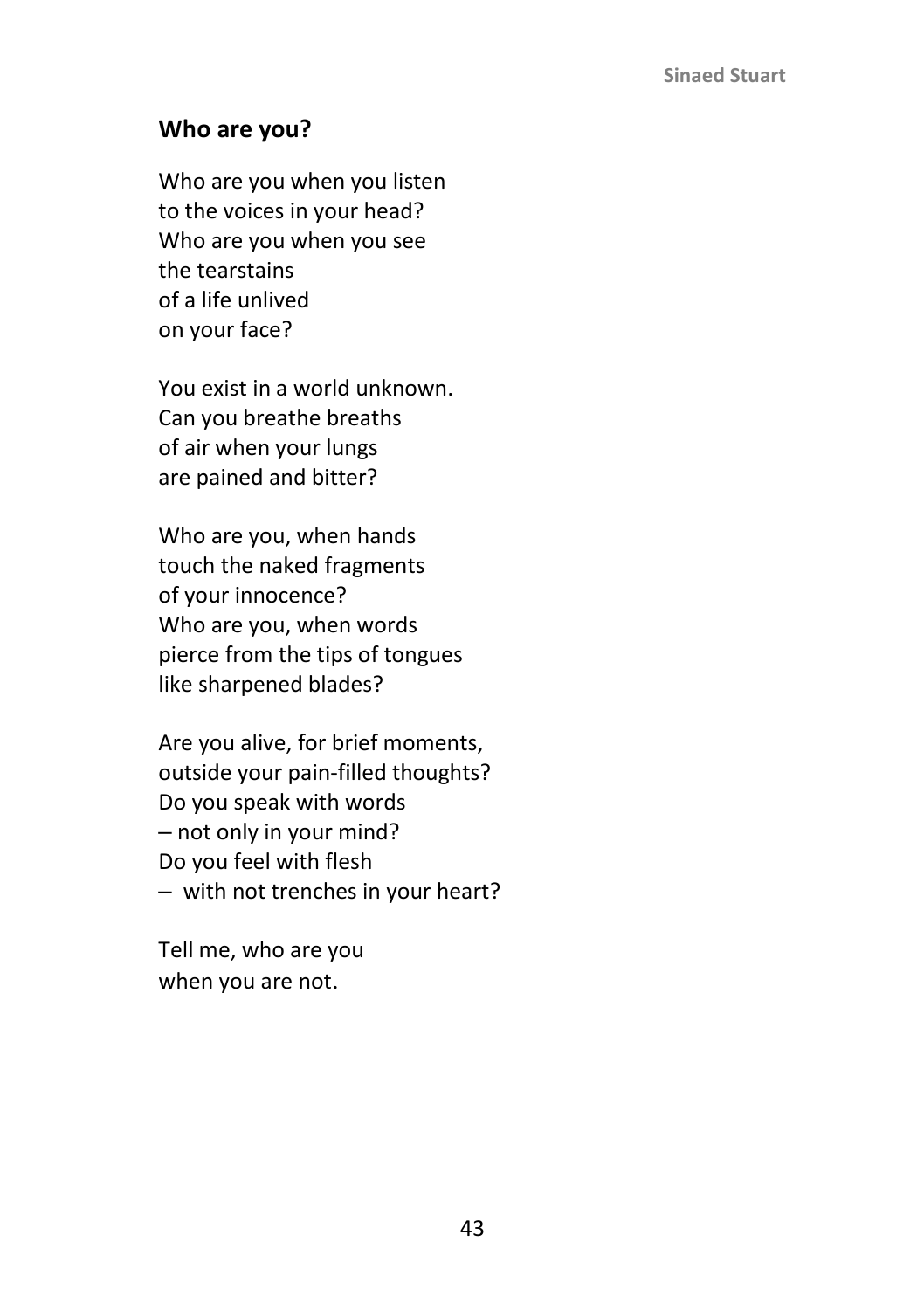### **Destruction's aftermath**

Thoughts, like seeds in the fertile soil of minds unknowing, drown in waters of one-sided thinking.

Roots start to manifest, grounded in hateful reasoning, the stubs surface, of a war yet to come.

The bark of enemies prepared for battle grows strong and steadfast. Branches of destruction occupy a once barren battlefield.

And after the last bombs drop and those worn tree branches unite, beautiful, colourful life will arise in destruction's aftermath.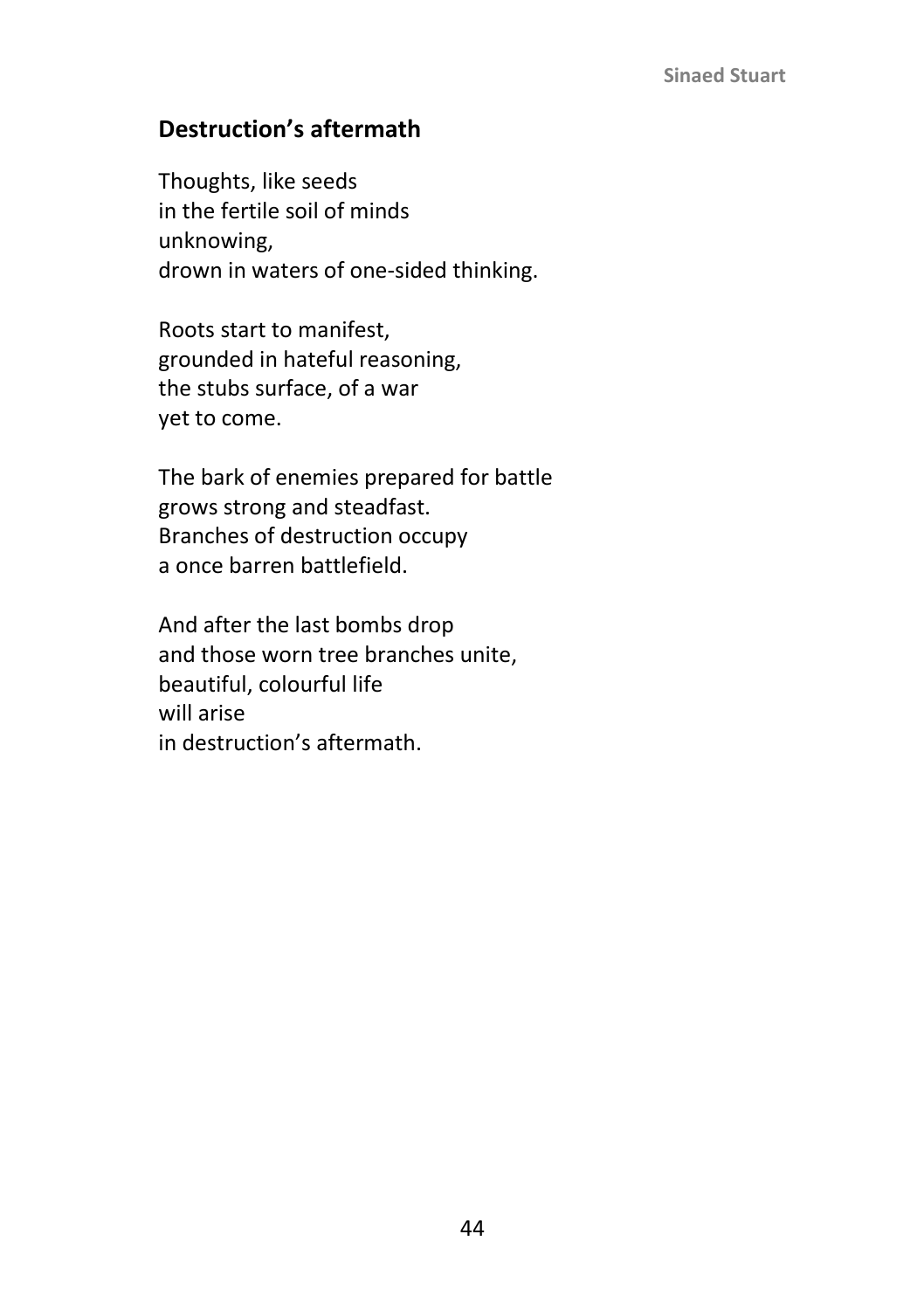# **Logamurthie Athiemoolam**

Logamurthie Athiemoolam is a professor in the NMMU Faculty of Education.

"I find writing therapeutic and stimulating. The writing process enables me to articulate my innermost feelings, thoughts and convictions in the written form.

"My themes tend to focus on my personal experiences, travels, the beauty of nature, life's journey and the lessons to be learnt from life.

"The course has stimulated me to use visual imagery and metaphors to capture the essence of my experiences and to refine my writing so that the images are more crisp and succinct.

"The course has been invaluable in connecting me to other writers thereby creating opportunities for us to share our journey of writing and the writing process."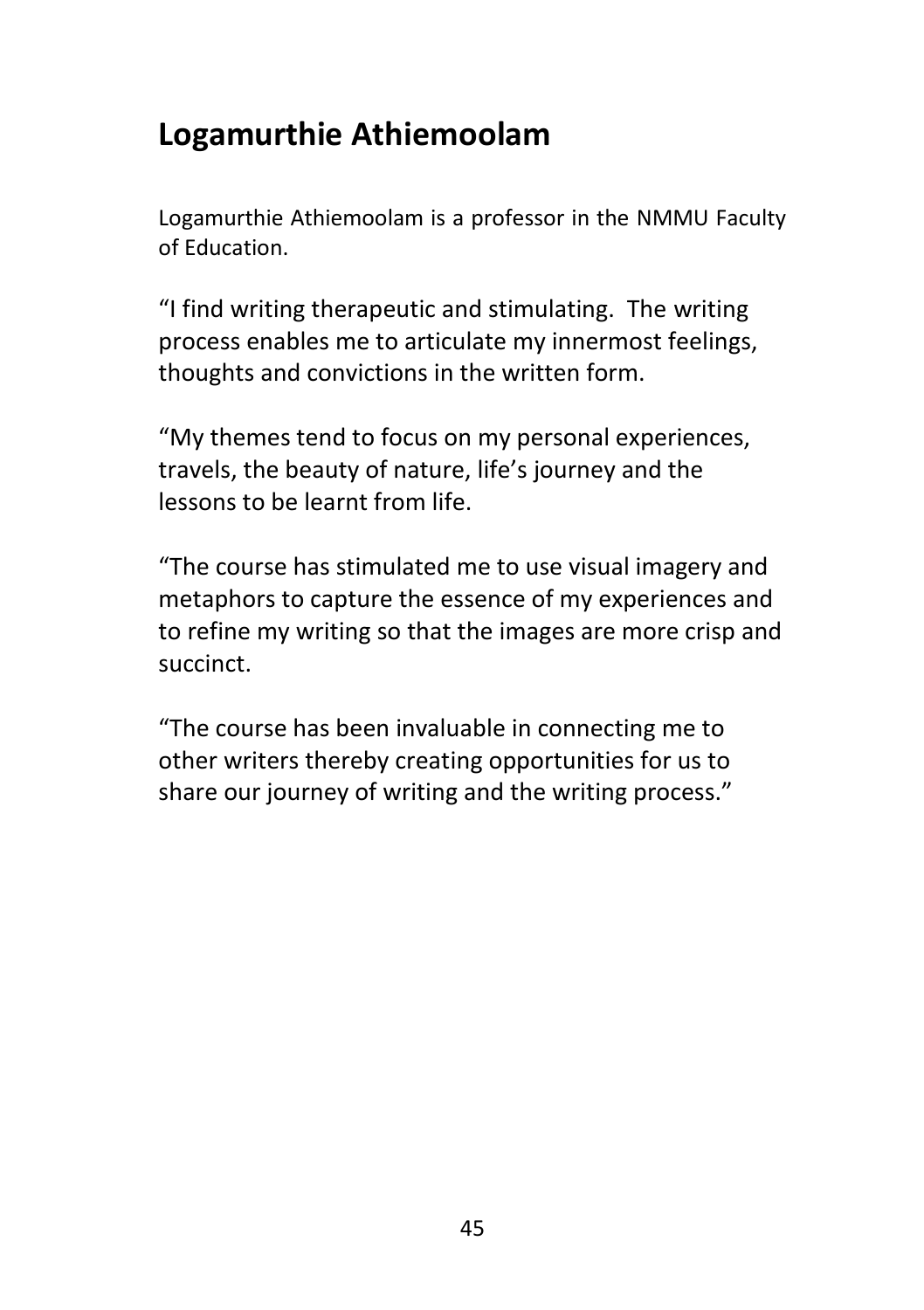### **Sunrise across the bay**

#### *Sunrise in Summerstrand, P.E.*

The calm sea mirrors a still sky. The waning crescent moon and the dim, far flung stars herald a new morning.

Then a gleam of light peers from behind the horizon to pierce the darkness.

Growing rays flicker and shimmer as the eye of the universe ascends from the depths of the ocean flashing streaks of gold across the shimmering sea.

# **Changing landscapes**

*Sunset on a game farm on the outskirts of Windhoek*

Dwindling rays of sunlight etch the mountains in flames of fire.

As the rays retreat orange hues cover their vastness

and the blanket of darkness is wrapped in a diamond sky.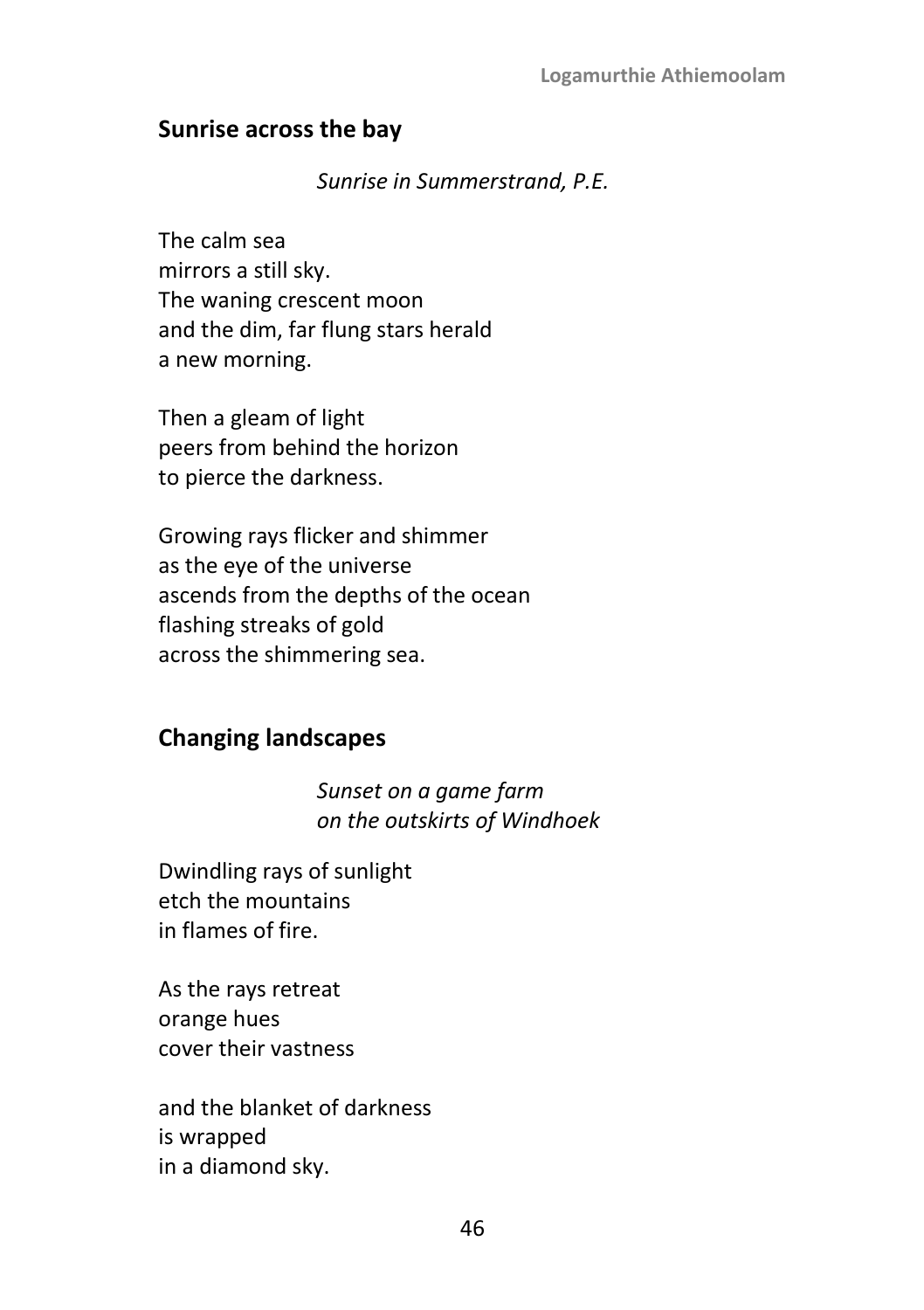### **Sounds of the universe**

*At the lookout point near the Himalaya Mountains (Lord Shiva's abode)*

My eyes transfixed in the distance from the Lookout point, to prepare for magic.

From behind the majestic mountains a single streak of shimmering light, flickers through the crevice and is gone.

Rays of mystical splendour caress the magical mountains.

The snow- capped mountains, draped in reddish hues, shout out their splendour to the sky.

For a moment, time stands still, as the rays light up the mountain and dance to the mystical sounds of the universe.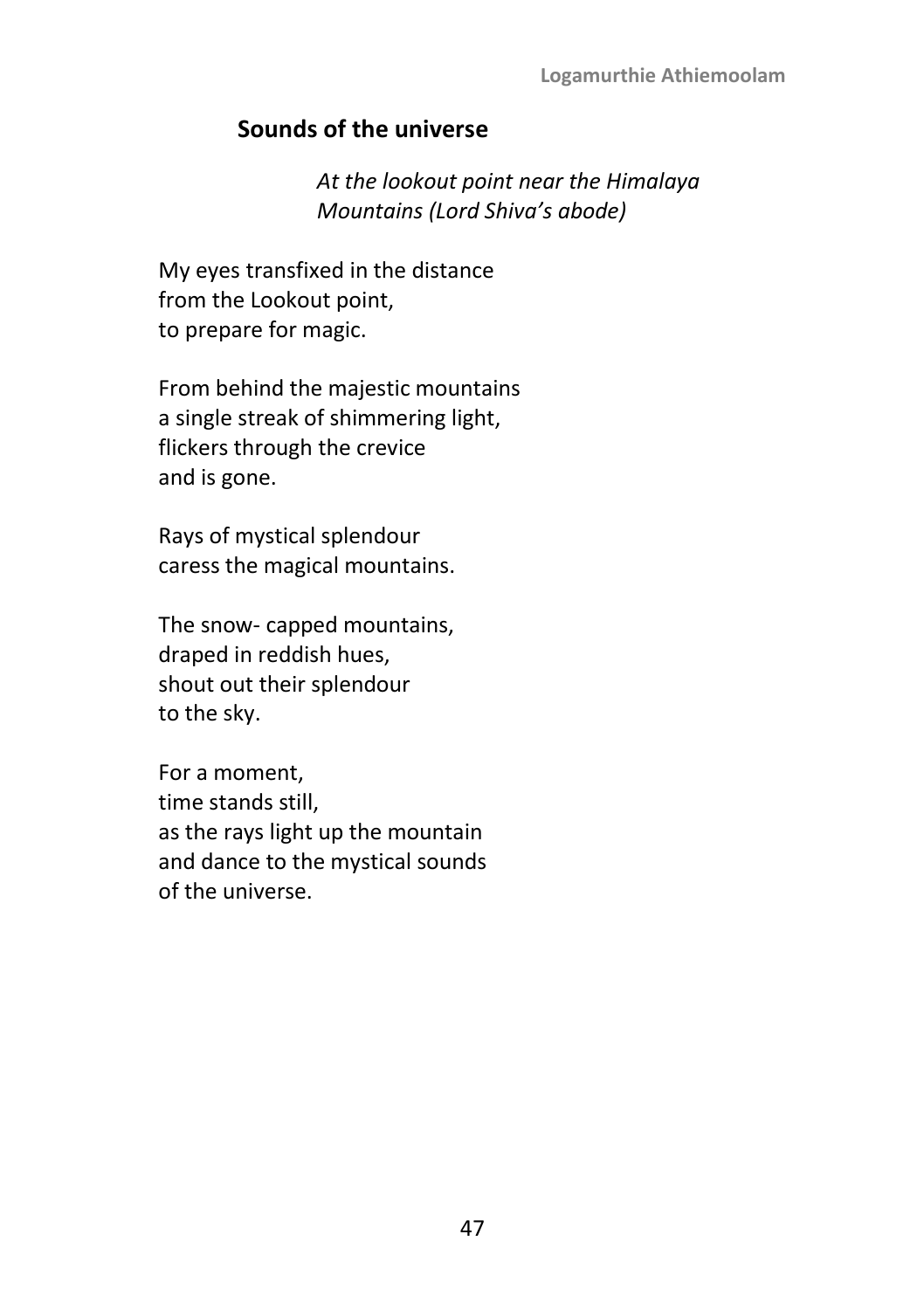## **The wings of hope**

### *To a colleague incarcerated in a foreign land*

Fly on the wings of Hope, across time and space to cherished shores.

Like a swallow, fly across countries and continents, stormy seas and turbulent skies, fixing your mind's eye on your dream of hope; smell the scents of the sea and savour the sweetness of welcoming shores.

Let hope, your navigator, guide you through dark mornings and endless days so you see distant figures of smiling African faces,

as you draw in the breath of Life, and are carried on the wings of hope.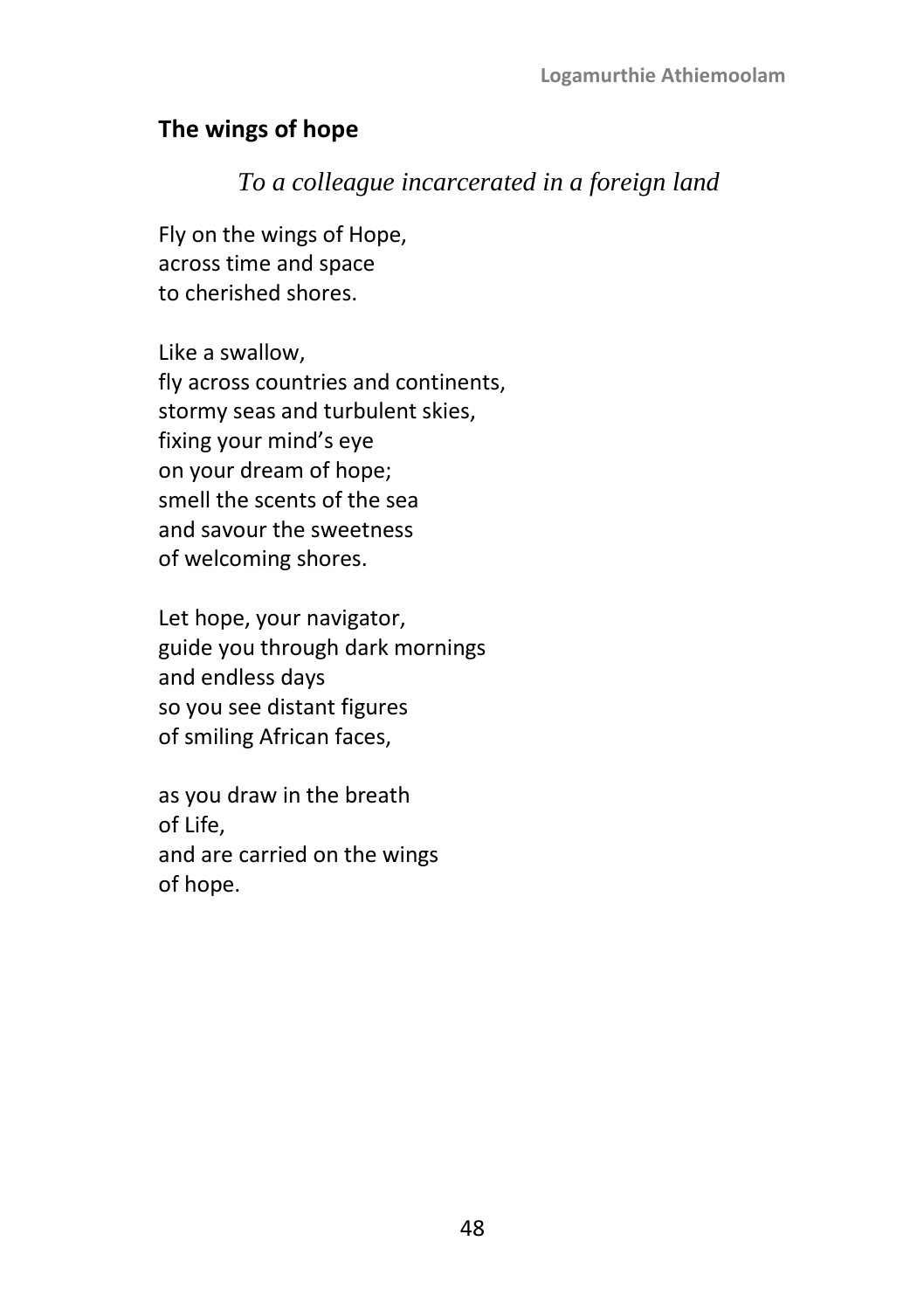# **Taj Mahal**

### *(Tribute to the Taj Mahal*

This monument of ageless beauty draped in marble attire glistens in the morning sun.

Minarets and domes, symmetrical in gardens of magical splendor, rise up to meet the sky.

The story of your life is shrouded in mystery; of love for Mumtaz.

Your creator, kept captive in prison, peered through filigreed walls to draw in the beauty of lost love.

Lives lost, hearts broken, years gone ‒ but love is immortalized through your hallowed walls.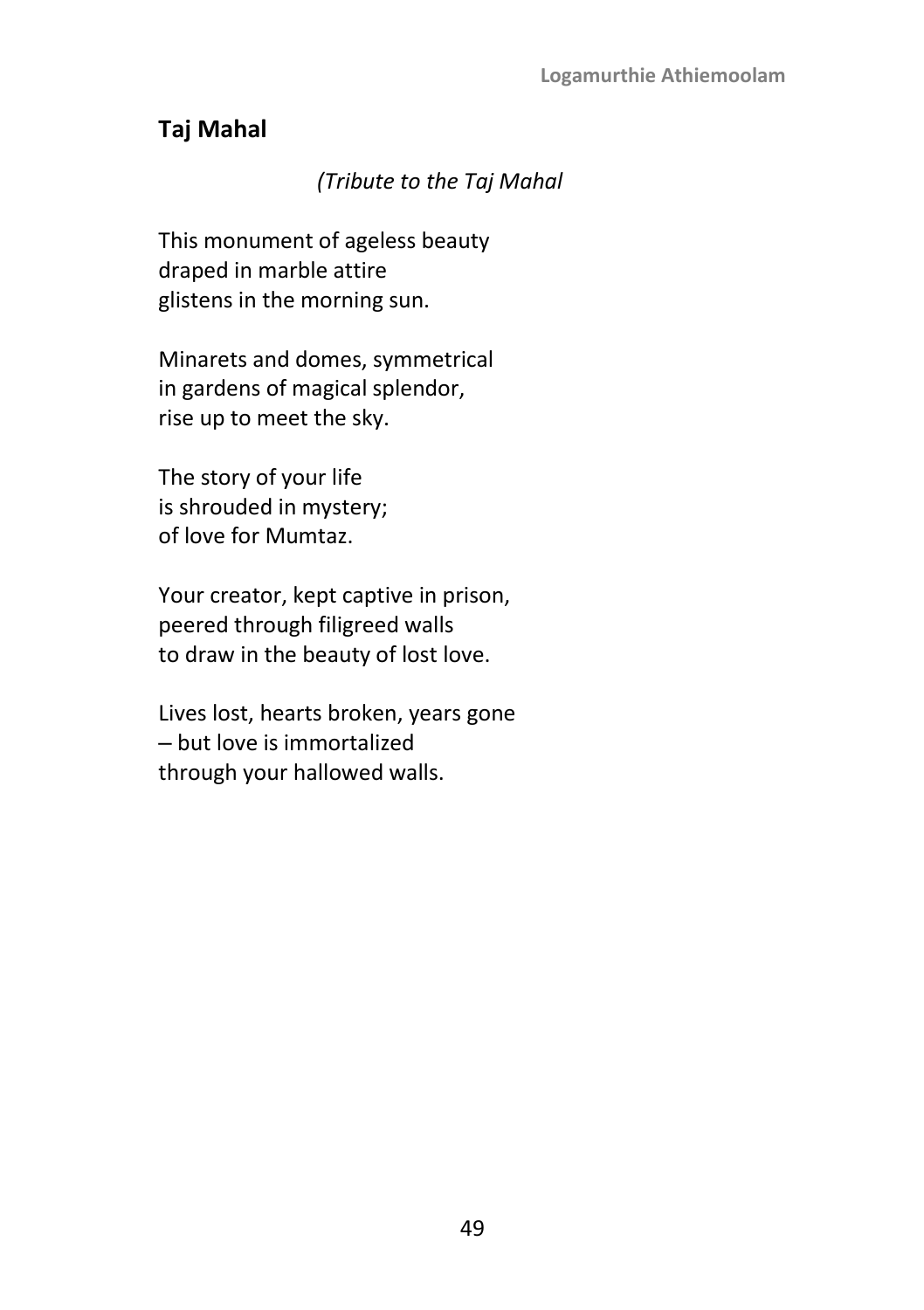# **Allegory**

Your journey starts at birth, through rivers and valleys highlands and lowlands to your destination.

Sometimes you disembark, have a *déjà vu* moment with a stranger who disappears: your tracks were not meant to cross, yet one fleeting moment joined your hearts and lives together.

Then the train stops and you are engulfed in smog and darkness, as passengers try to rip away the core of your Being. When the passengers leave, you are relieved.

Through the windows of your compartment you feel the pain and suffering of life, and see the venom in the eyes of those envious of your journey, but lessons are to be learnt.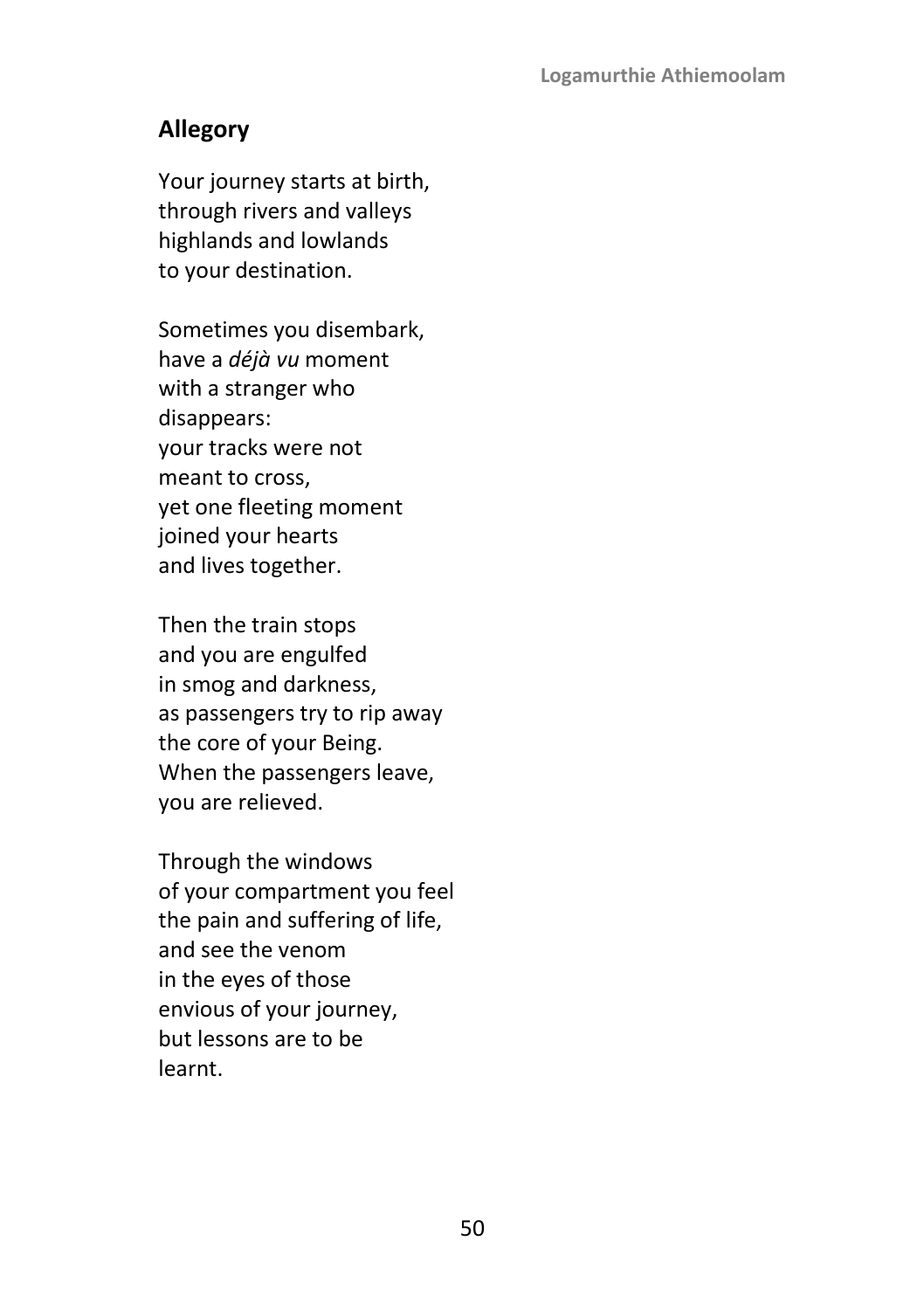Finally, when you reach the end of the line, you leave the train and carry with you life's lessons to an unknown destination.

### **Desert**

### *Sand dunes close to Walvis Bay, Namibia*

Mounds of endless desert wonder barchans wind-swept, sketching vistas.

Laboured footprints, plodding uphill, and wind-blown

mirror life's journey

forever morphing, always changing . . . .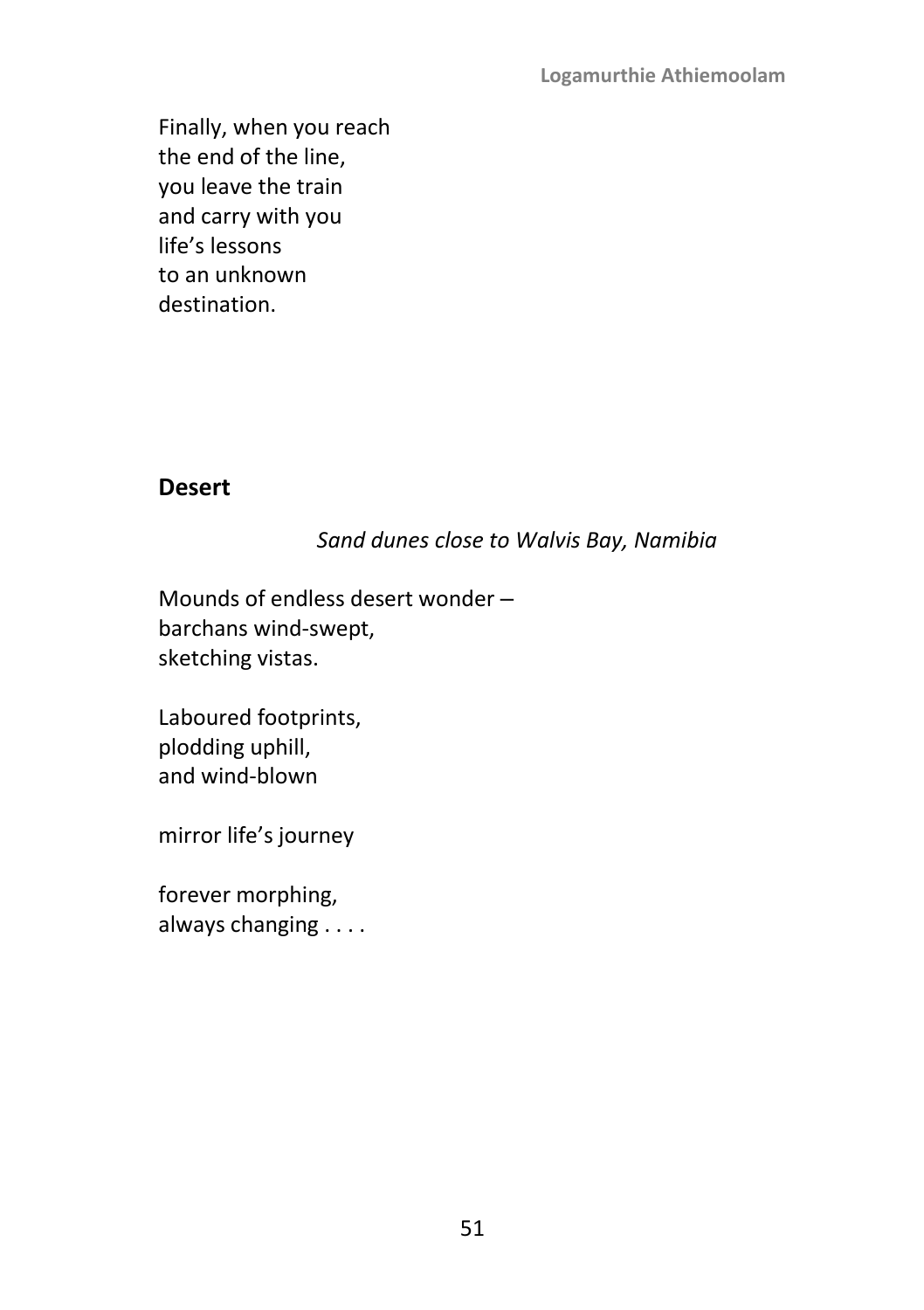### **Valley days**

### *Reflections on the Group Areas Act*

In the valley the tranquil river meanders lazily to the sea. The aloes standing amidst the rugged crags are rooted in this land.

In the distance, the temple is a reminder of pleasant valley days.

I throw a pebble into the pool and stare as circles ripple outwards from the centre to draw me in.

I watch the children eat home-baked bread as they sit around the fire listening to valley stories.

They climb the hill in search of adventure in rugged cliffs.

I hear them in the distance rustling through the leaves.

I relive their happy moments as they watch silent movies projecting their future lives.

They map out their histories to chart a course, only to be uprooted.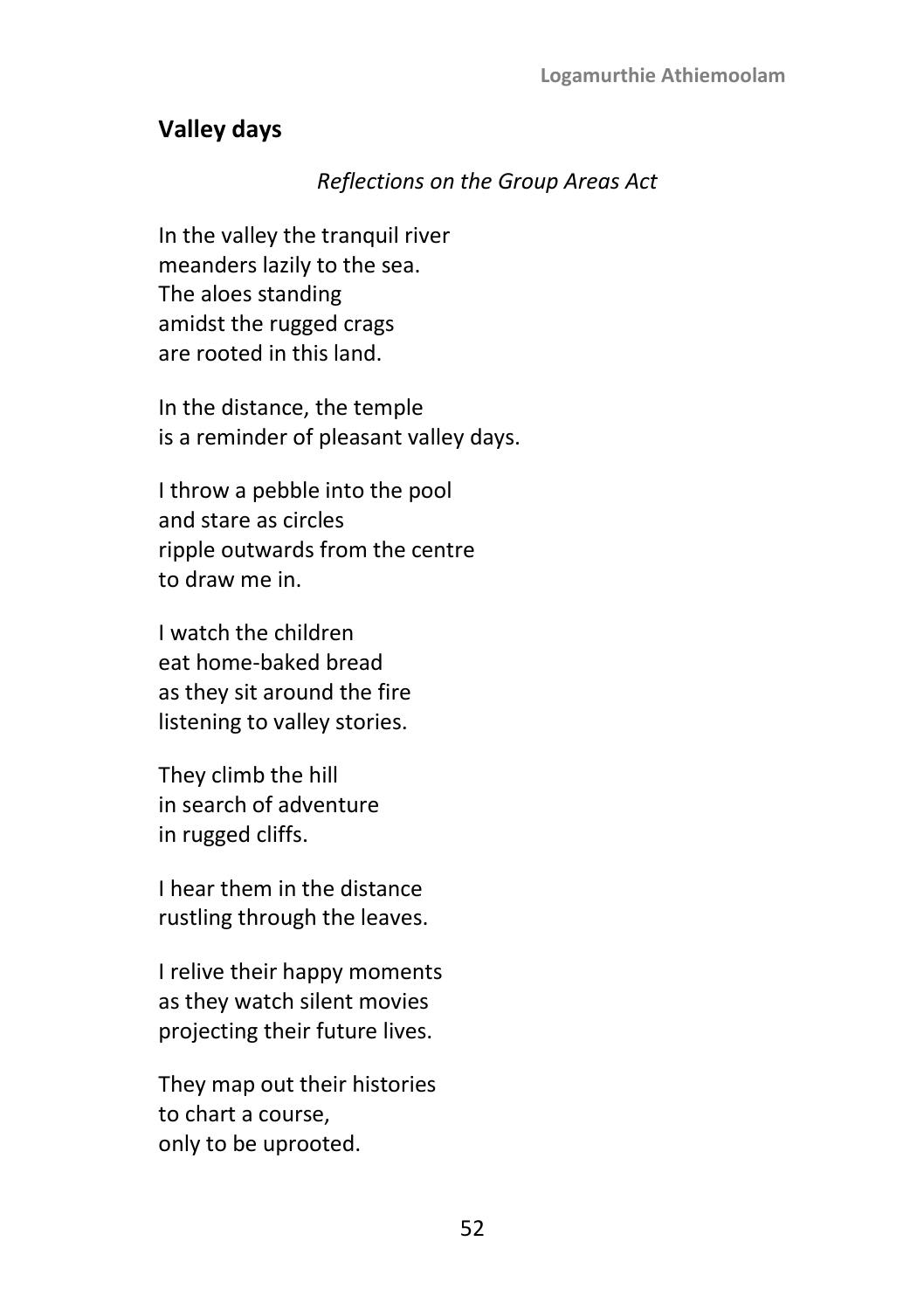### **Forced removals**

Interconnected lives and histories, living mosaics of joyfulness, were interwoven into common destinies.

Happy smiles on carefree faces were woven into tapestries of blissful playfulness.

Then lives are ripped apart, houses crushed and homes broken; rubble-strewn lives of pain and sorrow,

lives shattered and hearts broken; shattered dreams of scattered people

in manacles of fear with controlled minds and tortured souls, suspicious minds and hateful hearts: separate lives in separate places, lost living and stolen innocence.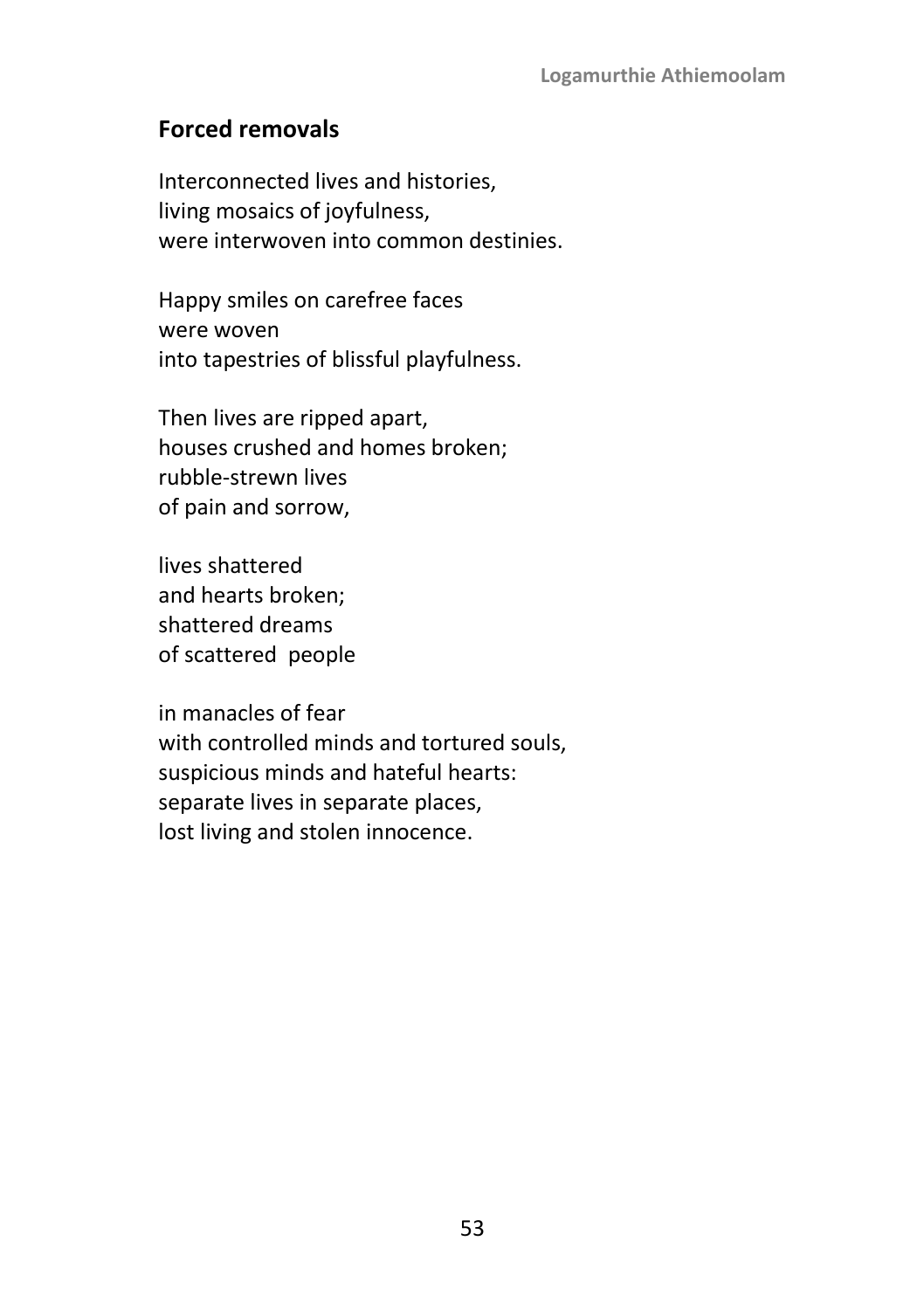# **Rekindling hope**

When you are a cork on the vast ocean floating aimlessly

think about pleasant memories filled with joy and love.

Think about the beauty of nature, of calm days and gentle nights.

And know that although all seems lost,

the tide will turn, and life will be renewed.

## **The song in your heart**

Live each day as if it were your last; let the songs in your heart fill the universe with joy.

Let the joy in your heart, wash away the pain of the past to fill your soul with contentment.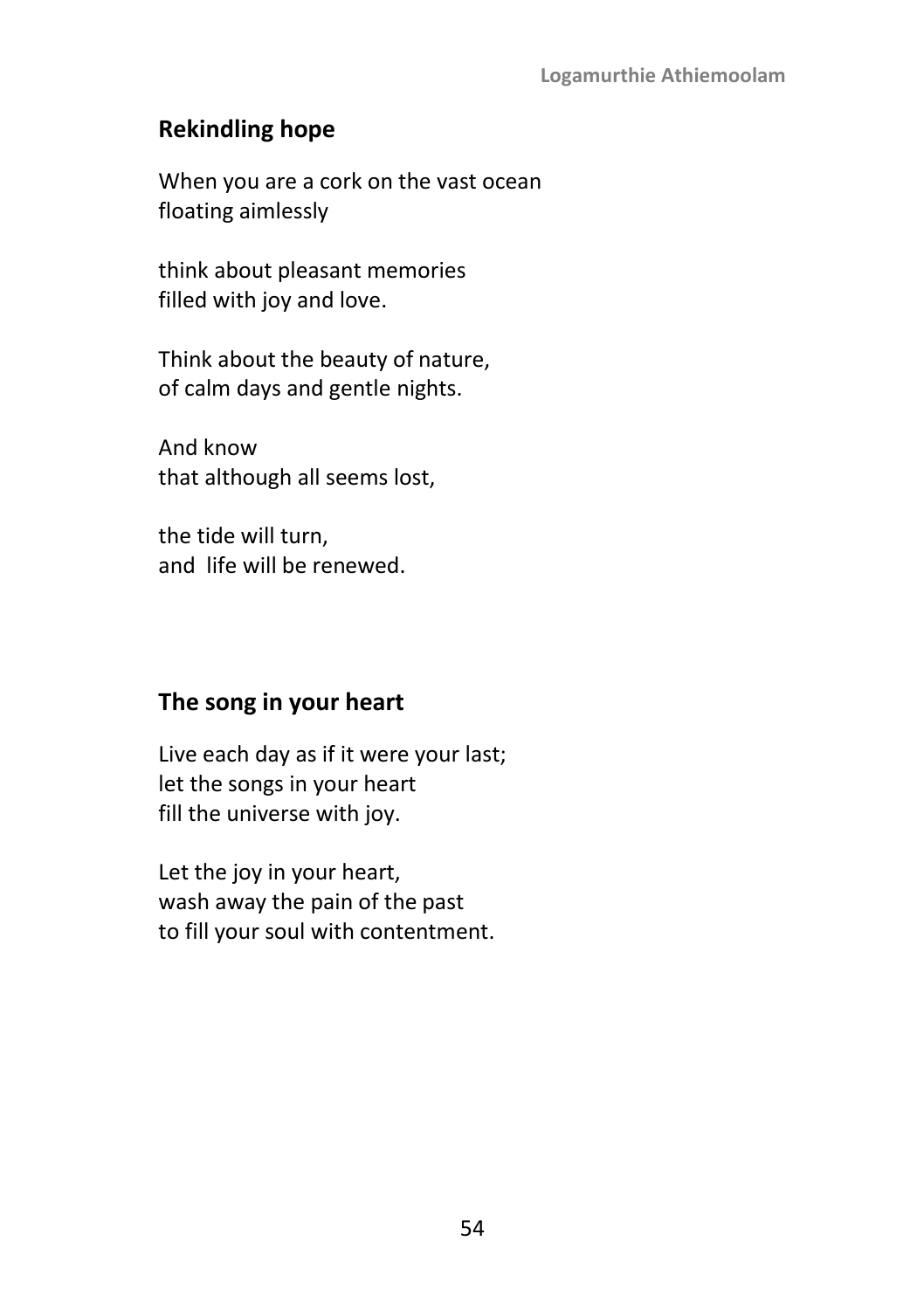### **Mystical land**

### *Visiting ashrams and temples in India*

Land of mystery and mysticism with a cacophony of sounds and tastes that touch the senses, with colours that dazzle the mind in joyful playfulness.

Here people search for meaning beyond the material to the depths of being, to find an essence.

Carrying the burden of past lives like slaves of fate they dawdle on relentlessly in search of Nirvana.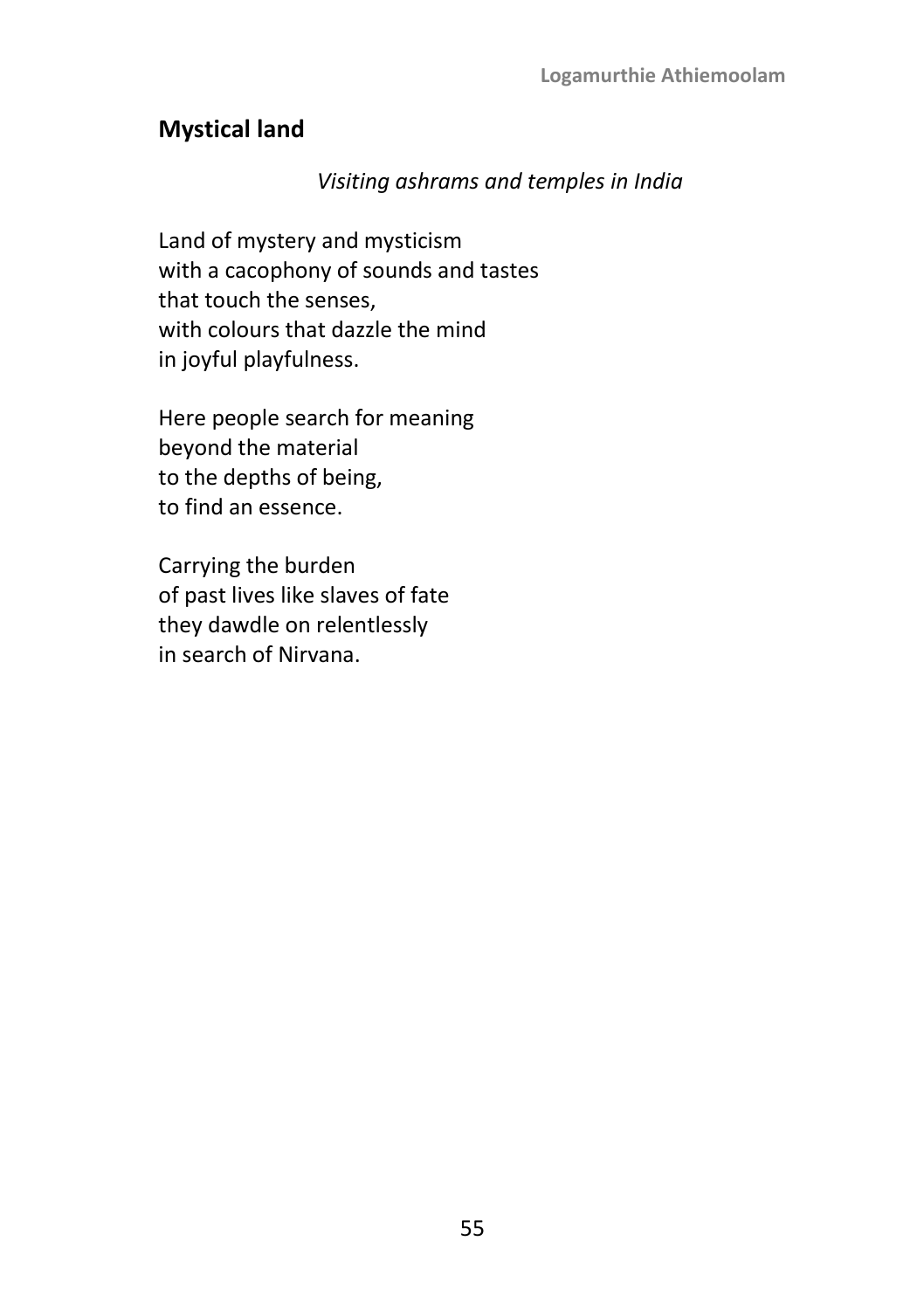# **Your legacy**

The world will not remember you for what you have accumulated and what you have left behind.

You will be remembered for touching the lives of others to make a difference to the world.

### **Ganges**

### *Visit to Varanasi, overlooking the Ganges*

River has flowed for eons, flanked by palaces and temples of divine splendour.

Pilgrims are drenched in the nectar of life to nourish unfulfilled dreams, as they listen to the soothing sounds of the universe.

Smoking kilns capture the hopes and dreams of unfinished lives and remind us of mortality.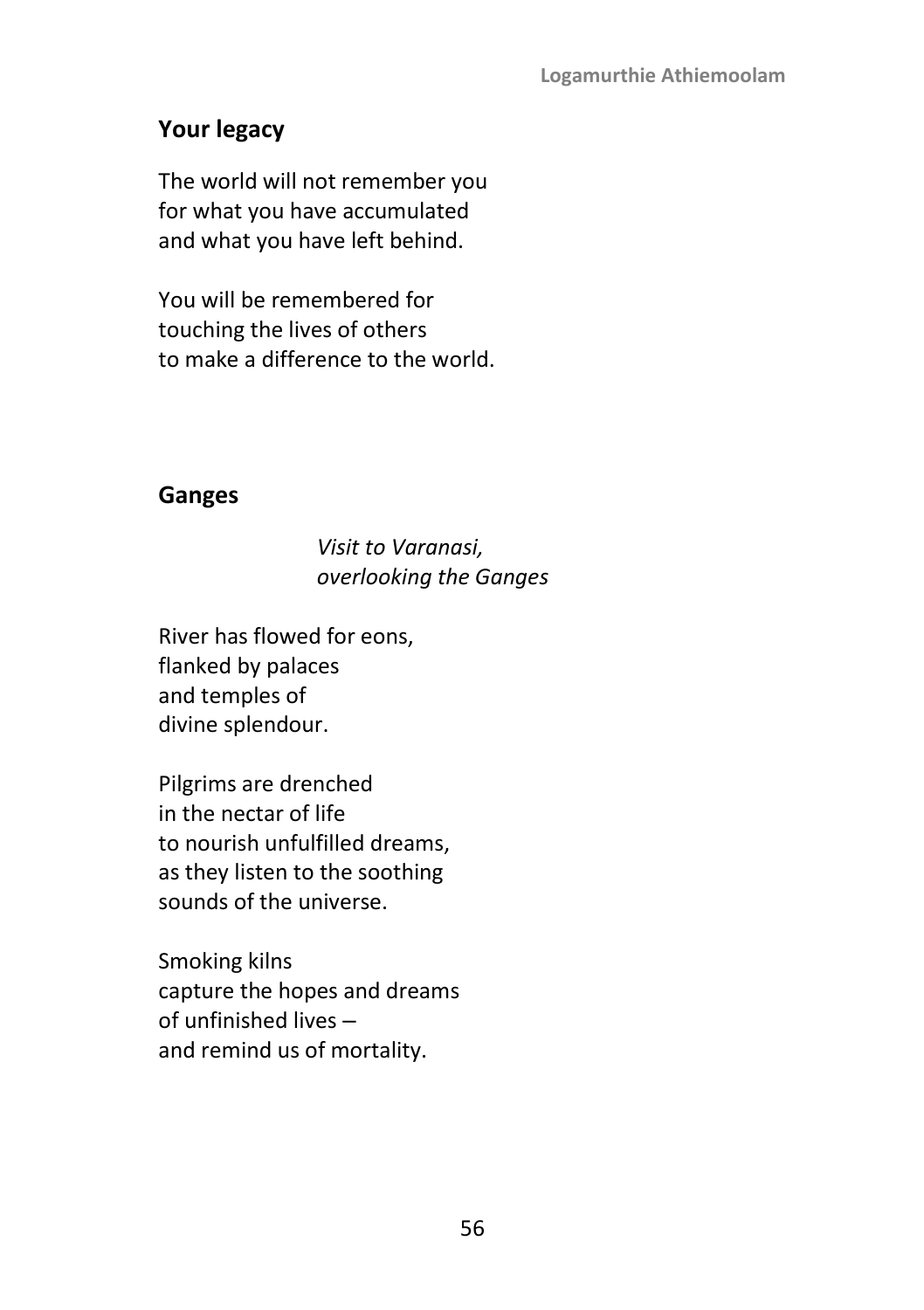# **Athol Muller**

Athol Muller is a staff member, working in Procurement and Assets of the Nelson Mandela Metropolitan University.

"I enjoy writing as a means of expression, healing and contemplation. The themes I attempt to explore are wisdom, understanding and being human.

"I discovered during the workshops that one needs to constantly set time aside to explore one's own writing. It was a breakthrough moment for me, as previous explorations would be inspired by mood, feeling and the desire to write.

"Yet this simple, but very effective technique, taught me an invaluable lesson.

"In order to discover that which links you to the world, you need to train yourself to delve *inwards*. This extraction of thought brings expression to the fore, as discovery takes root not only in the darkest of times and hours, not only in the happiest of times and hours, but also in the seemingly mundane and innocuous times and hours, fusing thoughts into inspiration.

"I have enjoyed working with my fellow writers, and our facilitator, who have inspired me to continue delving into and exploring my writing."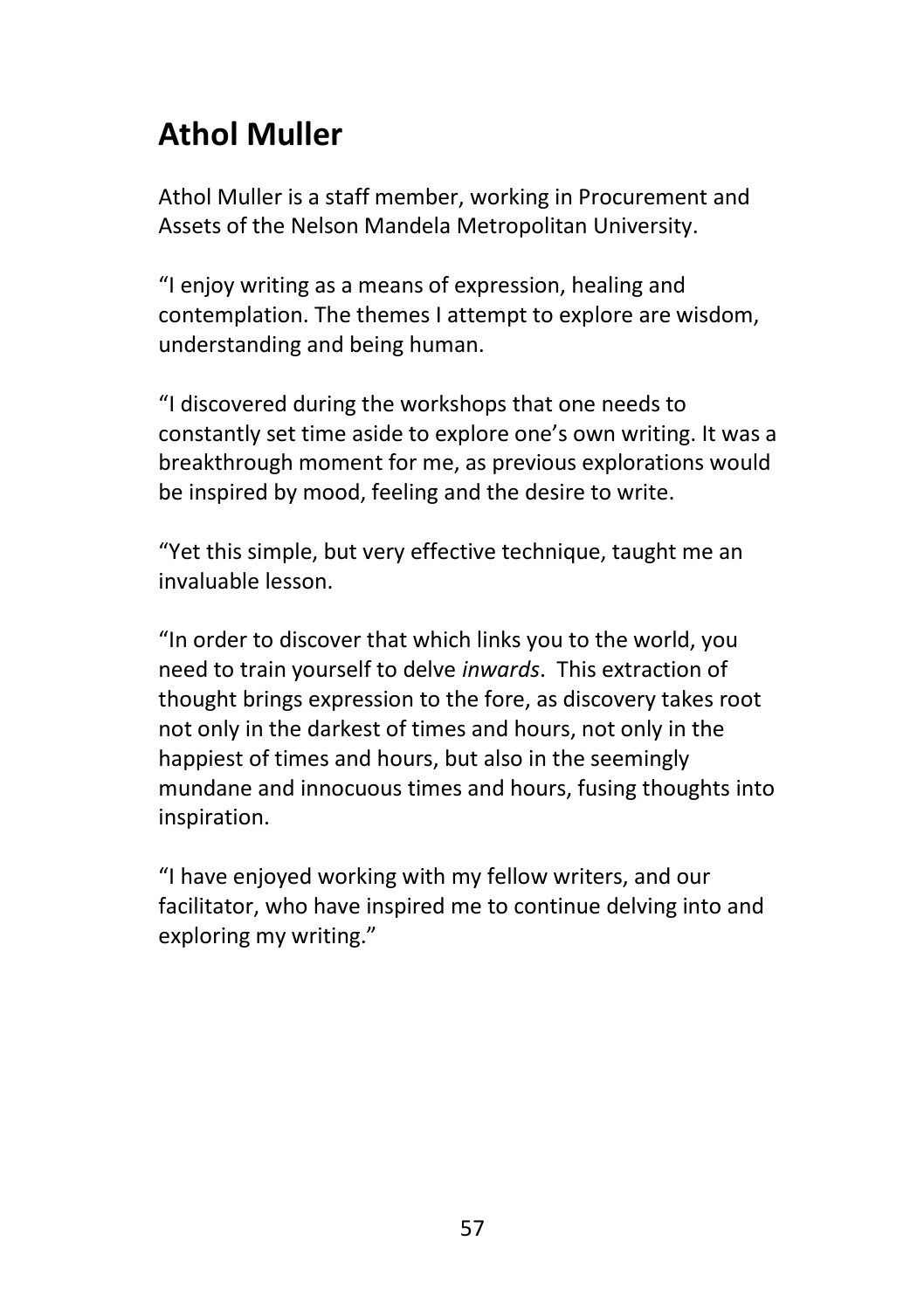### **Camp fire**

He sat down to eat. From where he came we cannot say. He'd just appeared. The fire blazed.

A pain-etched, furrowed brow. Snowed-over hair at odds with a youthful face. His, a tale of beauty, knowledge, wisdom, insight. His, a tale of suffering, condemnation, reprisal, pain.

How could he be so old, and yet so young? How could he be so young, and feel so timeless?

An invocation for more.

More wisdom, more words, more insight, more celestial disclosures. Unravelling the cosmos before disbelieving eyes. A symphony of words to our ears, laced with witnessed suffering.

Called back into our presence – amidst a translocated moment, the revelation of a sojourn, the narrative of his soul's voyage – with irradiated hope in gaze, the pain resolved to grace.

Relief and warmth embraced us within.

"I've kept you long enough my friends," he said. "I'll see you when you rise. The night has turned to morning. We need to rest, so that our spirits retain our souls."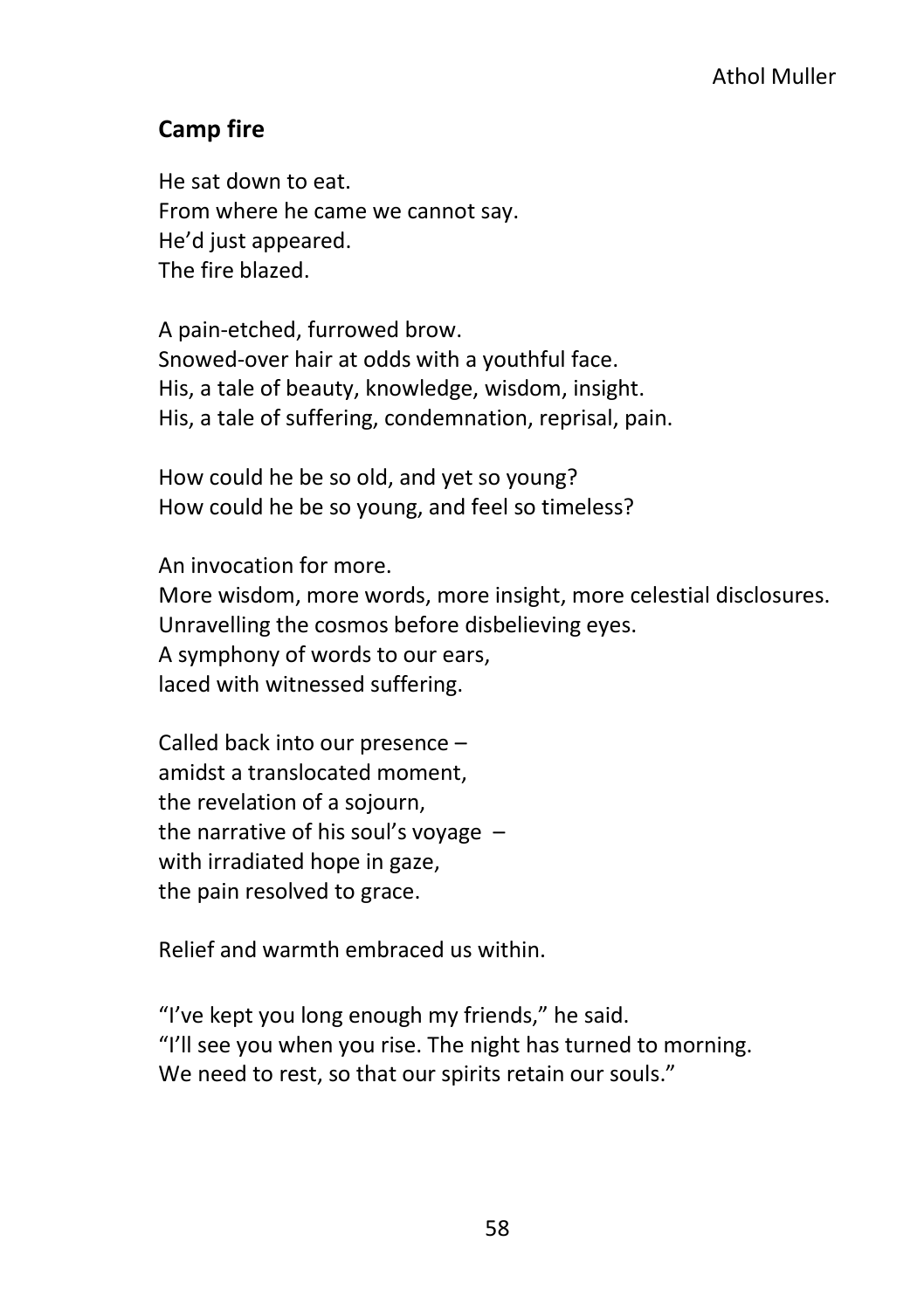When we awoke, the air was clean. The sun smiled thoughtfully. The mood was light. The breeze spoke gently to us all.

We only thought of him again that night, when we lit the fire.

### **Winter cold**

Cold is the winter of the night. I cover me with discomfort, with pain. I lay my head down on anger. I wrestle with my fear.

The river has run dry within. The valley's vegetation is dry and sparse. Am I to stay, or go?

But leaving will only carry with it the night. I must stay. I must protect that which is dear to me.

Some say: "Light a fire to keep warm." But flames consume ripe vegetation, burning indiscriminately that which is innocent and pure; that which does not harm; that which seeks light – and not the darkness of the night.

I save the probability of continuation in my pocket. I recall the sincerity of belief. I yearn for a foregoing protection: we are secure, in the abandonment of doubt.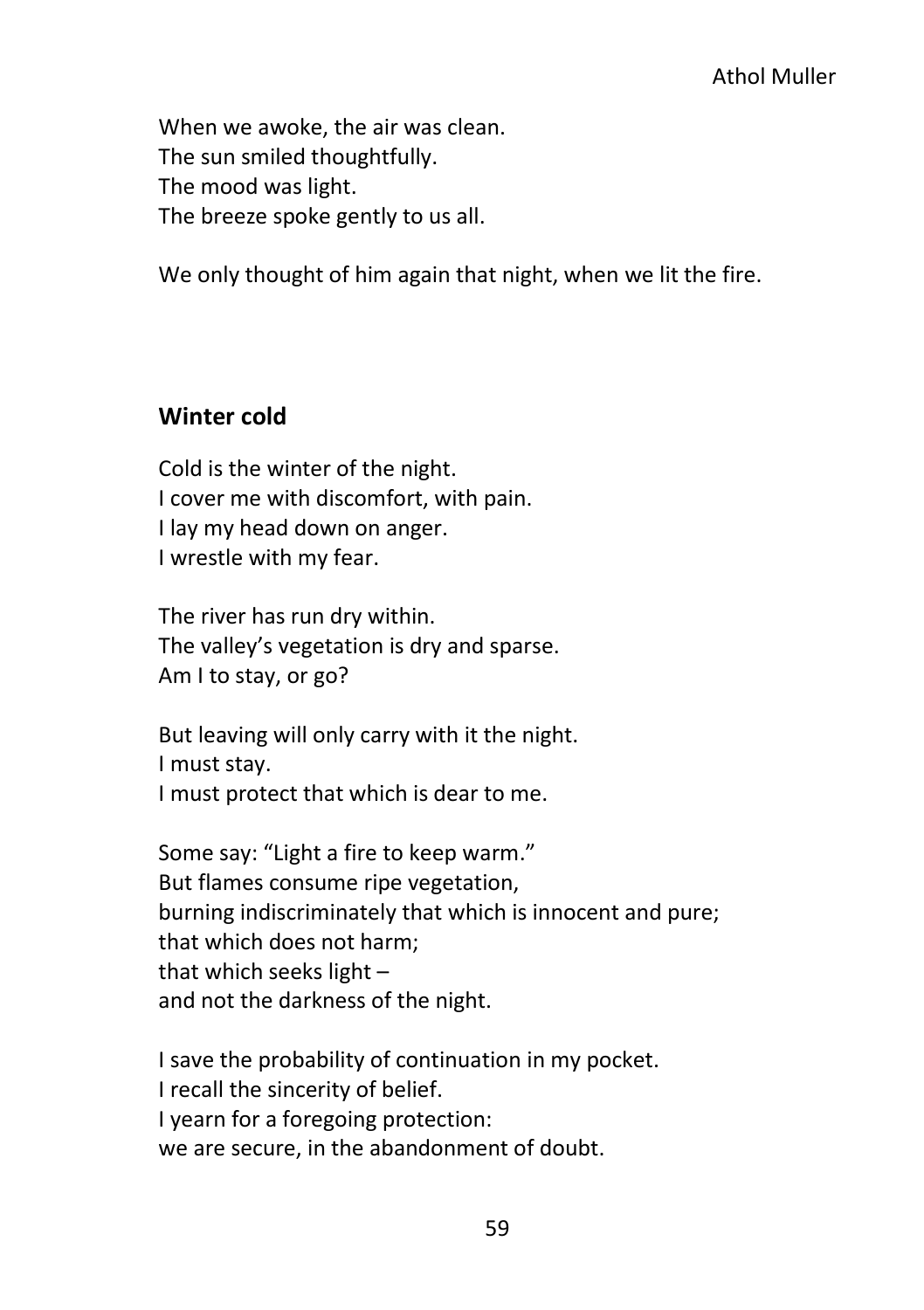#### Athol Muller

Rain and snow do not drive me from hope. To survive, I warm myself with memories of youth, a comfort to aging, inspiring insight and understanding which revel in discovery,

opening pathways yet to be walked.

Ah, I see the light atop the mountain! The only way is up. I walk a new path.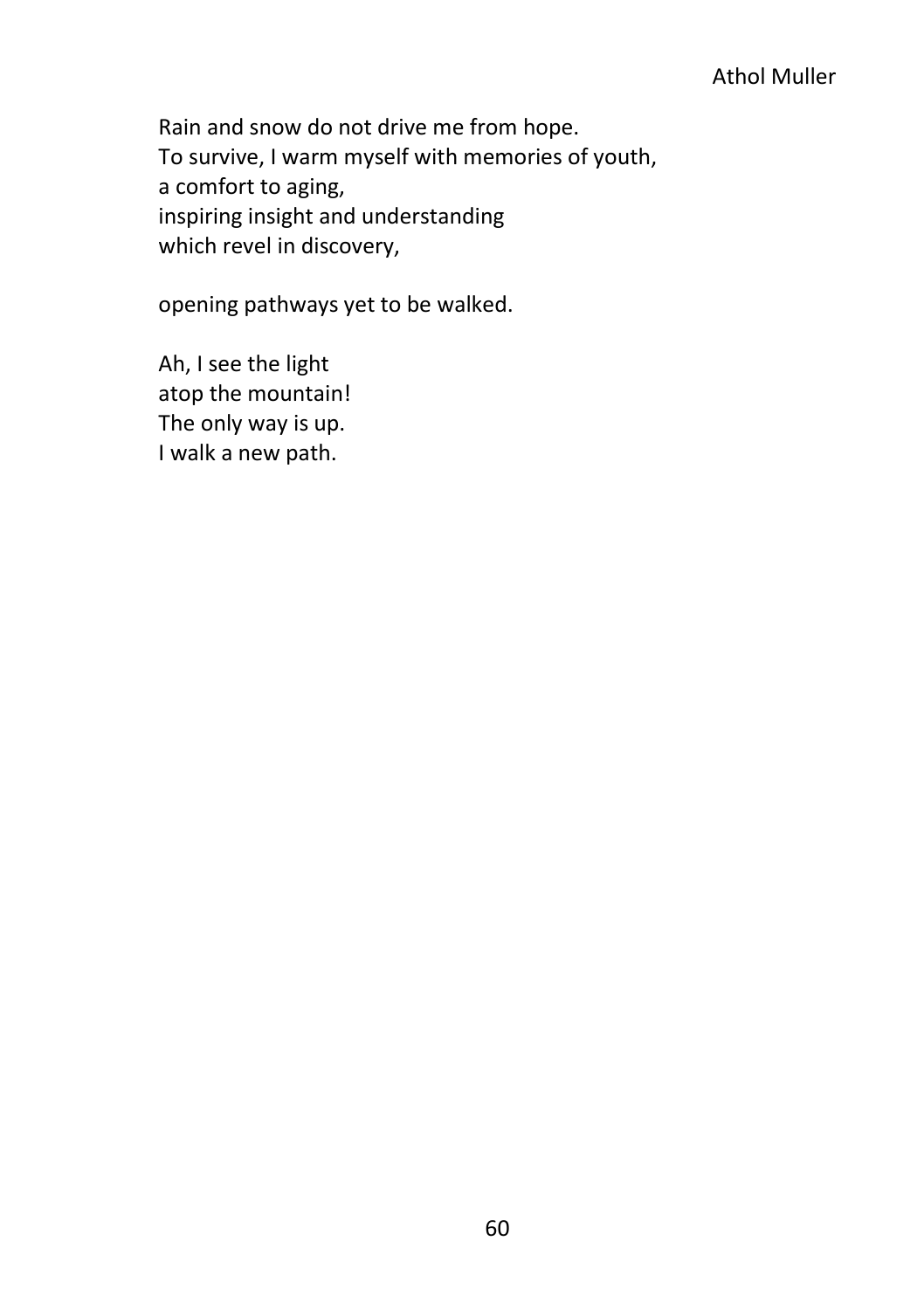## **There is a light**

There is a light that passes through the door in streams of understanding, from creaky wooden floors that tell of a place where the trees felled to lay them were taken down by hand and nurtured into panels with tools that had no time:

unlike the modern lines where brick and mortar have re-imagined and re-invented classical forms fused to the clay and stone of an age where *classical* was new, outstanding.

But still the flow of understanding streams like watercolour longing for the togetherness of all. The light ignites the yellowwood reflecting visual memories onto walls enhanced by now:

but now the memories are of we.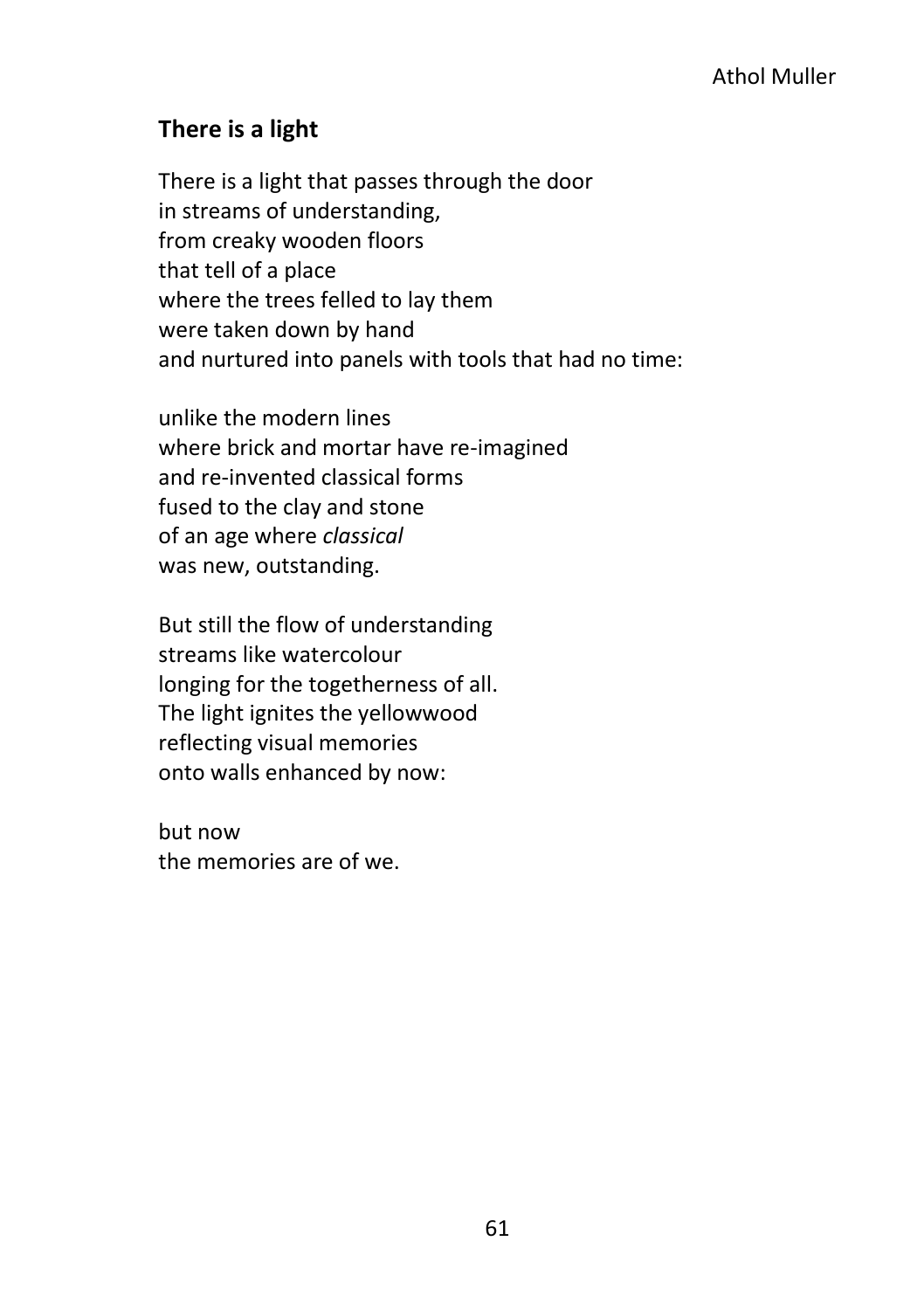### **Why it stays**

The best of who we are, of us in sprawling splendour against the tide that knows – where water stays, but nothing grows –

should wake us to remember those who gave their lives that we may know . . . the times that make us give without the pain of surrender.

It brings us closer to our wholeness. It clarifies the winter rain. Ours is merely that which wonders to the lake, the parted distances of the lives we've made, whilst all the world can contemplate a breathing lung that yields the morning of a new awake.

It stays because we've strayed. Amongst our lonelinesses we are bound. The sand is radiant to the touch and brightens days to a sun-kissed glow from whence we are released, yet a yearning grows

that never leaves.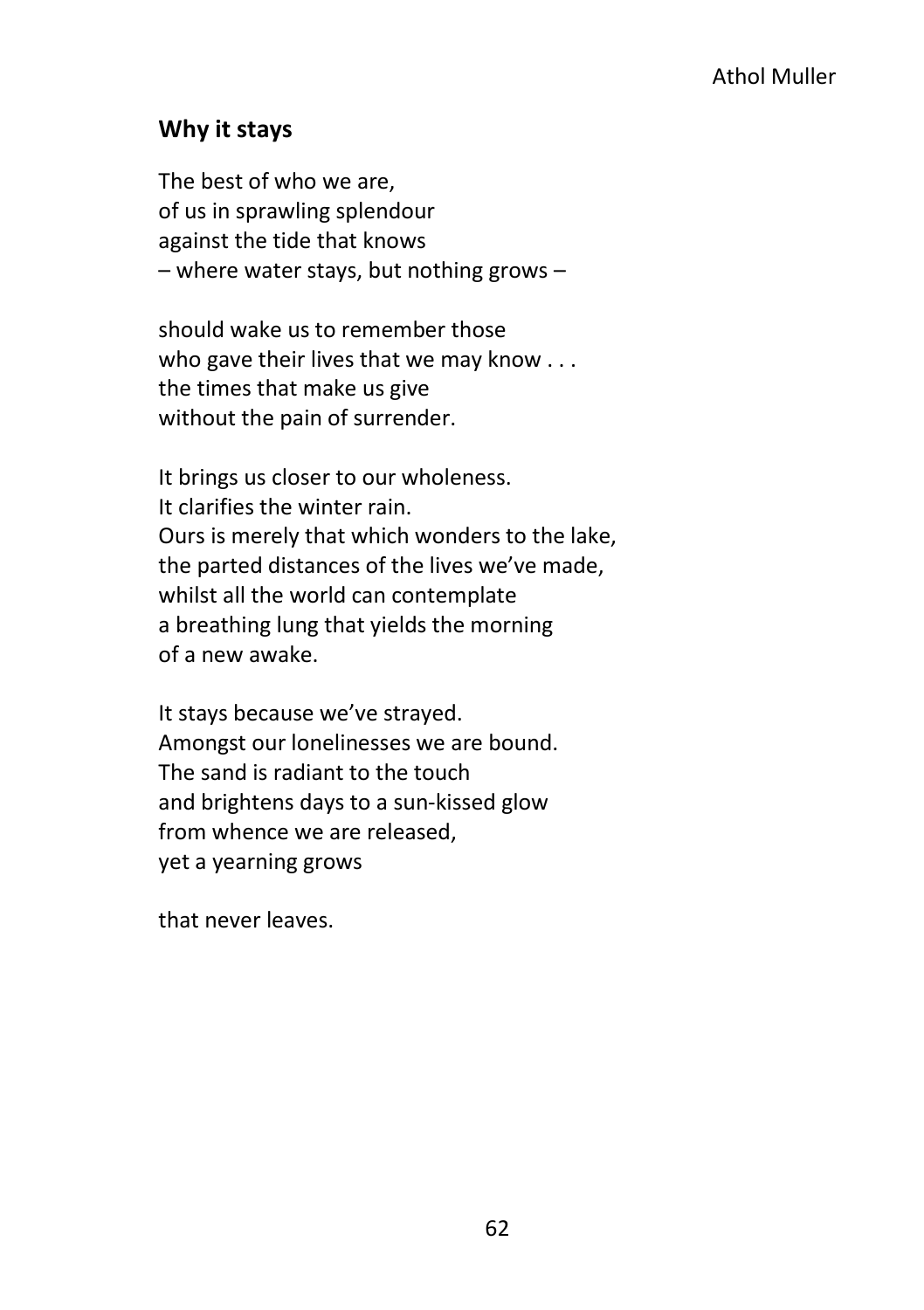#### **They are me**

That first smile, that playful banter of learning about life the awe and the wonder from stories at night: they are me!

Not just a part. Not just a thought.

They are me.

The first spoon of food that's been spat out with gusto. The twinkle in eye when they've turned you around finger. Their bravest of nights when the monsters have lingered.

They are me. They are us.

That's when your children become your greatest teacher – when you must survive for them to be greater than you would have been had your dreams been so bright.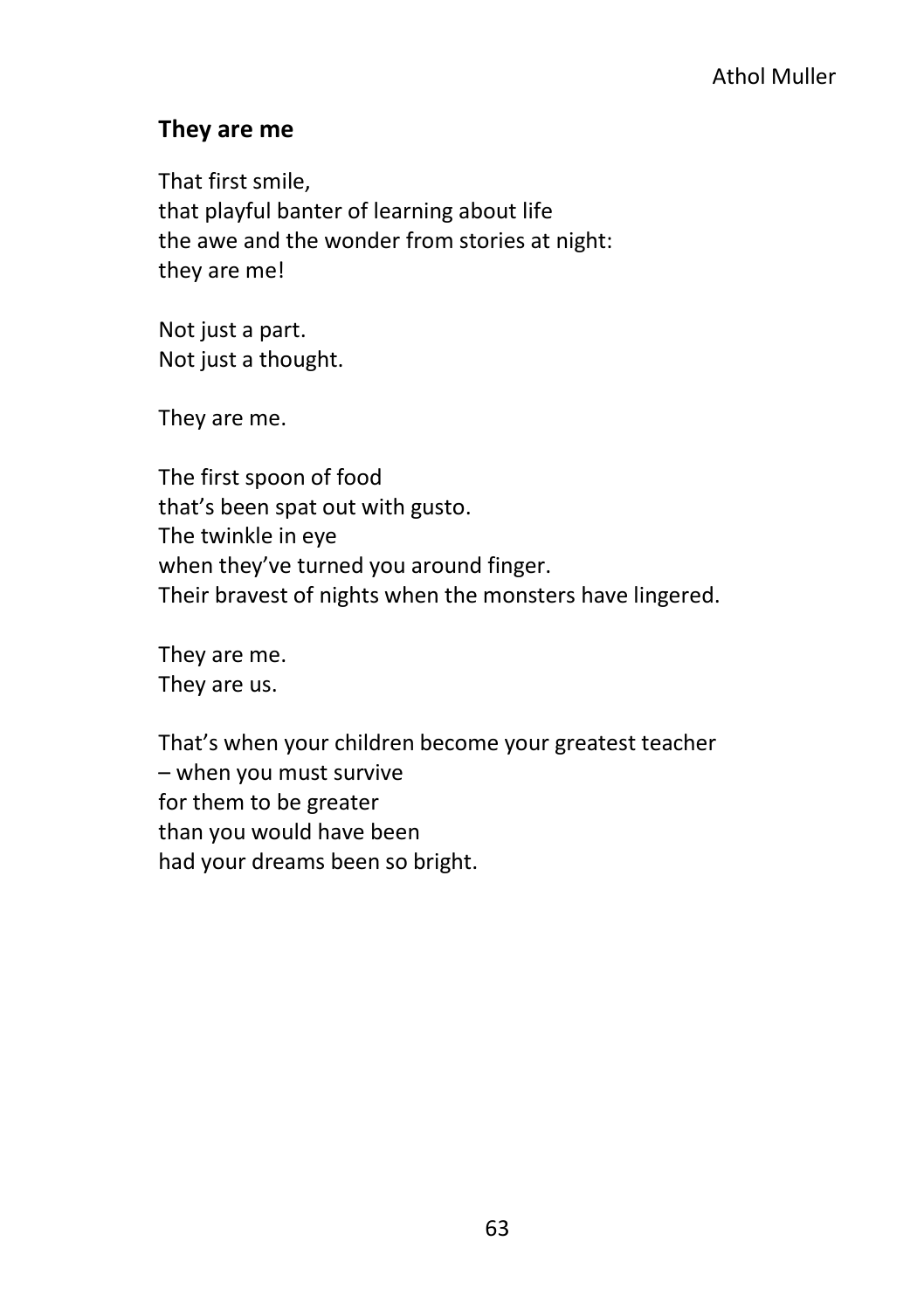# **Nehemiah Latolla**

Nehemiah Latolla is a full-time MTech (Chemistry) research student, studying Natural Products specializing in Organic Chemistry.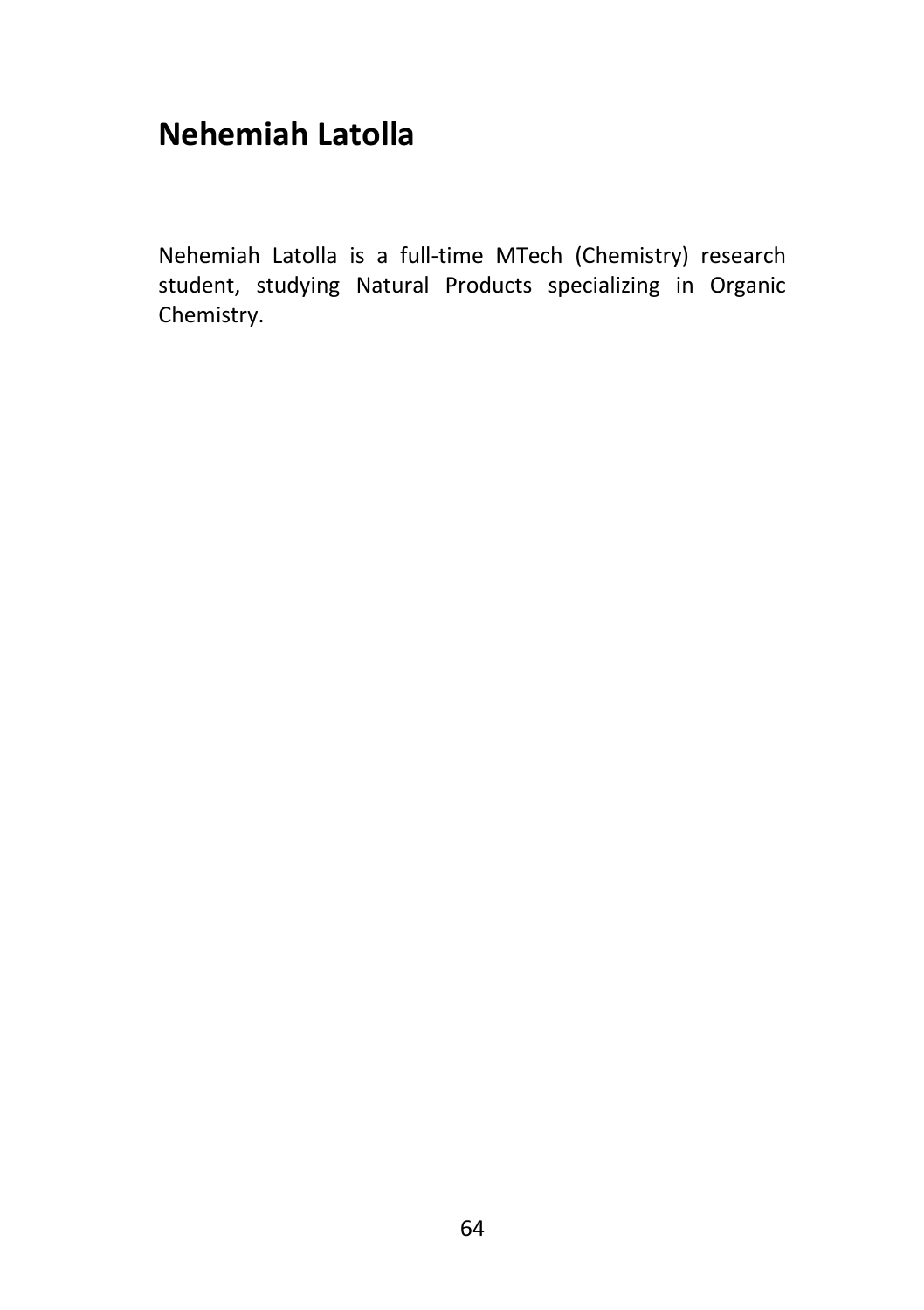# **Gently**

The wind blows gently into my room to welcome you - like early morning mist to my swollen sleepy eyes and kisses my plump puffy lips.

You take off your tired cloths and take my warm body. Your scent invades my early sun-kissed thoughts and leaves my restless body at peace.

Place your hand delicately on my soft curved hip, and draw me into today's miracle, a smile on my half-asleep face, bare to the thin fingers of love.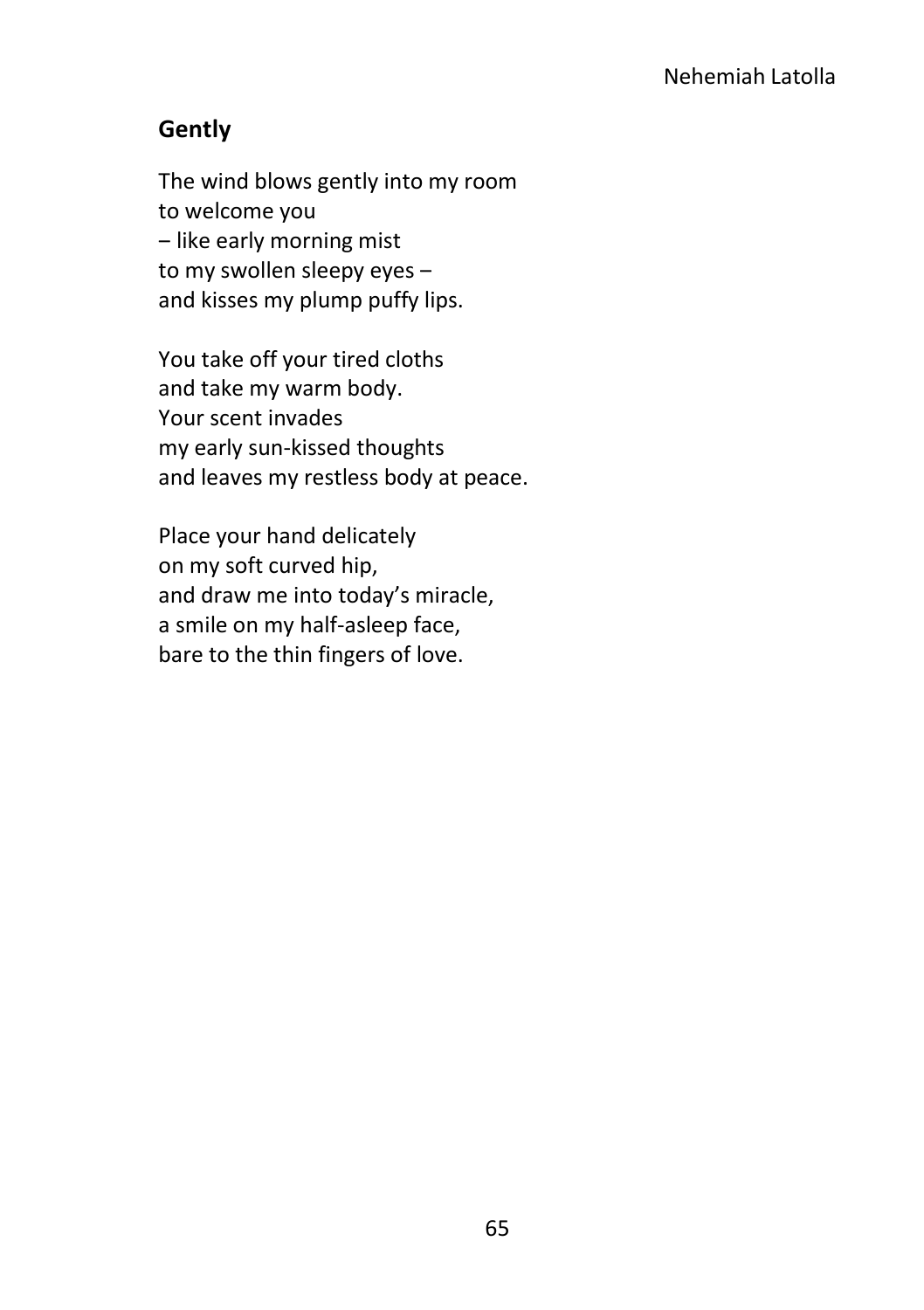# **Don't text me**

At the brink of love lies deceit. This is the wisdom you imparted to me – that love is a desolate space and we a forest fire leaving nothing in its wake.

I tried decoding your logic. If you say that love triumphs over all why did you become the embodiments? Not of love but of the obstacle.

Soon sunshine will touch this space. Grandmother spoke of death within life.

That too becomes nourishment to dry land, that too becomes a vehicle for healing.

Your texts are no longer desire.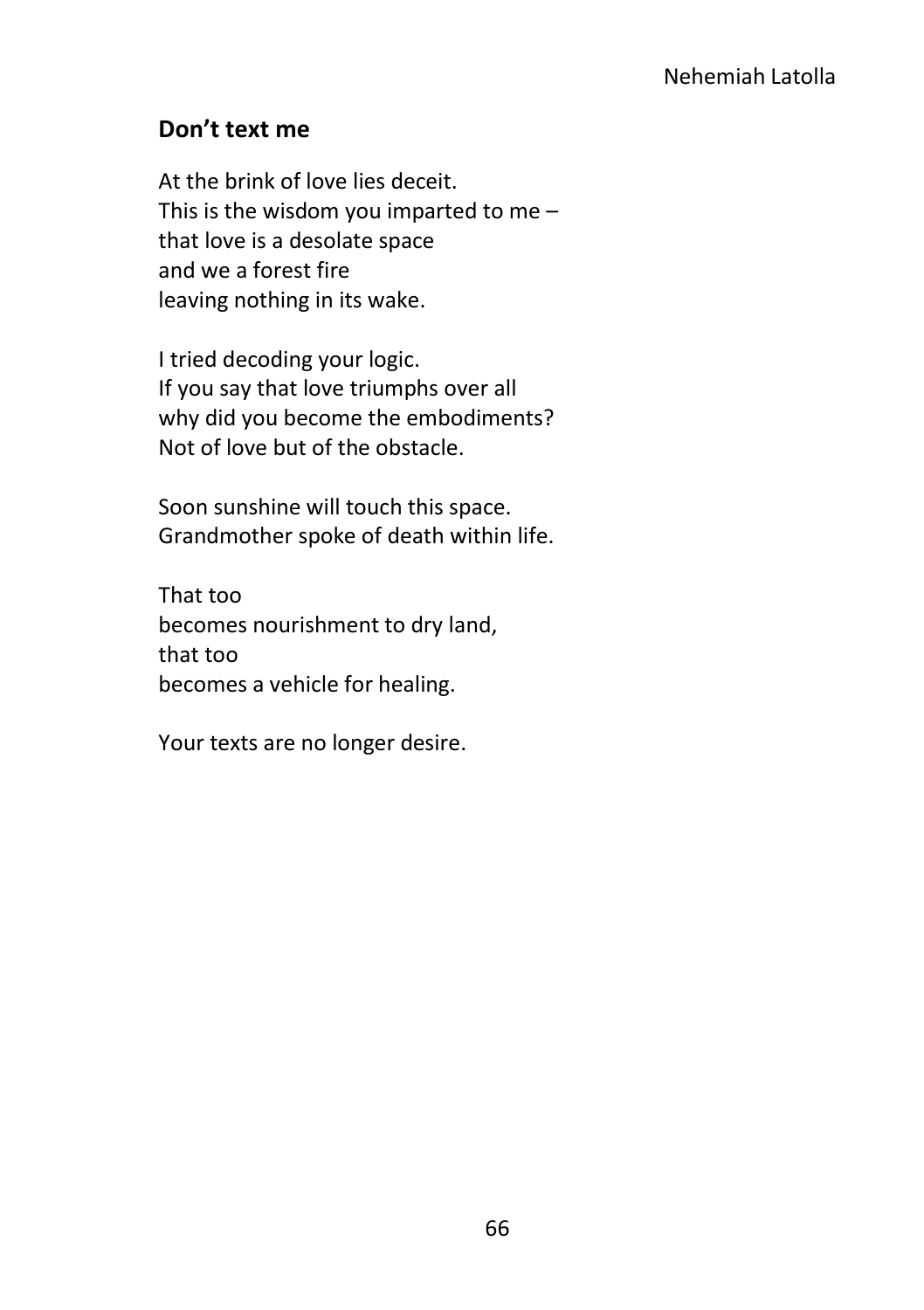#### **Twenty days away**

"Out at sea," you say. Memories of that time haunt me still. The feeling of being without purpose, as mine was lost with you, nervously navigating, never getting to me.

In those days I wished to touch your soft woolly hair, their disorientated course texture recalling my insecurities,

our commitment questioned, feelings freely fleeing towards your safety.

Yet a storm in me persists with noisy seagulls deflecting me from you.

My love, how we have strayed, clashing into hidden icebergs, rapturing relations rapidly.

Sail your ship into my harbour.

And as the morning mists dissipate appear ashore to me, with sea-legs losing our footing in the dense sands of love, ever earnestly entering our end.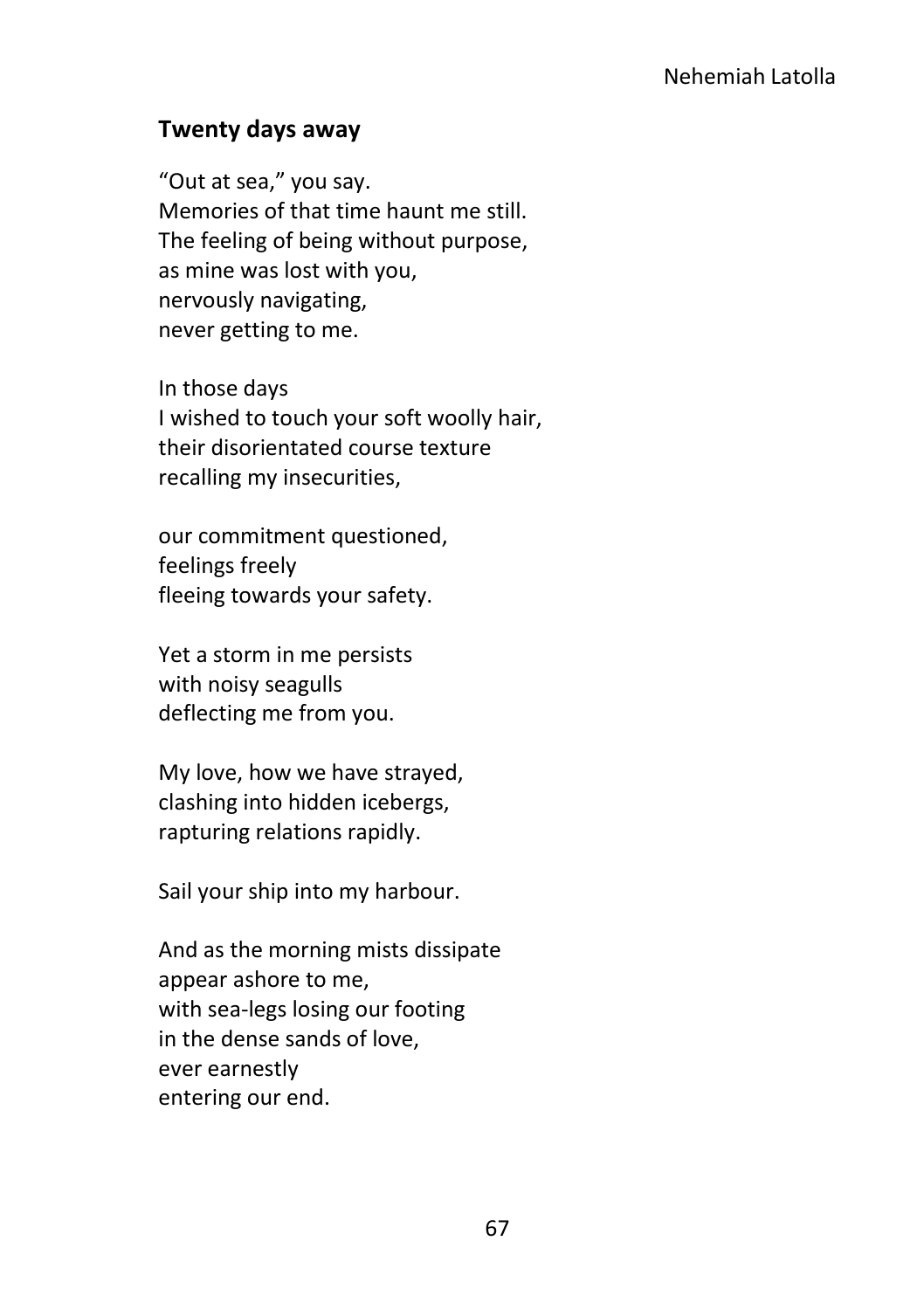# **After the rain**

How I longed for summer in the wake of abandonment; longed for the sun to gaze upon my back, transforming my flesh, a darker tan, and have the night jealously look upon my face, lost in the unknown.

Then welcome winter with warm embrace – cumulonimbus clouds a mirror. The heaviness inside like a dam ready to break erupting into a cyclone; I find myself in its eye, reflecting on the I: trapped, searching for freedom.

But spring's surprised kiss wakes my sleeping heart, blossoms bloom upon my spirit a holly movement, wholly dancing in the rain.

And as the droplets touch the sand I am found.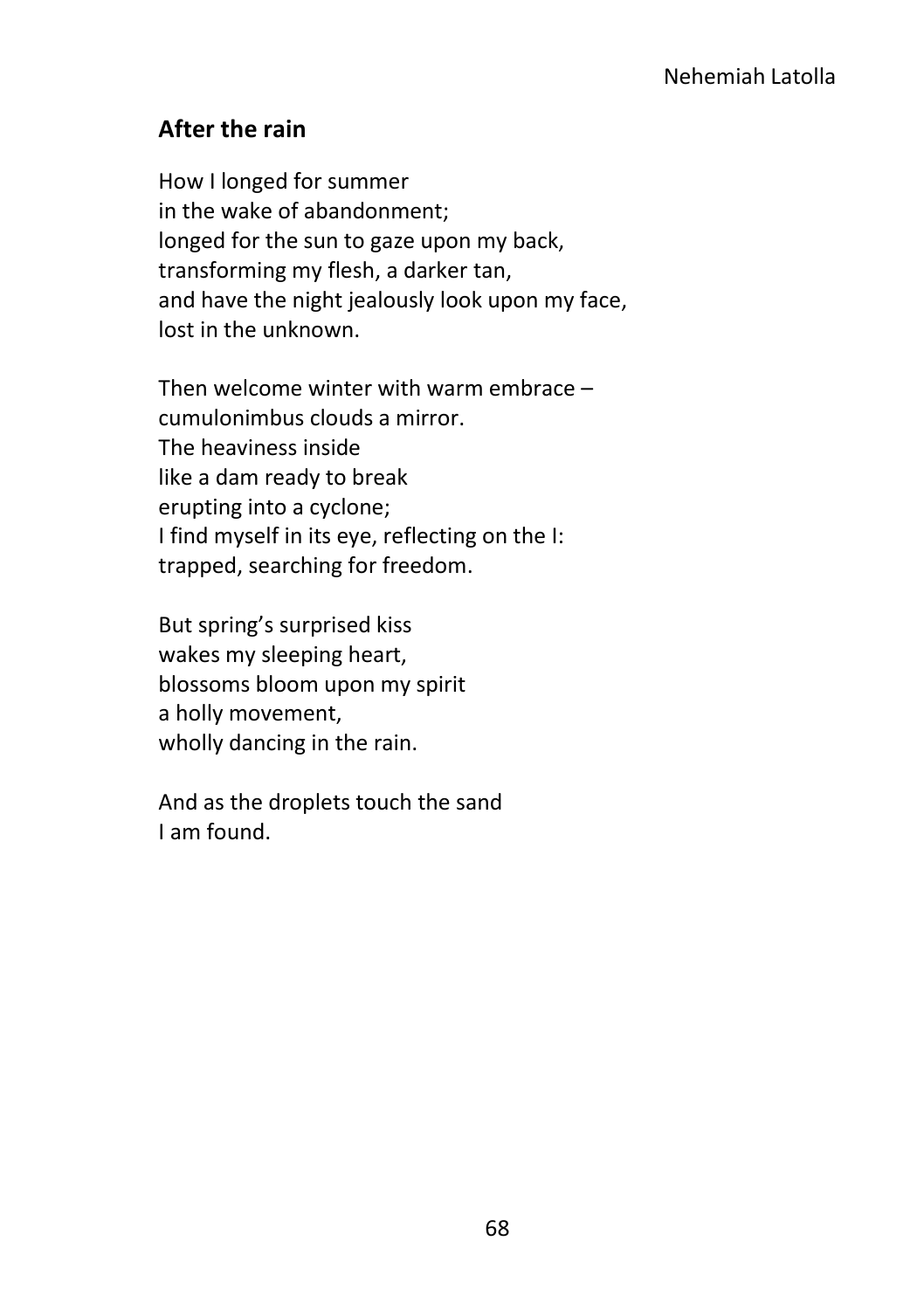#### **Love in colour**

#### *A lullaby to Milky*

Your white freckled skin and copper blond hair -I could compare us to sunshine on a rainy day, to a last resort that withered away.

I invited you to dine on my willing body against the stacked odds you still bore offering –

as the pain of being set free capitalised our senses we crawled up those imaginary fences trying to keep us apart.

Yet here we move unknowingly, decisive in our indecisiveness. Yesterday you pulled away. But a warrior in me rose and with weak hands commanded strength.

We shed tears and promised never to let go.

My melanin marked skin and coarse black hair  $-$ I could compare us to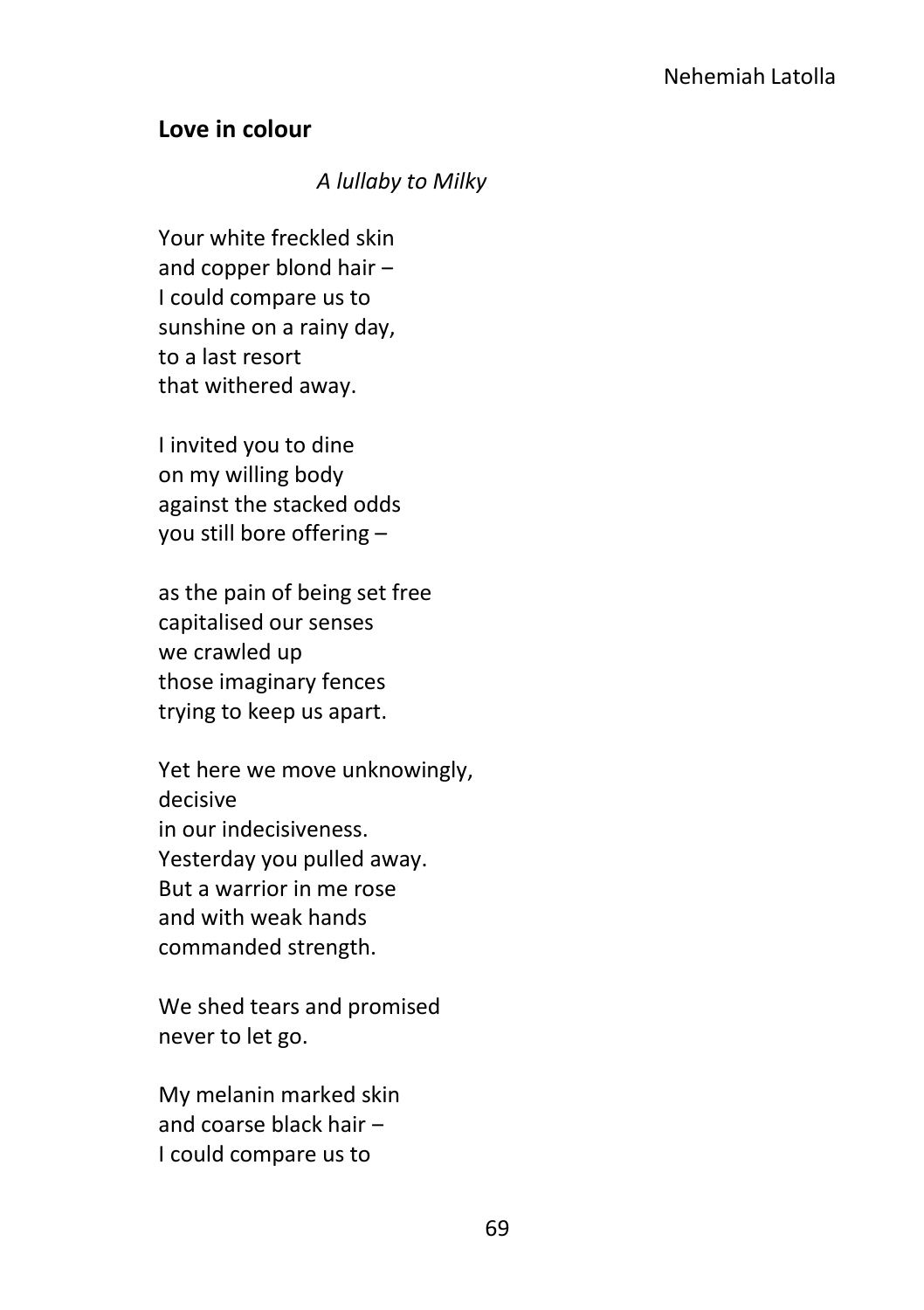# Nehemiah Latolla

wishing on a falling star, to parent abandonment after the realisation of truth.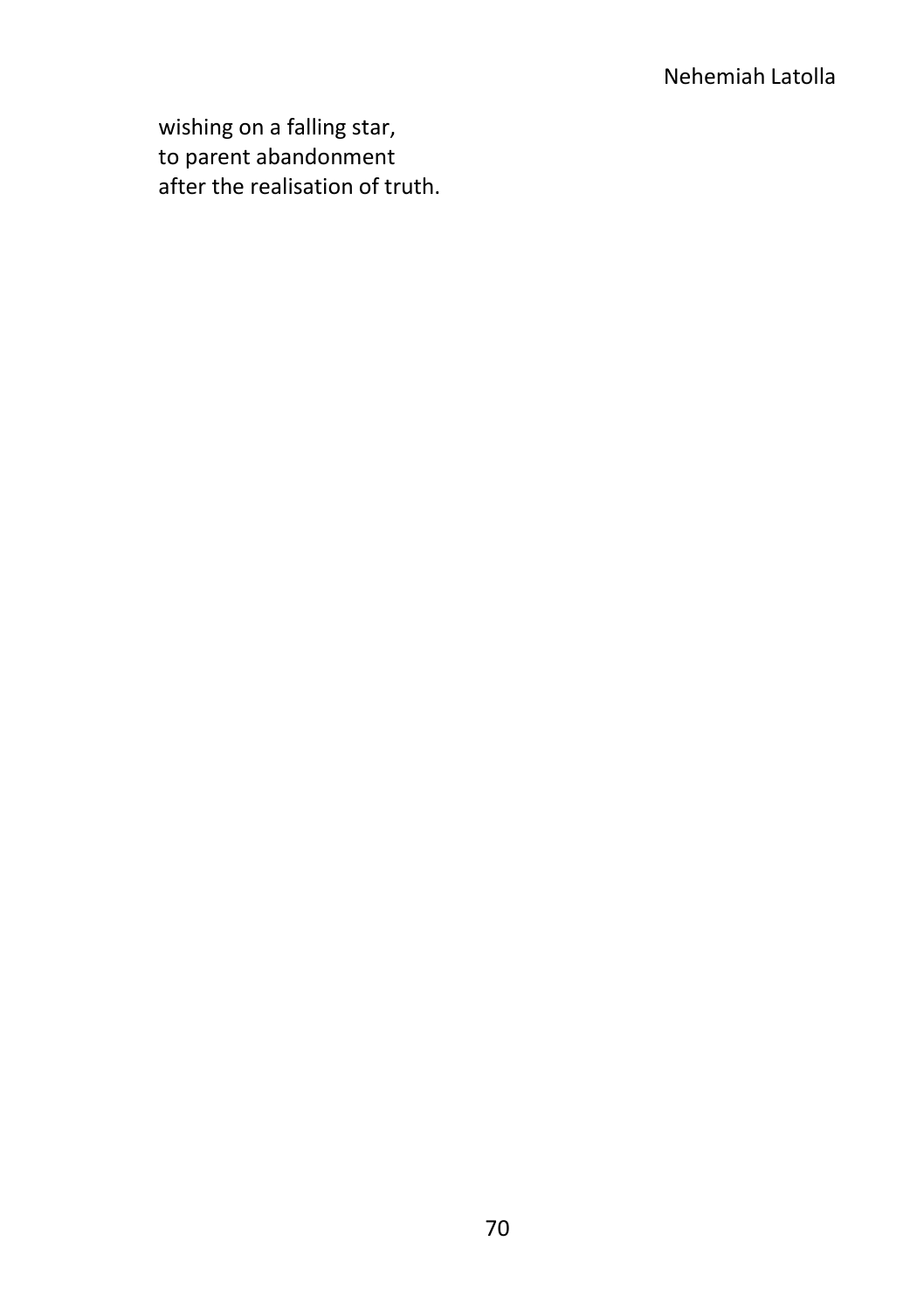### **Absence of innocence**

I made a vow to myself, ties that criss-crossed around my heart.

But remember that night when we broke them?

Cool air kissed my warm skin, and after bliss trying to decode those beautiful freckles on your back.

As tight clenched fists embraced fabric, we became one.

At climax someone said "I love you".

Those uttered vibrations mimicked the beating of our hearts. Then still tenderly I bid you to come, sharing with you my most precious jewels. How beautifully you wore them, like ball and chain fit perfectly together:

I wear your flesh as blankets.

A new treaty to be made with our hearts. Your skin tints a scarlet red when you cloak me with your promise.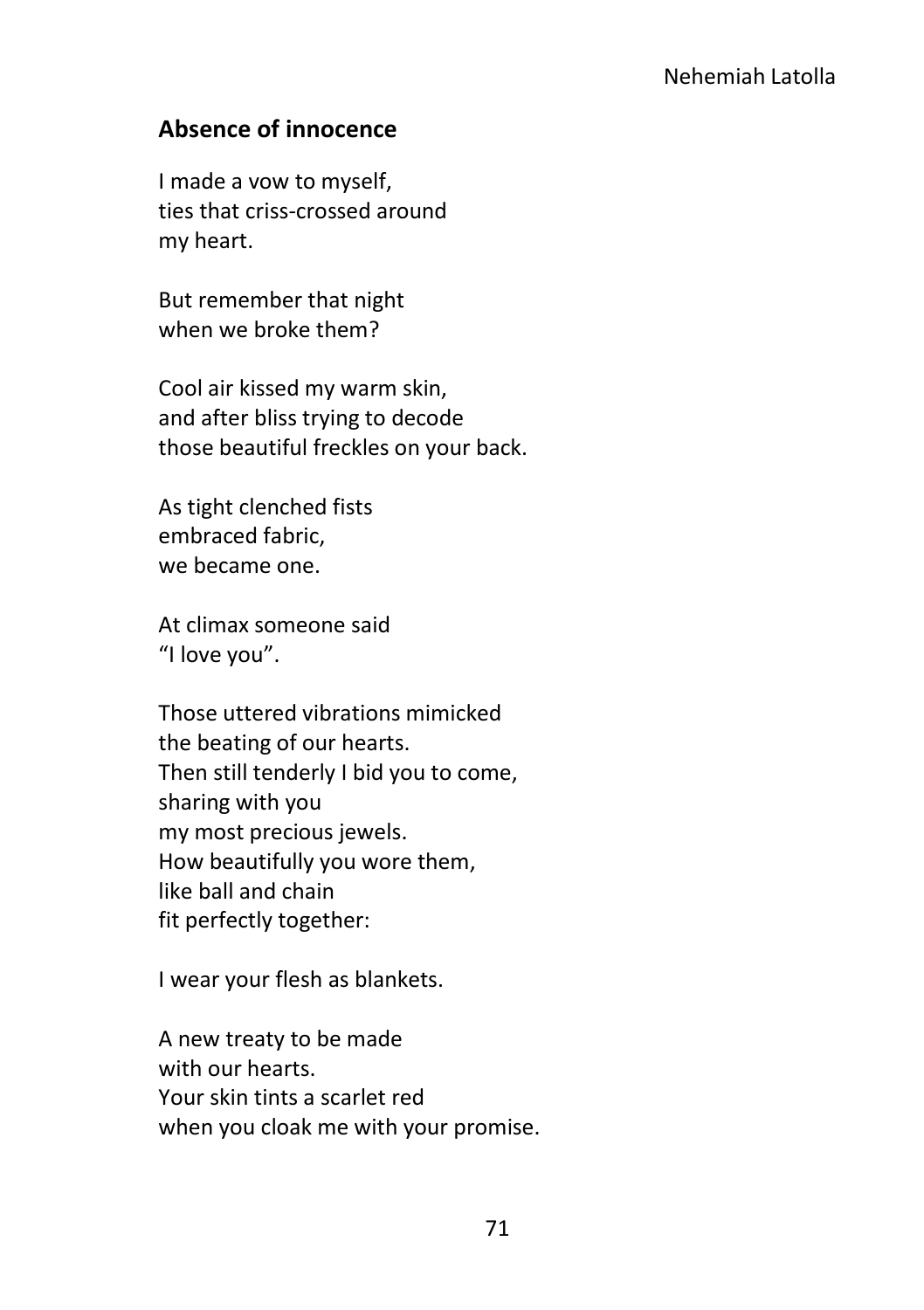Hands intertwined a criss-cross between us, erratic breathes taken in the aftermath of what had transpired.

A thin layer of sweat now covers me in the absence of my innocence.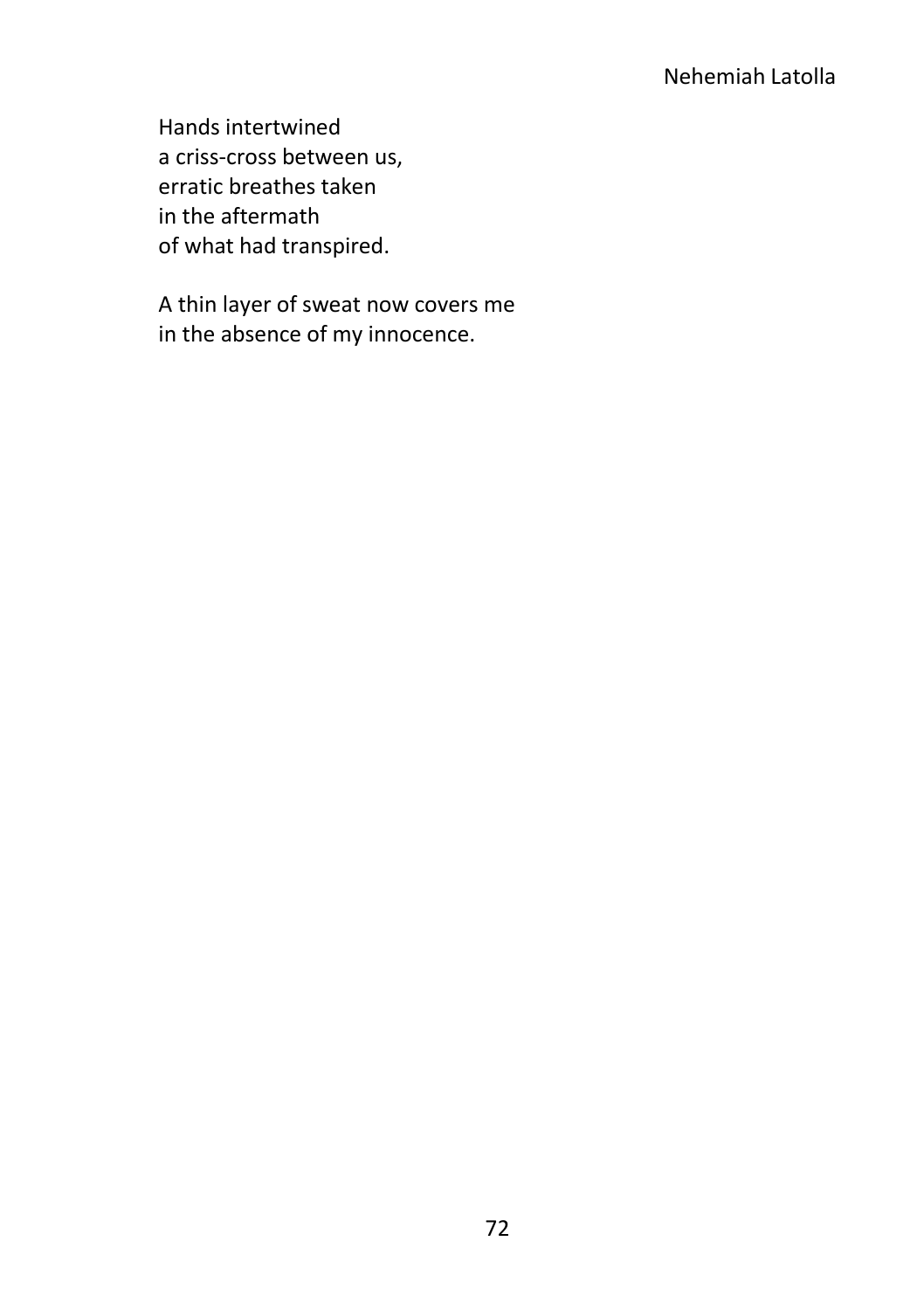#### **Beau**

#### *Fragmented notes about you*

I wish I knew why it just so happened that I met you. You were casually strolling through the gardens of cyber space, when you happened upon me.

I wish I could understand the mysteries behind your green eyes. How you hide your thoughts behind your smile: God, how I love your smile.

On the balcony you said, "We moving so fast…" I was aware of our momentum, the course we took to this displacement. Here all my preconceived theories lie waste.

My being enters a state of emergency. I ask myself why you enter my thoughts so frequently, why we connect so easily and why I offered my once guarded self to you so carelessly.

I still remember your face. In those final throes. Your blond curls a frazzled mess. I said, "You're beautiful".

But if I am being honest with myself nothing is more beautiful than your heart.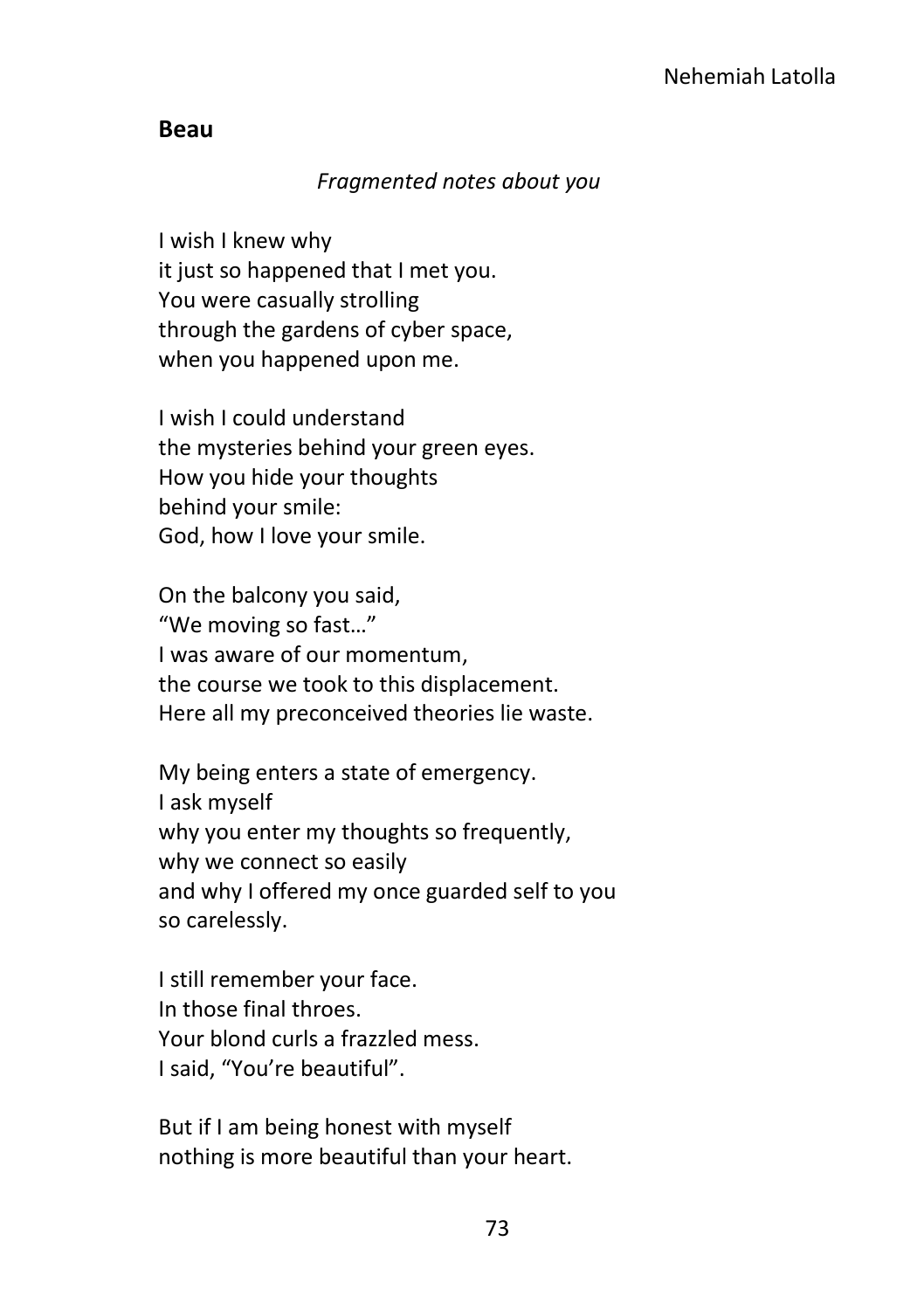Grandmother said, "Be with someone who makes you smile." God, how you make me smile; this too is a form of worship, this too elevates me to greater heights. Breaking bread with you I am daily fed.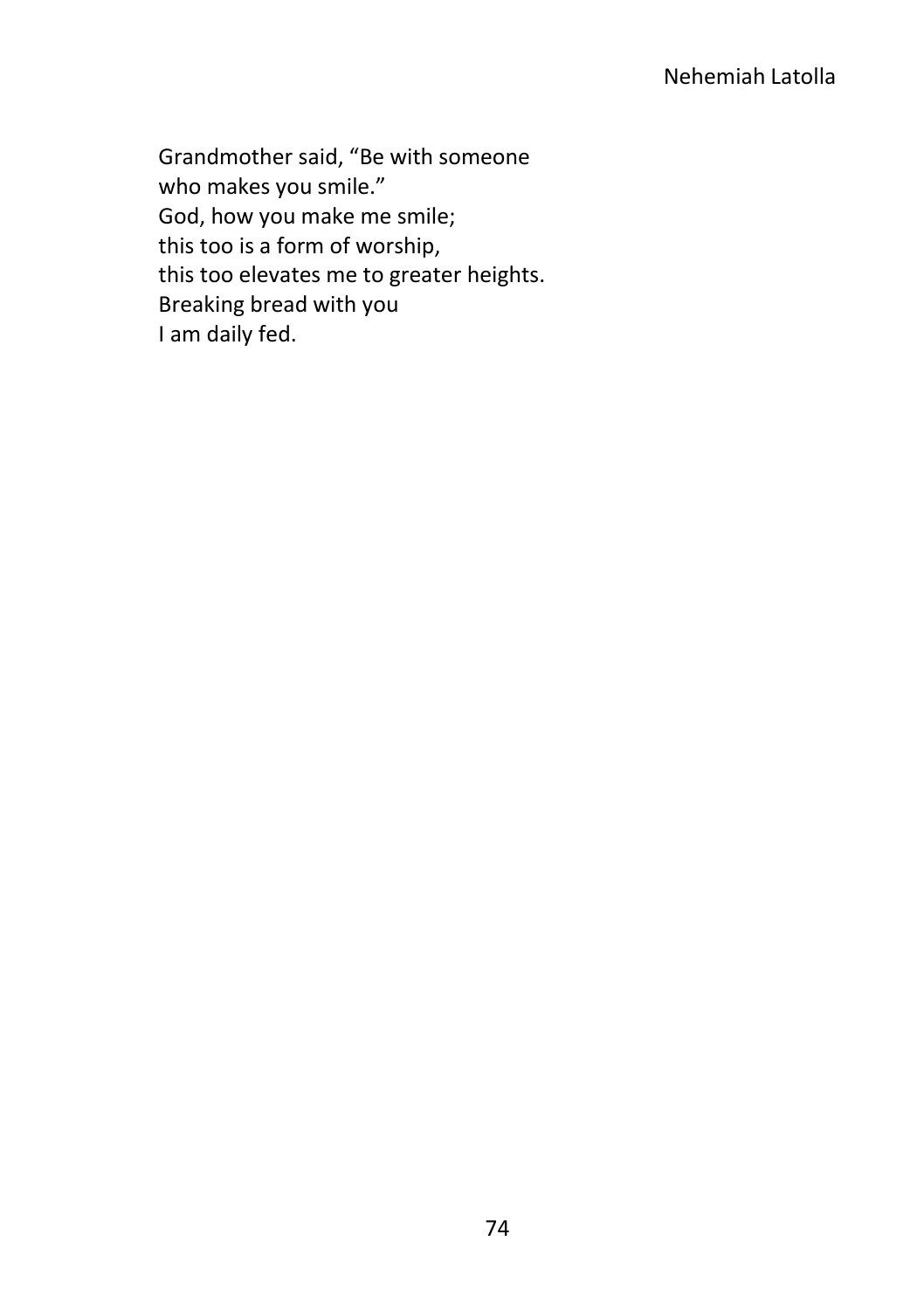### **Hooded Men**

I read somewhere that they were killing us. Our existence had become a chant too loud, laments created discomfort and we overstayed our welcome in our own home.

Then salty rivers traced familiar paths like noose-tied slaves marching on. Here another piece of my spirit dies, as another mother consoles the dark depths within her whence I, too, came.

My reality is a cruel joke while the unaffected white picket fences, two-and-a-half kids in suburban bliss.

They form a circle around this burdening mess I have become. Eyes detesting this image they created, as if my sun kissed divine, lesser my being not God forged in a manger.

I grow weary of them, of this world's hate. A new form of lynching, killings in plain sight while children watch on.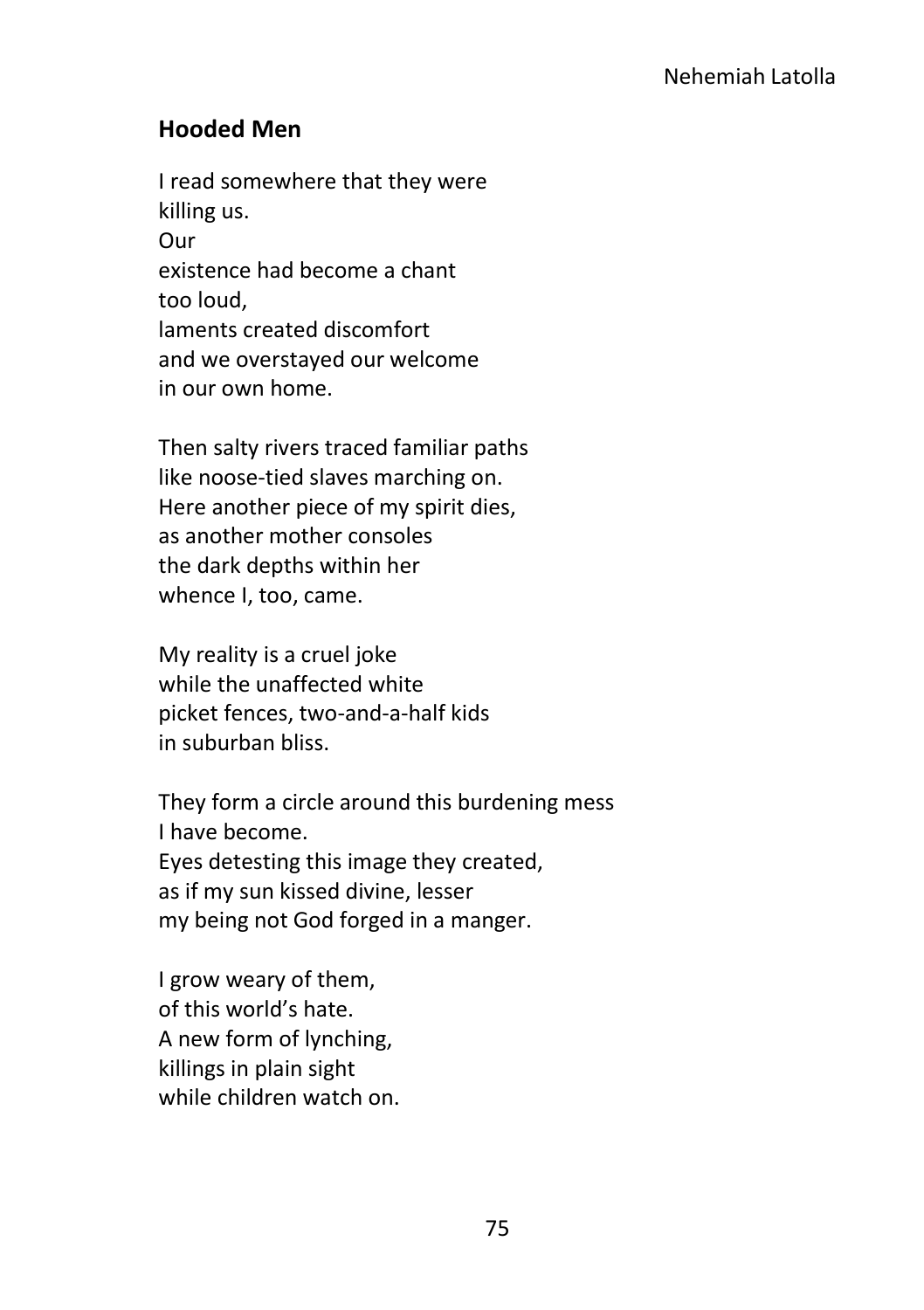# Nehemiah Latolla

I imagine a long row of dark hooded men, marching: baring brace-less necks carrying once promised freedom towards those pearly gate, I hope there awaits a better fate.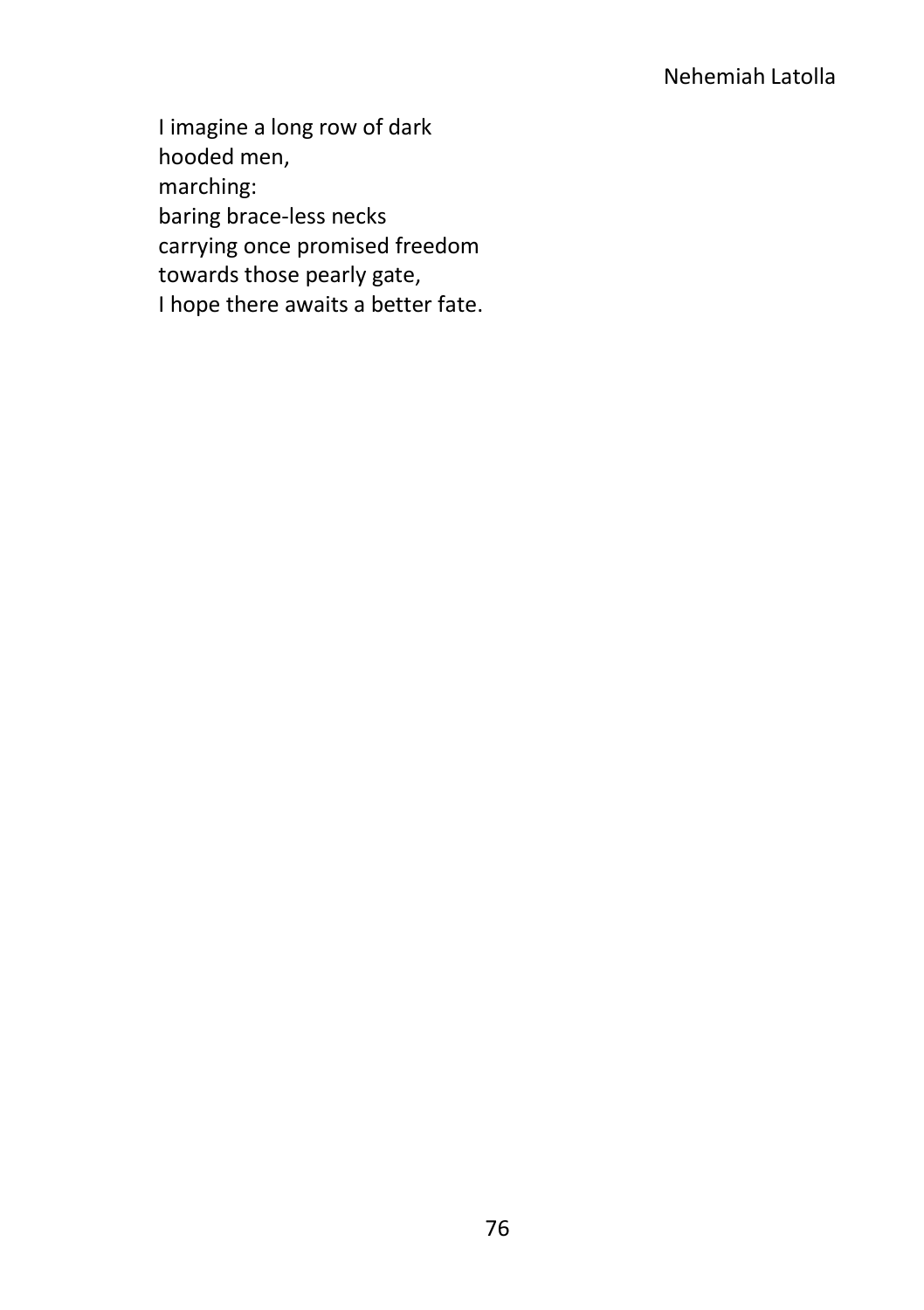# **Phila Dyasi**

Phila Dyasi is a second year student on the Missionvale Campus, pursuing a Bachelor of Commerce degree in General Economics, with aspirations of being an economist.

He writes under the name NuBlaccSoUl.

"I compose poetry for myself, first and foremost, as a tool to navigate through the past, to locate who and what I am in the now, and how best to position myself in the future.

"This is ancestral, past-life reading; this is meditation and prayer; this is future telling, a spiritual fair.

"Motions that 'move' the soul such as death, love, faith and hope are thematic stances on all the poems.

"As a writer, I am learning still about the editing process of my pieces and the improvement over the year is evident."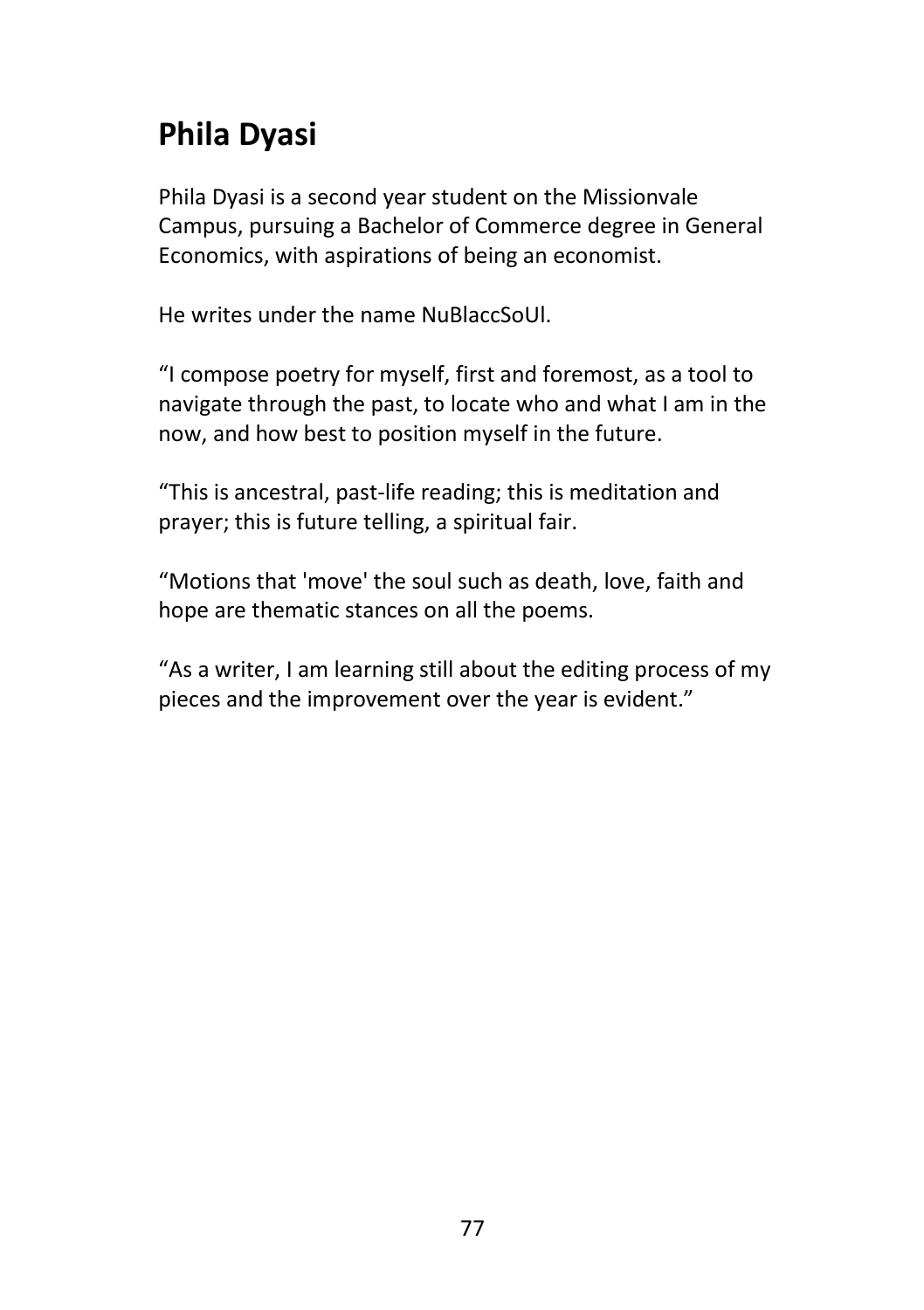# **white flag is burning**

Fierce. Frustrated. Fuming. Traitors ringed round the neck. Fight. Fires. Forcefully. To our hells we are all bound anyway. Police pulling triggers at raised-hands-people, in church people, my people. Mob justice pacts to counterattack the courts' injustices. Your cat for my dog. Politicians always half-hearing, keen to speak, but are never really listening to us. And with all dark humour and bad jokes considered, nobody is laughing, Mr Government!

Tarnish the tarmac to break new grounds; now roads appear for the low-lives. We will thrust our poor bodies for the richer good of our children. We will penetrate barricades, because we are all the powers – supposedly. Our spiritual wills will not allow us to cease until we are all free, financially.

Highways to better living was promised, a shelter, a job and food for gaping mouths Detours of corruption were unnecessarily taken, unaccountability and nepotism. Potholes that only get filled during election time, the puncture slows all down. We were almost great. No spare only four. Now these Stop-and-Go's that never go.

> The lost lead. More or less, the masses are manhandled by the most moral-less. Our vices are violet, days blue. Our vices are violent, these eyes blue. The dusk came before dawn. The sun never shone, for many moons. You cannot reason with a dictator. We must revolt. Rather cremate than correct. He's not really dead till you remove his head, and rest it next to his shoulders.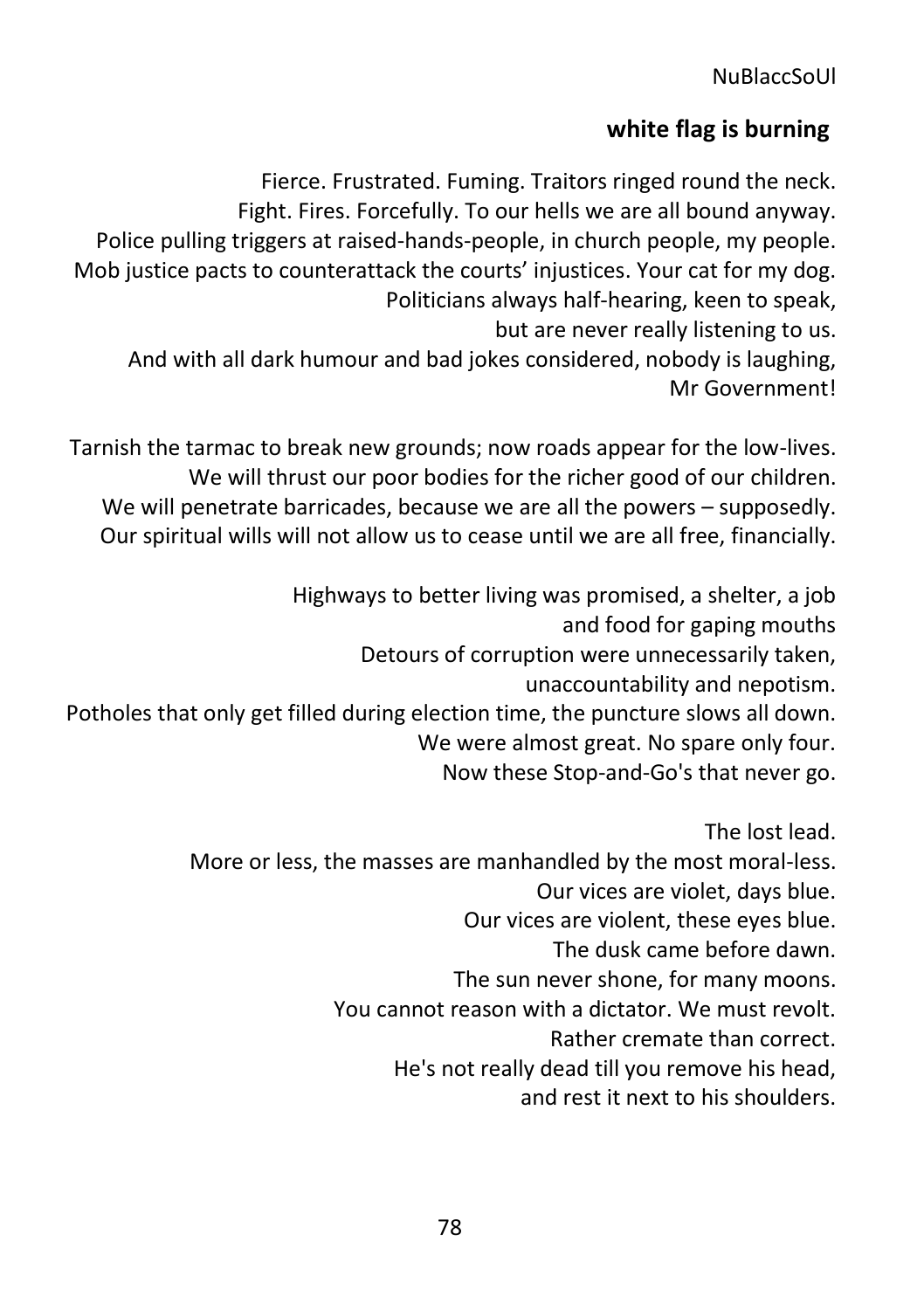My moral compass misguided, shattered into smithereens. I lost my head in the hype, at the altar of sacrifice. By any means necessary.

Faceless. Our flaws: No solo is at fault. She did it. It wasn't me. The devilish deeds were done by him. Her stone offered the fatal blow. Fabrics of the minds that were once woven and sown as one, now tread apart as threads now seem to leave the womb seams. The last sound was a screeching scream. Only sightings of shadows spotted at the scene, where we were once a society.

\*\*\*

A beam of hope with every new sun. Another risen day. Always gaining ground towards but never reaching the stolen lands of ours. Shuffling shoe soles, too lazy to walk the feet. The work is a drag, since *since.*  The only beacon still lit, is the bedside lamp flickering on Mount Blizzard. They call it college education, we coined it knowledge for the nation.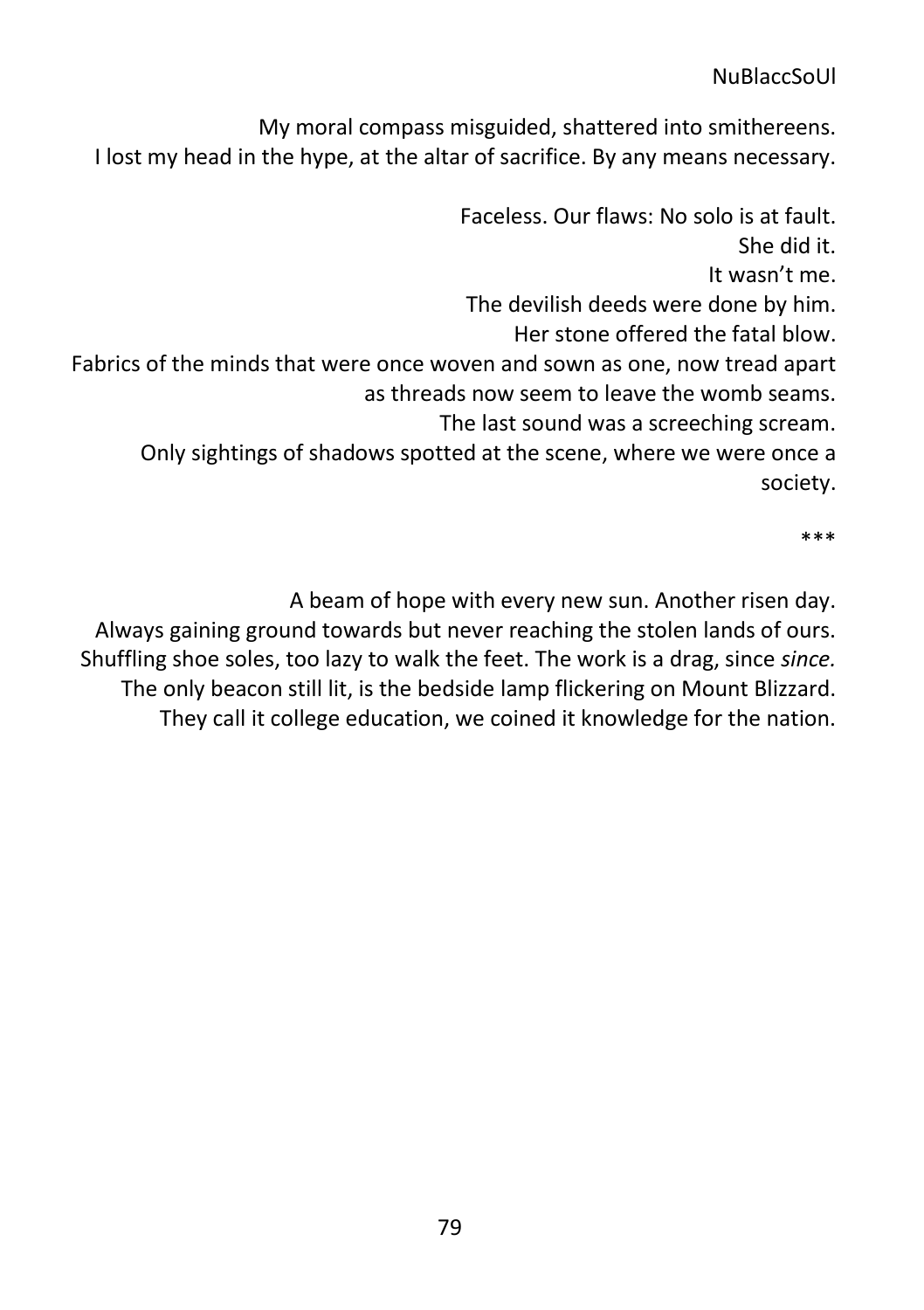### **Dearly departed: gone but not forgotten**

2004, Infamous for: flashbacks of a free-fall into a black hole, a dark, bottomless pit.

Followed by fake philosophy – preacher, never reached her – at the pulpit. My pre-adolescent soul caught fire the evils of the world had me lit.

Should I call on the divine that's higher? Third-degree burns from the urns, I'm in the mines of hell and the devil's a liar.

Mind-molested from all the tearless mourning ‒ and it was a moon-cast morning I was excited for the excursion; travelling my passion. Barely breathing I was gasping same time my aunt passed living for past tense. Rest in Peace. Declared deceased, she ceased to exist in the childlike mind of mine. Nowadays, solitude is my recluse. Who would have thought that the grave could house a muse?

A dangling double-edged sword slicing my lifeline cord is a danger I cannot afford swan-song this, singing to my own accord.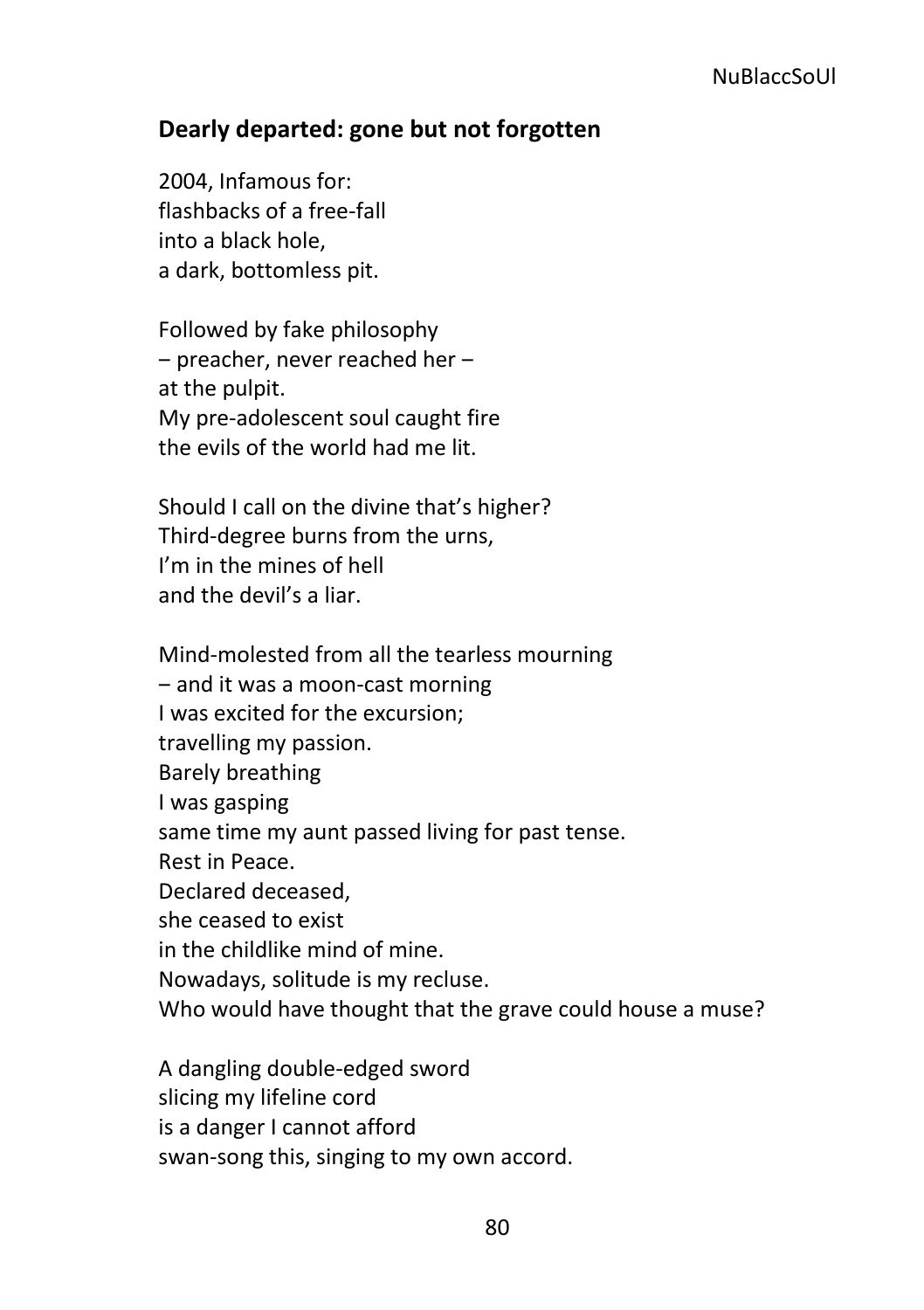I'm on the sewer side of this life, cannot even commit to suicide because who knows what and who is waiting on the manure side in the afterlife? if anything at all . . . we don't really know.

### **Unanswered**

Who counsels the counsellors? As they selflessly dive deep into acidic pools of trauma, real-life horrors. The *broke* breaking their backs as they try to build the ruins of the broken. But we are all siblings, and so we shall share the family pain.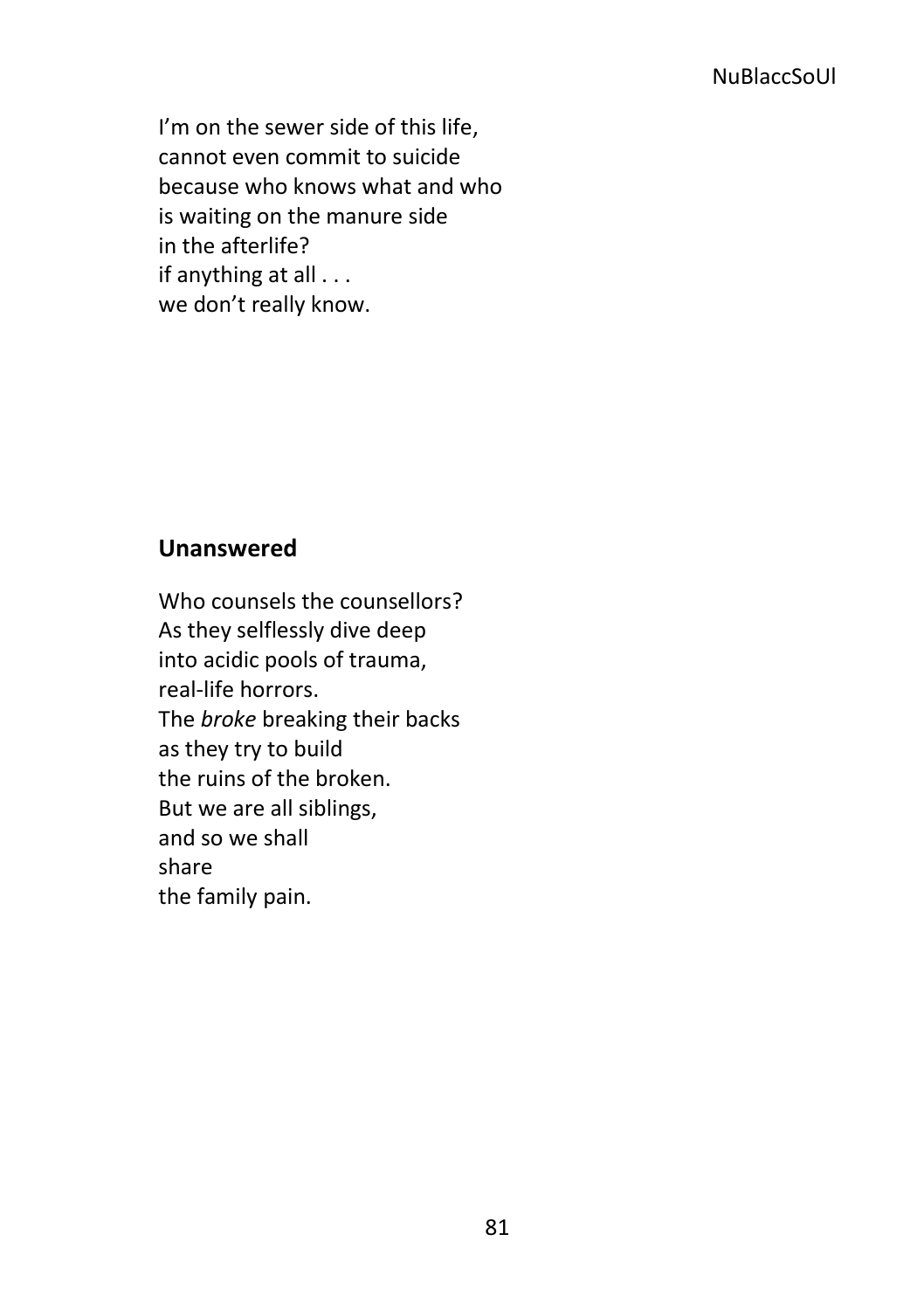#### **Lov…**

Is it love this, that wants me to change, to model me into: a structure unknown; to a strange figure; an unoriginal, counterfeit looking somebody?

Is it love this, that makes me doubtful if I'm enough? That takes, takes, three times it takes but knows nothing of ever giving?

"Open your heart and let them in," some instructed. "Allow love to enter as indifference leaves."

Never a warm nature to anyone, always with a cold-front for a face. I am not anybody's summer. I am bitter, biting as winter.

They said my walls were built up too high, why? Was I readily awaiting warfare? Mmmmmmmmmmmmmmmmm . . . maybe.

My life organ a fortress. Never permeable. Never penetrable. Be a human-being, these robots said.

Nothing left here to stab, I am fully bled out  $-$  oh, so I thought. As I open my wounds letting them bleed till they stop.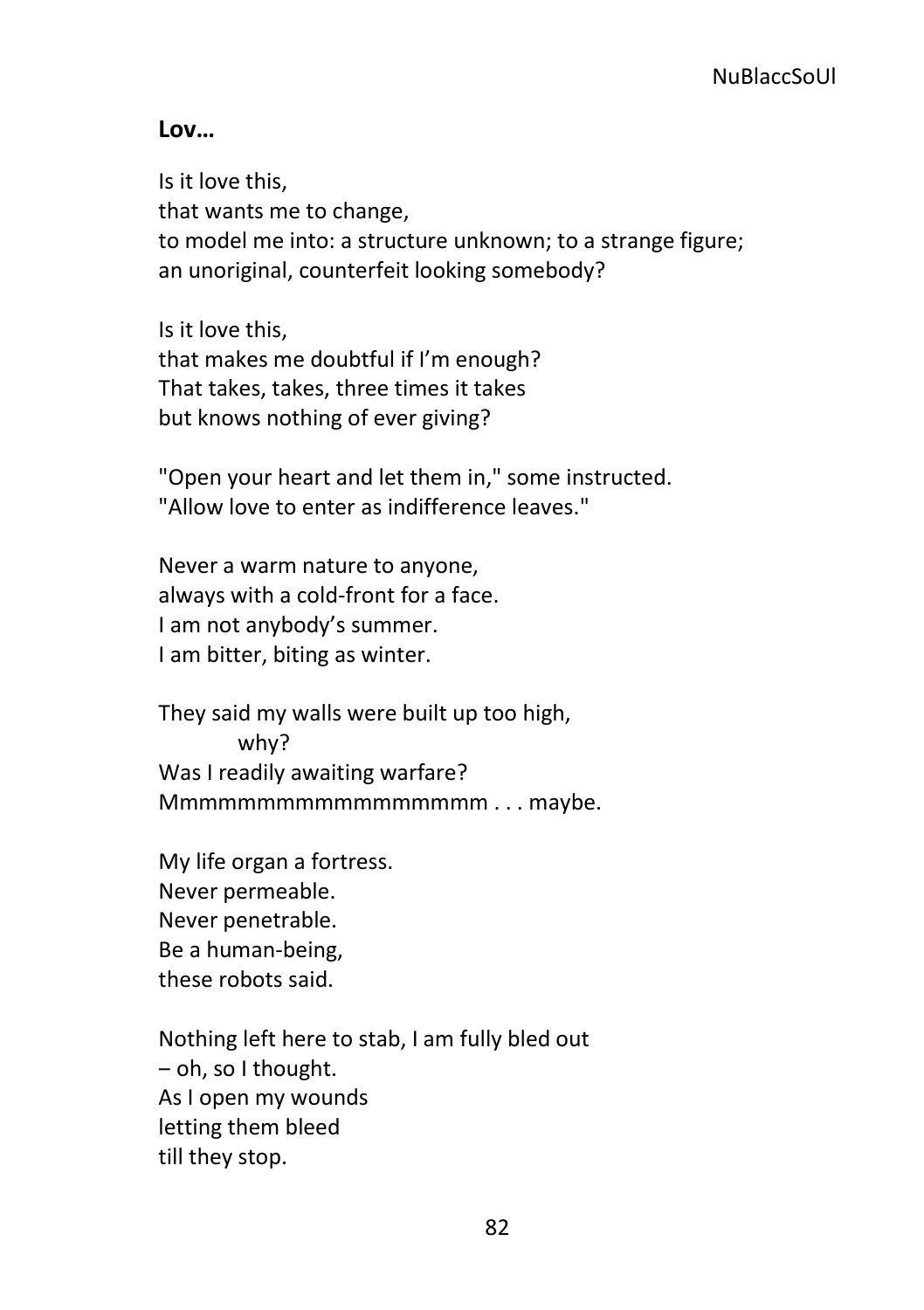# **Child-home**

In the midst of suburban life I catch the scent of the soil after a hailstorm, the warmth of the motherly afternoon sun after a long day on the playground my tongue still burnt from the hot, rich rooibos tea as sharp as conversation. My skin still feels the grass as though it were the carpet I used to lazily lay on in the lounge at leisure staring blankly at the television as my childhood passed me with every flashing frame.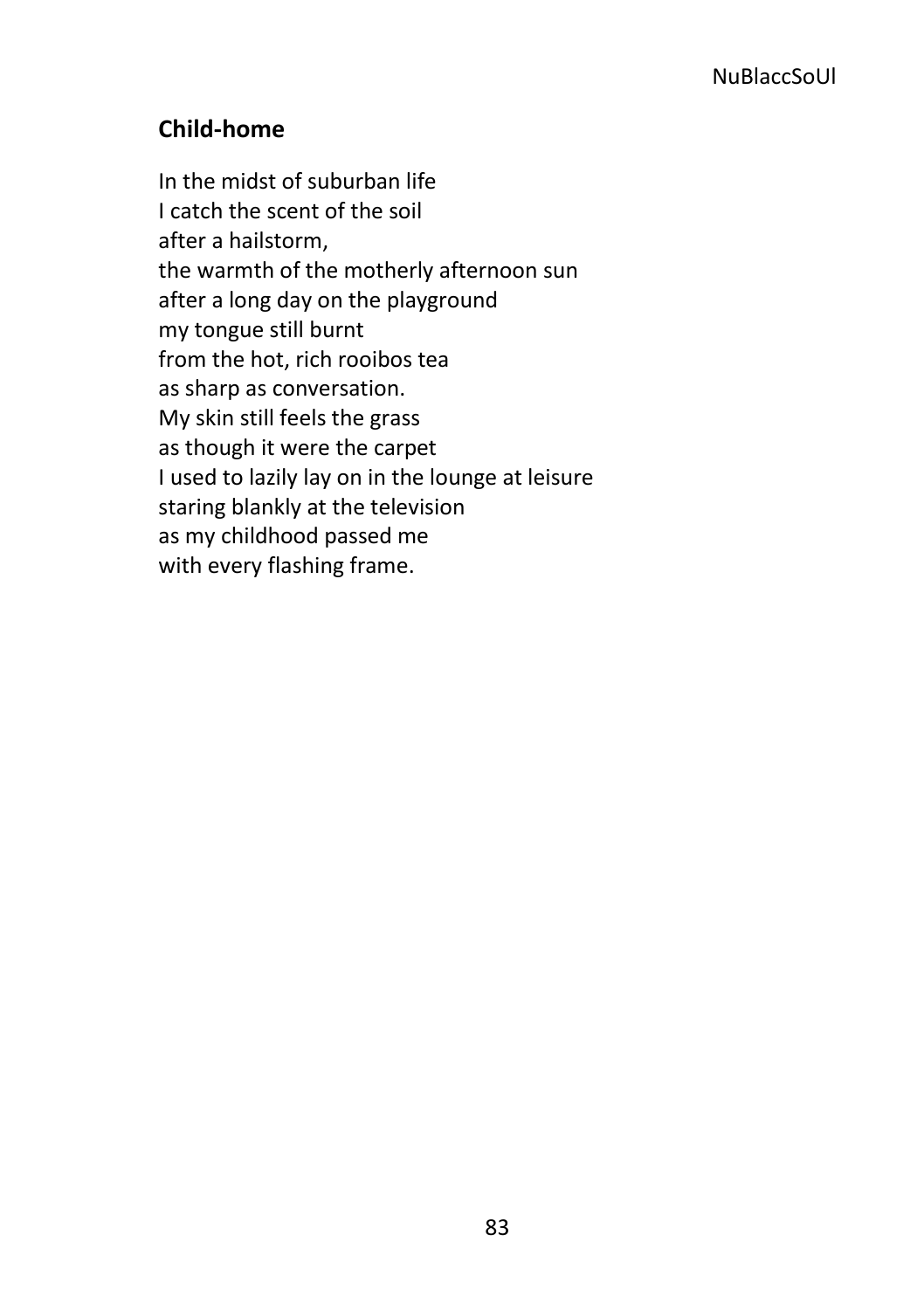# **Men unfit for mankind**

I met my mother's biological father, my 'grandfather', at his funeral. Foul feelings, petty and futile. Killer-stare, I look corpses dead in the eye. So I shut his sight-lid, the iris; blinded the guy. (I've got issues, you need to subscribe. Can't just kind-of-buy.) But no disrespect to the departed, I came to bid goodbye. Or maybe that's a lie.

I buried my soiled hand deep in his casket for a handshake. But the unawake, unaware of my extended greetings cannot reach out.

This is awkward for me, at a celebration of a life I never knew. A human I never loved.

New family, folk I need to find familiar fields with. A couple of assets left – liquor store and a taxi business  $$ varying facets. Your widowing wife's children introduce themselves to your other, other, other offspring that you left to collect dust on the shelves. How often babies are left paternal-orphan is why June 19 is coffin. You were Mr Misappropriation-of-Trust.

Our Sovereign Lord speaks, in whispers, of offering forgiveness even when and where it was never requested. The gospel youth sermon says that that the dirt will return to the earth. Men show each other the men's restroom, I never saw you at the urinal.

But back to the burial.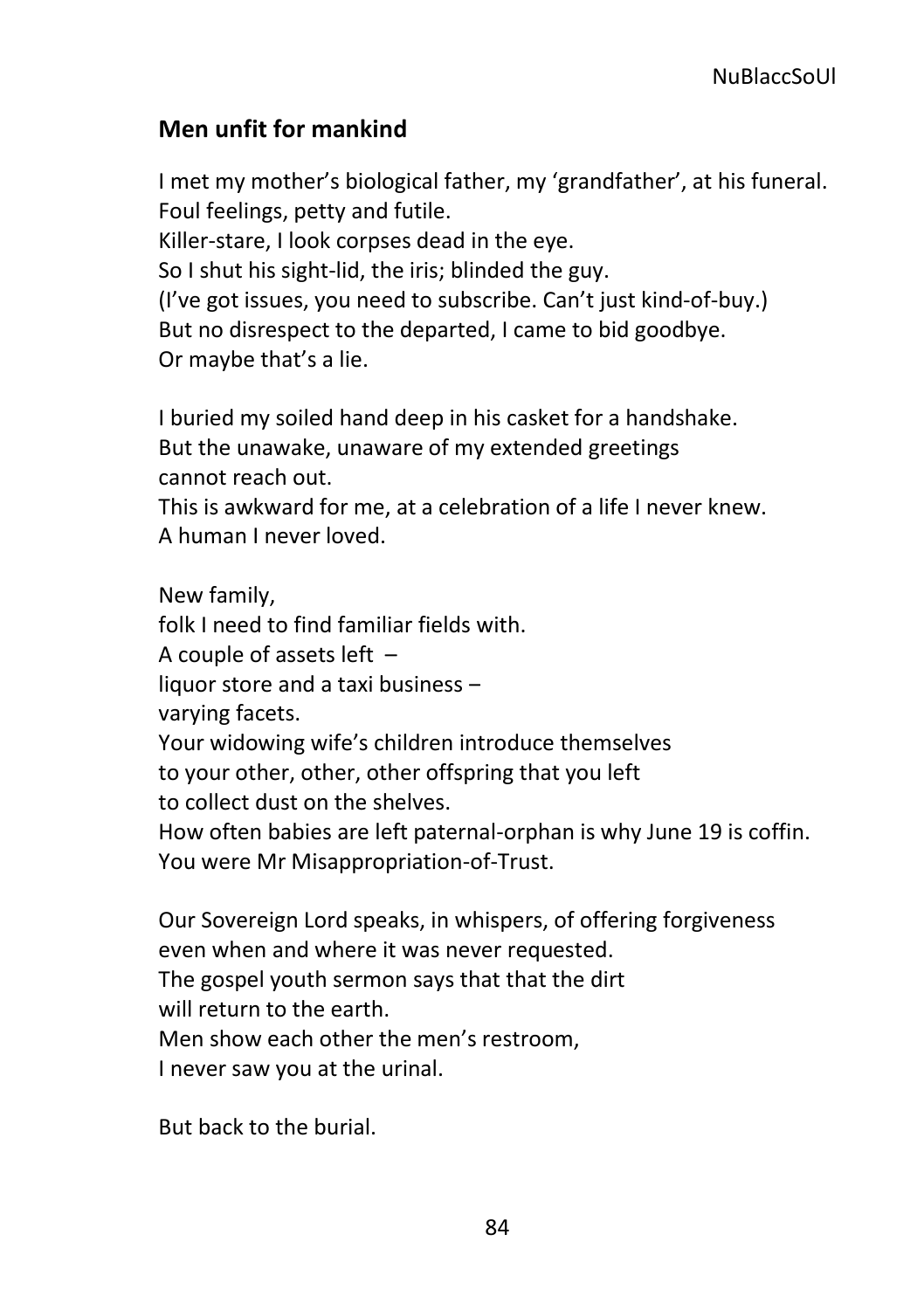The Doves' services hearse driving your body to the cemetery, your resting place. I hope the Lion's Gates open unto you with a loved-filled roar. You find an angel that's your greater half like bettered bilateral symmetry, even I would hate to see you afterlife live alone.

Consider this my flowers on your tombstone, as you push daisies in the gardens. I planted a tree today on top of you,

may the good fruit fall far from the tree,

and the boy-child never age and be his Father's son,

but a son's Father.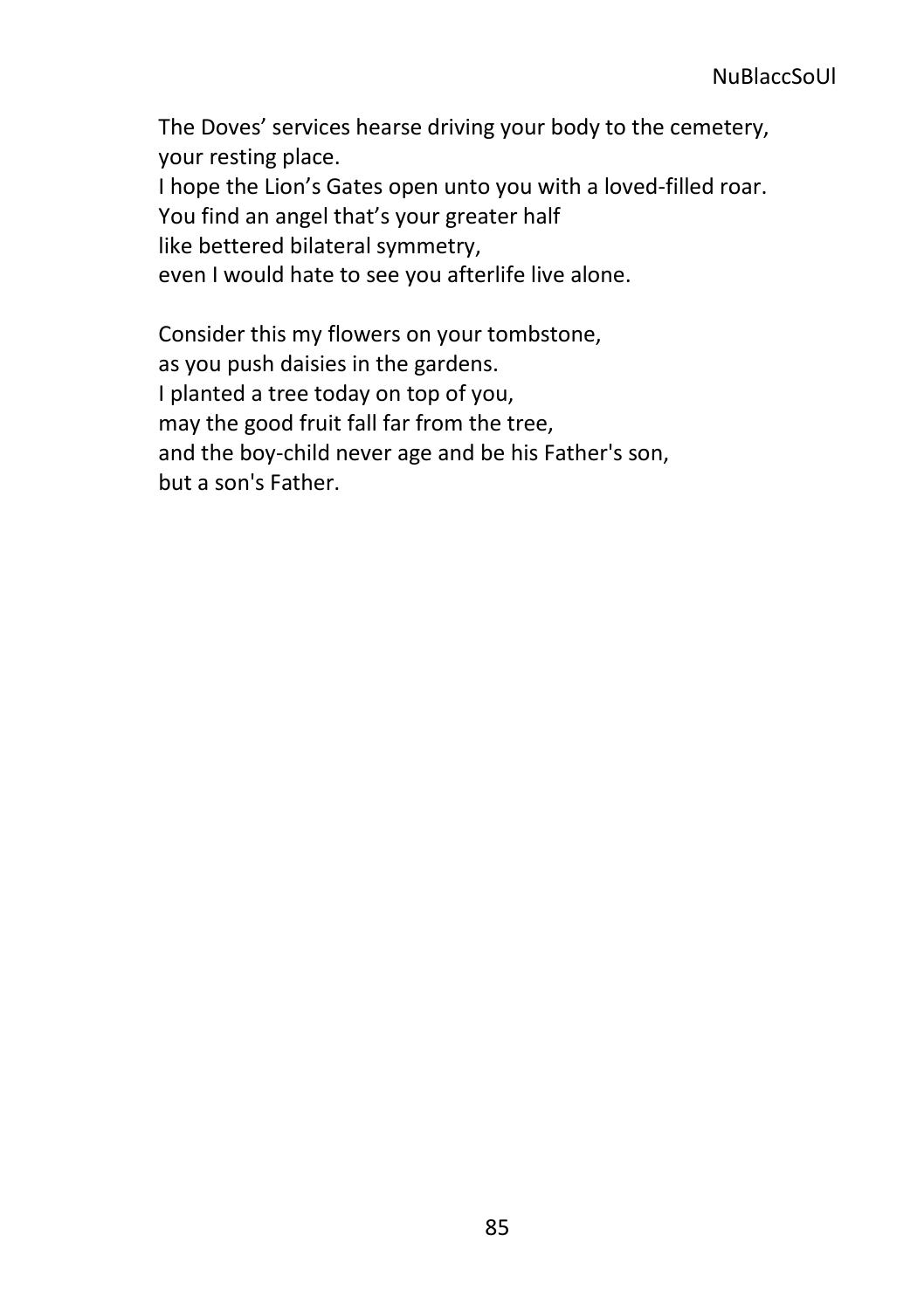# **UKhulu**

My beloved grandma, still she works. She rises with the sun to clean our home; sweeps the yard; make heaps from grass cuttings and piles up trimmings from the windbreaker tree.

The wheelbarrow, wobbly from years of slaving, is filled to the top. And off to the pit-hole I will push, to the fire-spitting-flames that she has already tended.

Tirelessly she labours, her backbone bent and straightened, for as long as I've lived and much longer before.

Midday strikes her sunlit face always to the ground never showing strain or wear.

We seek shade on the veranda. Well, I am her hands hands-on, so curtains come off the wall, and there're sheets to be ironed, the garden to be done, the toilet to be cleaned, and outside windows to be mirror screens.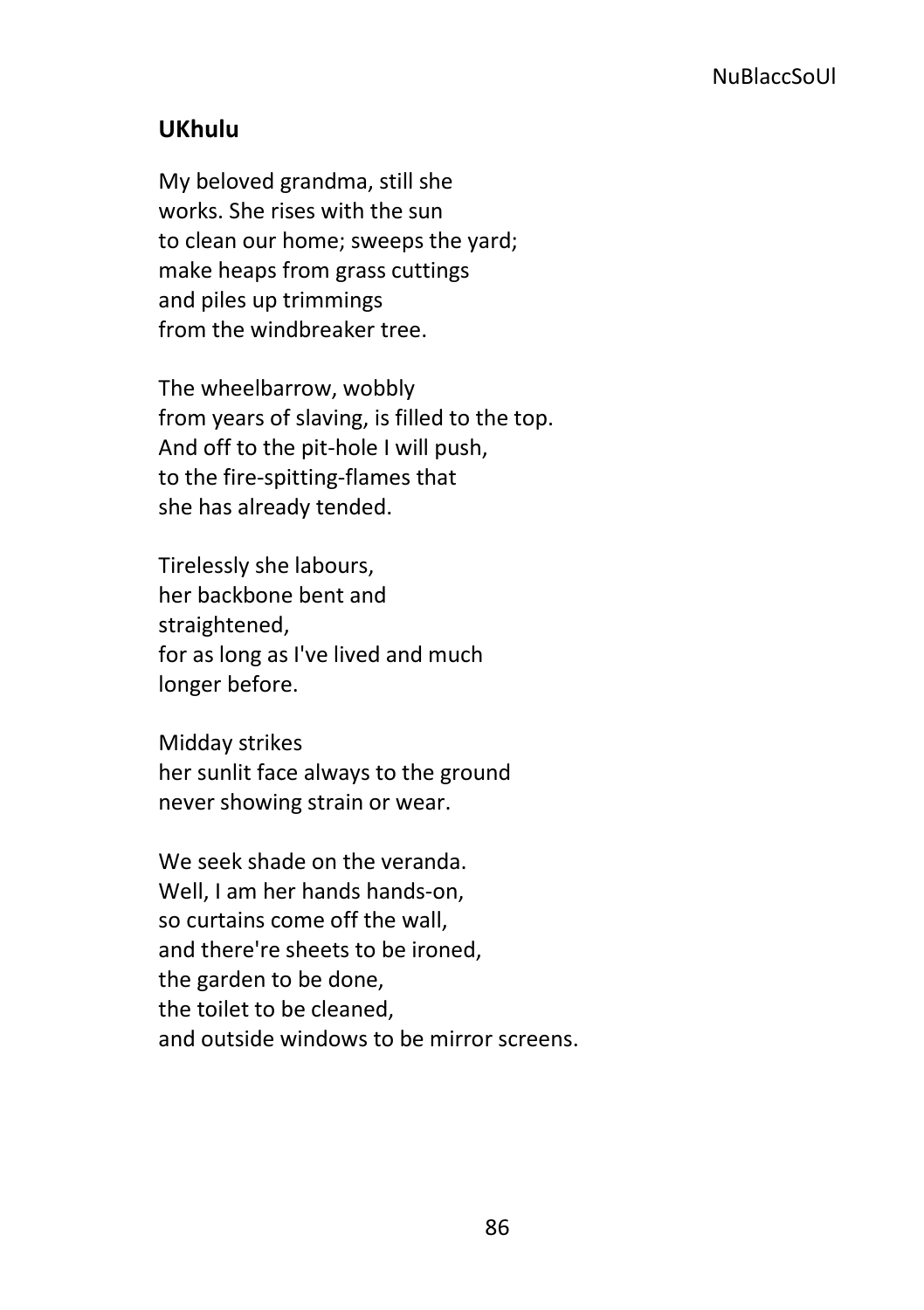The spirit of a slave. The soUl of a light in a cave. The grand Grandma. Those early hours, she barely slept heating the waters as warm as your love.

Breakfast by the bed-side, a sprinkle of care and kindness in every bowl I tasted with my being. My *Childhood Home* was and remains you. The source of strength. I thank you for my life. I thank the Lord for yours. May you live forever! There is always something someone must do, and the work is never done.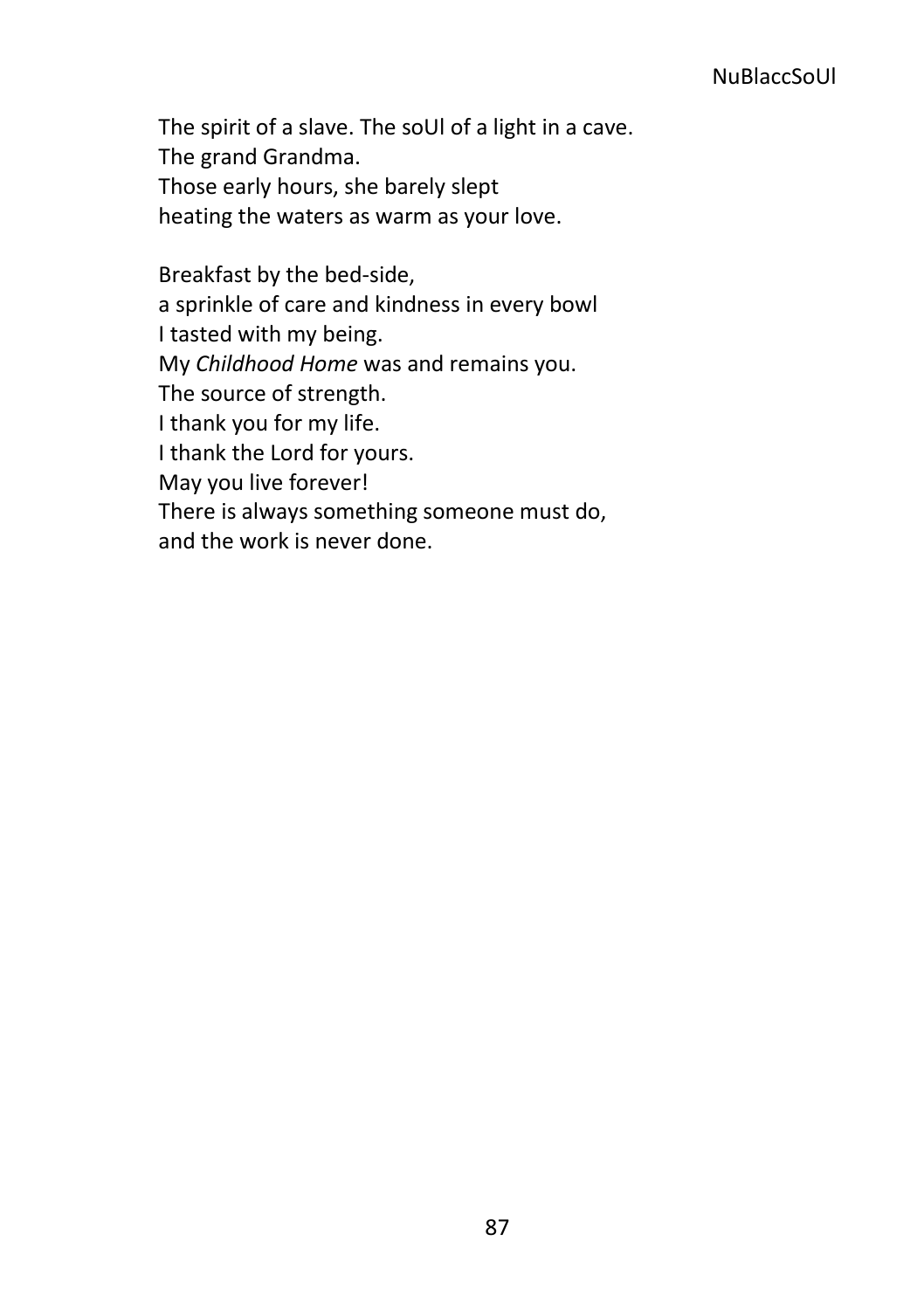# **Kafkaesque (mort)**

This waiting room is painted of pain, featuring faces with mouths down-turned, impatience taking up these empty seats, of family members already lost, we feel like the least loved in the mighty grasps of almighty fate's crushing hands, we feel like the last patients to be visited during the night shifts, by nurses and doctors, the times of day when the most dust is swept back to the humble soil by an unseen, yet not-so-invisible bashing broom. the old fan – barely hanging – is closing in full circle, a whole life lived. dull curtains, some unhooked and five minutes to falling, alongside the walls stripes designed with print of doctors' usual words, "i'm so sorry for your loss."

If life truly begins at forty, then her's ended at the starting line. this would be a misplaced and mixed metaphor if it weren't for olympics silently running in the background on the t.v. reminds me of my mute cries, surprised eyes bulging, gaping mouths with no sound.

It was to be a preventative measure; a routine operation a possibly cancerous lump. I am flipping aimlessly through these magazine pages, each catching a tear-drop for the dog-ears (whoever reads them next will turn over the pages better).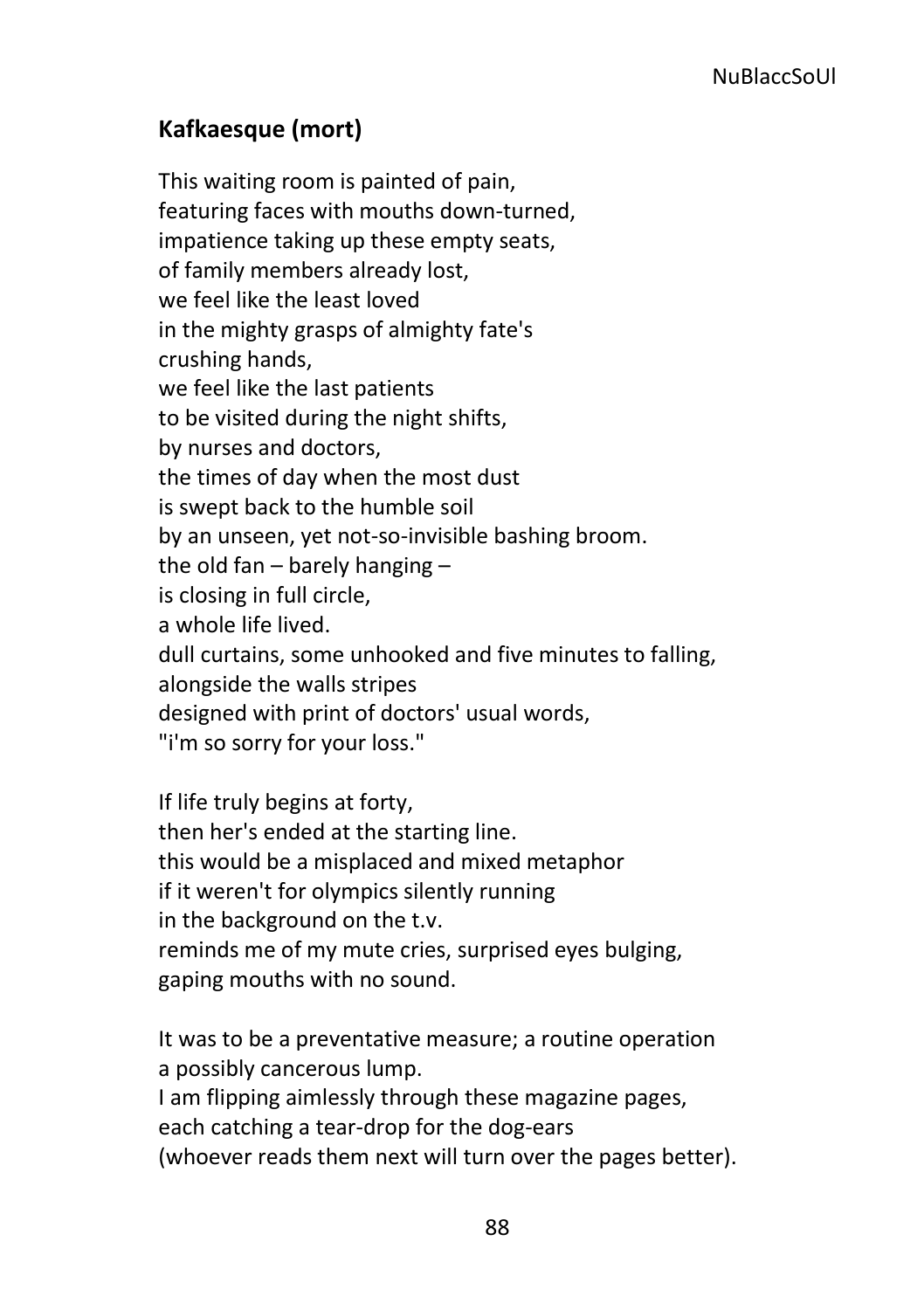Some puzzled maze pieces fall out of a box, my baby cousin tries to gather the cardboard paper of a family tree picture, but the least important twigs are lost, and the last friendly branch found missing.

The many portraits that make up the landscape go away from time to time. It was just a little, smallish lump: this news is hard to swallow. My eyes are peeling onions. My throat is winter-hands dry. Mum says she saw her most alive a few odd minutes before time clocked aunt out. Grandma's sister blames herself for suggesting, advising, and in retrospect putting "pressure". Neutral colours dirty the scrubs floors, hypothermia lurks in the corridors, but the coke from the vending machine is medicine lukewarm.

It was a game of musical chairs, But when the seven trumpets sounded, the stools remained still, they stood facing eastward in hexagonal formation , an angel ascended, the remnants were six shadows now. With a plot twist, it's fewer players each round. Who dies first wins, I've tossed too much soil on dust, my hands are dirty. We wash our hands clean with this paraffin.

Open-casket, the last sight took my breath away – the whitened clay still one, but with the breath of life taken away, by the One, who giveth and taketh.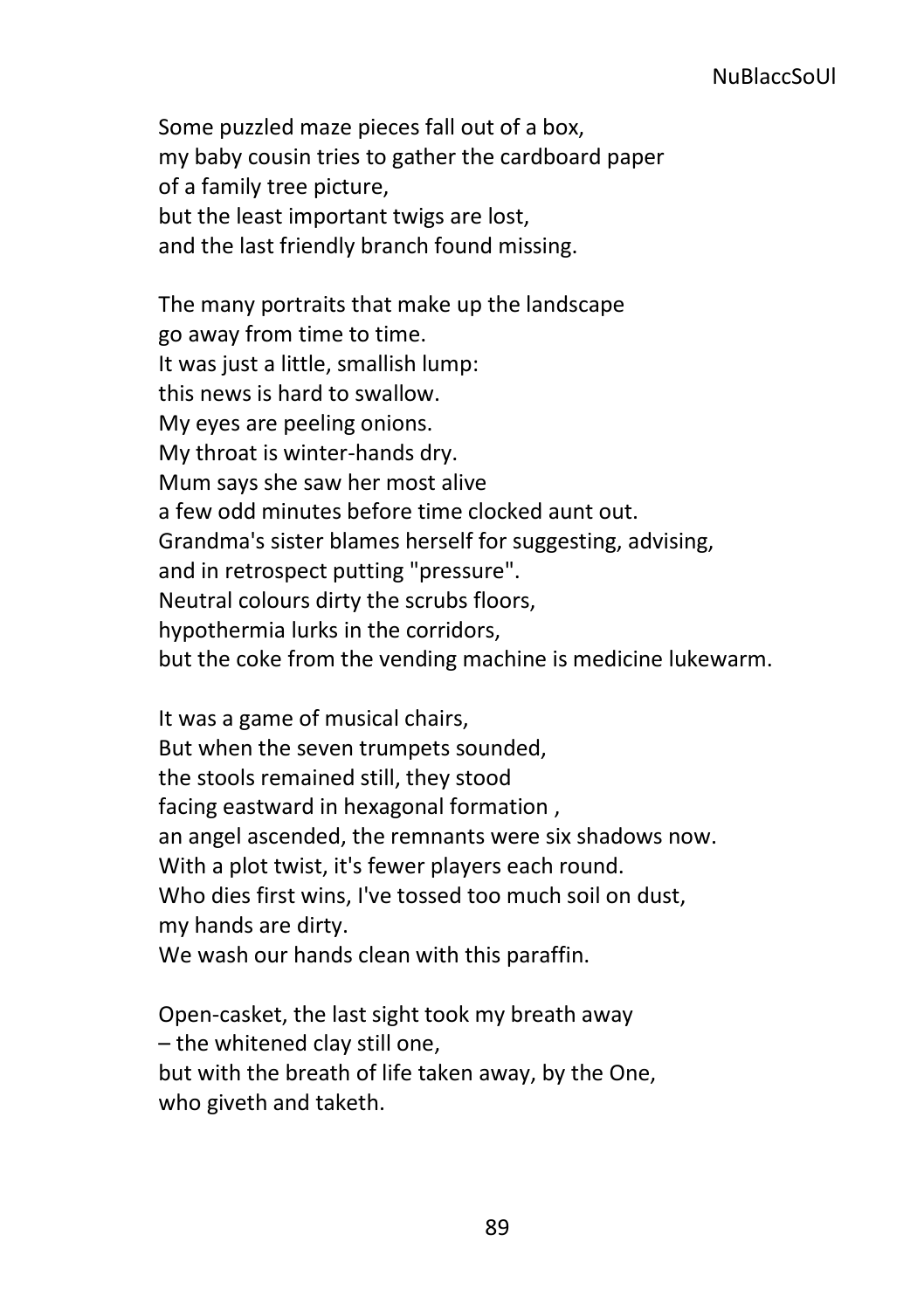It's also winter our hearts. dips of grief, dabs of black clothing, grim-reaper the thief, we still loath him. Another weekend another sad-a-day another funeral. And his life was a summary, too brief a breath, as the contraction is. No sympathy to bother saying "i am". Public or private hospitals, dark clouds gather above all.

Twenty twelve was a scar, for four years now we are still scooping our scabs from the bottomless pits that fell from ever-fresh wounds picked at a tad too prematurely, so very early.

Some of the things we will take to our graves, will take us to our graves, as we exhume our pre-mourning selves. And hurt still drops in drips, red-bottomed-sticky feet from the blood washed tiles, the pain and the paint in permanent. Some matters you can only ever think about when you are half-awake and half-asleep, because these nightmares are too real to be **dreams***.* 

*uThixo Ovayo unoNobantu*, *nabantu bakhe bonke ngamaxesha onke*.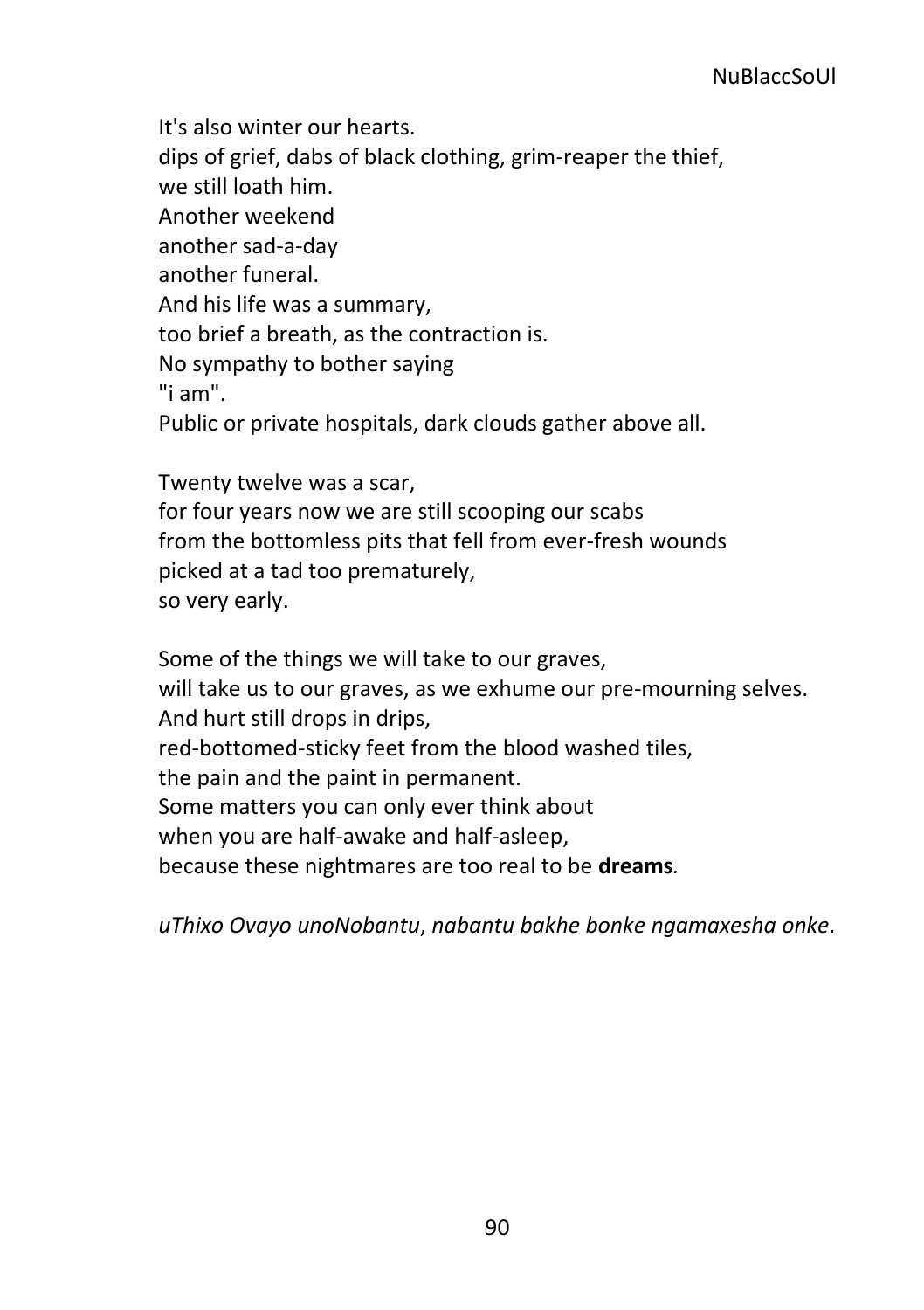**Kuda Majonga**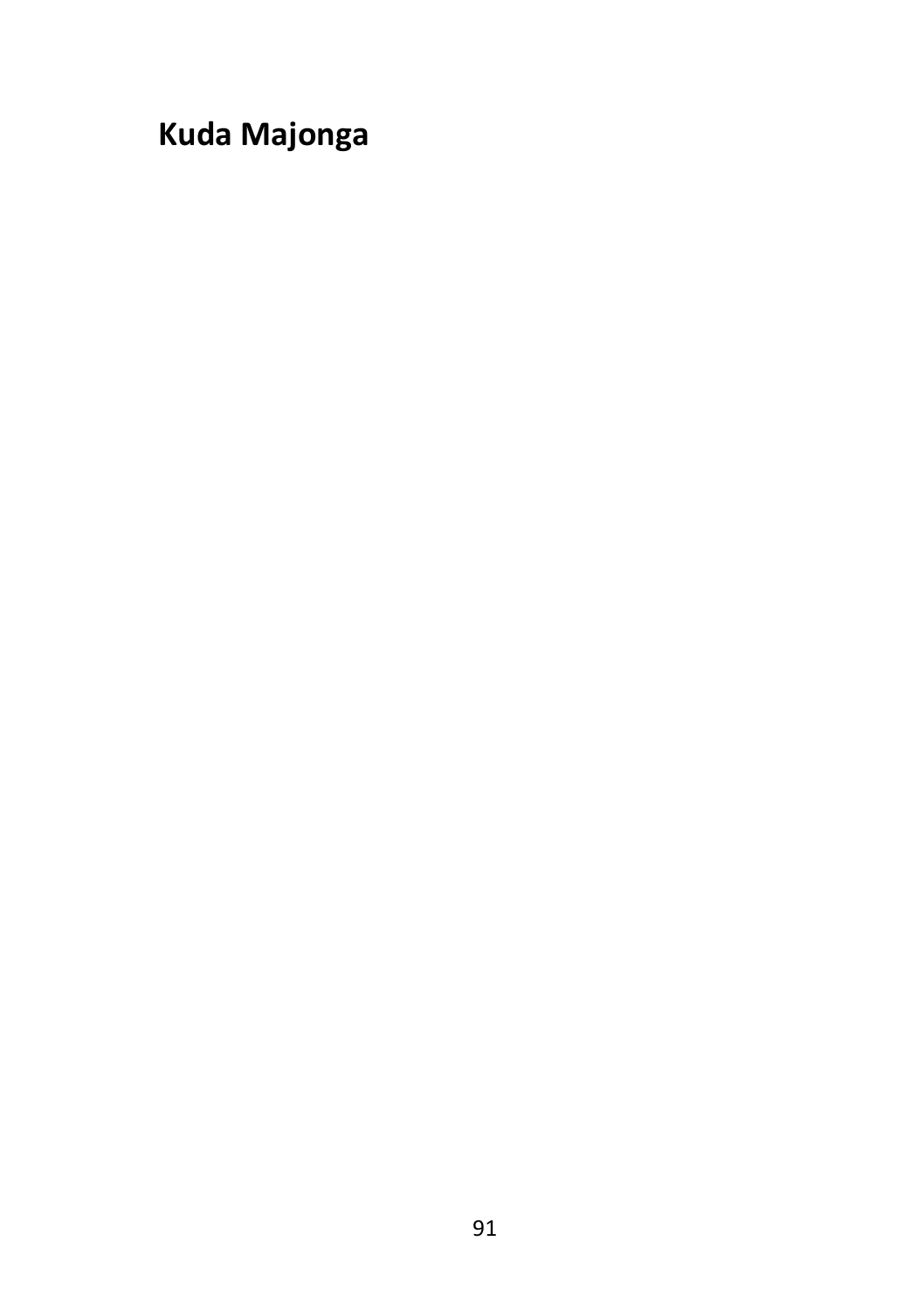### **Untitled**

I hold my breathe captive in the clenched jaws of my infantile mouth. Every pounding in my chest triggers ideas of my sprinting imagination – funeral of my own fabrication, I lie in its wake.

Neither silence nor sound can calm cascading images. My shut eyes deny fear's stability.

I hold curiosity clenched in adolescent fists, ears pounded deaf by the noise of society. The thin membrane of impressionability envelops thoughts that are beaten like a drum of creativity. Reality is nothing but the cacophonous voices I chose.

Prodded and chiselled like a sculpted form, the sacred statue of my identity is defiled till like a daemon I manifest familiarity.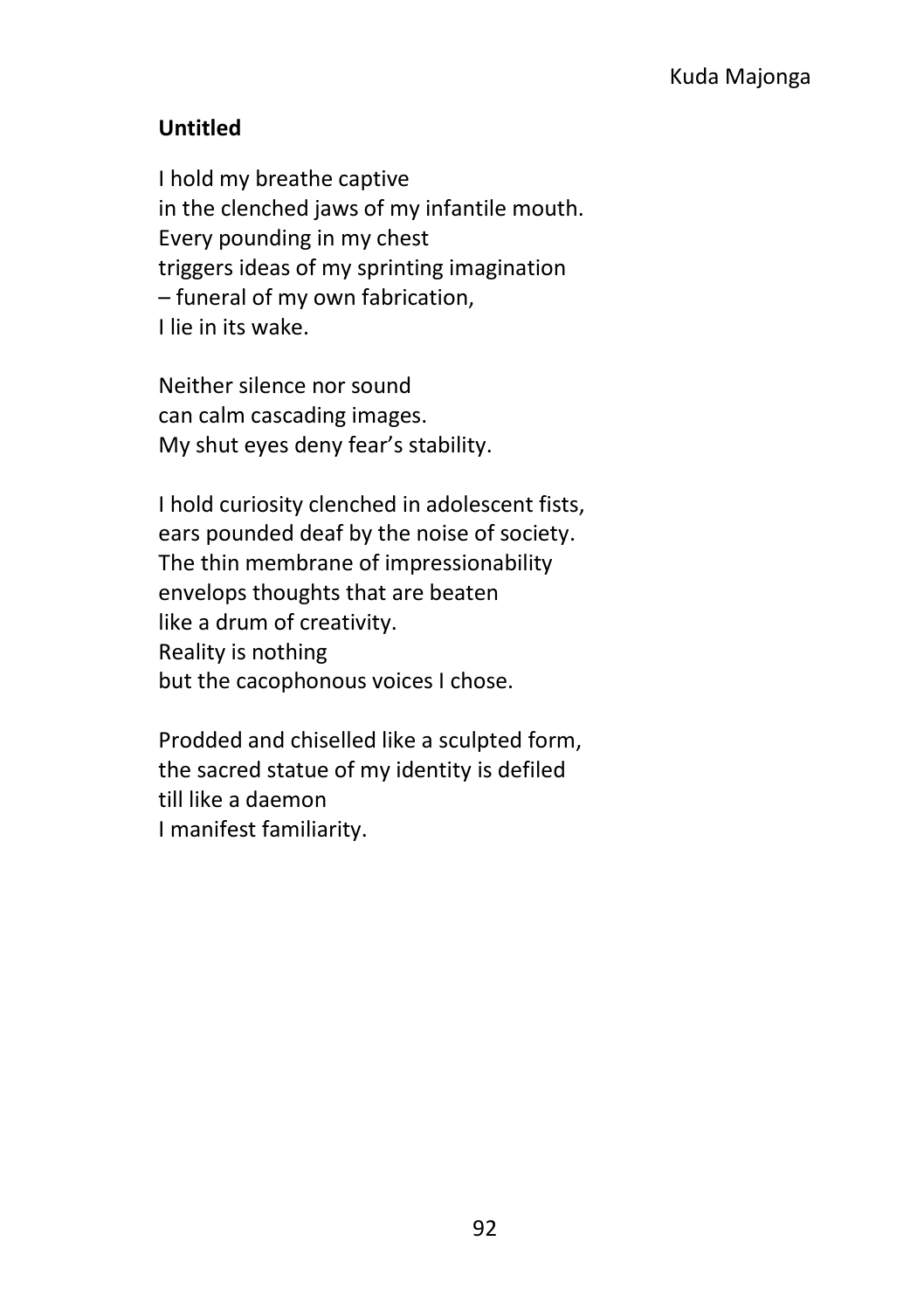# **Crumbs**

Thoughts, though seeming wild and untamed, possess all the essence of intents and purpose.

Lax your imaginary reigns and let loose

the precipitations of unrestricted ideas.

Form, given to ideas in the prison of writing, allows captive views to be free of the pen.

Make clear the trail of crumbs in forests of misunderstanding.

Find your way home.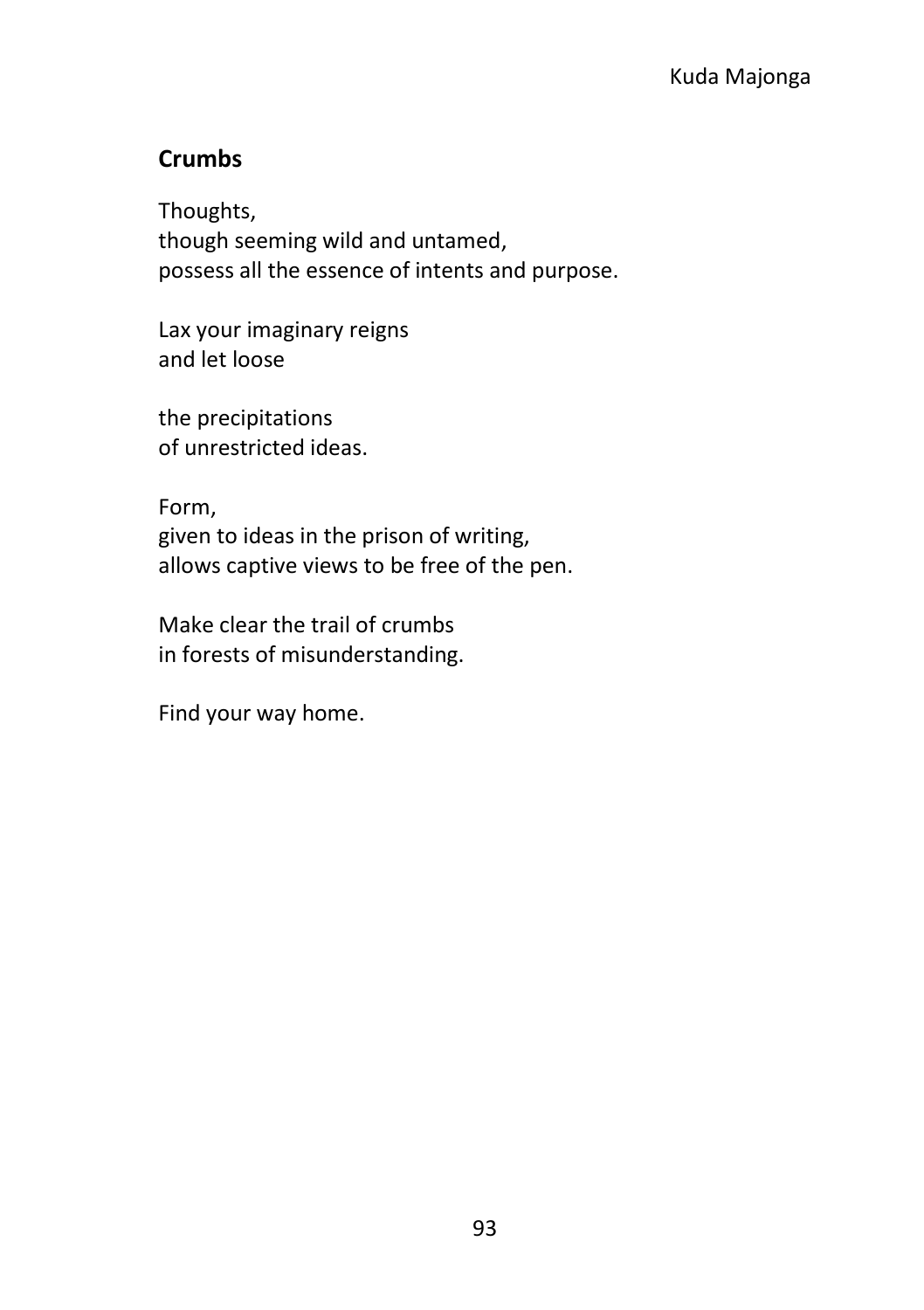# **Sight**

Perception is to move through space. Motionless we lock our vision. Irrefutable is the evidence,

inevitable is change.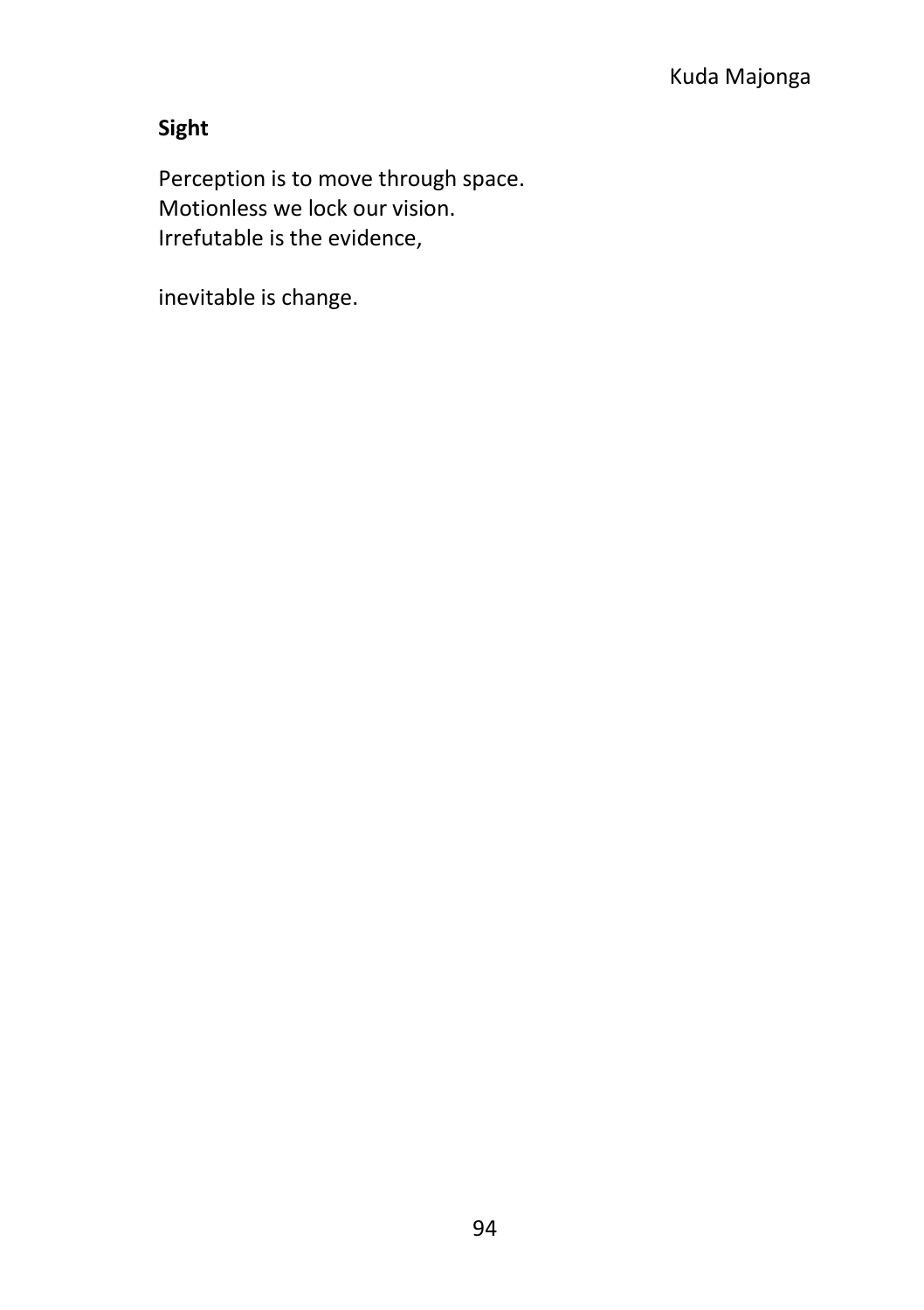#### **Perspective**

Coming with honest perspective, I'm told my rhetoric is abrasive.

Misguided precepts expose the community to walls of half-baked concepts.

I am self-educated and use my scholarly ways to unlearn those institutions that prey on my need for survival

to kill my intuitions.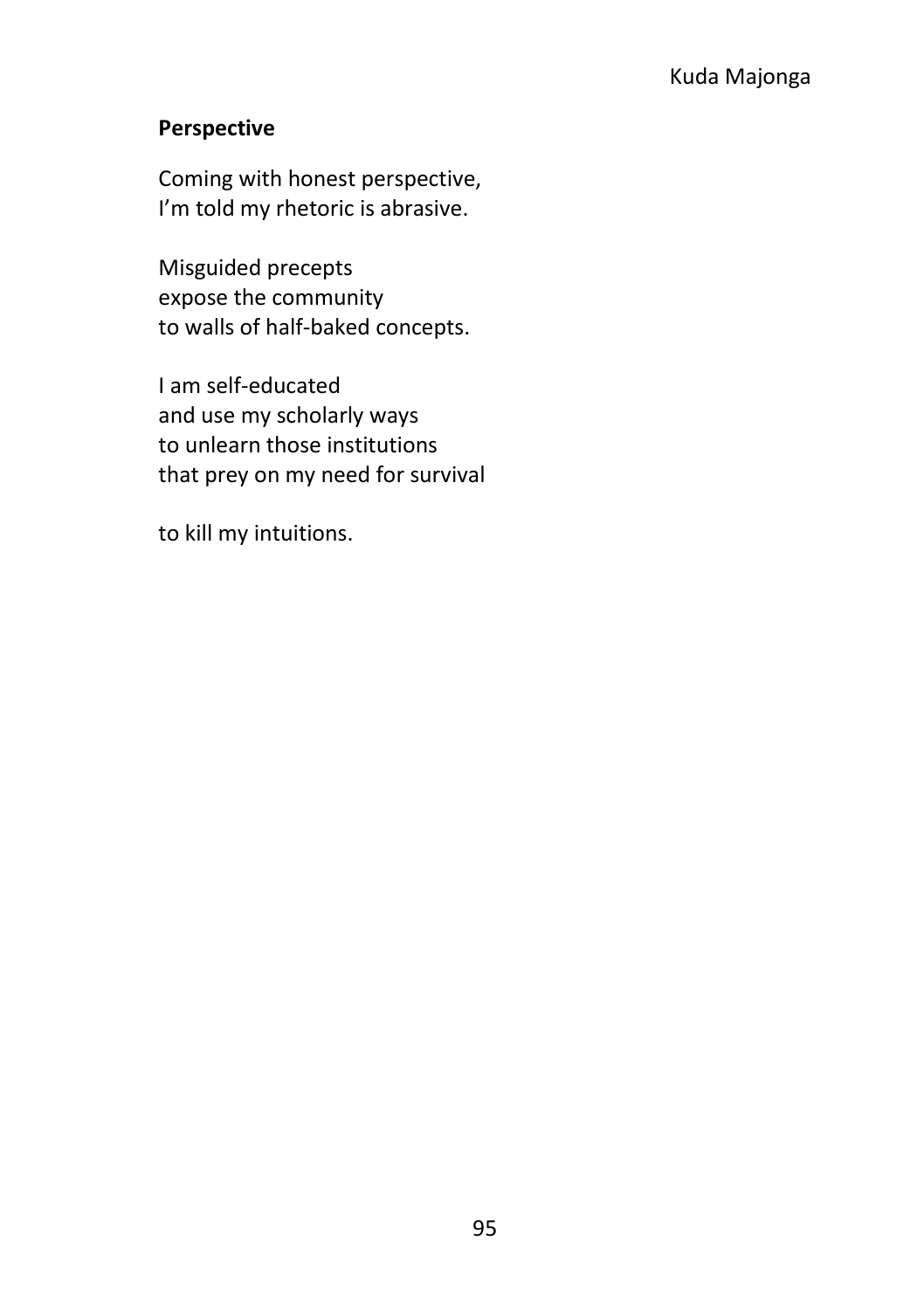#### **Untitled**

Racing against fragments of time, feeling the weight of doubt at my heel, dizzy heads cause misleading concerns.

Cradling my thoughts in my hands I start fights with gripped fists. I jab at insecurity – dealing damage, I draw strength.

With every breath I become savage, barbarian for the cause.

Misunderstood, no; standing for my movement is secret to society. Pitchforks and torches walk adjacent lanes till death is treated like those burnt at the stake.

Divergent ideas cause difference, ignorance shrouds deliver the mental: no messiah more masonic.

Protracted struggles are endured to structure society, etched skills and memories on the palimpsest.

Slowly we pace to the finish line.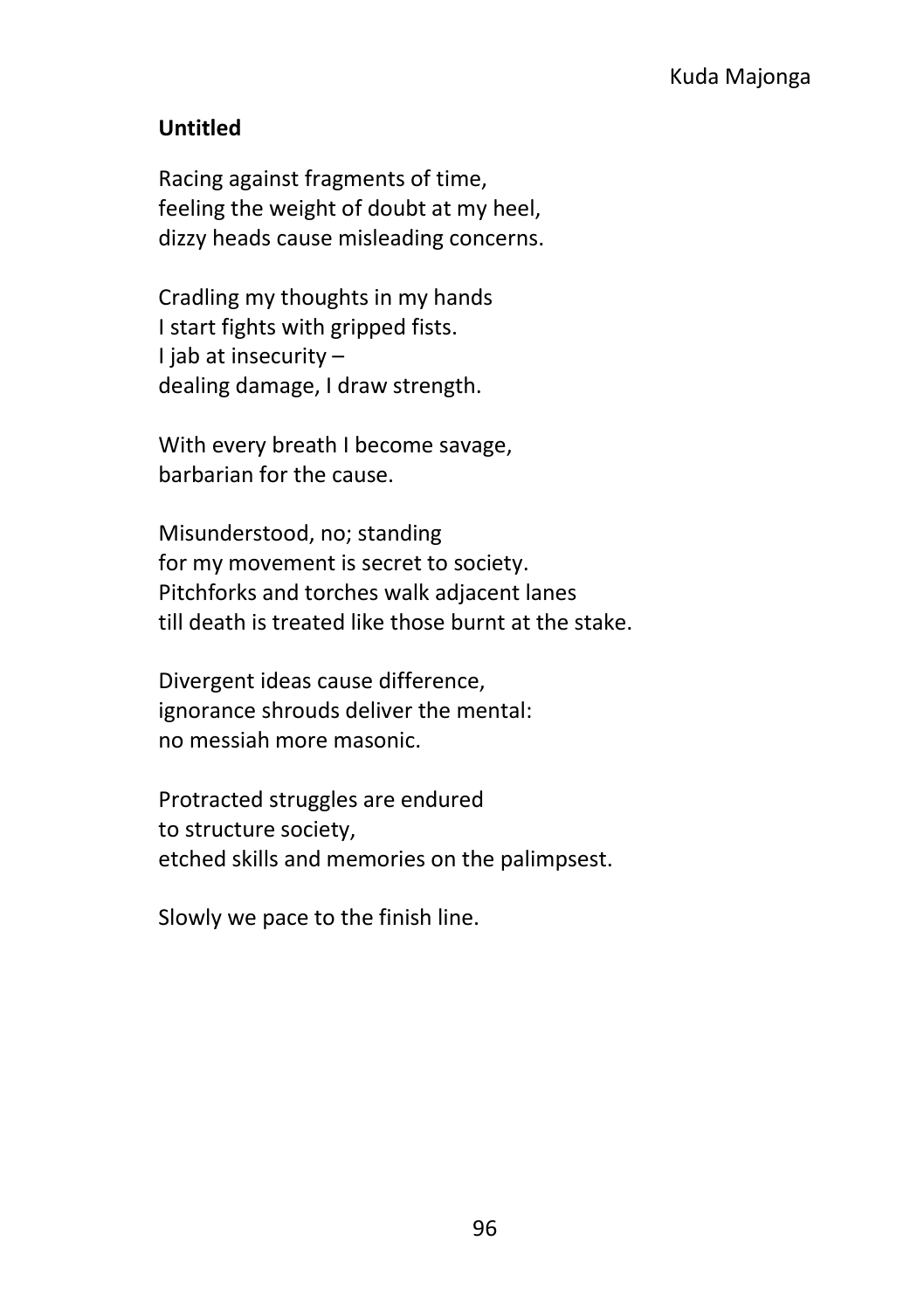#### **two not one**

I fought to adjust and make you see how I trust. Lust was how it began – now depleted – I stared into your eyes to reach your soul.

I sought a deeper connection than I usually penetrate. Hate reflected back because I failed, so you say as we lay that I swayed. Winds of change blew cold, nude emotions shattered, as they did not thaw.

Compromise is synonymous with dirty lies, icy truths are more resolute with clarity.

There's no benefit in lost principles, or accommodating vulnerability. Poor foundations cause weak integrity, platitudes don't adhere to mis-mated desires.

I'd hear your voice crack as we lost our fire, becoming ruins in the ring of our choices.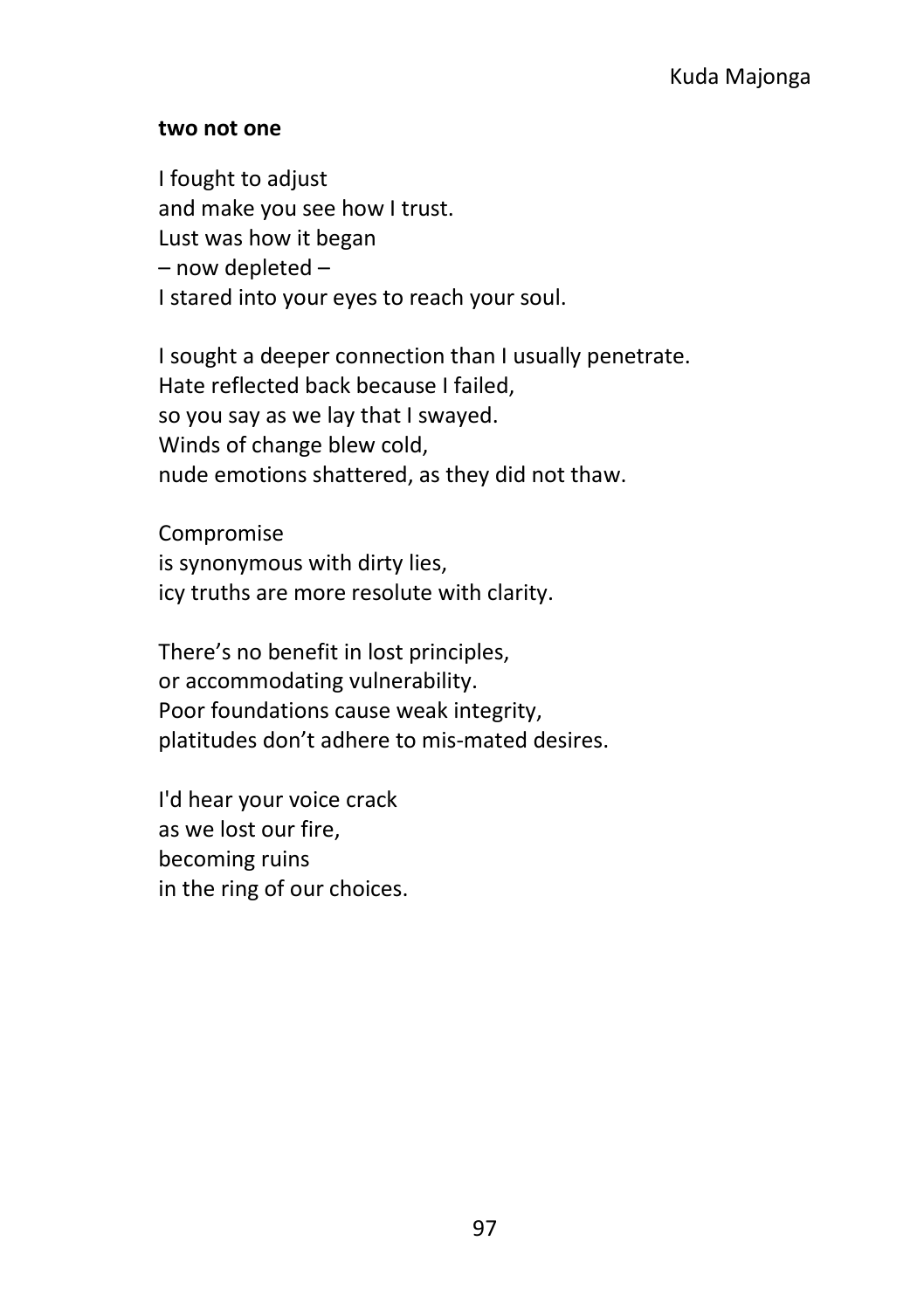#### Kuda Majonga

#### **Questions**

Consumed by its flames, my mind is gently caressed by warm curiosity.

Violent sparks of prematurity wage blue-edged tongues in the face of ignorance and sizzle the complacency out of the kindling.

Doubt burns like amber at the core. All I seek is the answer. At times the response is mystified – repetition and ritual pacify avidity. Paramountcy of systems is not discarded: I need to recode the framework.

Disaster comes by inquisitions of society.

Headed to various temple altars, sacrificing twisted piece of mind, I ask questions as praises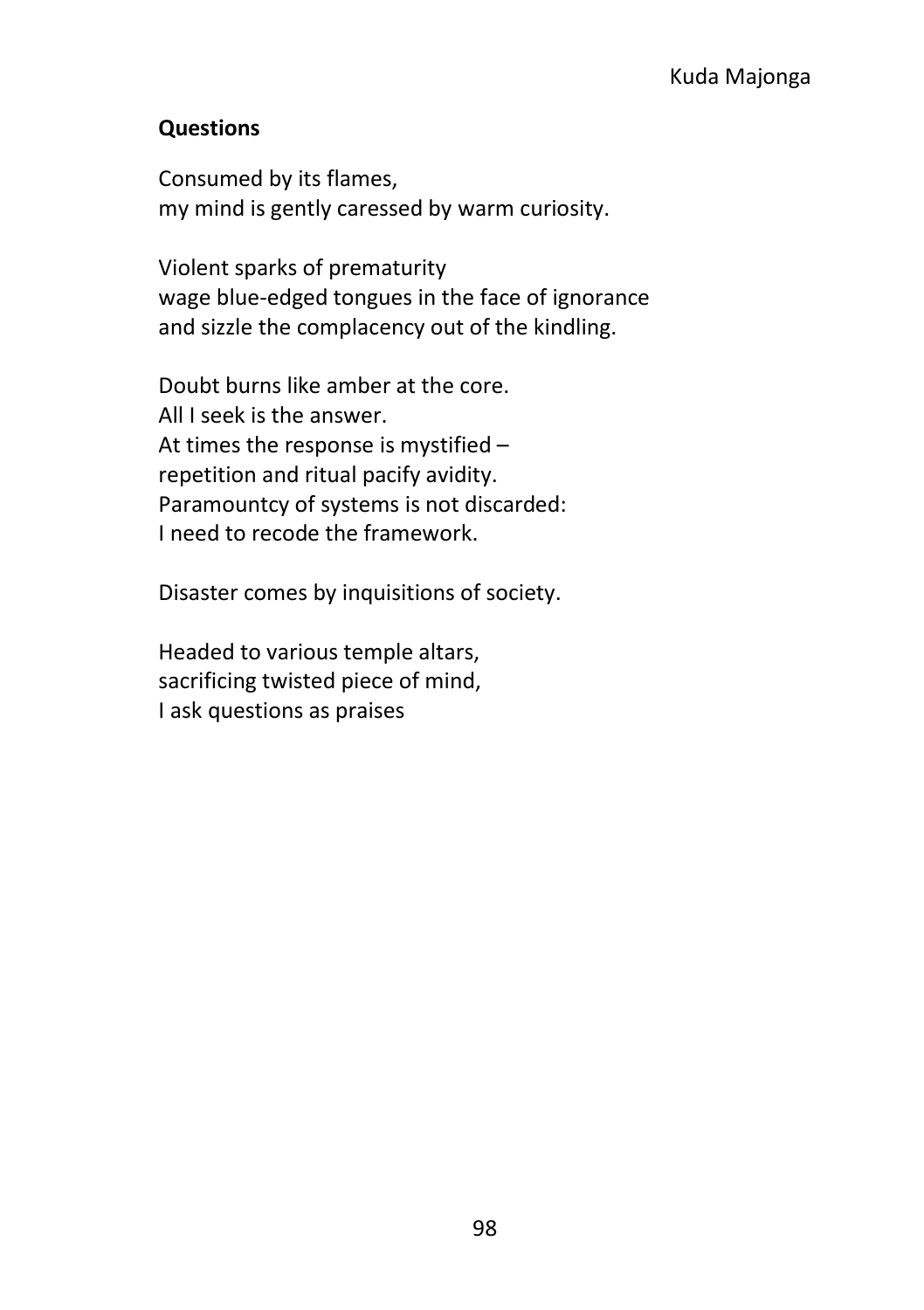#### **Untitled**

I face grizzly possibility. My stern gaze is dazed. Doubt and hesitation bring crust to the eye. Shaky fists and confusion muddle deliberations.

These are the side effects of battling addiction to societies hardest drug. Rehab is etched into every introspection.

I walk from false intuition. Broken mirrors at my feet more than seven years gone, bring no misfortune, but cut soles.

Patiently I shed light on the path – Saviour? I am just charting a journey.

Embrace chance as you would an old friend, with rules learnt to adapt. Thoughts are like a river, like rapids on jagged rocks, violently clashing with the self.

Actions are seen as rebellious, misconstrued by those of shallow sight.

Light outside the cave gives clarity to those who sought vision,

I find those akin: than venture to those I need redeem.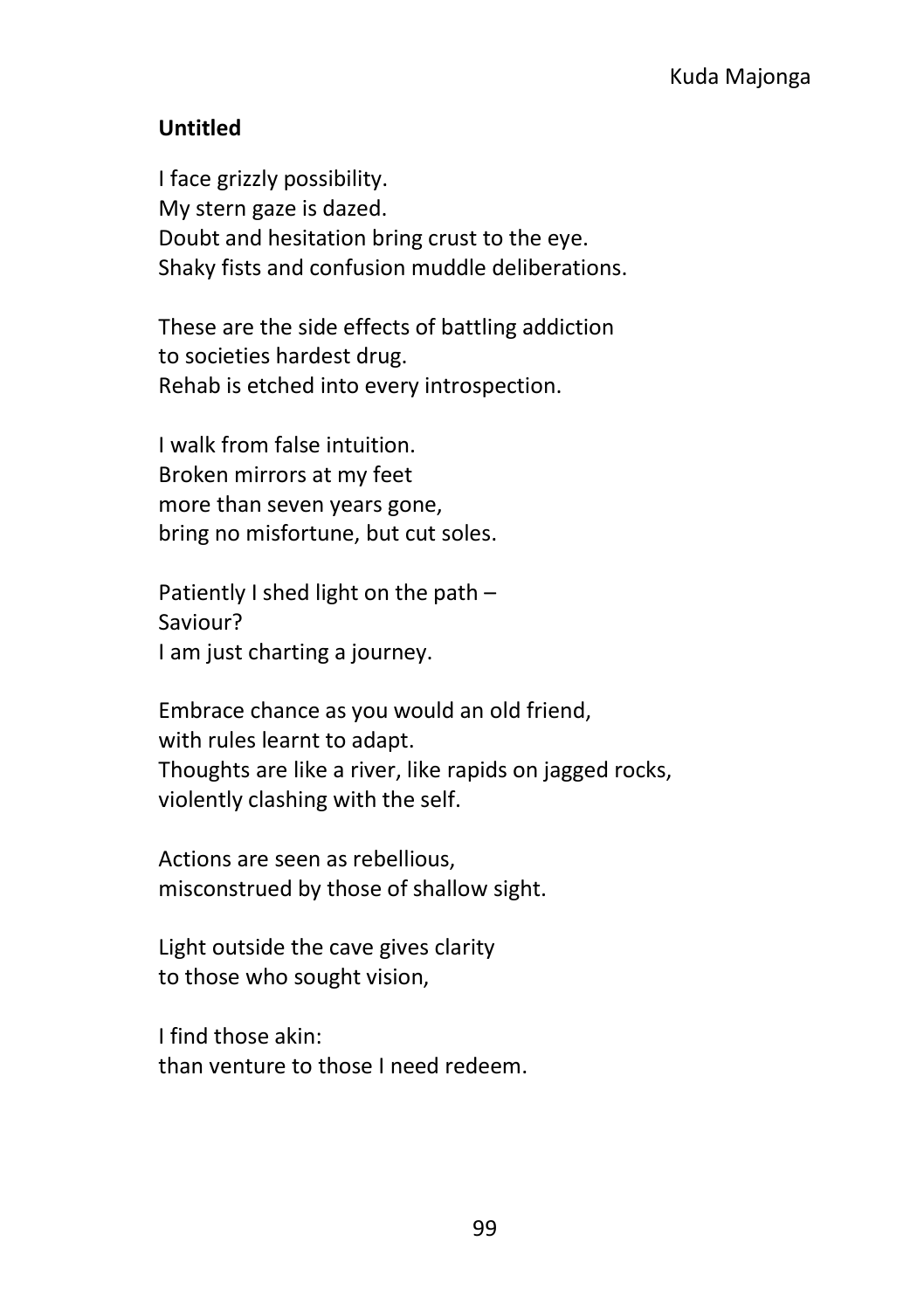#### **Yin Yan**

Powers of analysis and criticism. Results are based on calculated sequence, logic determines every course taken, abstraction of situations to the true element, isolation of elements to understand the one, focus placed on the manner of doing, reality seen through the frame of reason.

Opposed to intuitive inference. Knowledge attained from metaphysical experience, conceptualisation allowed to will, conclusions made based on the bigger picture, routes plotted from the ways of nature, free spirited form of art, communicating emotions as required, eclectic refute to life.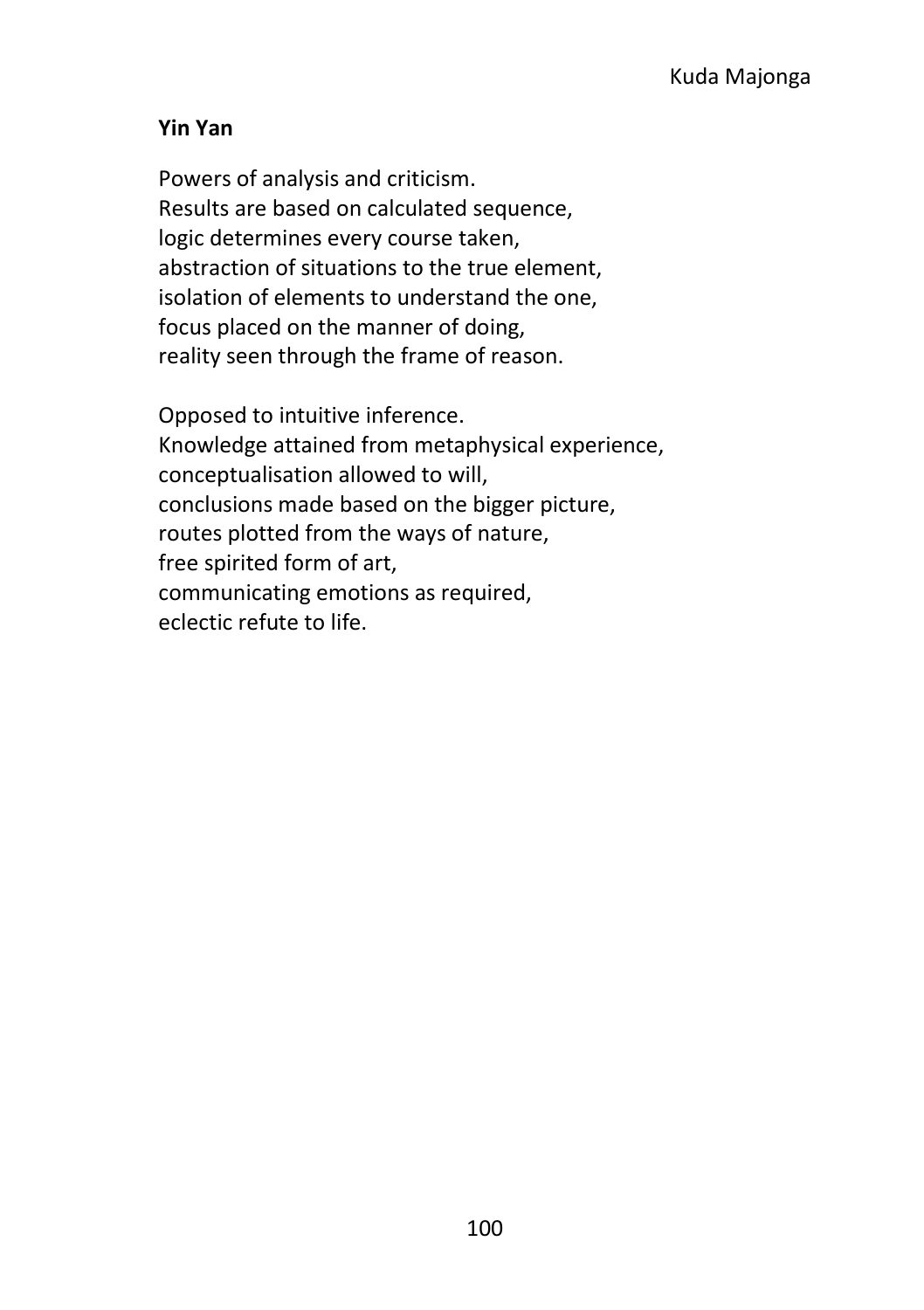#### **As I take a knee**

I am rooted in my exaltations. Intuition directs my life. Seeds of these ideas and behaviour labour, and thoughts on existence bore fruit during adolescence. Contractions & contradictions borne of my Desire to know. Raging flames of curiosity raze me to the ground, duality of upbringing being my beginning and end.

Spread the branches of this tree of enlightenment, edifice well-watered by the sweat of Ritual. Entwine change for the universe is capricious, deal with pasts and futures through Jani Gates till worlds end.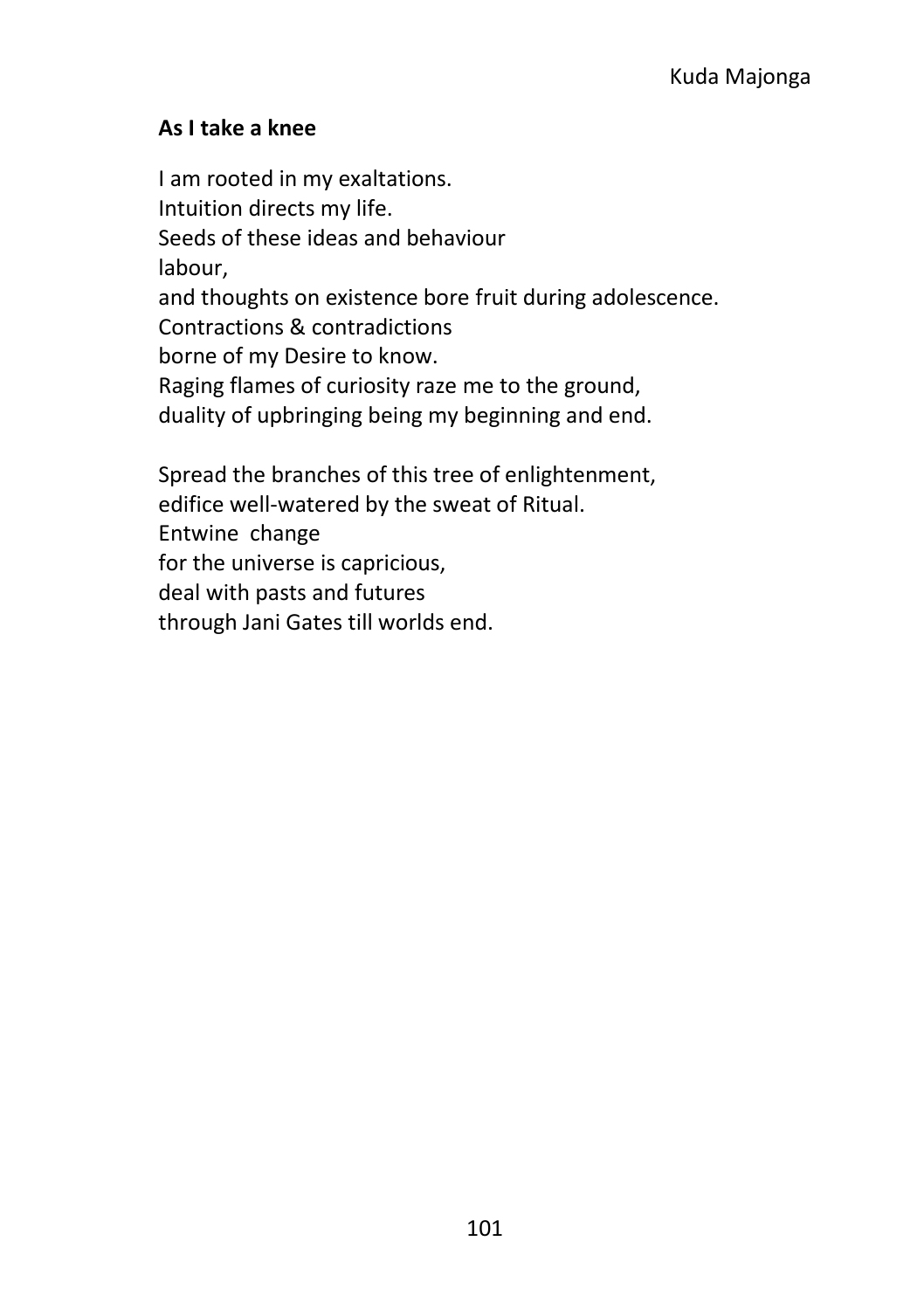#### **Different**

Intrinsic to individuals as hair strands to a head follicles are exposed to feral scrutiny. Between brutal digits you suppose I attain value. Attempts to untangle are treated as mutiny, strangled infantile actions seek untrammelled existence.

Beauty, to which in numerous forms, we all aspire is damaged, shrivelled and broken by society, trapped in the box of our minds the truths of our appearance.

We fail to derive our substance from nature's variations. danger is found in group acceptance. Mob mentality stifles societies' divergence, falling under the thumb of ever narrow lenses.

There's as evanescence of multiplicity in presence.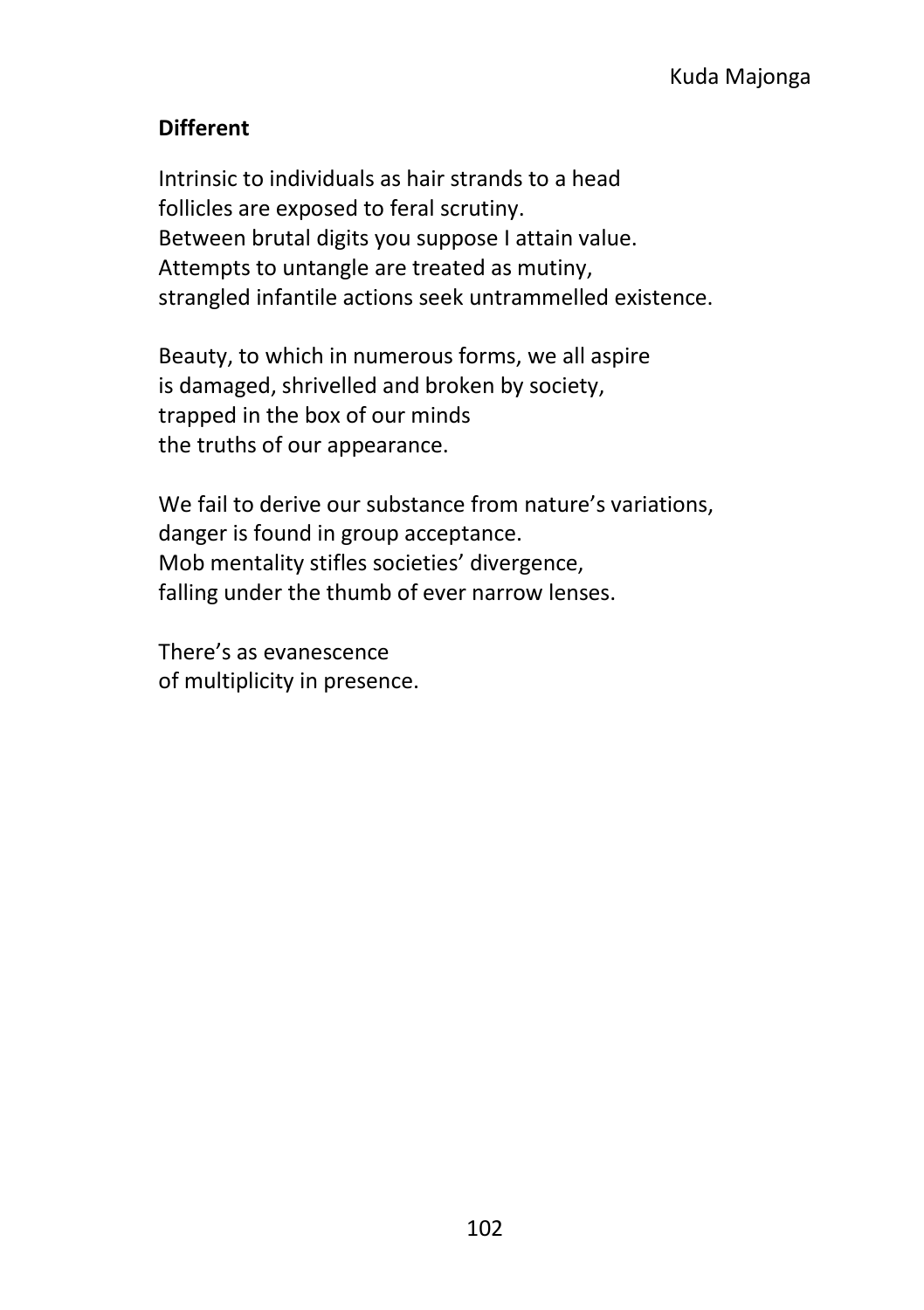# **Margie Childs**

Margie Childs is a lecturer in the Faculty of Education. This is the second year she has attended the workshops.

"Reading, writing and reciting poetry are wonderful ways to still the soul and quiet the mind. Sometimes poetry is a way of retreating from the world. At other times poetry brings the world inside with great thundering and marauding.

"My poems this year crept up on me while I wasn't looking. Ideas and inspirations surfaced during the poetry workshop, in a dark corridor and just round about.

"At the poetry workshop this year we worked with clay  $$ squeezing, moulding and shaping it in response to ideas and memories. Crafting poetry alongside friends and later in quiet, solitary places was much like working with clay. Sometimes disciplined shaping resulted in a beautiful form and at other times it was best to crush it into a ball and start again."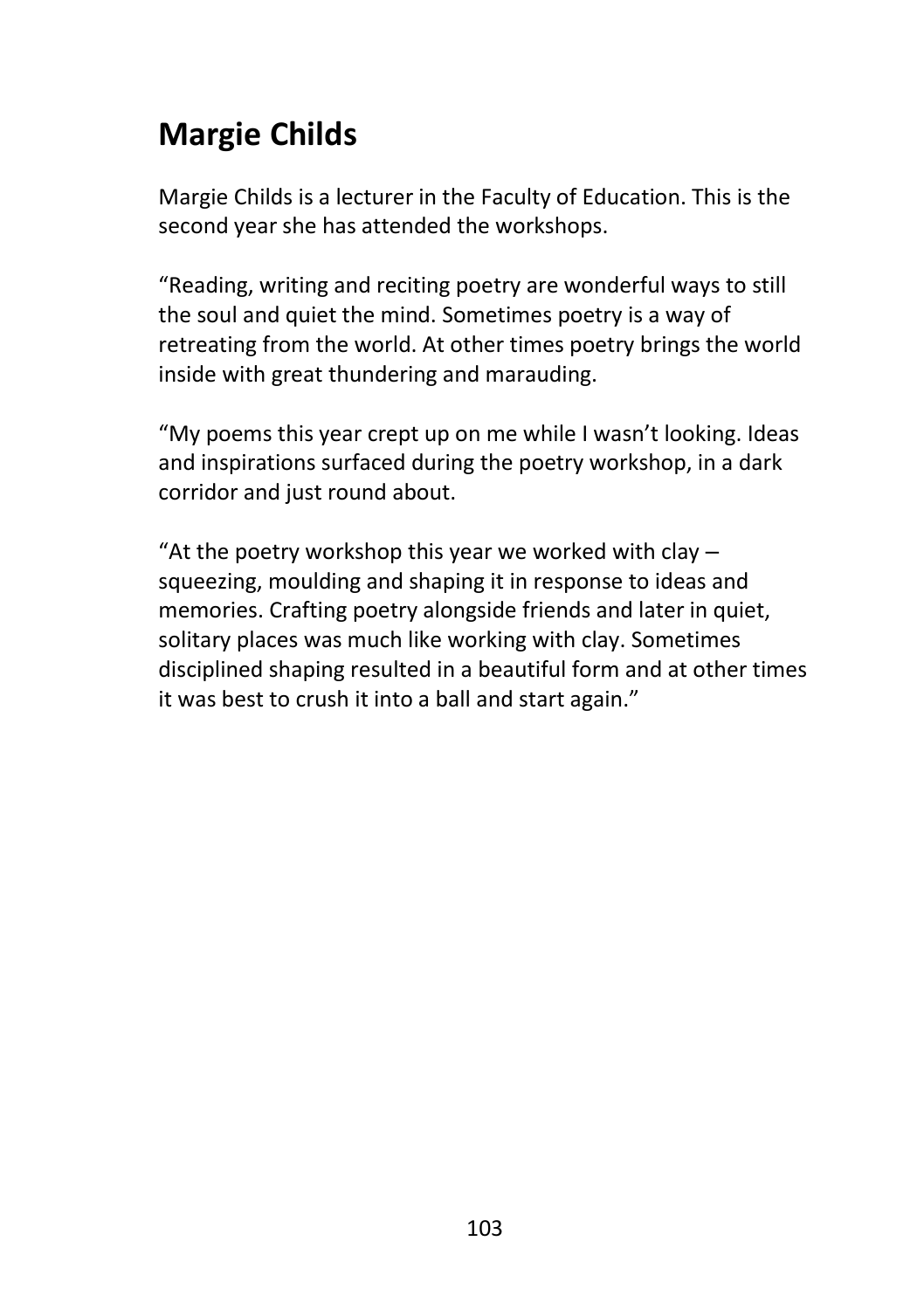#### **Monkey in the room**

There's a monkey in the room: grey like an elephant, but with a more menacing approach. Wilder and quicker than a long trunk, smaller and more condensed, easier to avoid and ignore, but with a much greater peril.

There's a monkey in the room. Infested fur, black faced, sharp toothed, glint eyed, endowed with elegant gloved paws of a malevolent thief.

There's a monkey in the room. This velvet vervet marauds at will, all on campus is fair game. Confront him and wear the scars of his attack. In corporate branding of blue and red. Beware of the monkeys. They bite.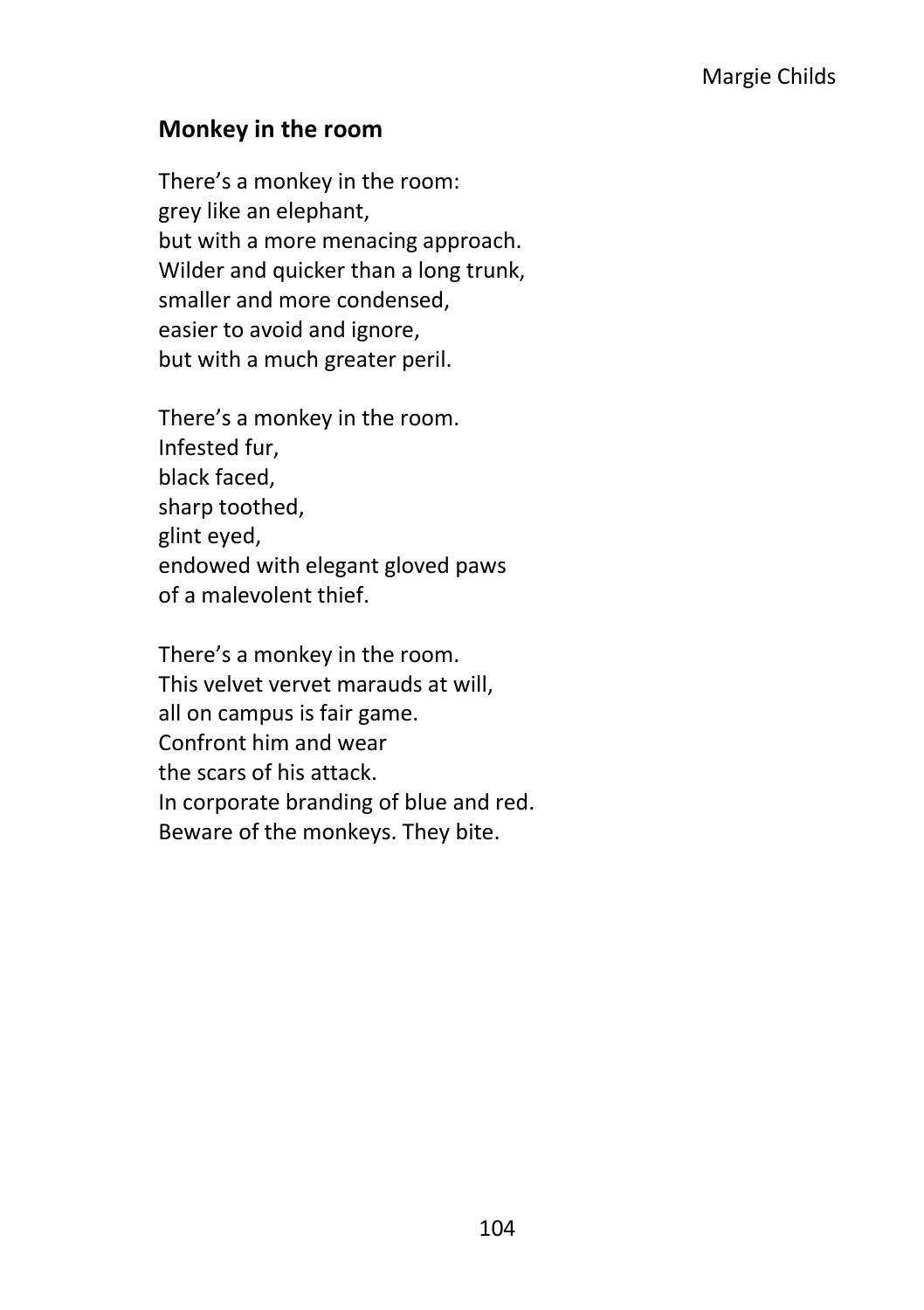#### **Remembered anger**

Eyes flashing with furnace-anger, their bodies are taut with restrained rage, years of humiliation and soul deep pain. A deep resounding chorus a rhythmic protest dance a building energy a firming purpose a rising rage refusing to be stifled.

The puss filled wound now breaks open and pressure and pain released. The stench of degradation is bitter in the corridors. A deep resounding chorus a rhythmic protest dance a boiling energy a steadfast purpose a throbbing indignation refuses to be stilled.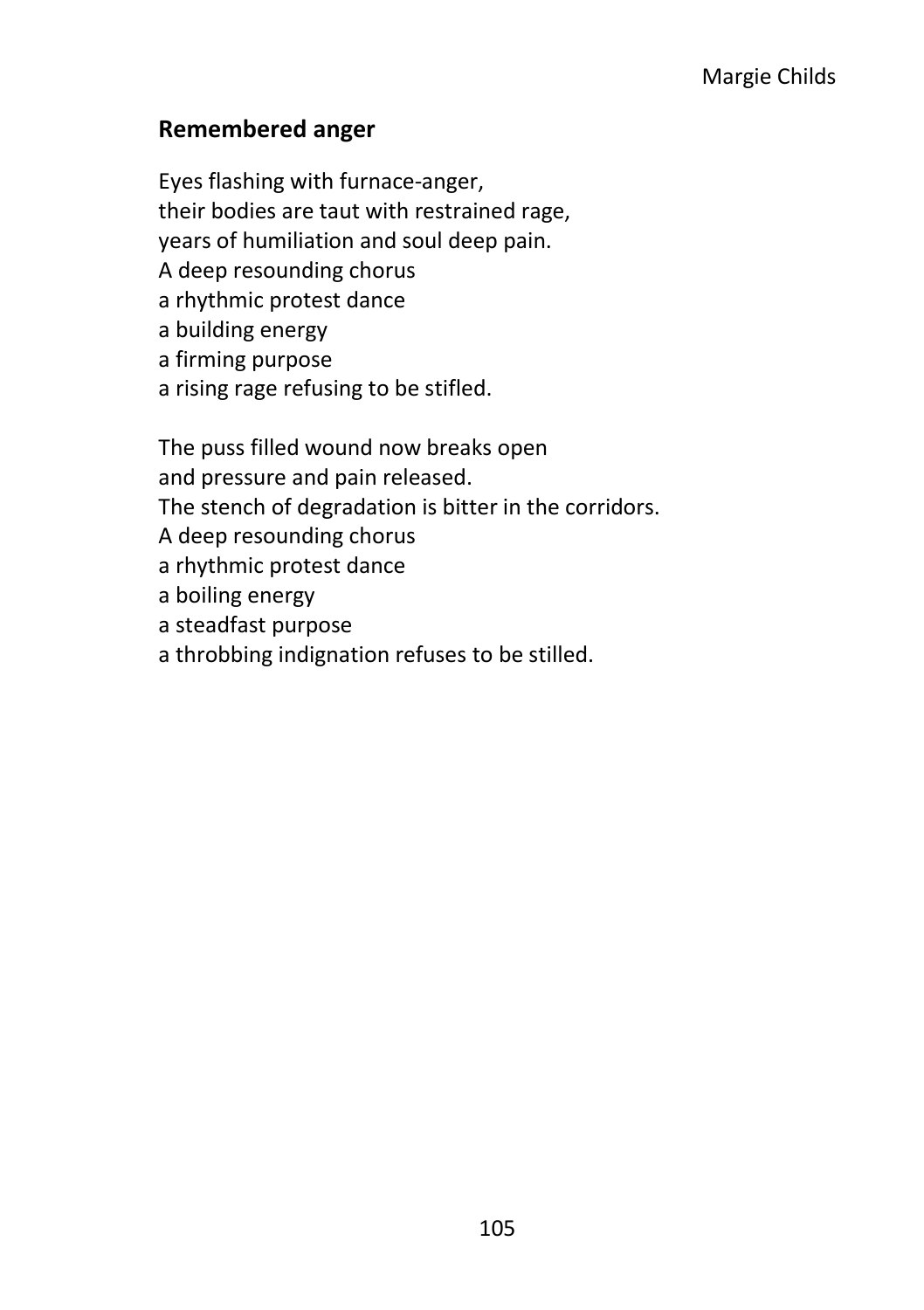# **A late winter day**

The gentle sun offers a loving caress, and a lazy cat languishes in the afternoon warmth. Garden birds twitter with delight, swizzling and gossiping about the imminent spring.

A soft breeze whispers tender promises, while drowsy foliage nods in anticipation. The fertile earth almost stirs, taking a last somnolent pause before change of season.

In a cold and unwelcoming room a small child enters the world. His frightened mother has no delight, afraid of harsh judgement and poverty.

No tender words escape her dry lips, her terrified heart drums a bleak future. Merciful fate plays a powerful hand, snatching breath from the tiny babe.

The corner of Admiralty and Erasmus is his resting place. The child mother, desperate and alone, leaves him swaddled quietly in a bin on a late winter day.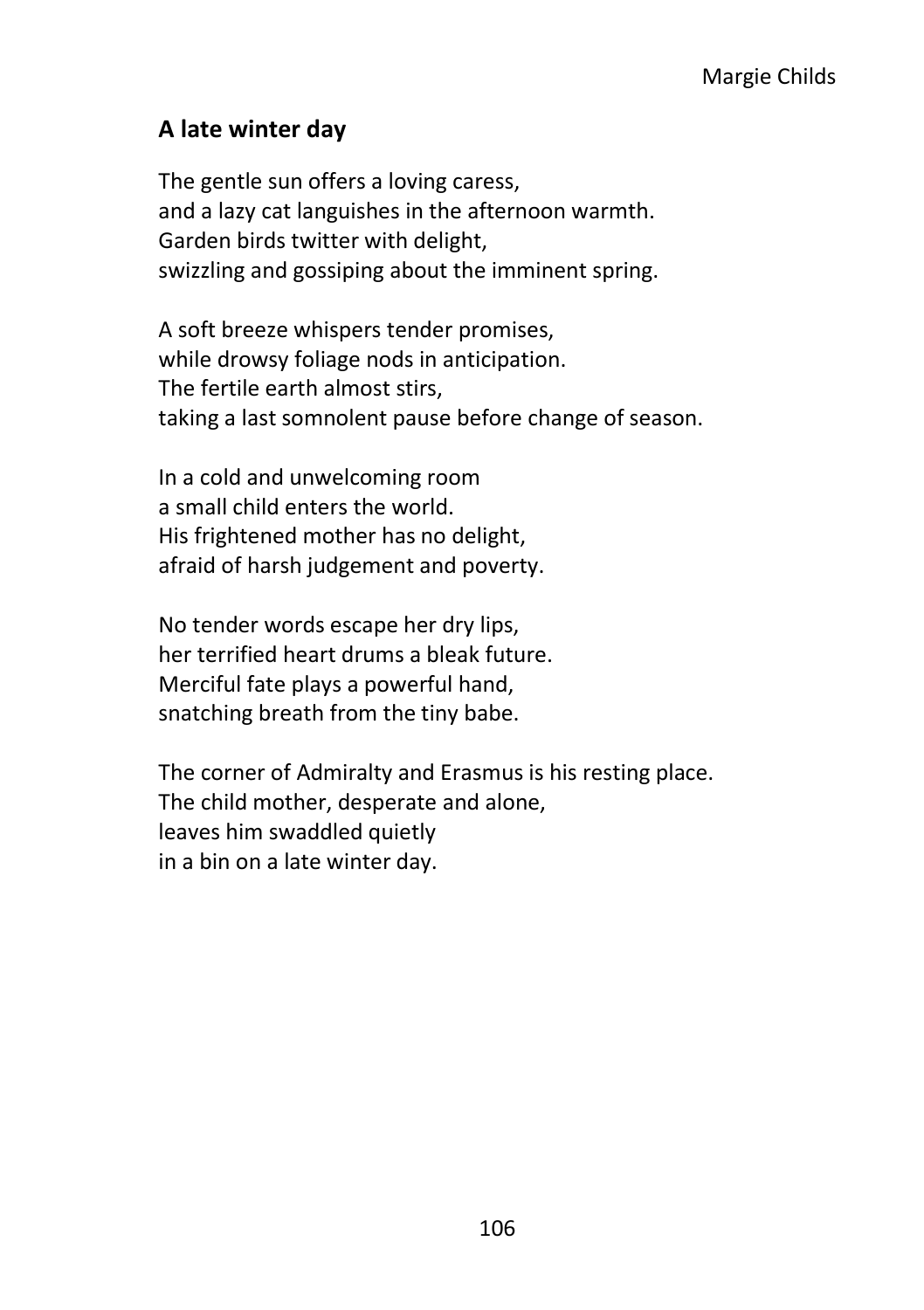#### **Jack Reacher considered**

Jack Reacher champion of children and protector of men and women. Warrior Prince and Noble Knight of the pages of well-read paperbacks.

He lives in my imagination, and visits my dreams, more than character. or a toothbrush toting loner.

With his laconic sense of humour, and intolerance of fools and suckers, he resonates, and sits well with me, affirming my outlook.

Reassuring, not brutal, he dispenses measured justice: disarming, astute and calculating. He is a refuge from the real world.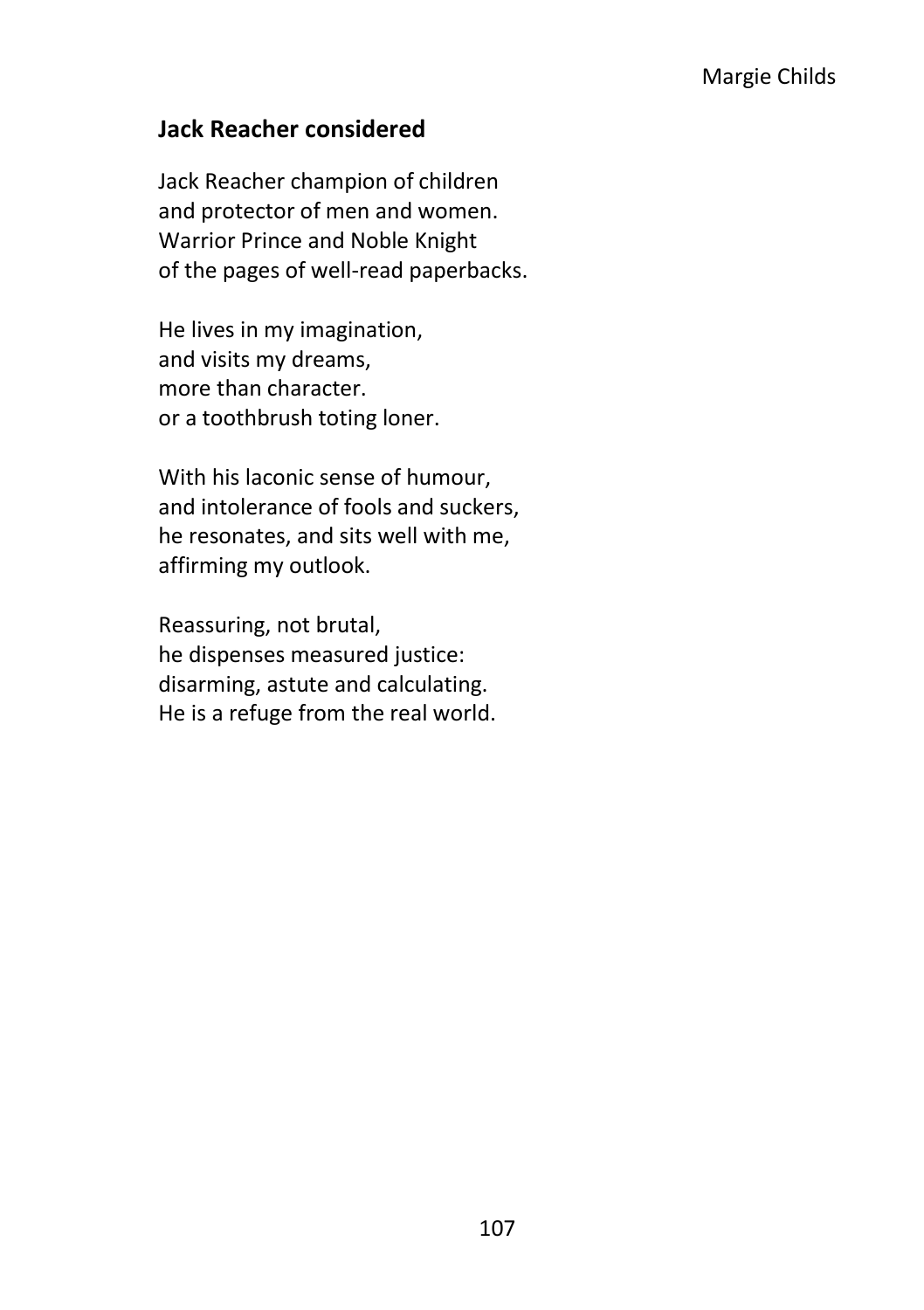# **Everyday madness**

Colours and scents explode while high flying ideas jostle and jumble and words spill like machine gun fire from the brain and tumble mouth-wards.

Sleep retreats to a darkened corner while wakeful energy powers the vortex head and buzzing body. Manic superiority knows no bounds.

Masquerading as commonplace, sanity flows and ebbs. Rationality and logic retreat. Reason is wrestled to submission.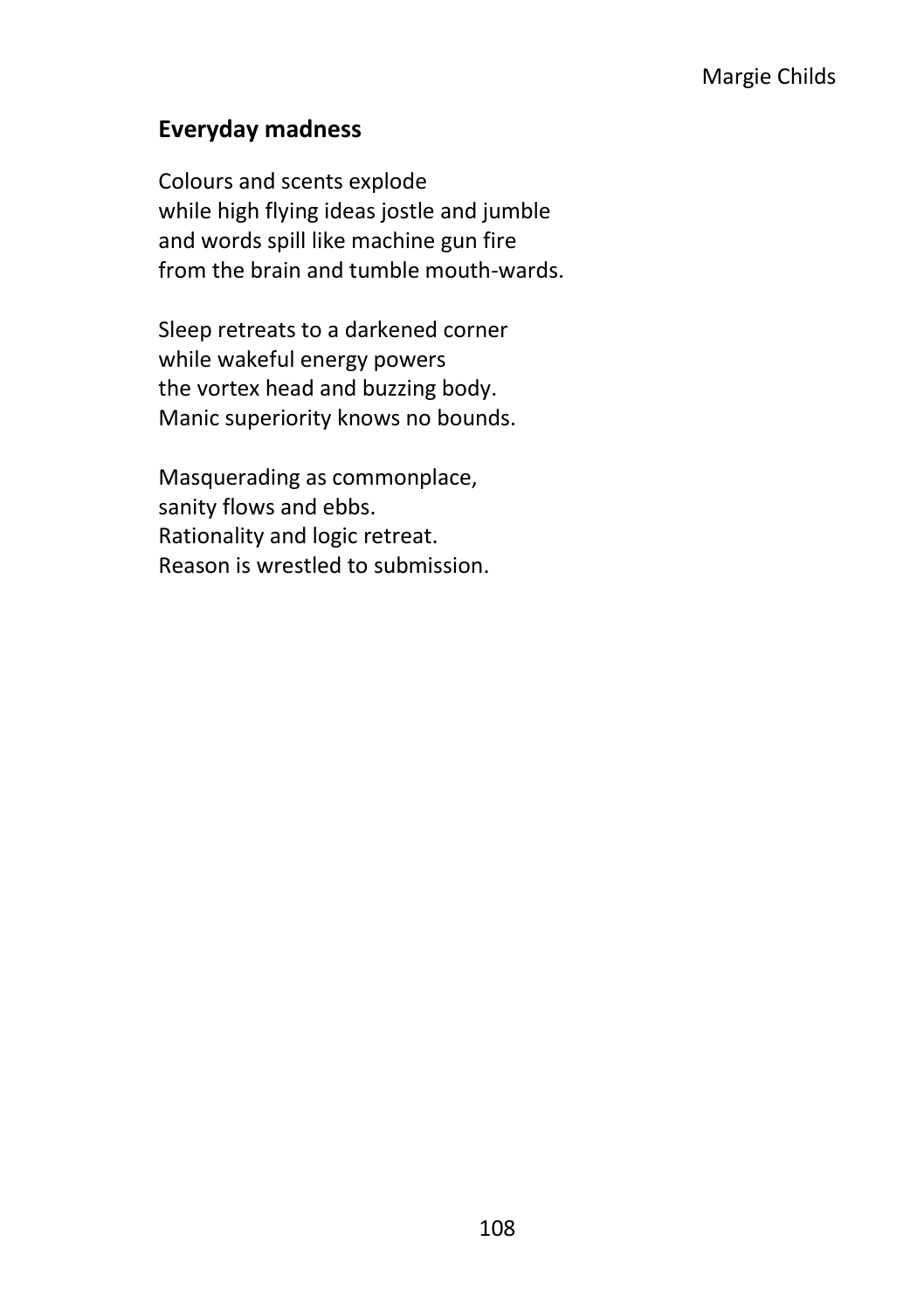#### **Early morning walk**

Crisp dark air greets us as we escape confinement. Eager eyed and high spirited, furry bodies strain with delight. A host of smells and curiosities await.

The slumbering neighbourhood does not stir as we slip quietly along. The dogs free of leashes run to this stone and that tree, marking their progress.

Dawn is still a long way off. This magical time is soul filling. Wisps of dreams still linger, slowly swirling and fading into shadowy remembrance.

The return has a different rhythm. The quiet grassy culvert is left behind, guarding soft secrets and mind wanderings. We migrate home in unison, striding towards the new day.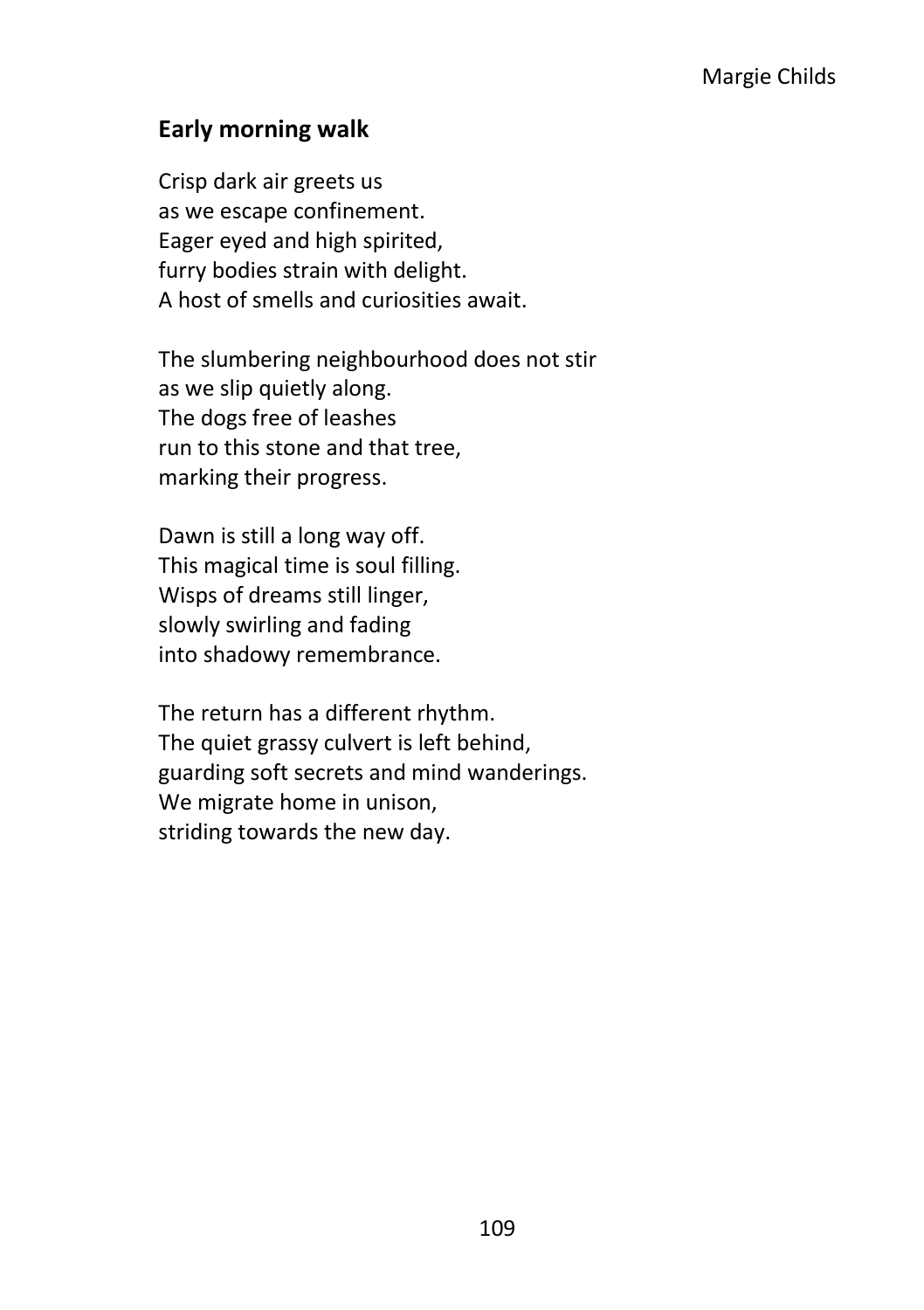# **Sive Jacobs**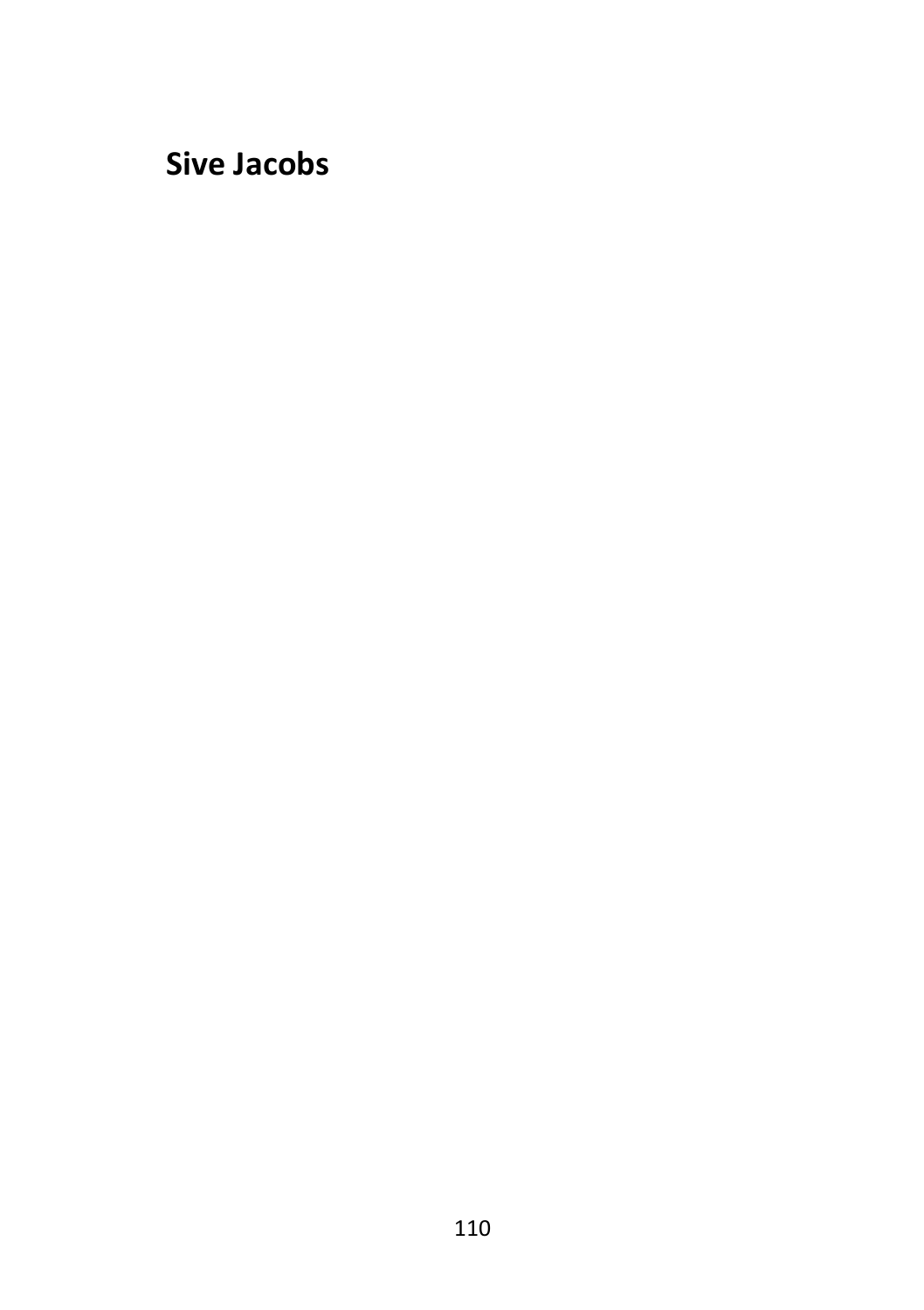#### **Strawberry Jam**

White, baked bread out of the stove, hot and steaming – I stood in front of her, with hiccups because of my heart-ache.

*uMiss* had taken my hand and walked me into the kitchen. *uSis Thandwe* pulled my hair and constructed rows, one, two three and four.

*uMiss* placed her hands over my face drying up my tears like a rain droplet, I was late and that made matters worse All the other kids were settled. They were already in tune with the daily songs, singing:

> *Capha, capha, capha Imanzi ilokwe yam Capha, capha, capha Imanzi ilokwe yam*.

My long, floral dress - tight around my waist with puffy and pointy shoulders  $-$ I hated with all my being. *Aunt* insisted the dress fitted.

*Uzobamhle nje,*  she went on with her nagging; I went on with my crying.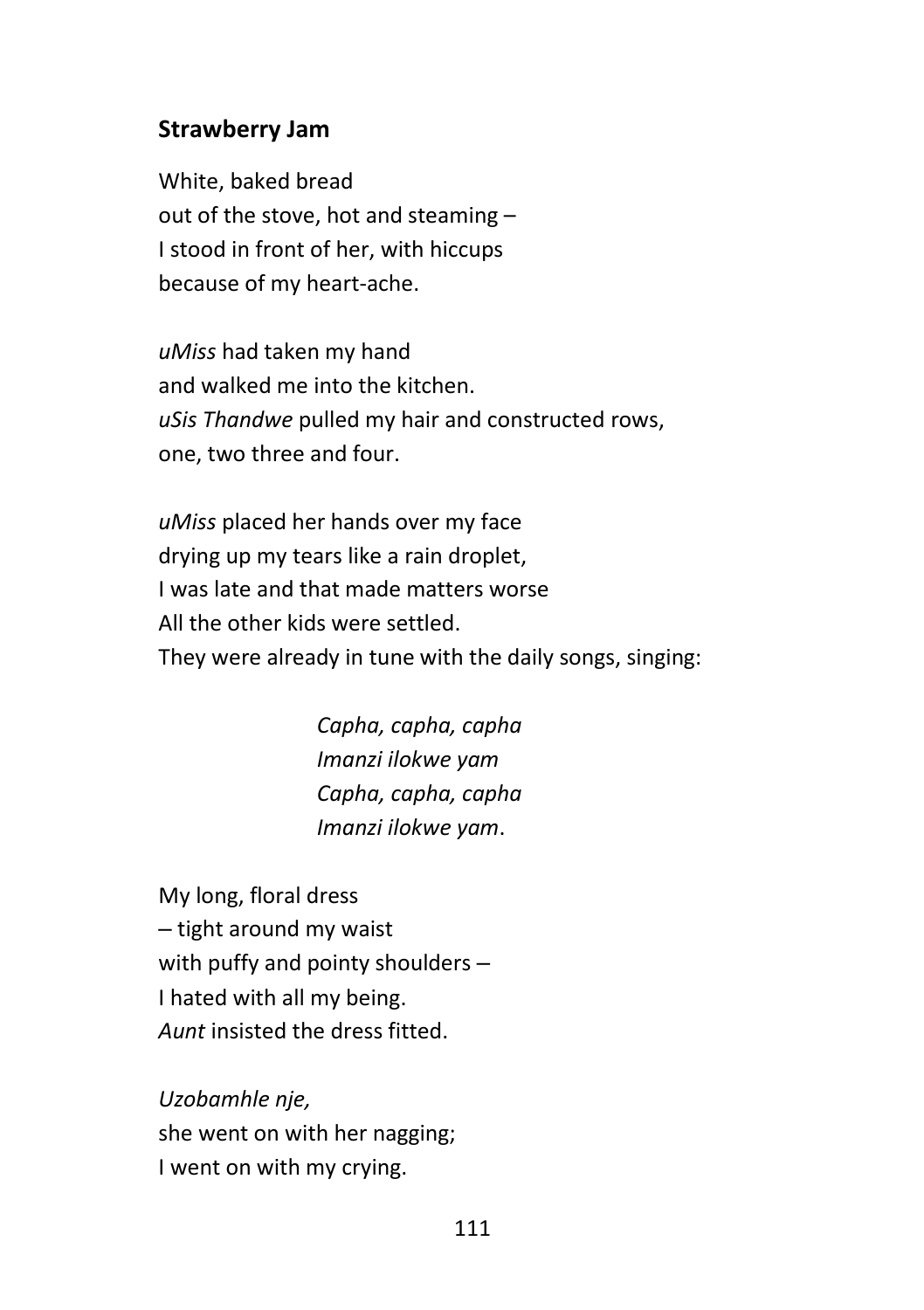*uMiss*, opened my hand wide and placed the white baked bread on my palm, steaming hot with Rama and strawberry Jam.

She dragged me back to the other children and sat me down on the floor.

Strawberry jam was an ointment over a wound, a mending flavor, a sweet medicine. The smell never escaped me.

*Sisi's* hands were no longer pulling each string on my head, the constructed rows allowed the air to move into space only the comb knew.

Every time I swallowed I digested relief with the chanting and joyous songs; every time I escaped and heard my head thumping as they thundered their feet, singing:

> *Qhum, Qhum kuyaduduma Qhum, Qhum kuyaduduma Imanzi ilokwe yam.*

> > 112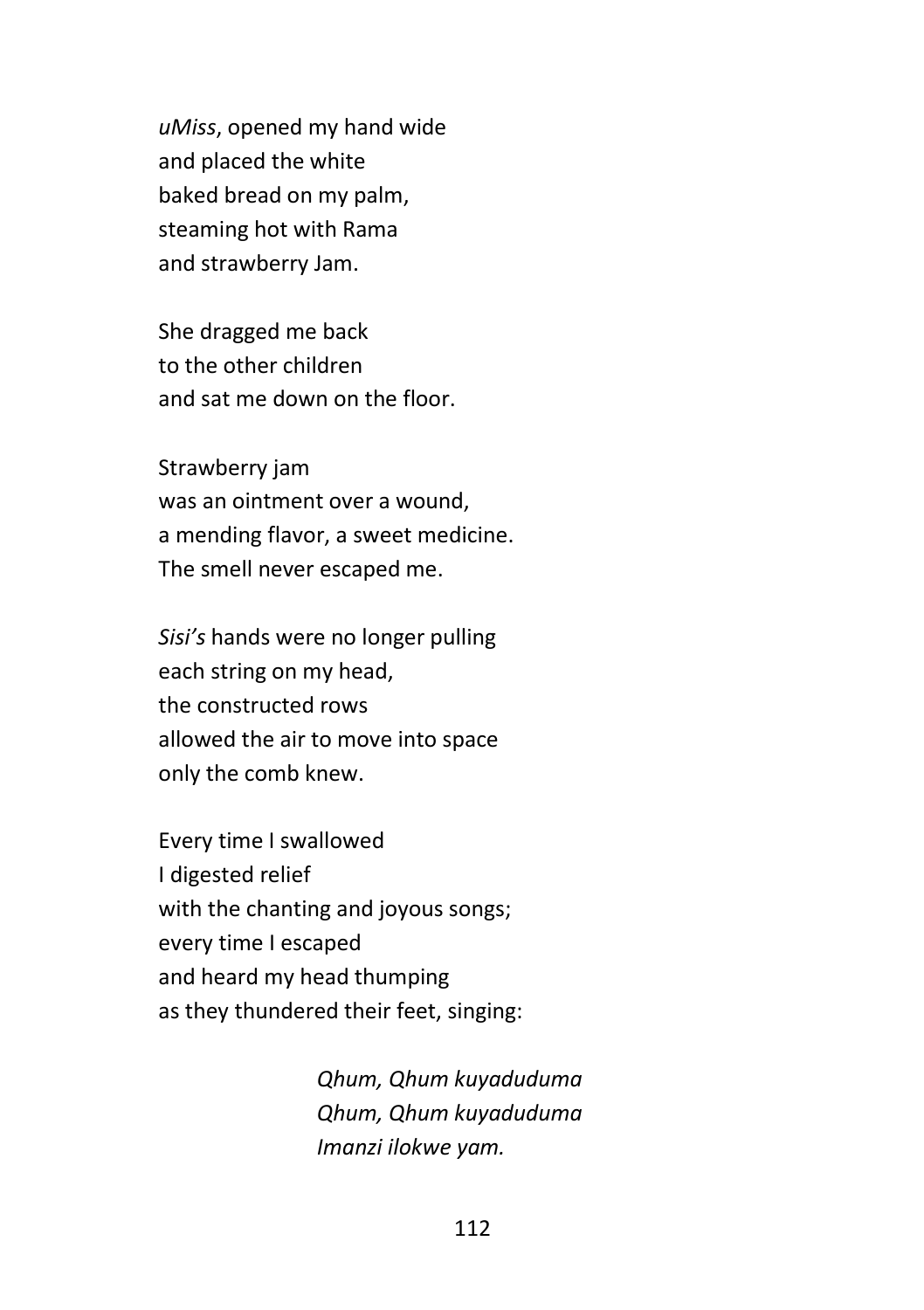I hated my hair, I despised my dress, I loved the bread that mended emptiness:

It was sweet, sticky and I licked it I ate it – till I reached my house's gate I smeared it around my mouth. I based it on my scalp. I did all that because it made sense.

*uSisi* shouted

I did it all because I was searching for healing, fulfillment.

I could never be the same.

# **Child in me**

I have realised there is a child in me I can never escape locked inside my chest enclosed by the cages of my ribs.

When she does find a way to untangle from the constraints of maturity and laughter travels from here to infinity

an epiphany arrives: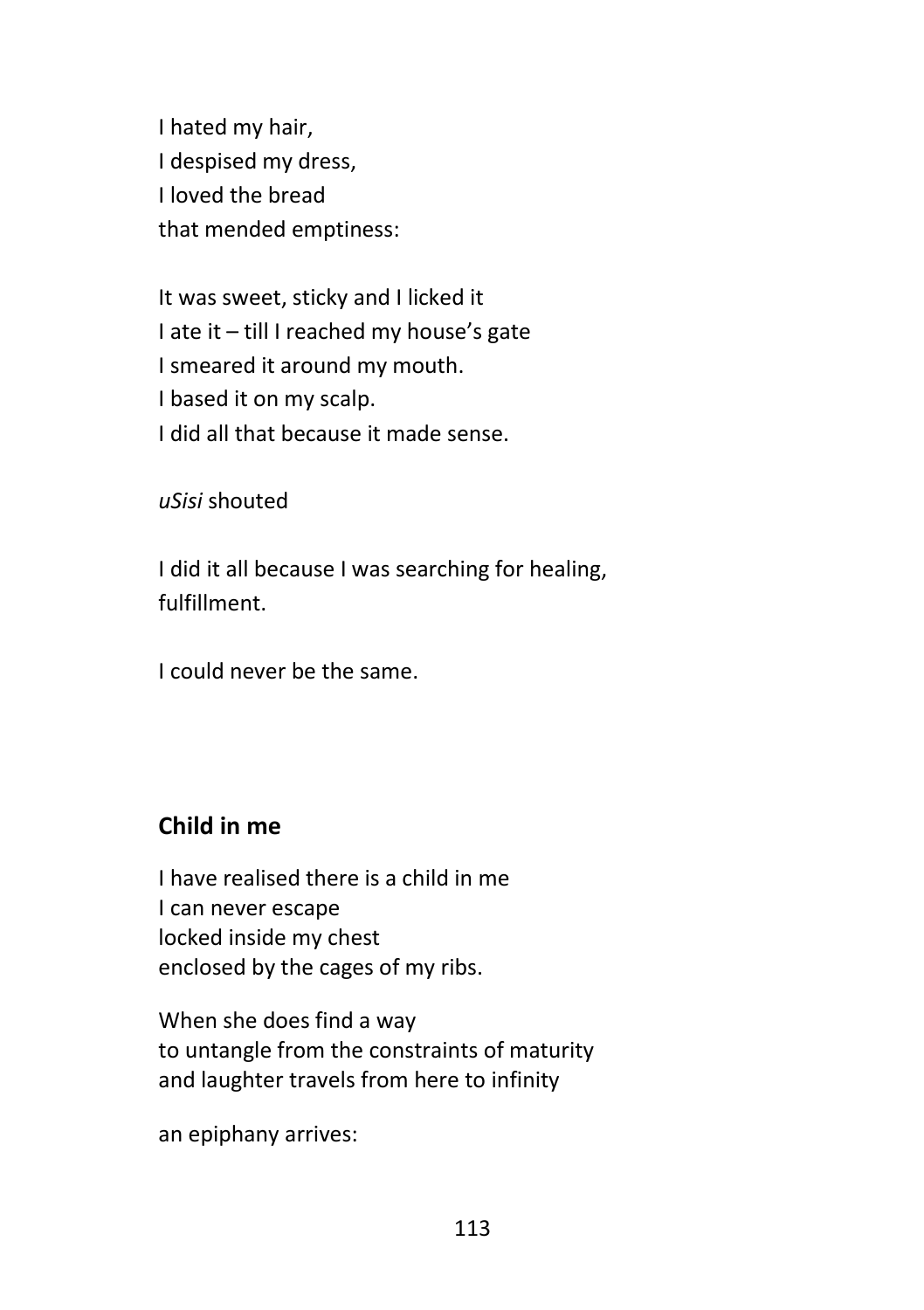the one who continues to cherish the child in me and allows the giggles to be a song that lingers ‒ that one will be blessed to know how to be

human;

we

we who are always changing . . . .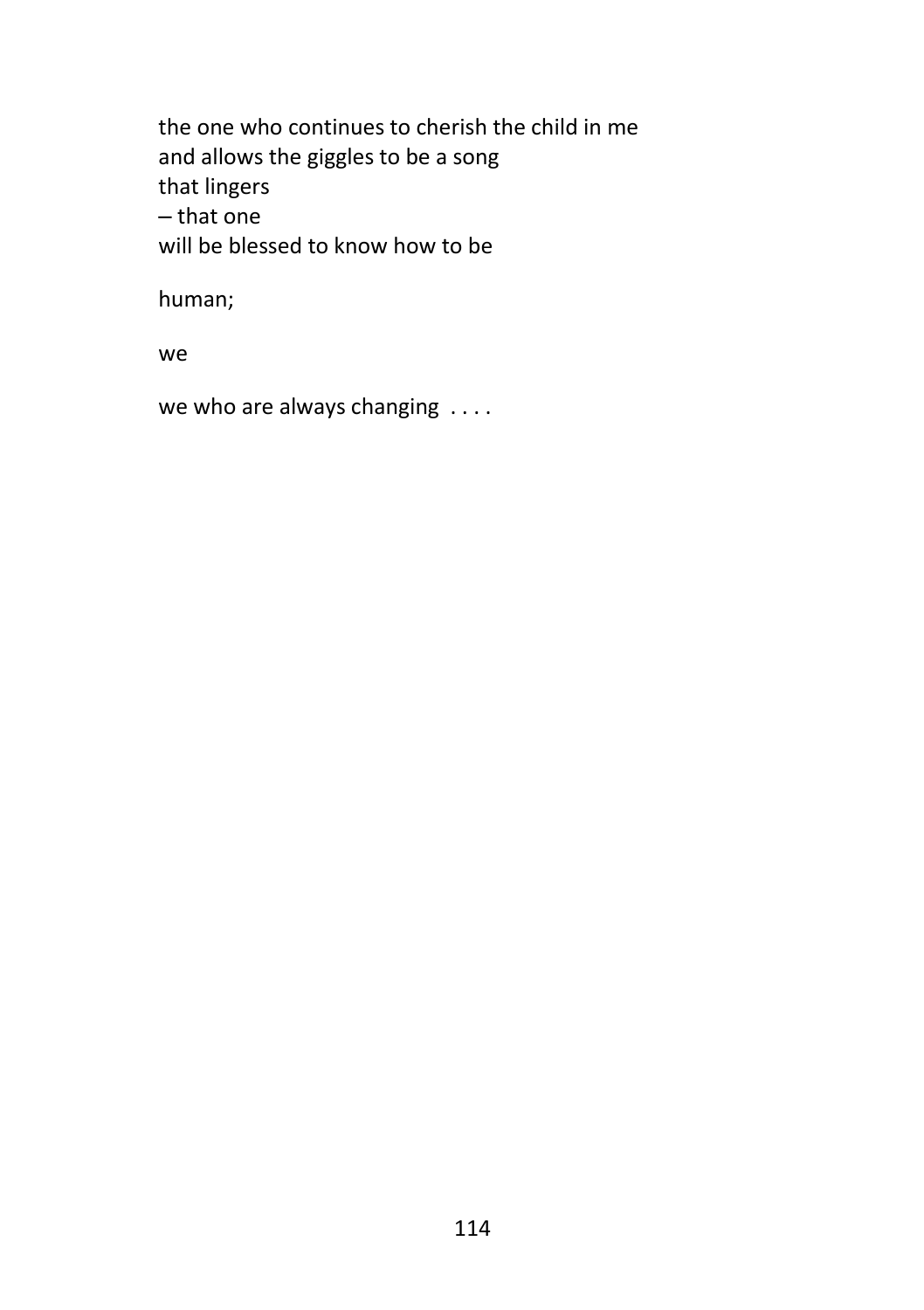# **Twala iqhiya**

*Twala iqhiya Twala iqhiya Twala iqhiya* Slowly, slowly wrap the material around your mind carefully, contemplating, draping all your dreams, hopes of the future, covering, securing . . . protecting, protecting what is yours.

*Twala iqhiya Twala iqhiya Twala iqhiya* Choose, choose the colour, the pattern and the texture, bold, printed and soft you want to be recognised, don't you? Beautiful, strong . . . shining, shining, taking your place.

*Twala iqhiya Twala iqhiya Twala iqhiya* Twala iqhiya ‒ look, look at your resilient reflection in the mirror, turn . . . turn your beauty is inside inside inside inside your mind.

Twala iqhiya.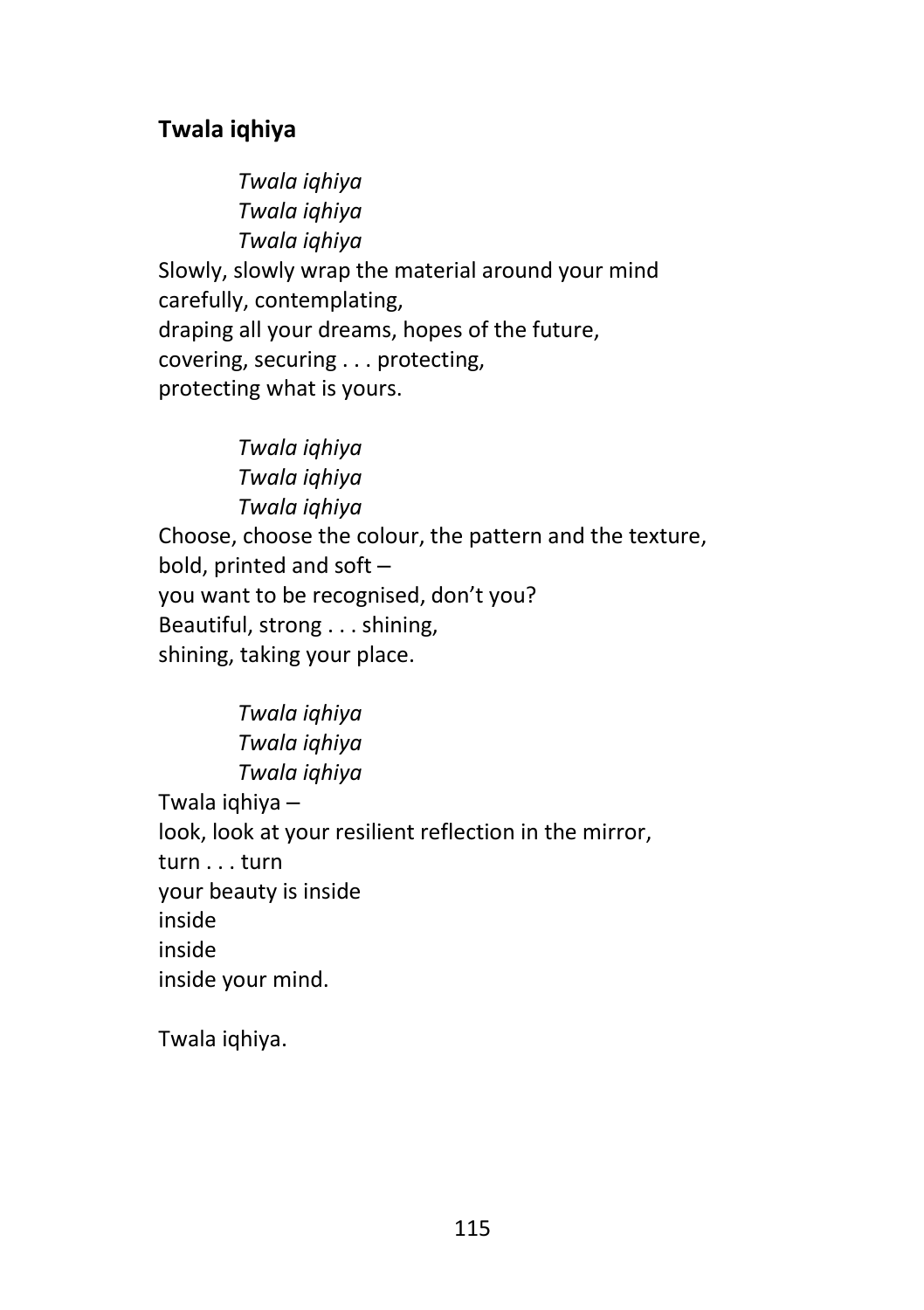#### **School shoes**

Shoes Shoes My pair of shoes cover my feet and protect me from the dirty dust. I step into you and you keep me warm.

Shoes Shoes My pair of shoes  $$ you make me run, you make me taller than the rest. I step into you and you keep me steady.

Shoes Shoes My pair of shoes  $$ you get so sweaty on a hot, summers day. I step out of you and my toes dance - freely.

Shoes Shoes My pair of shoes complete my outfit: the sound of each step lingers after I leave the room; each step is known by you and my feet.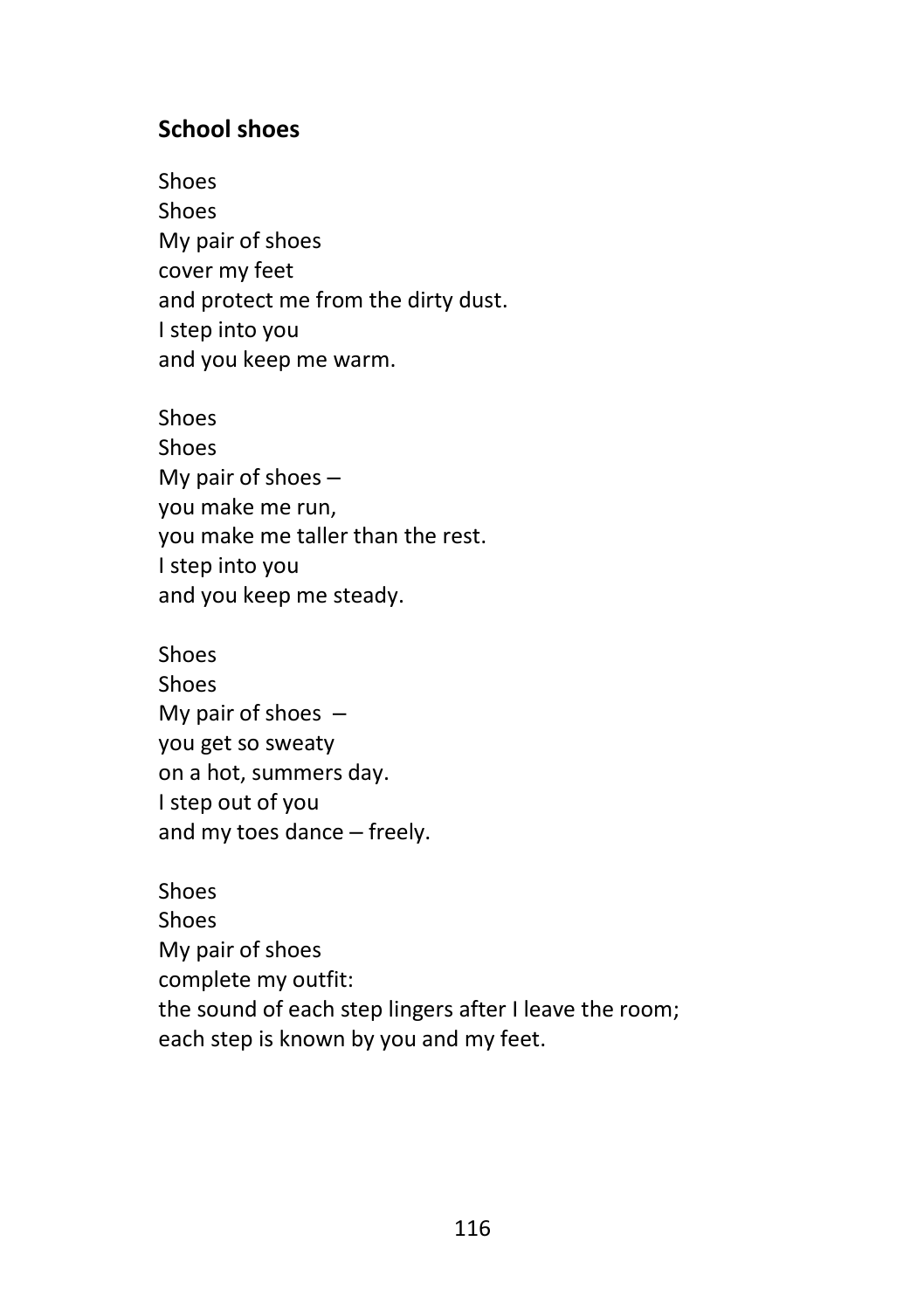Shoes Shoes My pair of shoes hides my unpainted toenails. You are strong, so strong,

I step into you, I step into you,

you allowed me to step into life.

# **Broken**

. . . sobbing, heartache joined with pitiful hiccups

your heart tells how much it hurts every time it stops

#### **Smile**

I can be fully certain that tomorrow will arrive and I think of many a-thing I could be

however, if tomorrow arrives and I am no more forget all the other

forget it all but don't you ever forget my smile.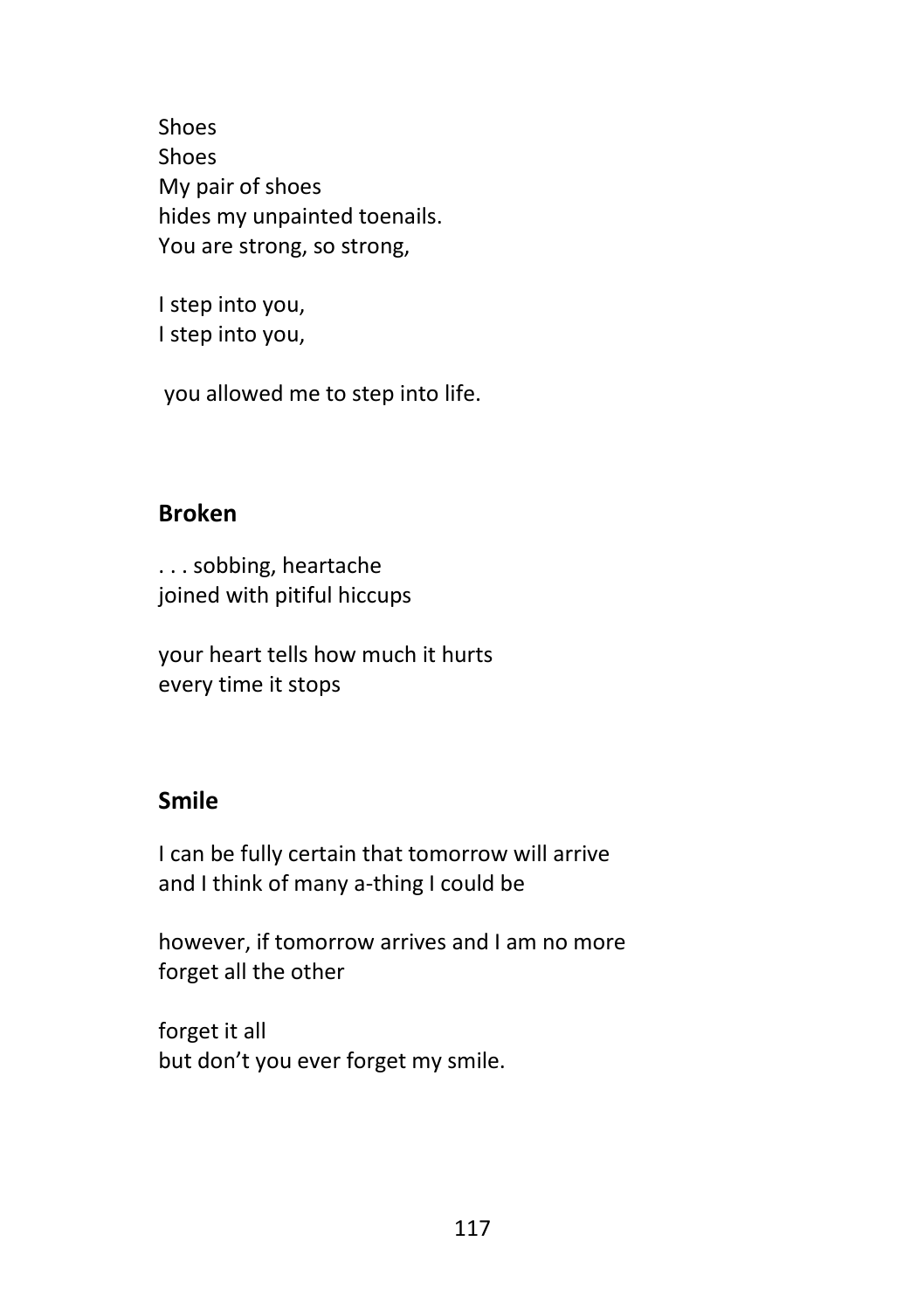# **Reflection**

I did everything you told me I shouldn't some ideas seemed valid I tried them out even those that you warned me about

I did everything I could to break the walls or climb over every step led me to today where I am amazed at how much I have realised

we can be bad and good simultaneously in subconscious confusion some of what you said was good

I wish I knew better could shut my ears and electrify my mind with a different word

reflection has helped me understand:

you, me us humans  $-$ 

the world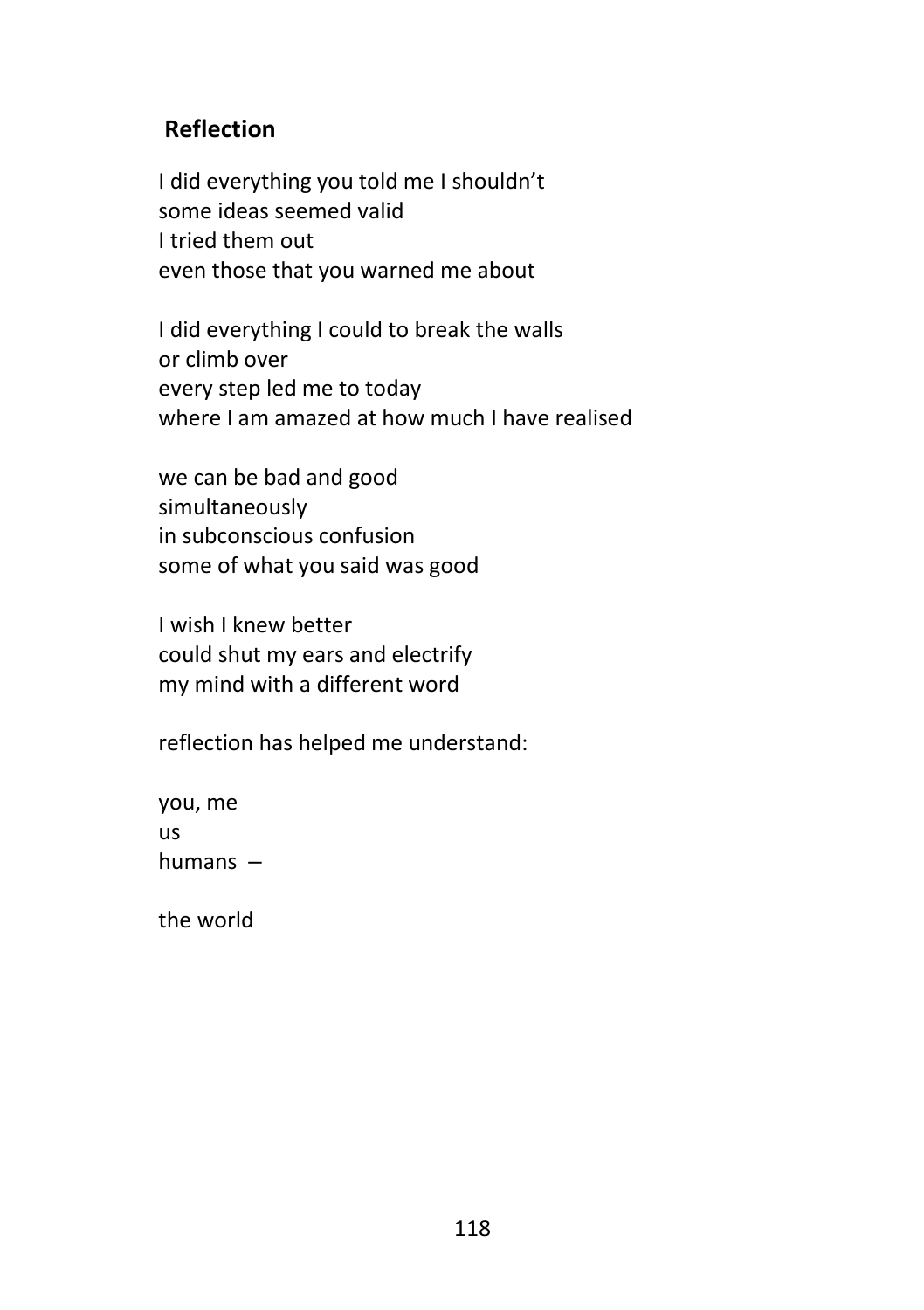#### **Psalm 136**

When I think about thankfulness I see a wide sea crushing into me with fish swimming in circular motion My eyes feel dizzy and I can't help but hide them with my two hands.

When I think of thankfulness music inside my body, electrifies me, wires me together with the giver consumes me until I feel like belittling myself into a bundle of joy.

When I think of thankfulness I see children jumping up –screaming *hip hip* And I say: *Hooray Hip Hip, Hooray* Like it's my fifth birthday all over again

When I think of thankfulness I see hands that have never been touched by soap Hanging –begging I think of how little I believe I have And how huge it would feel to those pleading hands

When I think of thankfulness I feel the sun's warmth in my insides When I open the window: Only to find that the rain has taken over I scream: *Sunshine*

When I think of thankfulness I know of an infinite hope That even pain after pain follows Blessing after blessing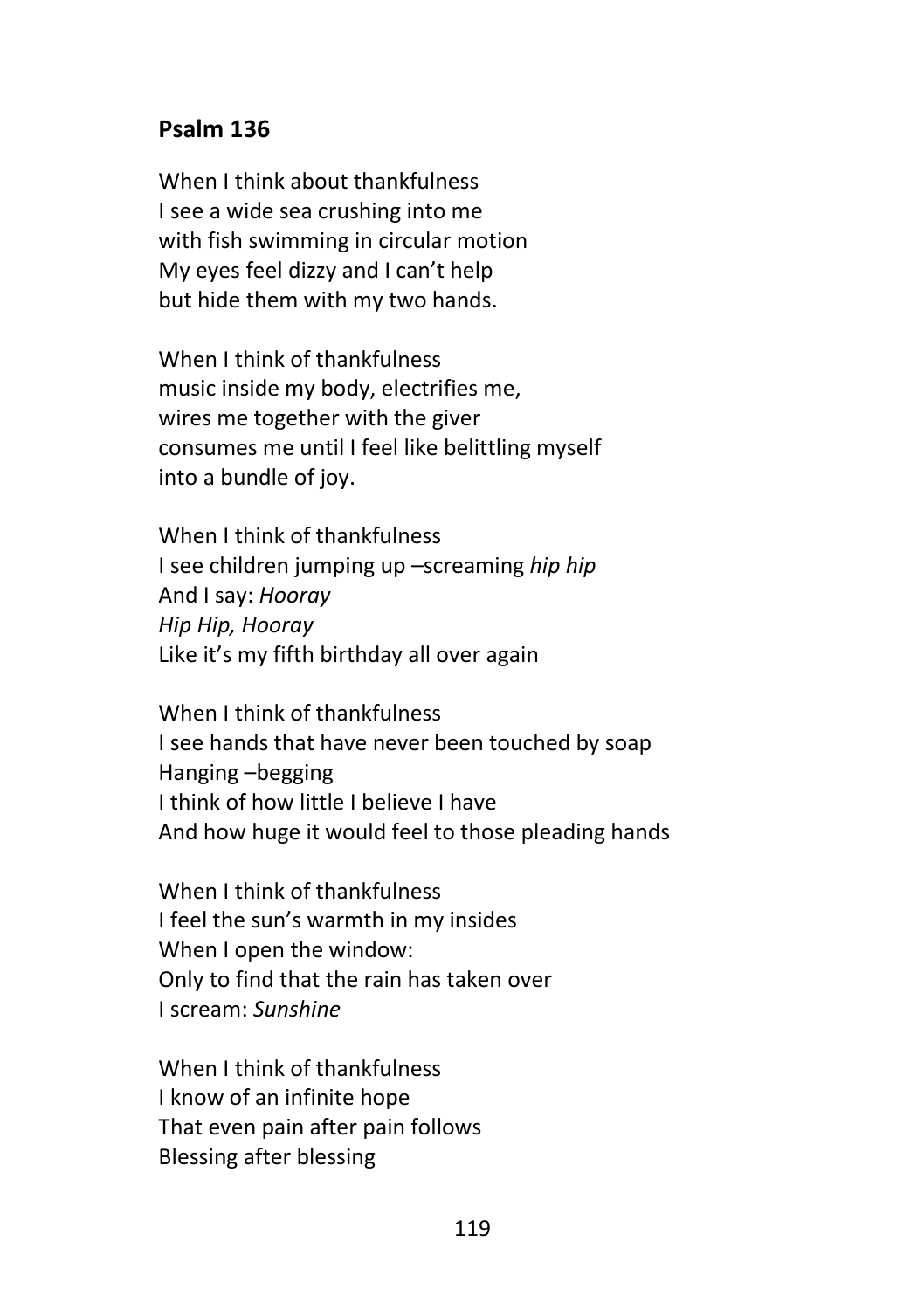Even turmoil after turmoil follows Joy after joy

I take a moment to think *Lord, thank you.*

# **iRainbow ka Tatomkhulu**

Did you know that when you face your back towards the sun after the rain has fallen, you will be able to see the rainbow?

When you face your back towards the sun after the rain has fallen, you will be able to see the rainbow?

Red, of course is the colour of agony and pain that drenches over and around your head as your soul sinks down, drooping down to the very dust that you rest upon now.

Our land.

Green is the life that grows after all the silent suffering. Tranquillity grows inside you because tomorrow the sun will shine and the crops you planted will be more alive than you are.

You search for more. You know that somewhere further away liberty waits for all who have suffered days of enslavement, months in a locked up, dark room, years in chains wrapped around your mouth, your ears and pulling your tongue to the point where you can't even pronounce your name in your own mother's tongue.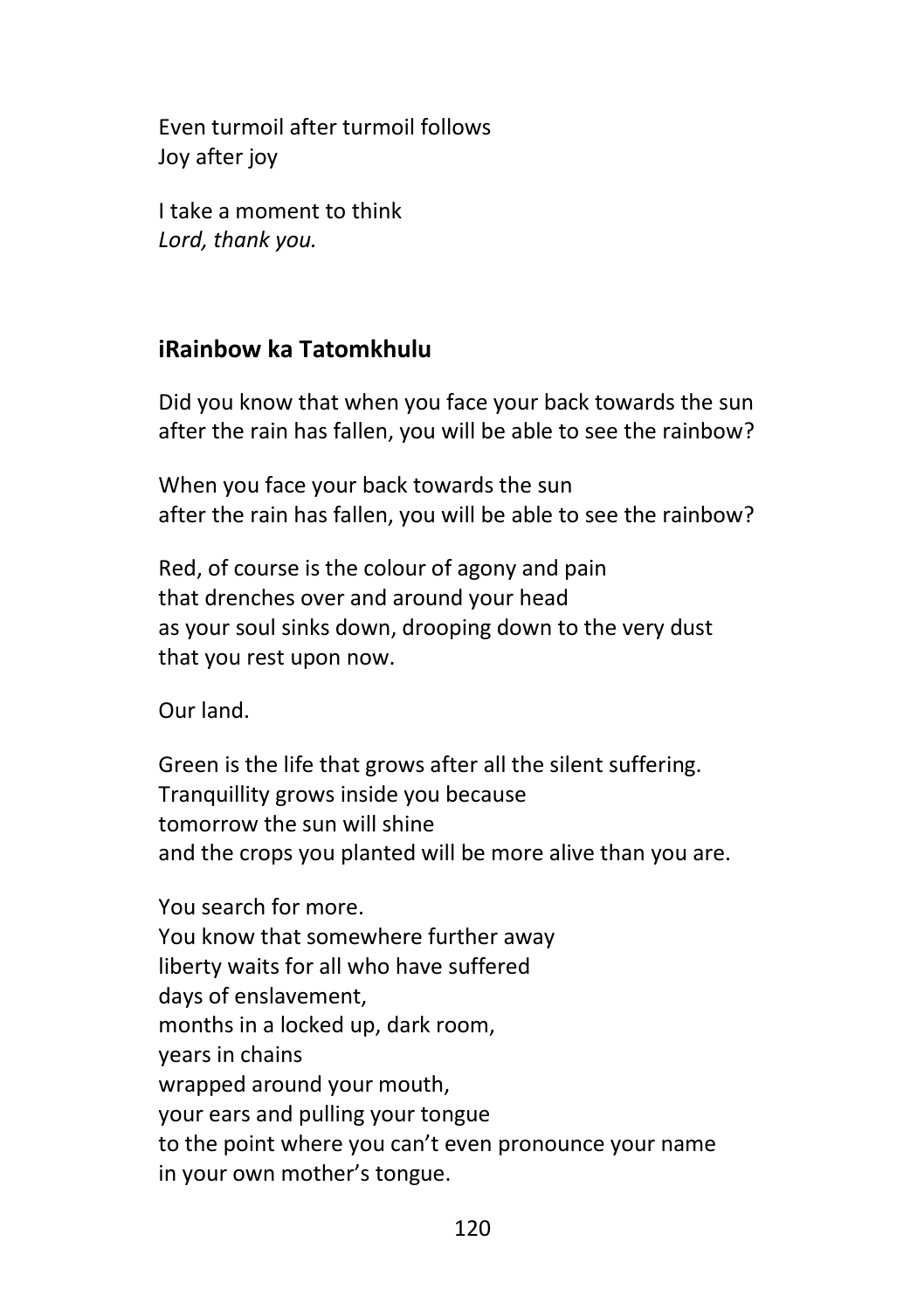You were brutally beaten, *pushed and placed in one position, making no move.*

*It was never your decision. Your voice could only be heard when the sun's rays warmed your head. The smell of the water refreshes your mind, liberates it for a moment.*

*Your head spins as you search for a place to rest not certain whether it is the sound of your heartbeat or your head thumping, really hard. Now I know it was the beat,*

*a rhythm to your work song.*

*Blue. You lay your body on the ground listening and searching for the coolness, reaching for something further, far going. The sun is shining and you are not certain whether it is a sign of a new hope, new horizon, new direction.*

*You wait for, and anticipate, the day when you and I will become one, when the geraniums I planted will be the same flowers I used to place on your graveyard.*

*My anger will come against you like thunder, like the fork I used to soften your land. My wife will hold my wrist and beg of me to let go. Yellow, a shaded butterfly swings past my eyes, turning and transforming me to a new attitude,*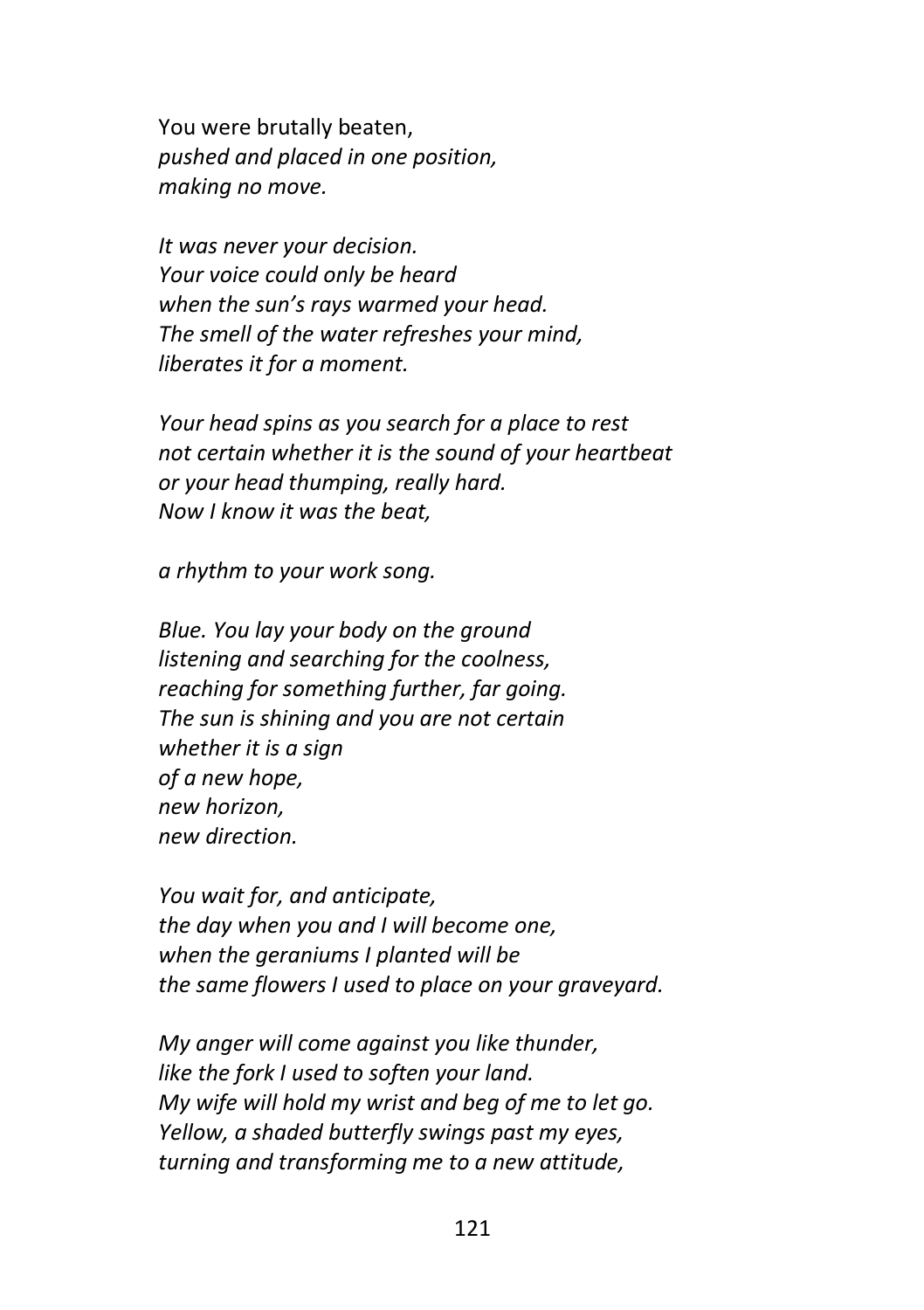*swinging and meandering up in the sky pleading with me to let go.*

Let go of the suffering. Let go of the words unspoken. Let go, and let the colours of the rainbow tell the story.

Let go, and see the colours of new dawn. Let go and then tell them a story. Tell them about a farm you worked on near a place called

Aberdeen.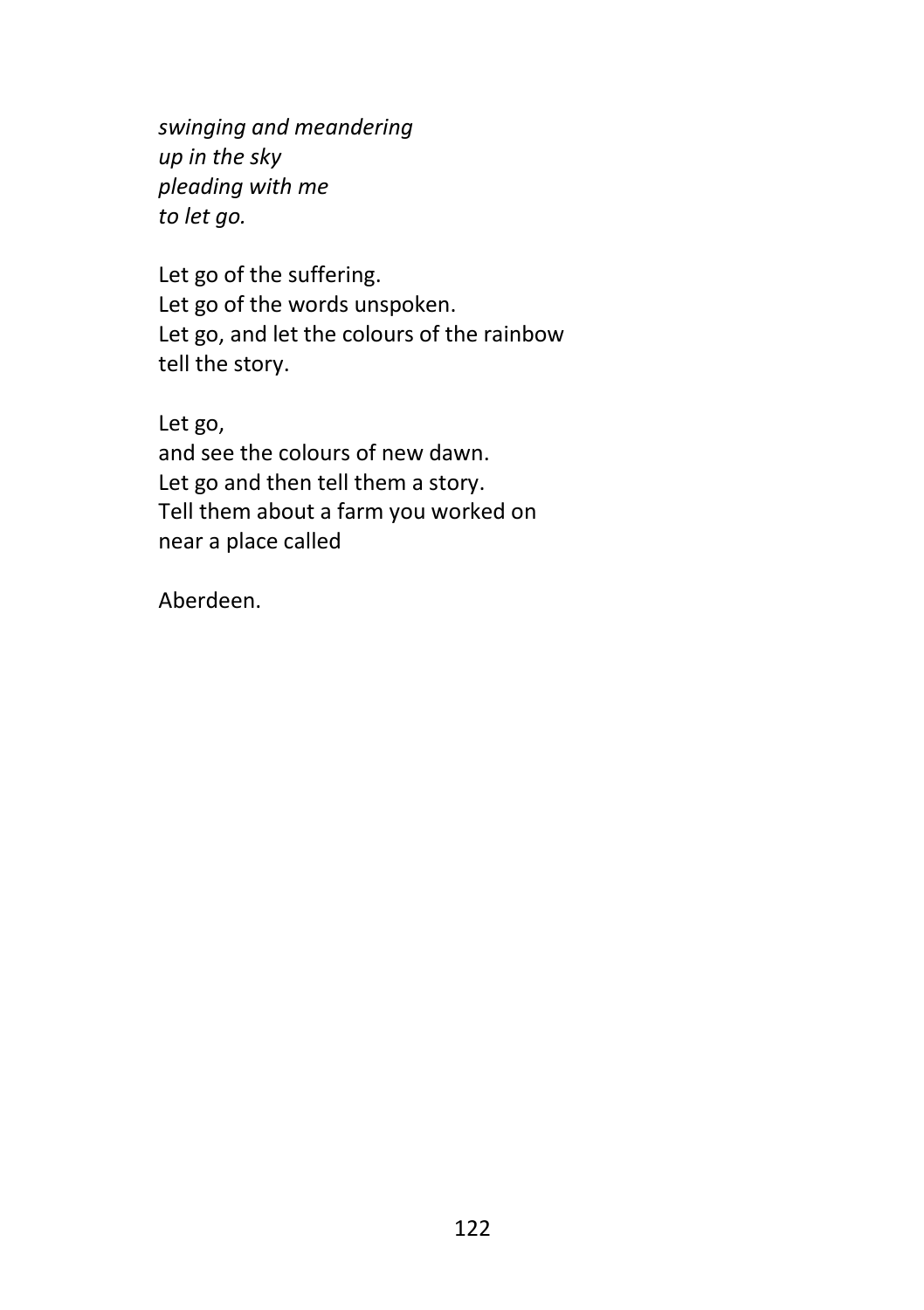#### **Shine on me**

Twinkle, twinkle little star. Won't you shine inside my head? Make the faces of a new dawn blossom around the borders of my roots. Make them glow in the evening. Oh, won't you?

Twinkle, twinkle little star, I dare not wonder what you are. I'll steal your glow, save it for when I am on the low; and when my head is filled with darkness lighten it up, won't you?

Twinkle, twinkle little star, let my hair food sink inside my scalp to make it shimmer from the root up like the purple bottle promised it would. Oh, won't you shine. Let the load lighten my heart or turn the T.V off, and scribble on pamphlets. Rather go outside and ask the stars to shine.

Oh, won't you?

Make me smile now so that when I'm wrinkled from all the flawless soaps let my energy speak of an inner beauty, kind, calm and spirited. Punish me for all the years I've allowed the ointments to destroy the edges of my smile. But won't you please keep my heart pure and crisp like snow.